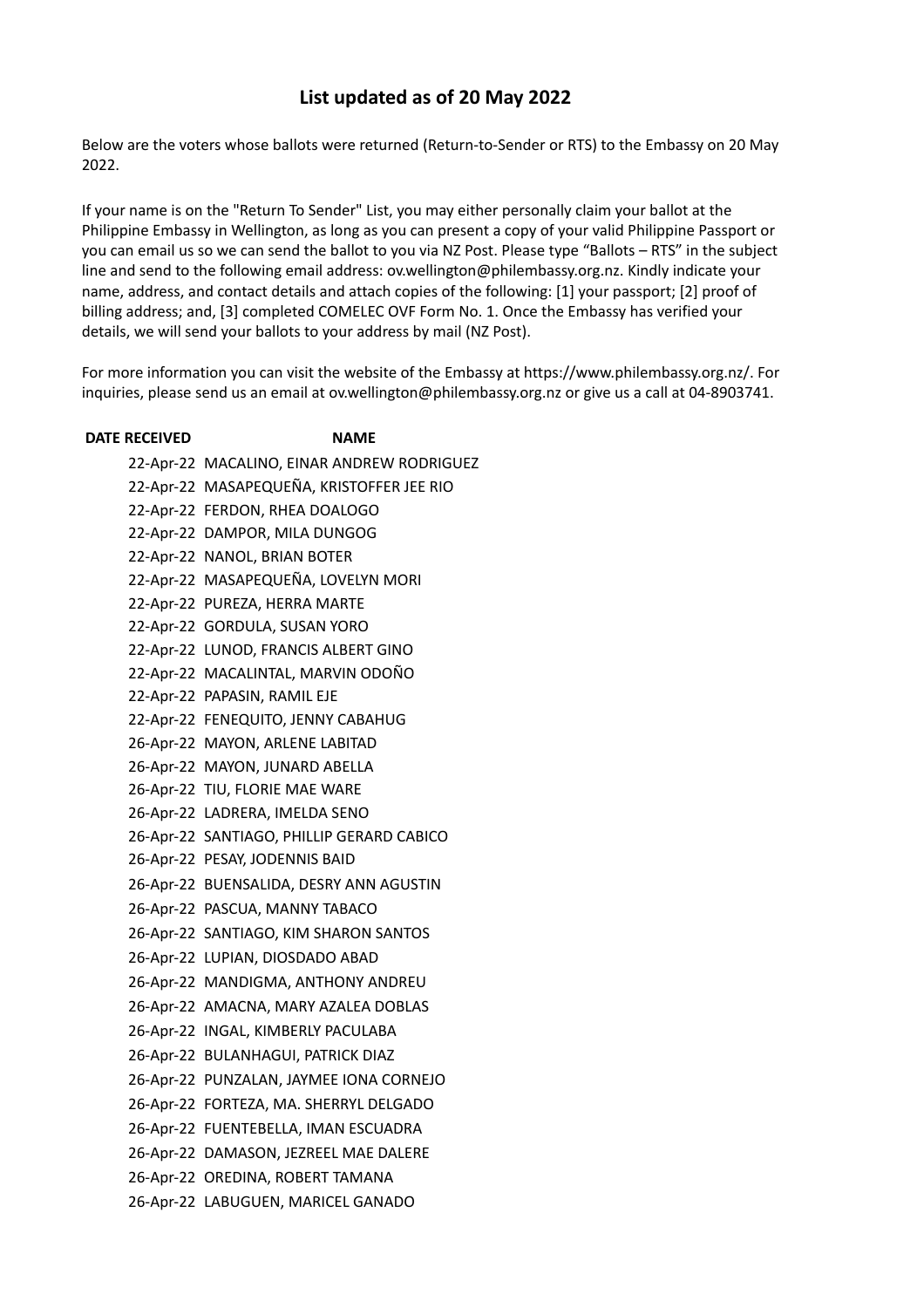26-Apr-22 MORADOS, MARIA LUZ MADICLUM 26-Apr-22 LABUGUEN, WILLIAM JR LAGO 26-Apr-22 BERONILLA, MARIE DALE BELAS 26-Apr-22 LUSANTA, OLIVE RODRIGO 26-Apr-22 DAMASON, EFREN GARCIA 26-Apr-22 FERNANDEZ, MYLAH CALAMIONG 26-Apr-22 CANLAS, NORMAN SICAT 26-Apr-22 REQUILMAN, CRISTORA LUCERO 26-Apr-22 ESPINA, DONNA GUIDITTA ADAPTAR 26-Apr-22 NERIT, CHRISTIAN JAUTCHON 26-Apr-22 RAMILO, MARIE MONETTE SANTIAGO 26-Apr-22 REQUIZ, UNIELA ACTUB 26-Apr-22 TINIO, JEROME VALENZUELA 26-Apr-22 QUERUBIN, JILL KEREN BUHAT 26-Apr-22 BALACER, FATIMA NOELLE FAUSTO 26-Apr-22 SAMSON, RONALD SOLIVA 26-Apr-22 QUIPO, VENGIE CANTAL 26-Apr-22 BONAO, JHESTHONY JHEBB BOLOTAOLO 26-Apr-22 MANGAHAS, CARMELA PINEDA 26-Apr-22 RIOSA, MARIANO JR. VASQUEZ 27-Apr-22 ARDANIEL, MICAH QUEENIE LUMIWES 27-Apr-22 MACALAWA, JAYSON FORTUNO 27-Apr-22 MOZER, MARYFLOR PATIÑO 28 Apr 22 MAULION, ANNA MAY BUCALAN 28 Apr 22 CHUA, DENVER BAUTISTA 28 Apr 22 ESCALONA, DANTE GELACIO 28 Apr 22 DUMAM-AG, RONEL MANUGGAD 28 Apr 22 MANALO, TIRSO JAVIER 28 Apr 22 GARCIA, FREDERICK REYES 28 Apr 22 SO, EULLA ROSE TADENA 28 Apr 22 ECHON, JOEY ARCE 28 Apr 22 GAVIERNES, RENEL MAINE ESPERANZA 28 Apr 22 LEONARDO, FRANCIS RICH MEDINA 28 Apr 22 ONDOY, BUEMI DELA CRUZ 28 Apr 22 LAZZERI, JOYCE PANEDA 28 Apr 22 JACKSON, MENJIE MOLLEJON 28 Apr 22 MANAJAR, VILMA ALDEMA 28 Apr 22 EDUARTE, LUCILA DE CASTRO 28 Apr 22 EUSEBIO, GREGORIO JR. QUILANTANE 28 Apr 22 ANORE, KIM MARION MARCELO 28 Apr 22 SALES, GIDDEL ARAH DIZON 28 Apr 22 GENEROSO, ANICETO AGUADO 28 Apr 22 ERMEJE, DEEN MARK DIZON 28 Apr 22 TOROGANAN, ABDURAHMAN ISHAK 28 Apr 22 DYCHINGCO, ARCHWIN ONG 02 May 22 QUISMUNDO, JONNA SHELLA CABUGOS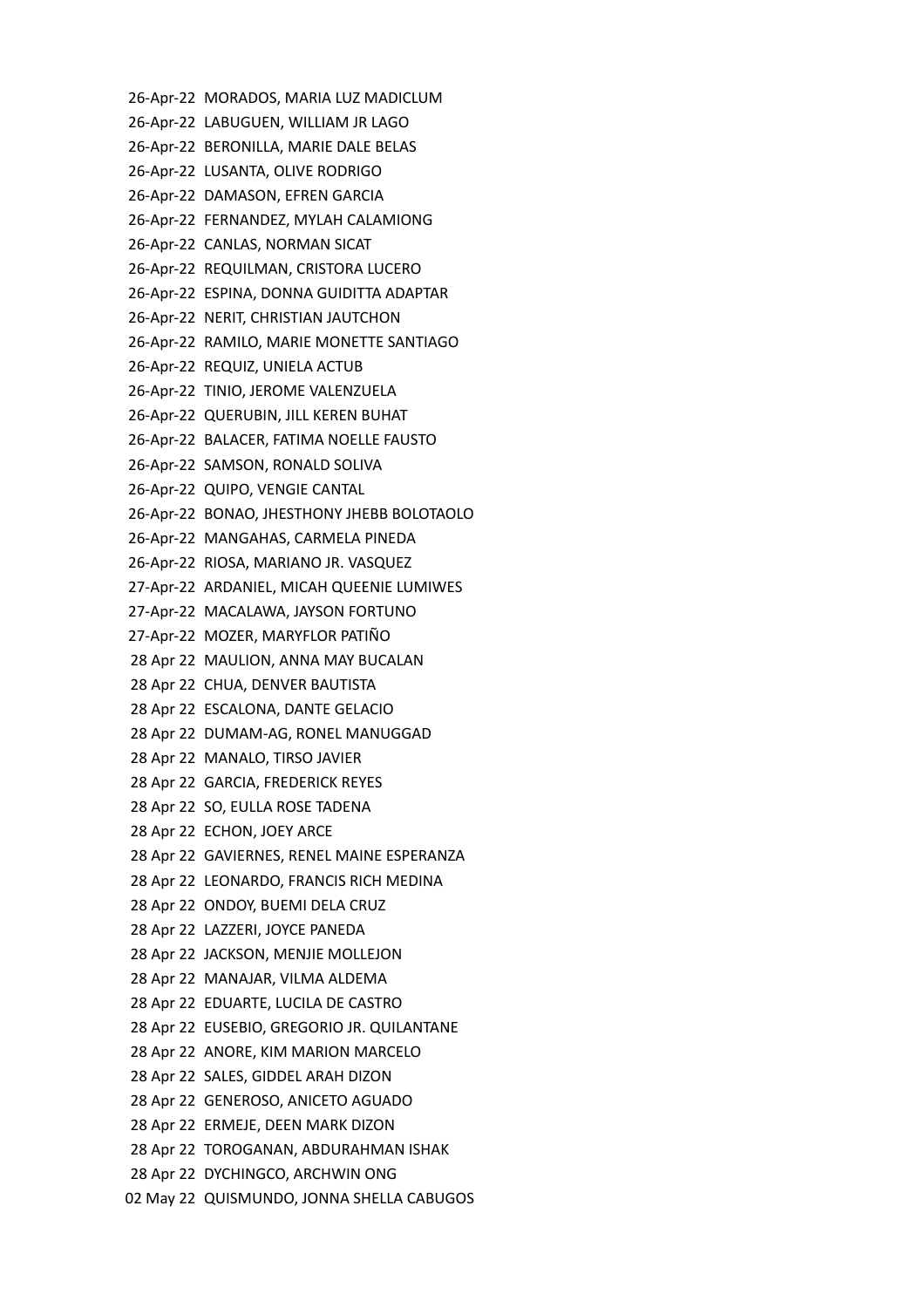02 May 22 VICENTE, AIZA COLIS 02 May 22 LAGAHID, AYLETT MAY POGAY 02 May 22 MUEGNA, LAILANI DEN AGUILAR 02 May 22 MUEGNA,JANDY ESTABILLO 02 May 22 PASAYLO, RALPH ROGER IGNALAGA 02 May 22 CABALUNA, JEREME ADEL 02 May 22 PASAYLO, MA. MYLENE DUIGUAN 02 May 22 MILLER, ZINAME CONCEPCION MORENO 02 May 22 MUELAN, JERRY CRISOSTOMO 02 May 22 REYES, MARY JOYCE MARTINEZ 02 May 22 NERI, GERRI TAGHOY 02 May 22 HORA, ROMNICK BIEN CABANADA 02 May 22 BARRIOS, MELCHOR BASE 02 May 22 PALAGAR, JEAN ABAMONGA 02 May 22 CLAUDIO, LEILA MARIE RAGUSTA 02 May 22 DANCEL, PHILIP JUEGO 02 May 22 ESCANER, MARY GRACE QUANICO 02 May 22 REVELLAME, MYRON DE LEON 02 May 22 LAGAHID, PAJIV CARAMBA 02 May 22 MALTO, ARIEL DE LEON 02 May 22 DE GUZMAN, JOSEPH DELA CRUZ 02 May 22 CANEDO,ARNOLD RESSURECCION 02 May 22 VALASCO,ROSCOE CORPOZ 02 May 22 COLAS, RANDOLPH BENWESAN 02 May 22 CABUHAT,AMELIA MITO 02 May 22 CABUHAT, JOSEPH DICKSON VELAYO 02 May 22 BERNADEZ, JULIET RIVAS 02 May 22 NIEGOS, REYNER ESTIOKO 02 May 22 LABITIGAN, CELSO ASI 02 May 22 DULNAGEN,JOHNNY BALAGEO 02 May 22 PASAMBA, MARNELA KATHLEEN 02 May 22 GARAY, JESMAR CORTAN 02 May 22 SANDIG, JANNA MARIE YUGA 02 May 22 PETALLANA, MELODY PALANA 02 May 22 REYES, MAUREEN CASTANEDA 02 May 22 ANGELES, DEZALIE VICTORINO 02 May 22 MIADO, NELAH MARQUEZ 02 May 22 POMANTOC, LARRY KAWIT 02 May 22 MUNING, PAULINE BALANTES 02 May 22 MUELAN, MA. CARINA SUMADER 02 May 22 MUELAN, JULIAN CHRYSLER SUMADER 02 May 22 MINOSA, CRISANTO ENCIERTO 02 May 22 MOTEA, FERMIN JR. FONATANILLA 02 May 22 FRONTERAS, MARIA VICTORIA LA VICTORIA 02 May 22 MANTILLA, ALONSO JR. VILORIA 02 May 22 MANSALAPUS, JOSEPH RAMOS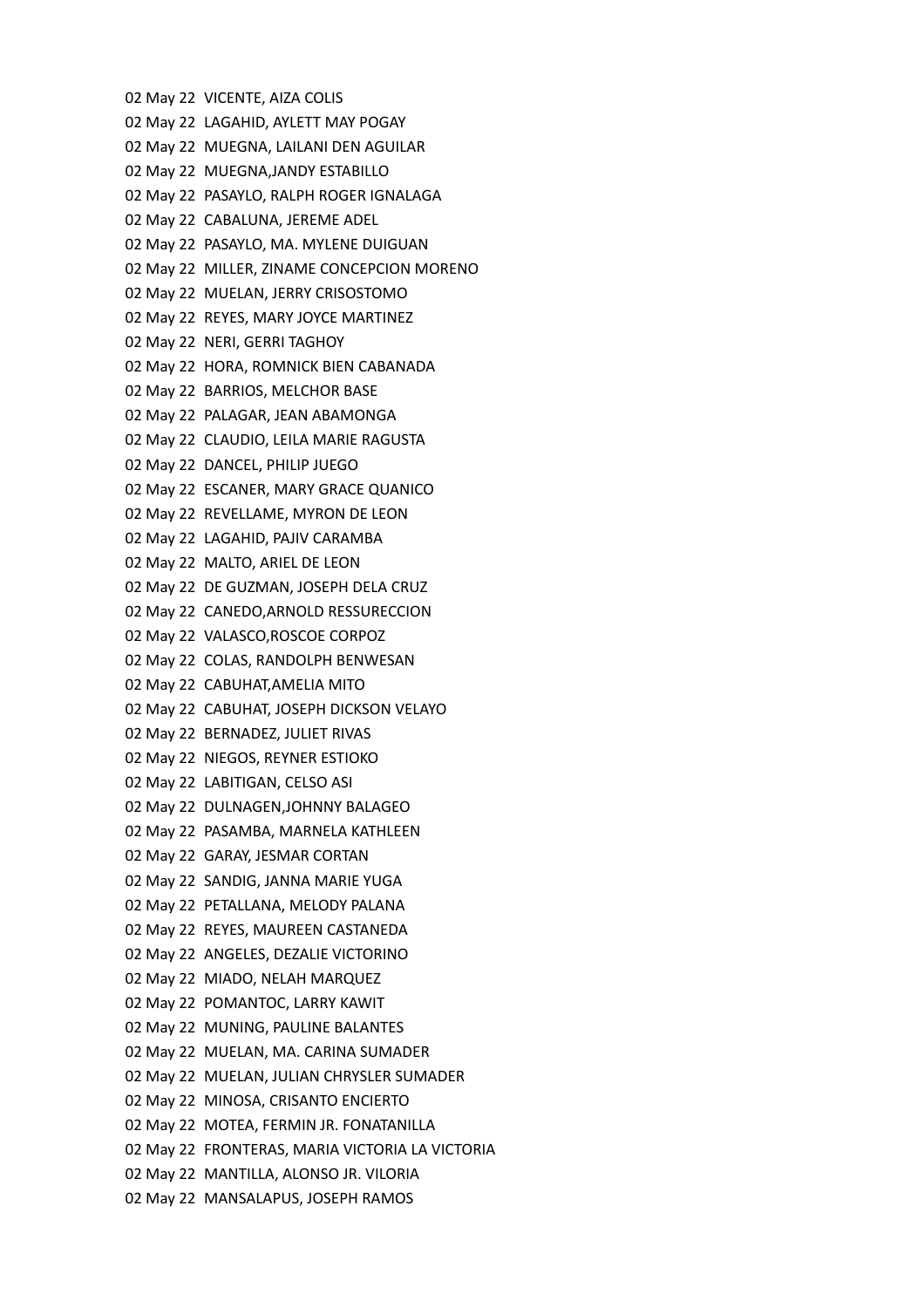02 May 22 MACANANG,DOSHEN CALATA 02 May 22 FRONTERAS, CHRISTOPHER DEREK LA VICTORIA 02 May 22 FRONTERAS, KRISTINE DOLLY LA VICTORIA 02 May 22 REYES, RENE PACULBA 02 May 22 MOSURA, BENJAMIN JR. BURLAT 02 May 22 RODRIGO, FLORAMIN PARADO 02 May 22 MULDER, MARIA VICTORIA SANICO 02 May 22 RODRIGUEZ,ELMER BALBON 02 May 22 MANGALI,CROZADO TIO-AN 02 May 22 MIGUEL, JUFFREY PAGADUAN 02 May 22 LADREDA, JOEL I CREER 02 May 22 MARTINEZ, SHIELA TERESA TAMSE 02 May 22 REYES, NOEL JASTILLANA 02 May 22 LUNA,ERIC JOHN YU 02 May 22 MORALES,GARIZALDY SALLENTE 02 May 22 PARAN, ALEXANDER CROOC 02 May 22 FERASOL,EDWIN ESCALADA 02 May 22 PETALLANA,MAMERTO JR. CANEGA 02 May 22 FRONTERAS, MARLONE TAPAYAN 02 May 22 LUZANO, ROSALY COMBINIDO 02 May 22 LACADA,JOVER BUSTILLO 02 May 22 LACUESTA, KRYSTEL ANN MARIE AMEN 02 May 22 LACUESTA,ORENCIO JR. TUMALE 02 May 22 MUAÑA, BILLY JOEL PASAPORTE 02 May 22 MACAIRAN, CHRISTIAN MILLARD 02 May 22 CORDOVA, CHRISTOPHER SALAZAR 02 May 22 CORDOVA, ELENA MARIE UTULO 02 May 22 CORDOVA, ERNIE UTULO 02 May 22 CORDOVA, RITZ UTULO 02 May 22 CORDOVA, ELEIGN MITZE UTULO 02 May 22 PETALLANA, JOEL YBAÑEZ 02 May 22 OCAMPO, SHARRY BATALLA 02 May 22 DUNGCA, ROLLY DEQUILLA 02 May 22 CARDINOZA, NORA GANAYO 02 May 22 DUMADAG, RAMON VEN MILAN BUMAAT 02 May 22 MATIBAG, DESIREE CASTILLO 02 May 22 DIMEN, BRYAN KALAW 02 May 22 BARCELON, ELEONOR JR. BEUNA 02 May 22 BARCELON, DALIAH FERCOL 02 May 22 ANTONIO,BONIFACIO JR. ARTILLERA 02 May 22 HERNANDEZ, CHRISTIAN FERNANDEZ 02 May 22 ARCILLA, RONALD BAGTAS 02 May 22 NOMBALANG, DELIA ALLAGA 02 May 22 BENITO, HANSEL PACALA 02 May 22 SANIDAD, JULIUS HILARION ABULOG 02 May 22 GUZMAN, LORLY DEGALA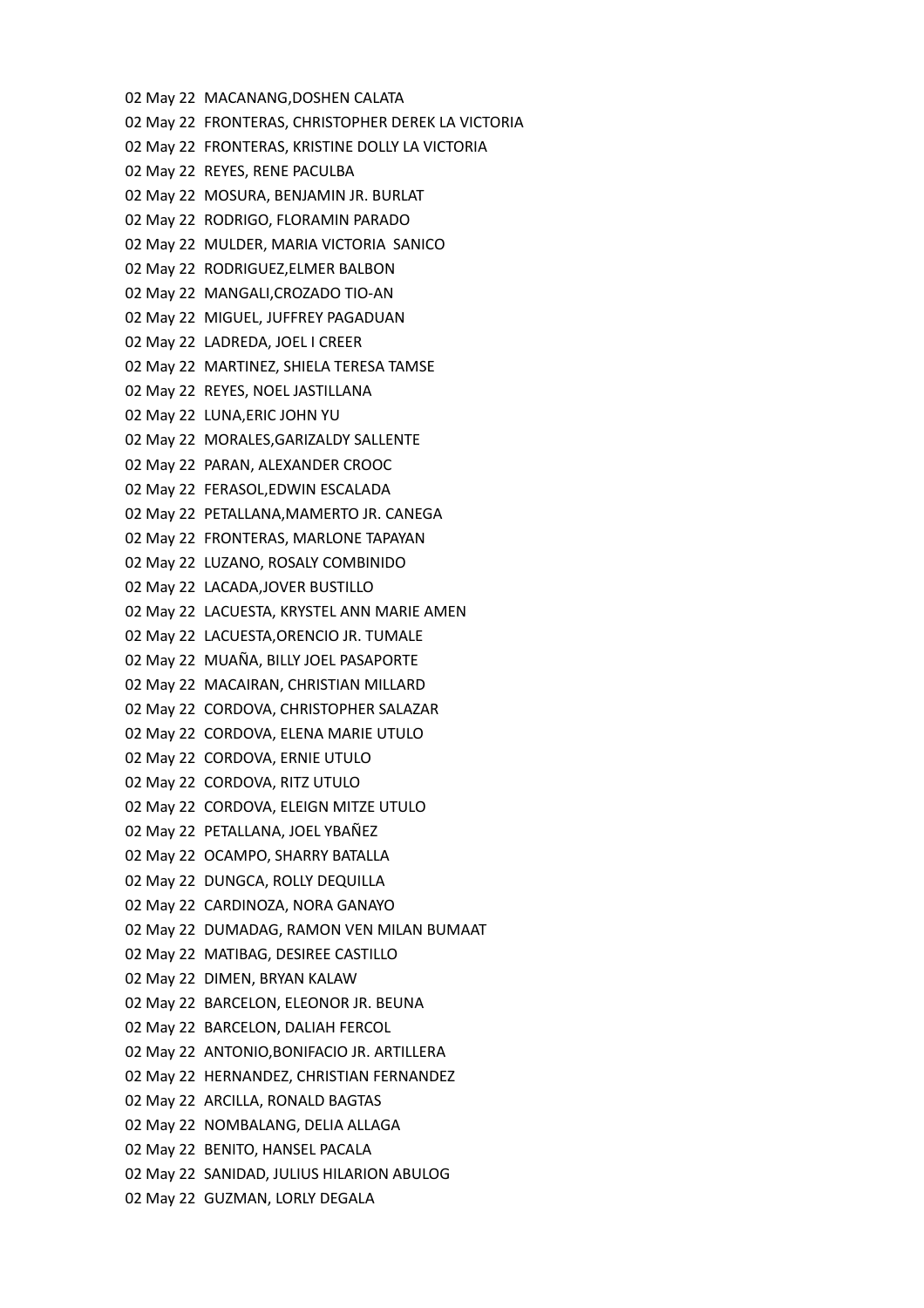02 May 22 ONGCUANGCO, ROLAND JEFFREY 02 May 22 ONGI, NESTOR BUCTUAN 02 May 22 ONGI, NYLE CALO 02 May 22 ONILONGO, RICKY REYES 02 May 22 JUAN, JAMES DALO 02 May 22 JUAN, JORENZ FERRERIA 02 May 22 SAYSON, ORLAND LACANG 02 May 22 LERUM, DEANNA MAY MONTOYA 02 May 22 LESONA, RICHARD MARCOJOS 02 May 22 LEYBA, REGGY ARES DELA CRUZ 02 May 22 GAMALINDA, EDWARDSON FERNANDEZ 02 May 22 LIM, VICTOR MANDOLADO 02 May 22 LIMBACO, JOEL SAPA 02 May 22 PUNZALAN, MARK PUNZALAN 02 May 22 ORA'A, JOYCE-ANN MICHELLE NOPRE 02 May 22 DAVID, ODESSA MANLIGUEZ 02 May 22 VELASCO, IRVIN LIM 02 May 22 VELASCO,GENEVIEVE BACLIT 02 May 22 VELASCO, EDGARDO JR. OLIVEROS 02 May 22 GALIMBA, JOJO SABALO 02 May 22 GALIMBA, KATRINA QUIAMBAO 02 May 22 RELLIQUETTE, MARIA GLEZA HOPE 02 May 22 REJANTE, RACHAEL ANN GRAMATA 02 May 22 REID, LEONILA MAGTABOG 02 May 22 GALINA, LEONARDO PANGILINAN 02 May 22 VERGARA, JAN MICHELLE PUNAY 02 May 22 SANTOS, SALVADOR JR. MEDINA 02 May 22 SAPO, ENRIQUE JUBITA 02 May 22 SARA, JOE NINO PINEDA 02 May 22 SARANILLO, KARLO MARKO GUARINA 02 May 22 RAVANES, ROGELIO JR. DALUBATAL 02 May 22 SAPUAY, RHODORA JOY JOSEFA BATAC 02 May 22 RAY-MACGREGOR, ODEZA TAYO 02 May 22 OQUE, LITO BETONIO 02 May 22 OPINIANO, JOY MIRANDA 02 May 22 CUBERO, JULIE ROSE MILAY 02 May 22 CUBERO, JASON PORSUELO 02 May 22 DIMEN,ELIZABETH CAITLIN TANTIADO 02 May 22 ESTANDIAN,CIPRIANO JR. MANDAWE 02 May 22 MANAGUELOD, ANDY AQUINO 02 May 22 MANAGUELOD, CATHERINE SOLIADOR 02 May 22 SERVILLON,STEPHEN JAMES ANASCO 02 May 22 PALMA, NORELET PABLO 02 May 22 BASCO, RUEL TRIA 02 May 22 VALENCIA, GILBERT GRABATO 02 May 22 MARTIN, IDA JUROLAN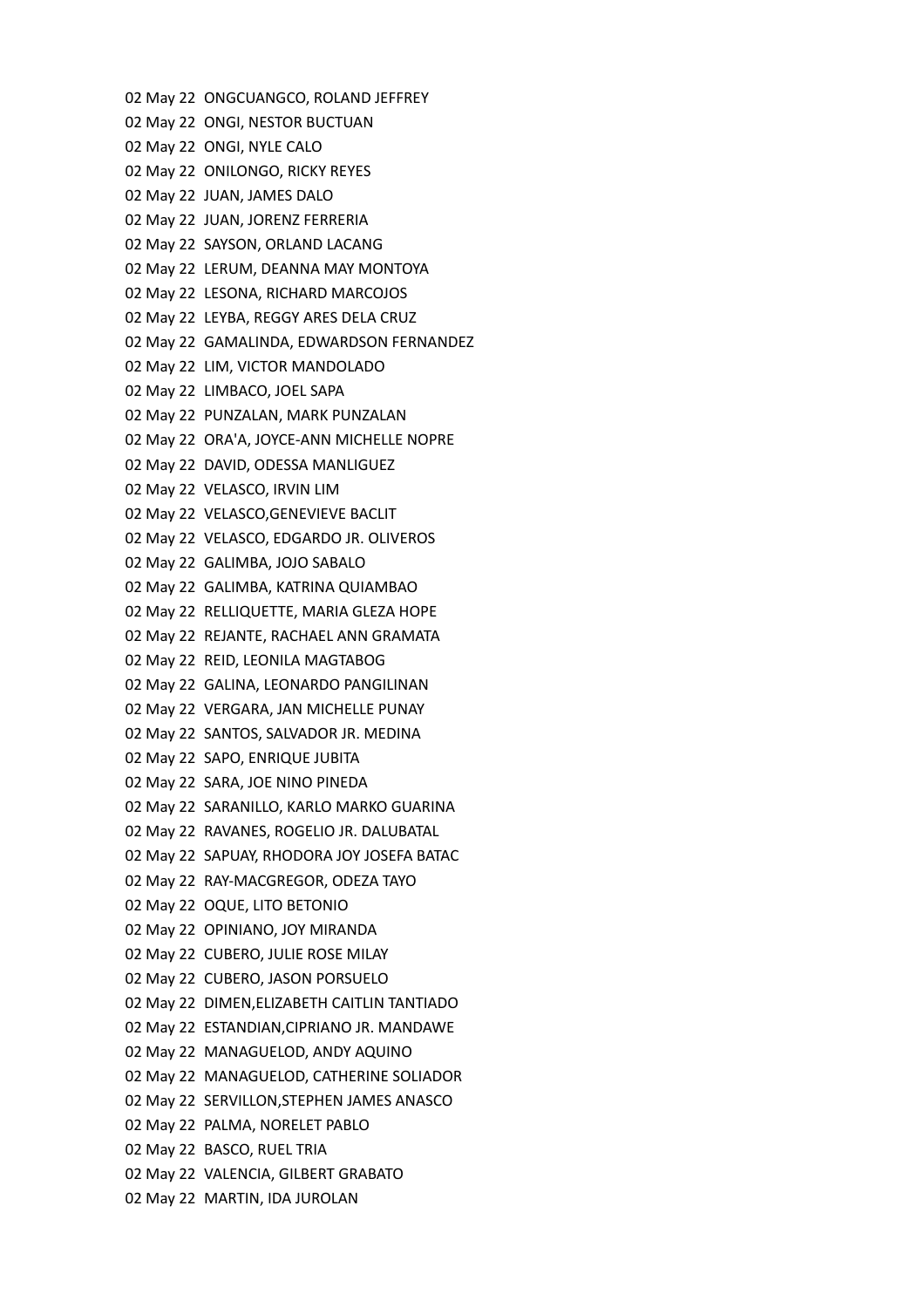02 May 22 BOSTON,MICHAEL SABELLA 02 May 22 BARING, JOSEPH NIERVAS 02 May 22 TIMAJO, ALJIM PEDRASA 02 May 22 GALOS, NELSON OLACO 02 May 22 GALOS,JULIETA TERESA 02 May 22 AMPAGUEY,JONARD WALANG 02 May 22 BULANIT, GEOFFREY PEDRO 02 May 22 NARISMA, JASON RAMIJO 02 May 22 NATINGA, ERIC PANTORILLA 02 May 22 BALAGULAN,ZAM RENIER ORACION 02 May 22 BALAGULAN, ZAC SABIEN ORACION 02 May 22 BALAGULAN, EDWIN CRUZ 02 May 22 CATAJOY, ACENITH ORDILLA 02 May 22 QUIRINO-MANTE, FAITH HUMBER 02 May 22 BOSTON,GRIZEL DUSIL 02 May 22 BOKANOS, JOHN FELIX HASPELA 02 May 22 MAINEM,MARK THOMPSON ESCO 02 May 22 ESPALDON, CHONA DERLA 02 May 22 MARAVILLA, LOURICE SORIANO 02 May 22 NICOLAS, ROSANDER GUILLERMO 02 May 22 SAGUN, ROEL OCAMPO 02 May 22 SANIDAD, JULIUS HILARION ABULOG 02 May 22 VERGARRA, JAYSON MANUEL 02 May 22 DEALA, SAMSON JR. LANDERIO 02 May 22 LUBOS,HELEN FLORENDO 02 May 22 LUBOS,LLOYD CASAS 02 May 22 BAGARES,STEPHAN MAE GAJE 02 May 22 DESCALLAR, DOANNA LEE VELEZ 02 May 22 DESCALLAR, RYAN EDWARD SENTINO 02 May 22 CABALLERO, JULIUS SEDENIO 02 May 22 SOLEDAD, SYLVIA MANUEL 02 May 22 UY, RYAN RICHIE MIRANDA SY 02 May 22 DAVID, DEMI MARIZ SUNGA 02 May 22 DAVID, DAILE MARK SUNGA 02 May 22 ORTIZ, MA LAARNI BALUBAR 02 May 22 CANDANO, HUGHLEOPOLD TOBIAS 02 May 22 RAMIREZ, RUBY PASCUAL 02 May 22 AGBAYANI,LEO GALDORE 02 May 22 GAN, JOHANSSEN CHIONG 02 May 22 AZUELA,MARICEL FLORES 02 May 22 BULAWIT, MARLON PALMIANO 02 May 22 PARAMIO, ROEL OLIVER MATA 02 May 22 DE VERA, JULIANA MATEO 02 May 22 PADILLA, JAMES RONALD MILLARES 02 May 22 PADILLA, AMIHAN DENA 02 May 22 ALMARIO,MIG FONDEVILLA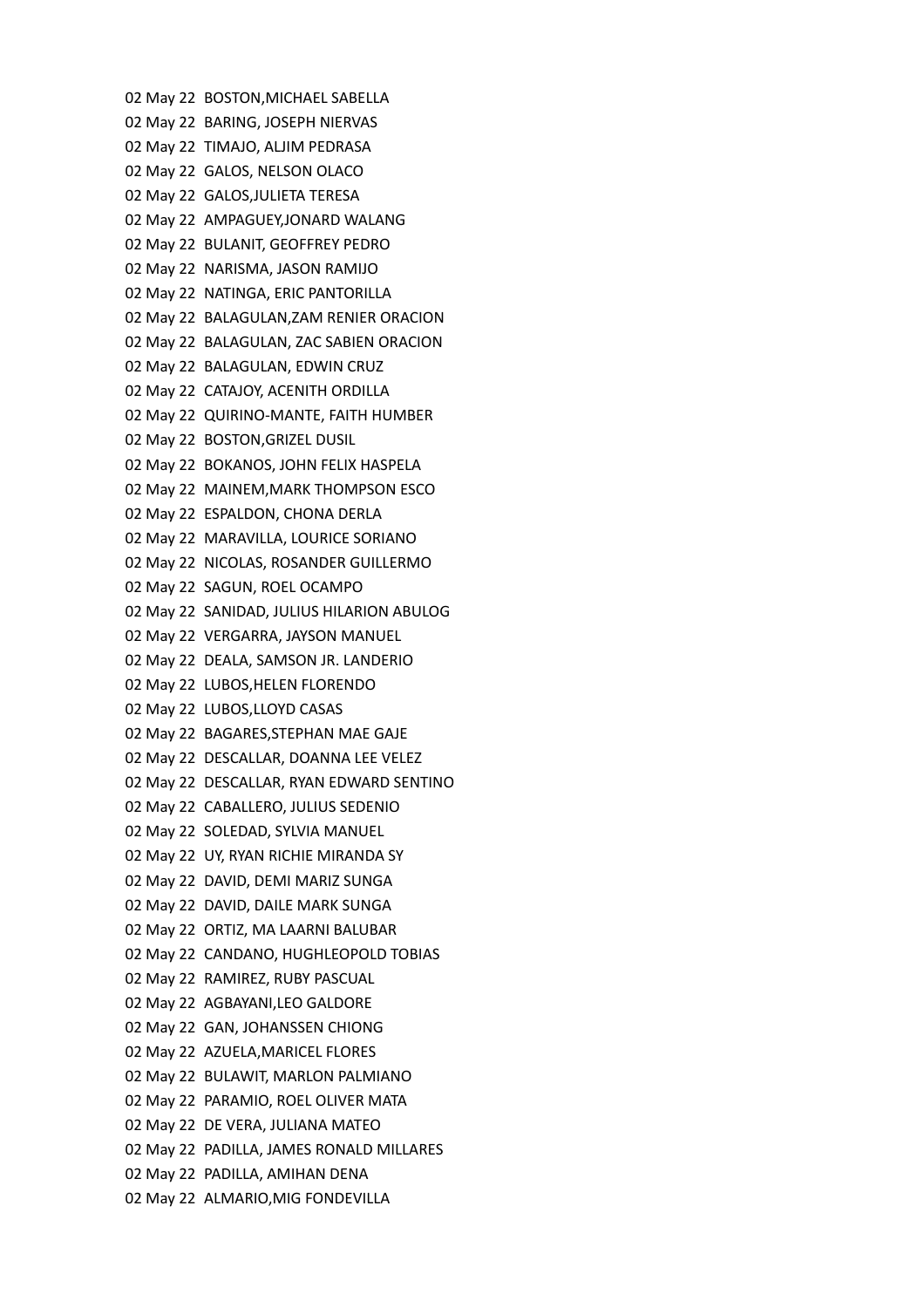02 May 22 DALMAN, MARY DEMPLE SALARDA 02 May 22 PESTANO,EMMANUEL JOHN PAJARILLAGA 02 May 22 MERCADO, GRETCHEN MERLAS 02 May 22 CONTRERAS,MARIA TERESA GINEZ 02 May 22 PADILLA, CYBELLE HUERTE 02 May 22 POLISTICO, PIO THEODORE ESTRERA 02 May 22 MERCADO, MARIETTA MERLAS 02 May 22 MERCADO, MARJORIE MERLAS 02 May 22 NICOLAS,VANESSA ALTRE 02 May 22 SULLANO,SHERLYN VOSOTROS 02 May 22 MARZAN,GRACE IAN BORBON 02 May 22 MARZAN, MAURO JR. GAMBOA 02 May 22 MANIAGO, ANTONIO JR. TANCHIATCO 02 May 22 LONGAKIT, KYLE RUSSEL YBAÑEZ 02 May 22 LONGAKIT, CINDY YBAÑEZ 02 May 22 SANTOS,MELODY PINEDA 02 May 22 MACALAWA, JULIE ANN VILLACARLOS 02 May 22 MATOTO, LORENA PONCE 02 May 22 CAALIM, FERNADO SIBI 02 May 22 VELUYA, JOMAR RADA 02 May 22 CLADO, JENIFFER MALVAR 02 May 22 MENDIOLA, HENRY CENTENO 02 May 22 CORTEL, ARNOL COMPOC 02 May 22 BAEL, CHRYCEL SAGA 02 May 22 SANCHEZ, ALVIN CAGURUNGAN 02 May 22 MARINAS, CRISOSTOMO ASANION 02 May 22 MARIÑAS, CRISANTA BENOSA 02 May 22 FELIZARDO, MARITESS TAN 02 May 22 FELIZARDO, VAL FERNANDEZ 02 May 22 MUMAR,ARIEL LABRADOR 02 May 22 MUMAR, RUBY REMETIO 02 May 22 BENDANA, NEAL GLENN OMBAO 02 May 22 JALINA, KENTH SANTOS 02 May 22 ANDISO, GREGORIO JR. TUMAYAN 02 May 22 CAMACHO, GILBERTO CALPO 02 May 22 AALA, JOICE ANN SLELTO 02 May 22 TORRALBA, MARIO DACLAG 02 May 22 MANANGKIL, FELIX EVANGELISTA 02 May 22 BASINAL, DOVIE VILLANEUVA 02 May 22 MEREZ, MARY ANN BARRO 02 May 22 NGAYOS,DOMINADOR FABIAN 02 May 22 MENOR, ANTHONY VERZOSA 02 May 22 BASINANG,STEPHANIE ROSE MONDEJAR 02 May 22 SIÑO, NOELITO MAGCALE 02 May 22 BOLUS, RUFINO MALLARI 02 May 22 BENLOG, LOREM GAY GEVERA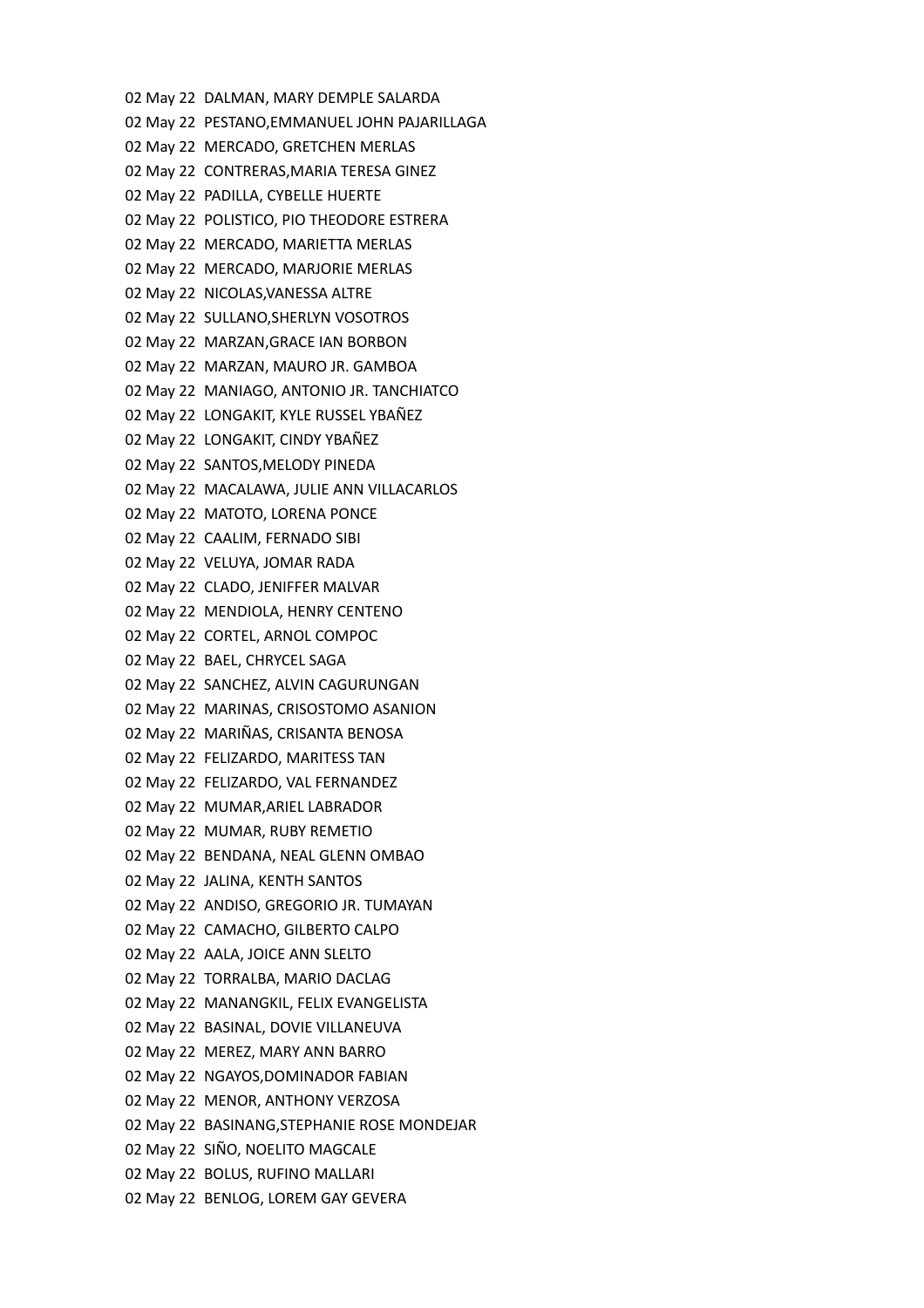02 May 22 CAÑA, ALVAN BELARMINO 02 May 22 ANASTACIO, SELINA VELASCO 02 May 22 SALOMON, BILLY PRESTON 02 May 22 DELA CRUZ, BENJAMIN JR. CHAN 02 May 22 ELIM,MERVI ALAGO 02 May 22 GONZALES, ROMMEL PAULE 02 May 22 MAGPAYO, ANTONIO SURIO 02 May 22 CALPO, MARITES CAW-AS 02 May 22 CALINGAN, JAY USON 02 May 22 DACALCAP, DOREYTY CHAVEZ 02 May 22 MIADO, NILO QUILLA 02 May 22 VALERA, DINDIN BUENAFE 02 May 22 DACALCAP, RENANTE ABELLERA 02 May 22 CAMARGO, MARLIZA DIMASANGCA 02 May 22 CAMARGO, MARLOU VALMORIA 02 May 22 PABLO, TSAR AXL NABLO 02 May 22 GO, GILBERT UY 02 May 22 INFANTE, MAZELLE LANTIN 02 May 22 GONZALES, RITCHIE MAGBOO 02 May 22 OBERES, ALEJANDRO EBORA 02 May 22 JABINAL,FERNANDO JR. PACLE 02 May 22 ANGELES, EVELYNJOY PAÑIAS 02 May 22 CENIZA, ERREL VINCENT BECELLOTE 02 May 22 MUSNGI, PIERRE GEOFFREY NIETO 02 May 22 MALIJAN,ERNESTO CHAVEZ 02 May 22 EGUIA, ARBEN TOPIA 02 May 22 AUGUSTO, MICHAEL DAZA 02 May 22 TUBILLO, ALEXANDER AGULLANA 02 May 22 TUGADI, EDWIN CALINGGANGAN 02 May 22 LEE, EISLEEN JOANAH SORIANO 02 May 22 REYES, MICHELLE ARADA 02 May 22 ESCOTO, FRANCIS ANUNCIACION 02 May 22 YOGYOG, CHRISJAY NIPAHOY 02 May 22 MANGKIKIS, JUNIFER MAANO 02 May 22 AMUDO, FELIX LYN PEÑA 02 May 22 STEIRO, HELEN GRACE ADVINCULA 02 May 22 EVANGELISTA, VERONICA JOY BUNAG 02 May 22 EVANGELISTA, MA. CECILIA BUNAG 02 May 22 AMUDO, EDWAR LICTAWA 02 May 22 VILLACARLOS, JOMAR TENDIDO 02 May 22 DOÑO, LINDSEY CABOTAJE 02 May 22 DOÑO, GRACE GALIA 02 May 22 CATAMPO, MICHELLE ANN PAULINES 02 May 22 TAN, RAYMOND ACMA 02 May 22 GICARO, LLANA MARIE GELONGO 02 May 22 DONAYRE, PRESIE SARAÑA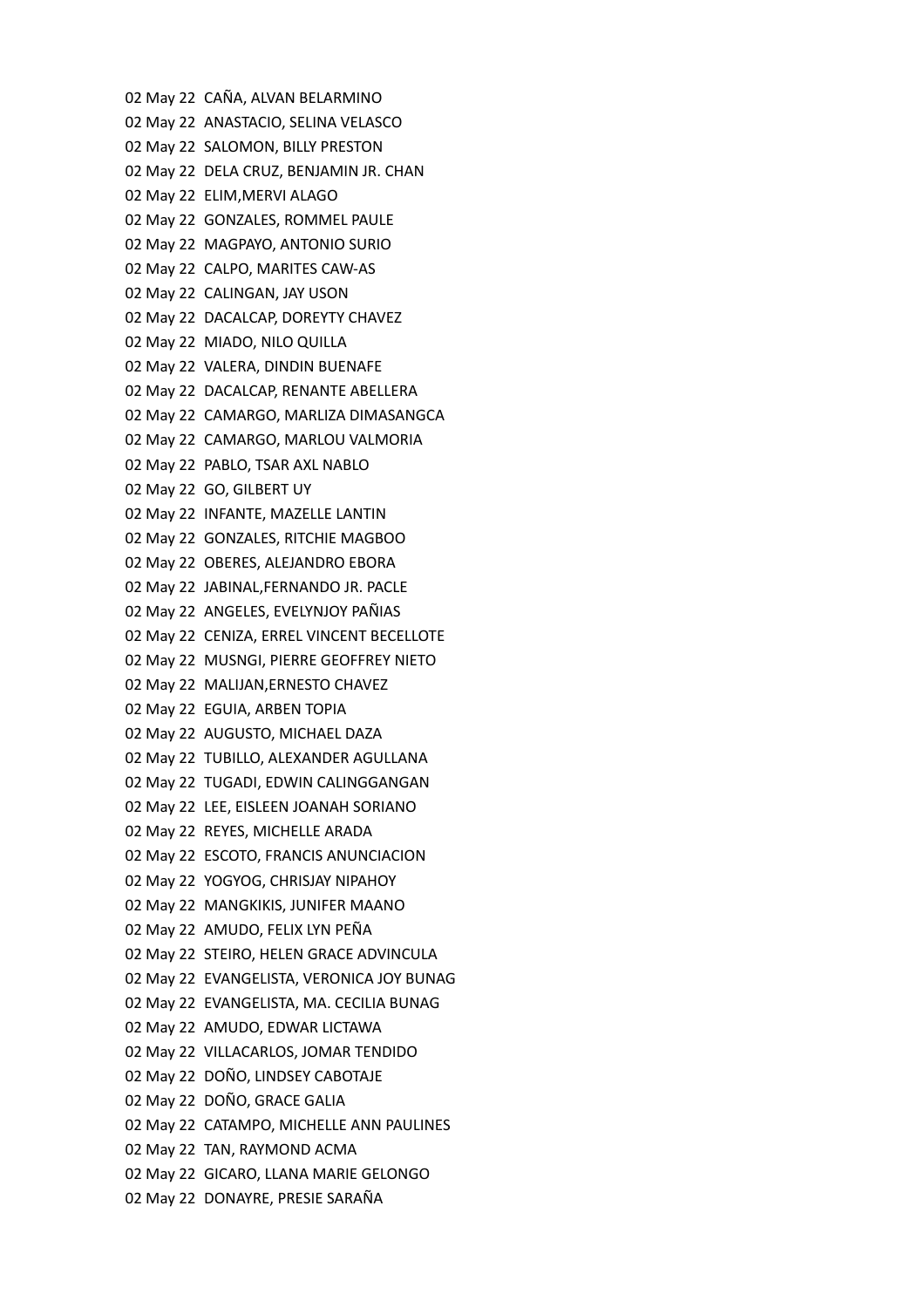02 May 22 LEE, ELEANOR SORIANO 02 May 22 BADIOLA, ALFREDO JR. BONITA 02 May 22 MUMAR, ANTHON BRIAN REMETIO 02 May 22 UY, CARLITO DAPANAS 02 May 22 CASIÑO, JESSAH PAULA LOFAMIA 02 May 22 BRAVO, MARY GRACE ALDANA 02 May 22 UY, SARAH JEAN RODRIGUEZ 02 May 22 VALDEZ, RICHARDO CASTILLO 02 May 22 ISAAC, JULIAN JR. BIASCA 02 May 22 GELIG, ALEX VARONA 02 May 22 DELA CRUZ, ROLLY GONZALES 02 May 22 DELA CRUZ,MICHELLE CAMUA 02 May 22 BELARMINO, ANALIZA CABUEÑAS 02 May 22 BELTRAN, ROSELETH JIMENEZ 02 May 22 BELTRAN,POMONROY DELA CRUZ 02 May 22 BRAVO, CAMILLE SAN SABRIEL 02 May 22 BRAVO, HOPE MARK BINASOY 02 May 22 OLIVARES, MELY MUELLA 02 May 22 ARELLANO, GLAIZA MAE FERNANDEZ 02 May 22 CAÑETE, ZOE NADINE ADERES 02 May 22 CAÑETE, CIONIE ADERES 02 May 22 CAÑETE, JEMMY LEO ADLAON 02 May 22 BOADILLA, BONIFACIO RIVAMONTE 02 May 22 GONZALES, MERVIN MADRID 02 May 22 GONZALES, KATHLEEN TOCAO 02 May 22 MIRABONA, BERNARDO ADUANA 02 May 22 OBIAS, JASON OIDA 02 May 22 SORIANO, ANGELITO 02 May 22 LUCIDO, SHEILA CAÑAREJO 02 May 22 TEVES, MARCELO TIMAJO 02 May 22 SUELA, SYLVIA MONTOYA 02 May 22 LALAAN, EMILY HILARIO 02 May 22 CATAMPO, JEREMIAS PIÑO 02 May 22 MENDOZA, FRANCES ROCHELLE DE VILLA 02 May 22 CABEZAS, MEL JOHN REMOLINO 02 May 22 DORADO, RAYMUND BISCOCHO 02 May 22 GANAGANAG, ZINDELO DICDIQUIN 02 May 22 BURAGAY, FRANCISCO CALLOS 02 May 22 MARAÑA, MA. ZYRA PANER 02 May 22 DAGOHOY, JOSEPH RIAN TADLAS 02 May 22 PARBA, MICHAEL JAMES MARCHAN 02 May 22 BANARIA, ANGEL JR. PATINO 02 May 22 DAWINAN, AMOR LOPEZ 02 May 22 BERNARDO, DIANNE BOLAÑOS 02 May 22 LAMSEN-CASTILLANO, RONELYN 02 May 22 DAWINAN, ROMA MIA LOPEZ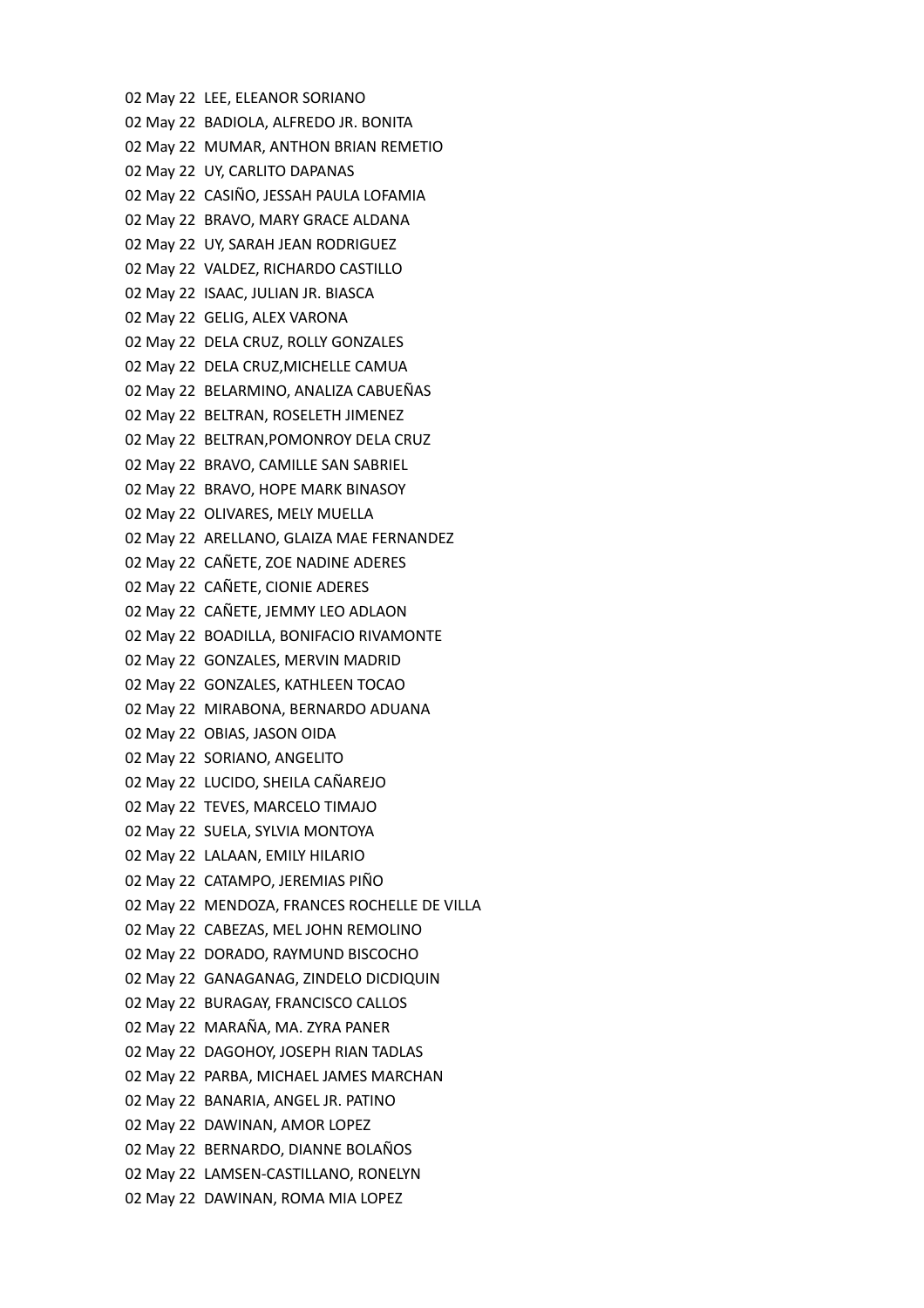02 May 22 TOLEDANA, DEXTER DJ VELASQUEZ 02 May 22 CRUSE, MARY ANN DUNGAN 02 May 22 MADERA, ESTRELLA VERGARA 02 May 22 CAMATIS, ARACHEL MACALINTAL 02 May 22 CONCHA, IRIS SILVA 02 May 22 LOTHO, CONRADO III ALDANA 02 May 22 GIANAN, RIZHERWIN RIVERA 02 May 22 DAG-UM, JAY MIONG 02 May 22 PONCE, JULIUS IAN DE LEON 02 May 22 PONCE, MARY JOSETTE ENRIQUEZ 02 May 22 COLA, DALVEN CATIPAT 02 May 22 CU, MYLEEN LIM 02 May 22 VARGAS, MADONNA VINLUAN 02 May 22 VARGAS, GABRIEL EDSEL JR. RONANO 02 May 22 TOMALON, JEFFREY MANALILI 02 May 22 TOMALON, RUTH ALCANTARA 02 May 22 CLARACAY, GLENDA ANITO 02 May 22 MAULEON, KXZANDRA VICCAR ROXAS 02 May 22 ESTILLORE,EVITA MAE LANG-AYAN 02 May 22 SANTIAGO-ARTS, EVELYN SAN ANDRES 02 May 22 CONDES, RJ BALDECER 02 May 22 VALERO, JERHONE RAMOS 02 May 22 DAMINAR, ESTENILEY CHAN 02 May 22 SALAÑO, ALMA BALIROS 02 May 22 ALAG, ELISEO DATO 02 May 22 MAGDANGAL, EDUARDO MENDOZA 02 May 22 CALVA, CRIZ JOHN LOBO 02 May 22 CALVA, IAN VICTOR LOBO 02 May 22 NUEVE, MORRES ALBERT VELOSO 02 May 22 PALITA, JORGE JR. MIJARES 02 May 22 VALENCIA, SIEGFRED MATUBIS 02 May 22 PINEDA, JOEL REYES 02 May 22 NABOR, ANTONIO PAJARILLO 02 May 22 SABAS, JONEL CAOLI 02 May 22 JURADO,GEOFEL ERRIL SACRAMENTO 02 May 22 PEPDIDO, RIZZMAE CASPE 02 May 22 GASPAR, KADSAN MOLINA 02 May 22 VILLAREAL, SONNY ROGER PETEZA 02 May 22 RADAN, REYNALDO BIRASOL 02 May 22 APEPE, JARVY INOJALES 02 May 22 VIERNES, JOEL FAILANO 02 May 22 DONAYRE, RODOLFO JR. CABRILLOS 02 May 22 BRIN, ROWENA FEDERESO 02 May 22 TAMIANA, EXLER BARCELONA 02 May 22 LAGAPA,JULIET BUGHAO 02 May 22 LAGAPA, ERIKSON OLARTE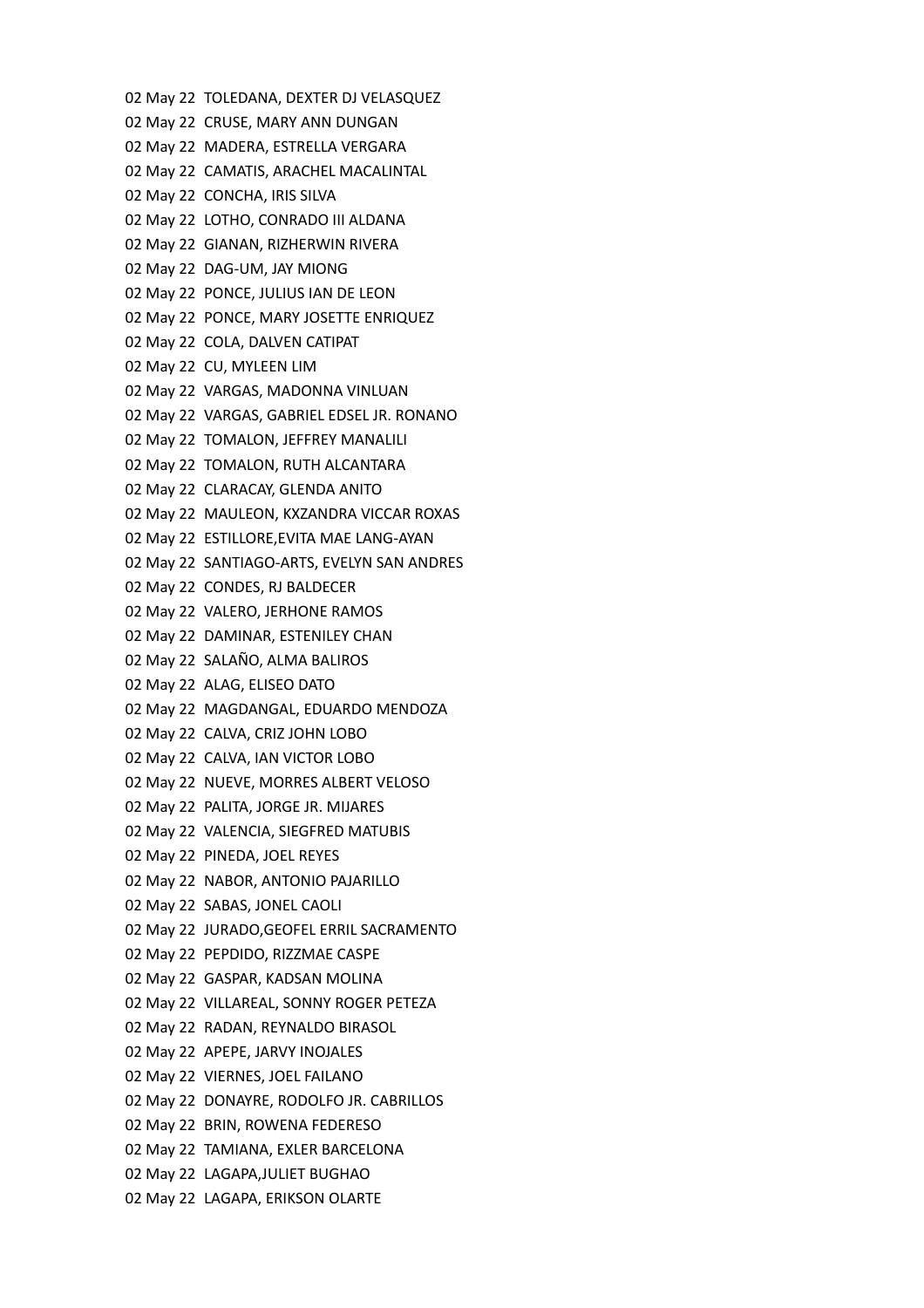02 May 22 RADAN, YVETTE AGUILAR 02 May 22 BALLITOC, ALVIN TAKINAN 02 May 22 ALBARICO, MARVIN GARCIA 02 May 22 ALBARICO, DINNA MERAÑA 02 May 22 GADIANA, REGINA RAMOS 02 May 22 GADIANA, HAROLD CUENCA 02 May 22 BENTON, LOLITA PINTOR 02 May 22 PINTOR, CONCHITA PORENTOR 02 May 22 RAFOLS, JOAN LUDEVERSE 02 May 22 CERO, JEAN JACQUES GONZALES 02 May 22 MABUTI, ALLAN CAYABAS 02 May 22 JOSE, JESSICA MARIE DE LEON 02 May 22 JISON, ANNE THERESE GARGANERA 02 May 22 GILLES, JOSELITO POLICARPIO 02 May 22 MIÑAFRANCO, LEA PILLARDA 02 May 22 MANGARUN, SITTI AISHA DECANO 02 May 22 QUEJA, LEANDRO JR. DAGUIO 02 May 22 MAGALLANES, PAULO AUGUSTO 02 May 22 MAGALLANO, JHERWIN ABUZMAN 02 May 22 GONAZALES, JAIME GUINTO 02 May 22 MERCADO, KRISTIANA DANNAH LOU MANAEZ 02 May 22 CALIG ONAN, ERIC PUNTO 02 May 22 CALIG ONAN, RENESA TRESPECIOS 02 May 22 LUCANDO, DENCIO BOTIS 02 May 22 BANA-E, LORENZO BOTIS 02 May 22 FELARCA, ARSENE JUNE AGILLES 02 May 22 FELARCA, JHEEMAR PINGANAN 02 May 22 VILLARUZ, RICHELLE REYES 02 May 22 REGALIA, BONIE ELLARAIZ 02 May 22 DAG-UM, MONETA MANGUBAT 02 May 22 JAMELANO, MAE JANE SAYLO 02 May 22 SERANILLA, ALVIN PUGAL 02 May 22 RACHO, MELISSA JANE MORENO 02 May 22 MECANO, MA. THERESA SALVADOR 02 May 22 MECANO, RYAN FAUSTINE VILLAMAR 02 May 22 PITPITUNGE, BRENDA GUINILING 02 May 22 QUIMSON, DANNY SISON 02 May 22 OMBINA, KIRK ALFAFARA 02 May 22 PRIETO, JESSA BALBAS 02 May 22 BUENAVENTURA, MARIA VIDA ARNALDO 02 May 22 NEBRES, JAKELYN ASUNCION 02 May 22 MALLORCA, LUCKY MAHINAY 02 May 22 EBACUADO, MELBA ELAGOR 02 May 22 SANTOS, MARLON ROQUE 02 May 22 CANLAS, HARRIET BALANG 02 May 22 RICAFORT, KRISTOPHER ARCEGA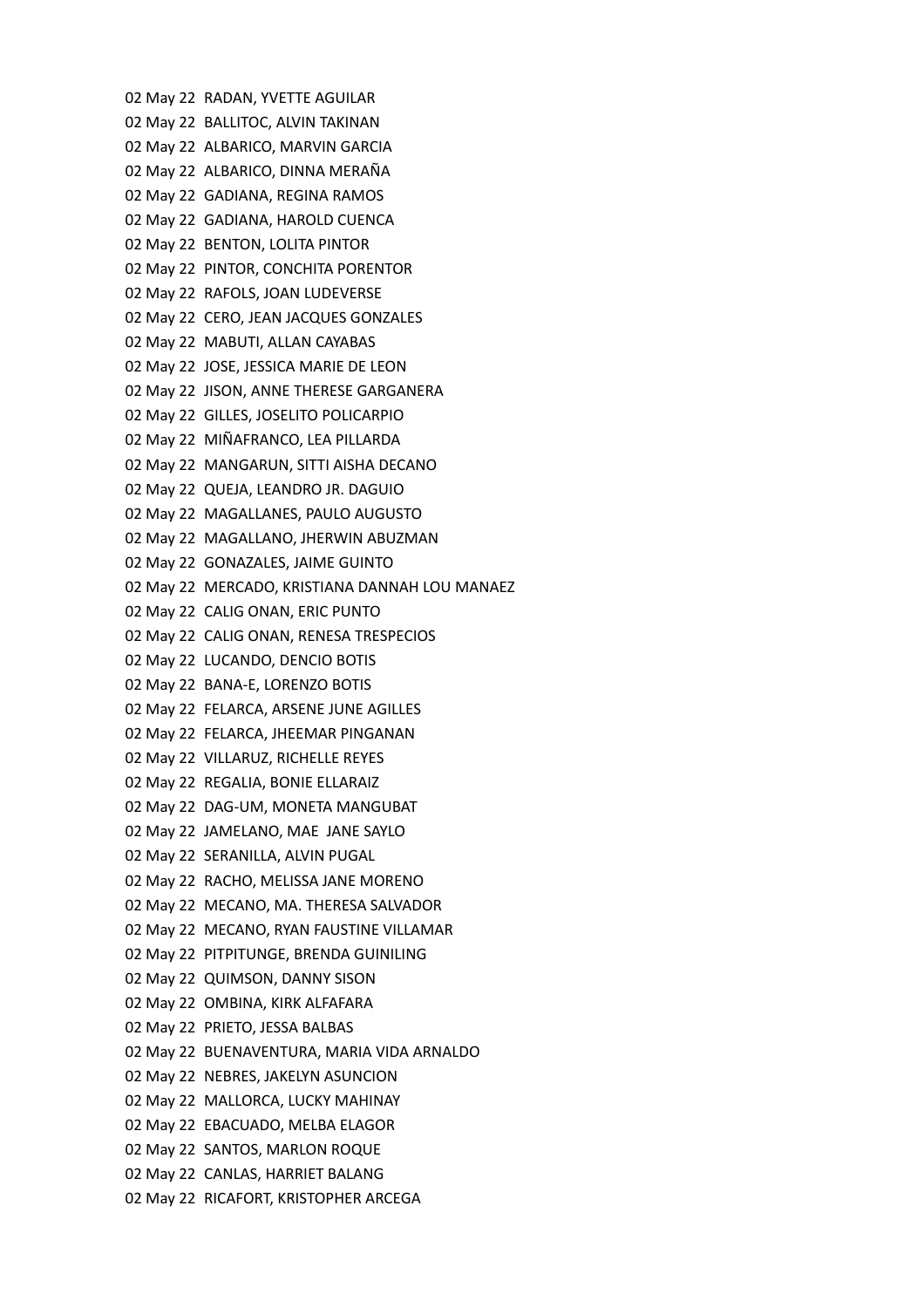02 May 22 MIRAFLOR, REGINE MAE EBALLARAN 02 May 22 FERNANDEZ, VON CRISTOPHER PILAPIL 02 May 22 GACUMO, MAGDALENA ARSOLON 02 May 22 LEONIDAS, RUSSELL GUERUELA 02 May 22 PATANG, HARLEM ABINES 02 May 22 SARAPAT, HERMIE ANTHONY NOGRALES 02 May 22 ASI, ROMEO CARBONEL 02 May 22 ESTRADA, RITCHIE SEAN BELESARIO 02 May 22 ESTRADA, SASHA SANTOS 02 May 22 MARTINEZ, JOLELYN OBALLES 02 May 22 MARTINEZ, JOSHUA REYSON OBALLES 02 May 22 MARTINEZ, GLAIZA VI OBALLES 02 May 22 DE GUZMAN, JAN ELEONOR NORIEGA 02 May 22 TEVES, JOSEPH FRANCIS ZANORIA 02 May 22 APIATA, NARCISA LIM 02 May 22 APOSTOL, KAREN HOPE PANA 02 May 22 APOSTOL, ADAMS MIGUEL 02 May 22 PARRENAS, JOSEPH DE LOS SANTOS 02 May 22 VELOSO, JOHN PATERNO III CANTON 02 May 22 TEJADA, SHERWIN YU 02 May 22 GARCIA, ANGELITO CASTRO 02 May 22 GARCIA, ANA KRISTINA MARCOS 02 May 22 TERRILL, CHONA SERRANO 02 May 22 CONTRERAS, JIMMY IGNACIO 02 May 22 BALASON, ,LORD RAPHAEL RAINYL FAJARDO 02 May 22 REYES, ANDREA MARIE DE TORRES 02 May 22 BOISER, EUGENE ADOBAS 02 May 22 DE GUZMAN, ELMER CRUZ 02 May 22 TAN, RICHARD FRANCIS DAVID 02 May 22 ABRASADO, CLAIRE NOBE GUARDADOS 02 May 22 ALVIZ, DOREEN PAREL 02 May 22 LUMBANG, ALFREDO JR. DAVID 02 May 22 BERONILLA, RHENE JESSE BELAS 02 May 22 VALMORIA, CRISTIN SINOGAYA 02 May 22 ORLANES,ROBERTO FRANCISO 02 May 22 NABOA, NICOLE ROXAS 02 May 22 CORDERO, DUANE PIROTE 02 May 22 ESCAÑO, ILLEONA MILZE MONTERO 02 May 22 JAEN, ROGELIO CORDERIAS 02 May 22 INDOLOS, AIVYN MARTIN BISQUERA 02 May 22 VENERACION, MICHAEL RENATO DE LUNA 02 May 22 BONDOC, BEVERLY JANE SUNGLAO 02 May 22 MANGAHAS, JOLIVER ESCUADRO 02 May 22 RAGO, BRYAN ROSADE LA 02 May 22 SANCHEZ,KAREN LELIS 02 May 22 GUILLEN, ARTHUR ERICKSON KAMATOY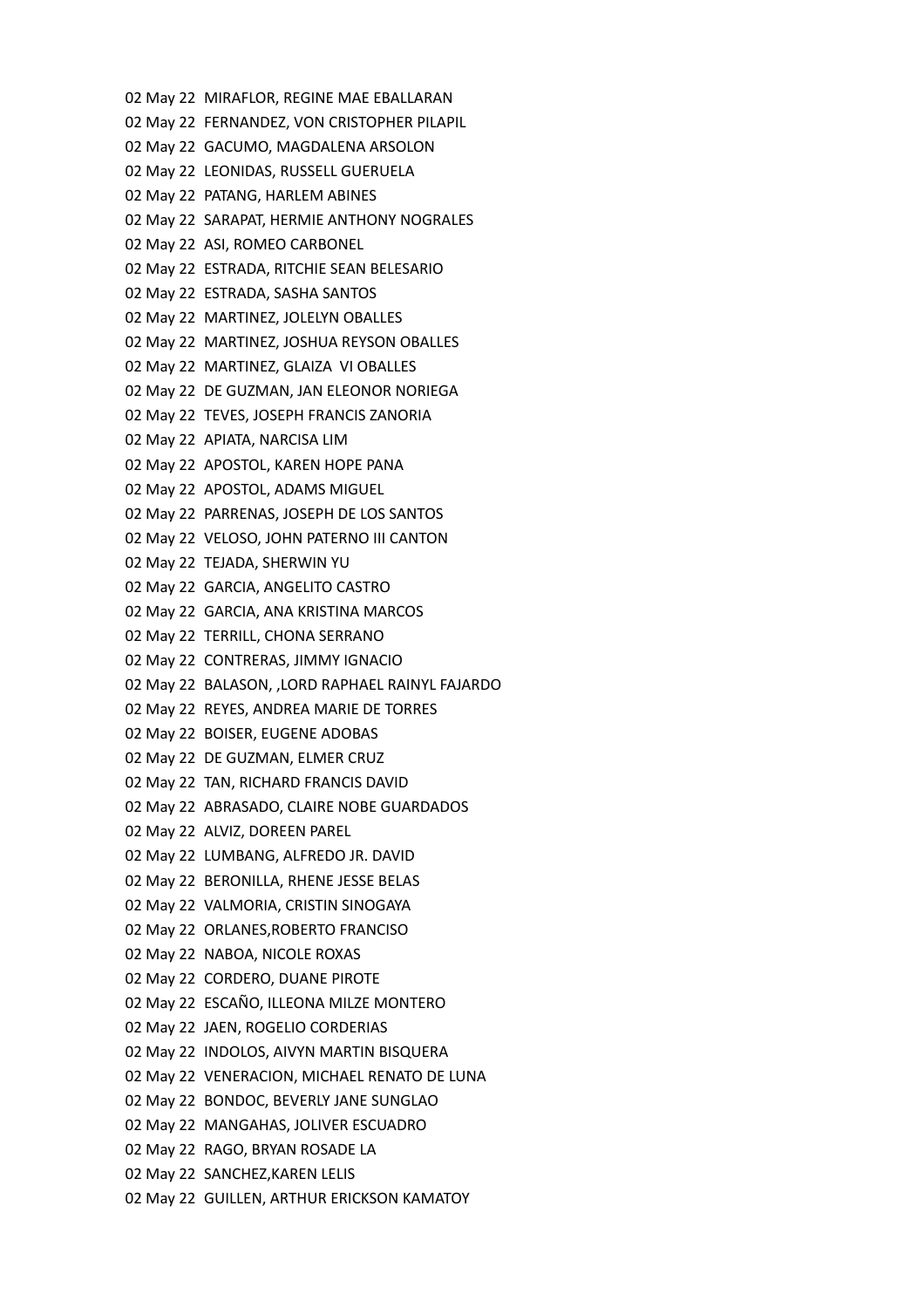02 May 22 MIRAFLOR,GINA EBALLARAN 02 May 22 BUENVIAJE, IVANN PATRICIO 02 May 22 UMALI,ARIANNE PEREZ 02 May 22 RUELAN, MARNEE BEE LLANES 02 May 22 RAMIRO, ARESTI TAMAYO 02 May 22 SEROMINES, MARY ANN ESPIRITU 02 May 22 NEBRES, RAYMOND BARONDA 02 May 22 LEUTERIO, ANITA PALMA 02 May 22 LEUTERIO, ROBERTO REGALADO 02 May 22 MUANA, GERLYN ANN SANCHEZ 02 May 22 ROXAS, CHRISTOPHER BRYAN ROLDAN 02 May 22 BARROCA, JOJIE JARDELEZA 02 May 22 YBAÑEZ, NYNELLE NEVELSON ESPINOSA 02 May 22 PENUS, JENNIFER DIOKNO 02 May 22 DIZON, JOSHUA ORIEL LIMBANIA 02 May 22 ABLIR, ROGELIO JR. ORBISA 02 May 22 DULAY, DARWIN MANABAT 02 May 22 MARAY, CORNELIO REYES 02 May 22 HERNANDEZ, FERNADO MONTINOLA 02 May 22 MANALANSAN, RUDY SABADO 02 May 22 MENDOZA, PETER JOHN GABUTIN 02 May 22 MENDOZA, KENNETH 02 May 22 TORALBA, CHRISTIAN JAY LIMBO 02 May 22 MANUEL,BLECILDA JACILDO 02 May 22 MAMUAD, VALINPIO VENTURA 02 May 22 NERY, JANINE WYLEE ABLANQUE 02 May 22 PENUS, ROLAND CELIS 02 May 22 ROMERO, SHANYZHEN DAYO 02 May 22 ROMERO, LOTTY JEAN DAYO 02 May 22 ROMERO,FLYGIA SHERBETH DAYO 02 May 22 ROMERO, RONNEL QUIBLAT 02 May 22 ESTRABO,PRISTINE FRANCESCA 02 May 22 SOTELO, RIZZA CASIANO 02 May 22 VALMORIA, FRANCIS DE GUZMAN 02 May 22 MARAY, NORALYN ACLAN 02 May 22 ALKUINO,EDUARDO LORO 02 May 22 DE GUZMAN, JANE KAREN MACASAET 02 May 22 GINOY, DANE SANTIAGO 02 May 22 CORDOVA, CHRISJE DOREEN VILLANUEVA 02 May 22 LACSON, APRIL ROSE MAE ANAS 02 May 22 ABRIGONDA, MARK ANTHONY MASAGPAG 02 May 22 TAN, CHRISTOPHER JOHN BARTOLOME 02 May 22 ALICANTE, JAN NERIC TRINIDAD 02 May 22 PECINMO, FRANZ BALCE 02 May 22 BULIC,GEBB BUAL 02 May 22 BELISARIO,GRACE HENIDINA TORRES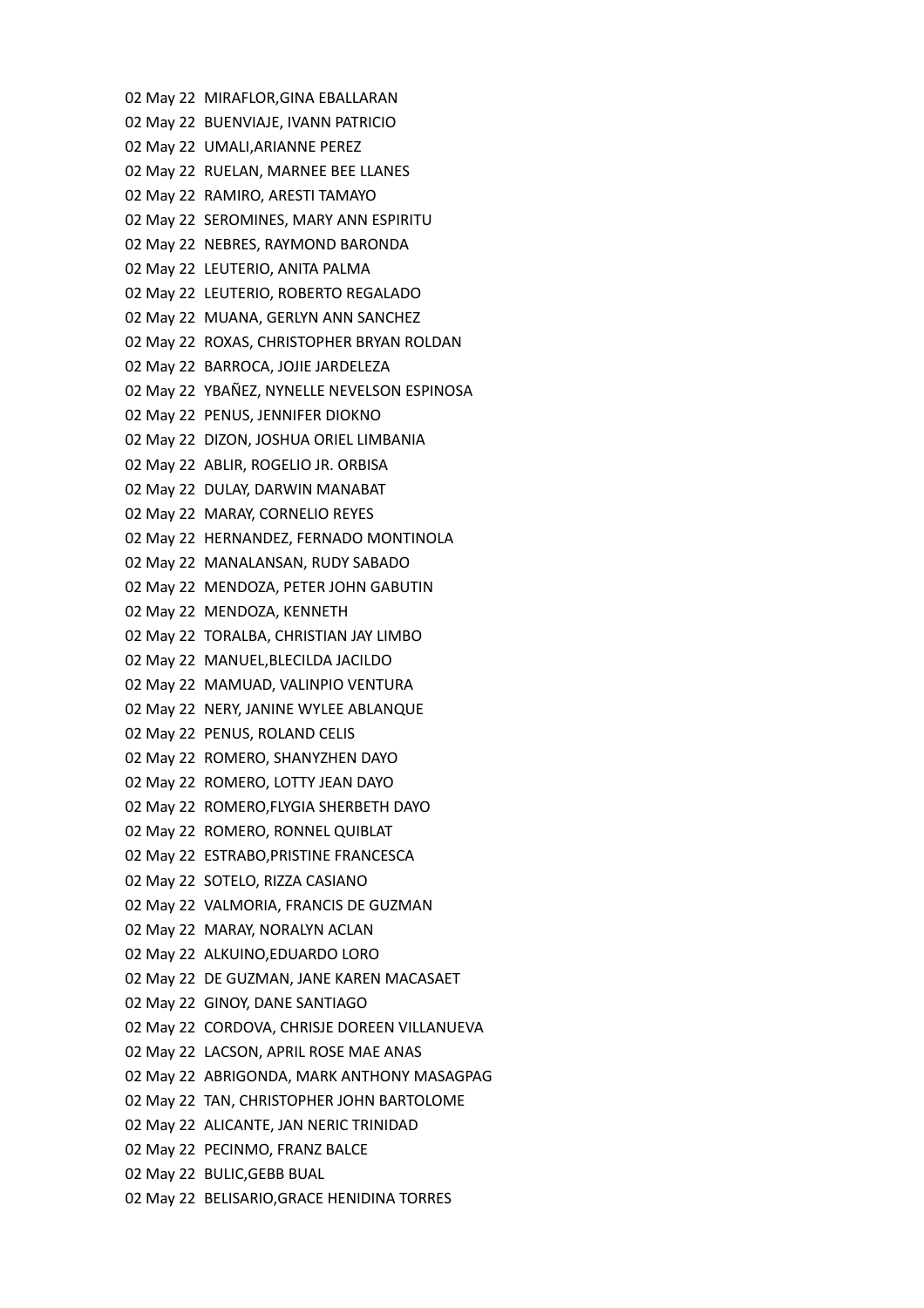02 May 22 BELISARIO, FAITH TORRES 02 May 22 ALOMBRO, BETTY NAELGA 02 May 22 ALOMBRO,SOFRONIO SABANA 02 May 22 NAGRAMPA, JOY ANNE VILLAHERMOSA 02 May 22 FRIO, ALDREN CABILANGAN 02 May 22 ALMONTE, JON EMILLE ALENZUELA 02 May 22 CONDINO, MA. CRISTINA BRILLO 02 May 22 MANLUNAS, JOSHUA ALABA 02 May 22 BUENA, CHRISTIAN ESTAREJA 02 May 22 SONIO, CHRISTIAN GUINYANG 02 May 22 GASPAR,JOCHEBED JUSTICE BORGOÑA 02 May 22 YLANAN, ROSEMARIE MALOLOY 02 May 22 SAMPANG, DANIELLA GARCIA 02 May 22 NIPA, ROSALIE BARCIAL 02 May 22 FUNTILON, ARVIN ROGER PAYAWAL 02 May 22 TOLENTINO,TRISHIA ANN JOYCE JAMIL 02 May 22 YAMUTA, LOIS EUNICE ARCILLA 02 May 22 GENTILES, JAYSON ABORDO 02 May 22 VELASCO,JAMES UDARBE 02 May 22 LACSON, JUNE VIR BALICO 02 May 22 ADRIANO, JASMIN ANG-COY 02 May 22 TUDAS, LEA LYSA RODIS 02 May 22 MARQUEZ, LEOMELO RICAFRENTE 02 May 22 SIM,MARILYN ESPIRITU 02 May 22 BATOON, MARIA CARMELA CHIONG 02 May 22 LORILLA, AINA MARIE CARMEN 02 May 22 TABAY, KRISTINE MAE MENOR 02 May 22 BORBE, JENNIFER PANGANIBAN 02 May 22 ABUEVA, ALDEA CRESAN MIAPE 02 May 22 SALVICIO, ROBERT OCSILLOS 02 May 22 KABALICAN, THADDEUS CORTES 02 May 22 DE LA PENA, NORVIN CAMOTA 02 May 22 PADRID, JAIME JR. BAYLE 02 May 22 ORTIZ, LYRINE BAYLE 02 May 22 BAGAYAS, JENRICK 02 May 22 BAGUNU, RONA BAQUIRAN 02 May 22 BERNAL, ROMEO LUBRIN 02 May 22 ARGANOSA,AUREA CARLA SAN JUAN 02 May 22 MILLAREZ, JERIC EMBARQUE 02 May 22 MANDADERO, AUREEN ADELAIDE PIOQUINTO 02 May 22 TAVERINA,MELINDA TORRALBA 02 May 22 BERIÑO, ROBERTO VILLANUEVA 02 May 22 RAMIREZ, ADRIANNE RAE ABUSTAN 02 May 22 DE VERA,ALEXANDER RECLAMADO 02 May 22 TEE,RONSTONE KING TAN 02 May 22 SAGUN, LEILANIE DADUFALZA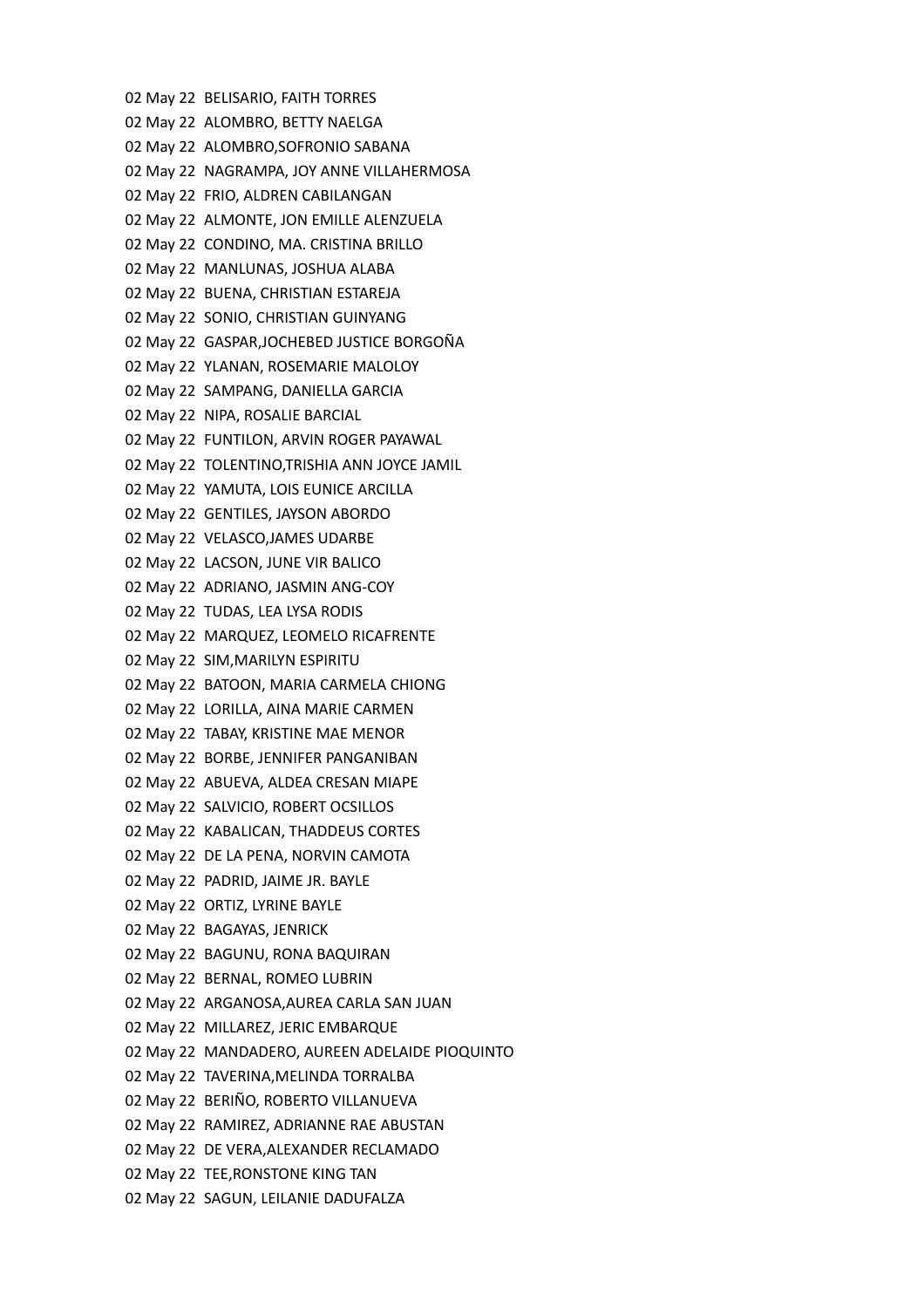02 May 22 SAGUN,NOEL FARIÑAS 02 May 22 BORBON,ELVIR MARI 02 May 22 ALVARADO,MANNY PASSION 02 May 22 ALVARADO, REZHEL BALTAZAR 02 May 22 AMOLONG,MARVIN DEL ROSARIO 02 May 22 FLORES, EUGENE ESCALADA 02 May 22 MANIEGO,SHERWIN ADRIANO 02 May 22 OBORDO,ORLANDO TUYAC 02 May 22 PESINO, CHRISTIAN NILO 02 May 22 NOVIDA,JOSE LOUIS VIRTUDAZO 02 May 22 PABLO, GLENFORD MARQUEZ 02 May 22 CLARITO,DANILO CATAPANG 02 May 22 SARIGUMBA,GENEVIEVE MALONES 02 May 22 TORRES,ZYREL LYN GUILLERMO 02 May 22 SEJALBO, CHARMINA GUZMAN 02 May 22 CAPANGPANGAN, ALFREDO ARCENAL 02 May 22 SAHAGUN,ELIGIO LUCENA 02 May 22 TUNGOL, JAVIER CARIAGA 02 May 22 CALVO,MICHAELO ROLLOM 02 May 22 ILUSTRE,GLADYS BERNARDO 02 May 22 MANSUETO,ROMIEL HUGO 02 May 22 DUGUIANG,JINKY PINEL BULAWIT 02 May 22 LAXAMANA, NIKKO CANLAS 02 May 22 NOVIDA, MARCH ANDREA MANRIQUE 02 May 22 DELA CRUZ, MERMAN GARMA 02 May 22 GANNABAN,MERITA JENNIFER ALINGOD 02 May 22 CALUNSAG,KARL BEROU 02 May 22 CALOS, SHERWYN CALOS 02 May 22 CALOS,JEMMALYN CELESTIANO 02 May 22 TERO,DARLENE GUMATAY 02 May 22 CASTILLO,ROGELIO HERRERA 02 May 22 RODRIGUEZ,WELLRODZ GONZALES 02 May 22 BOADILLA,WILSON REVAMONTE 02 May 22 CHIU,GALELIO JR. TRIGO 02 May 22 CHUI,MITZIE LYN GADIANA 02 May 22 SAHAGUN, EDITH ROSALES 02 May 22 SANTOS,JOVEN CRUZ 02 May 22 NACORDA, DENNIS TAPAY 02 May 22 CANDAÑO, ARLETA TOBIAS 02 May 22 TAYOTA, JAESON FEDERICO 02 May 22 MARQUEZ, JAIME BONDOC 02 May 22 ANTOLIN, SHAYRA BANGNAN 02 May 22 FONTANOSA, MELVIN COVILLA 02 May 22 TORRES, MICHAEL JAMES PASCUAL 02 May 22 TOMO,ILTHON MER MENDOZA 02 May 22 MAGNO,LIELLYNNE IRISH MANALILI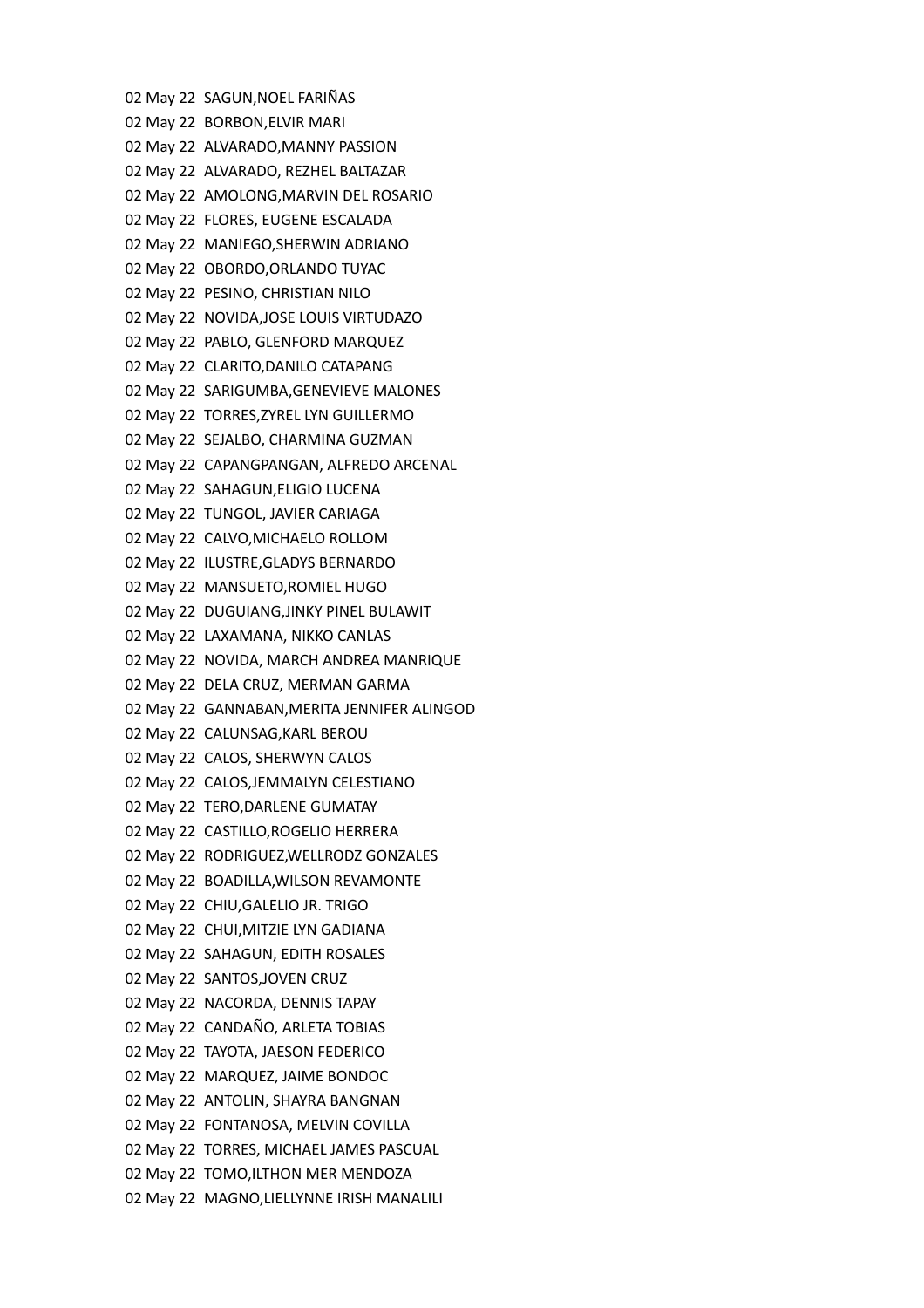02 May 22 MAGNO,MAYLIN MANALILI 02 May 22 MARCELLANA, MERVIN REYES 02 May 22 CRISTOBAL, SANTIAGO SEBASTIAN 02 May 22 DE CASTRO, EVELYN OPORTO 02 May 22 GRAFIL, JOSELYN VILLACOTE 02 May 22 CONDIÑO, RENE SUMAGAYSAY 02 May 22 CONDIÑO,RENZ RENEIL BRILLO 02 May 22 GARCIA, GLENMMORE JUANITA 02 May 22 MORANCIL,MELINDA JALOVER 03 May 22 TIEMSIN, EDUARDO TORRES 03 May 22 CORNELIO,JAYSON AGATON 03 May 22 MAMACLAY, FERNANDO JR. ESTRANERO 03 May 22 CAPUNO, JOEL CHAVEZ 04 May 22 RAMIREZ, RUBY PASCUAL 04 May 22 SINGCA, ROMEL CAYETANO 04 May 22 DAVID, DAN HENSON 04 May 22 YLARAN, WILFREDO JR. ORCULLO 04 May 22 ANDAL, MARIA FE RIVERA 04 May 22 SINCA, ROMEL CAYETANO 04 May 22 CHUA,WILLYSON OTILLA 04 May 22 MACROHON, KIM CATHERINE TAN 04 May 22 CRISTOBAL,PATRICIA CAMELE TORRES 04 May 22 SANTA AGATA, SHAMMA CORONADO 04 May 22 LACAMIENTO,RONMAR MENDARO 04 May 22 BIRD,EVANGELINE GE GUZMAN 04 May 22 VILLANUEVA, RHEY CONCEPCION 04 May 22 ROJO,YOVENNIE LESLIE ROSERO 04 May 22 DABAC,NOLI JR. 04 May 22 ABARRA,FREEDIE VILLAJUAN 04 May 22 PARAS, GLEN CANLAS 04 May 22 DE JESUS, ANN MURIELLE BUAN 04 May 22 DIAZ,OLIVER DE GUIA 04 May 22 LAVILLA,PAUL ELBERT DEL PRADO 04 May 22 CALALANG,VANESSA AGUILAR 04 May 22 TORRES, MICHAEL RIVERA 04 May 22 NAVARRETE, MARY LYN MINAMIN 04 May 22 BAGYGAY,CLARINDA NOREEN JULIAN 04 May 22 LOPEZ, MANUEL ESCOSIO 04 May 22 RUIZ,ROBERTO ARCOS 04 May 22 CALO,WILFRED SABIJON 04 May 22 SEROMINES,JOHN KENNETH MANGENTE 04 May 22 PALUMBARIT,RONIE SALVADOR 04 May 22 HEYROSA,IRVIN DEMANA 04 May 22 OMBOS,EVE VILLAHERMOSA 04 May 22 CAÑETE,LYLE ULRICH II ISRAEL 04 May 22 NIERVA, ALMIRA BERNAL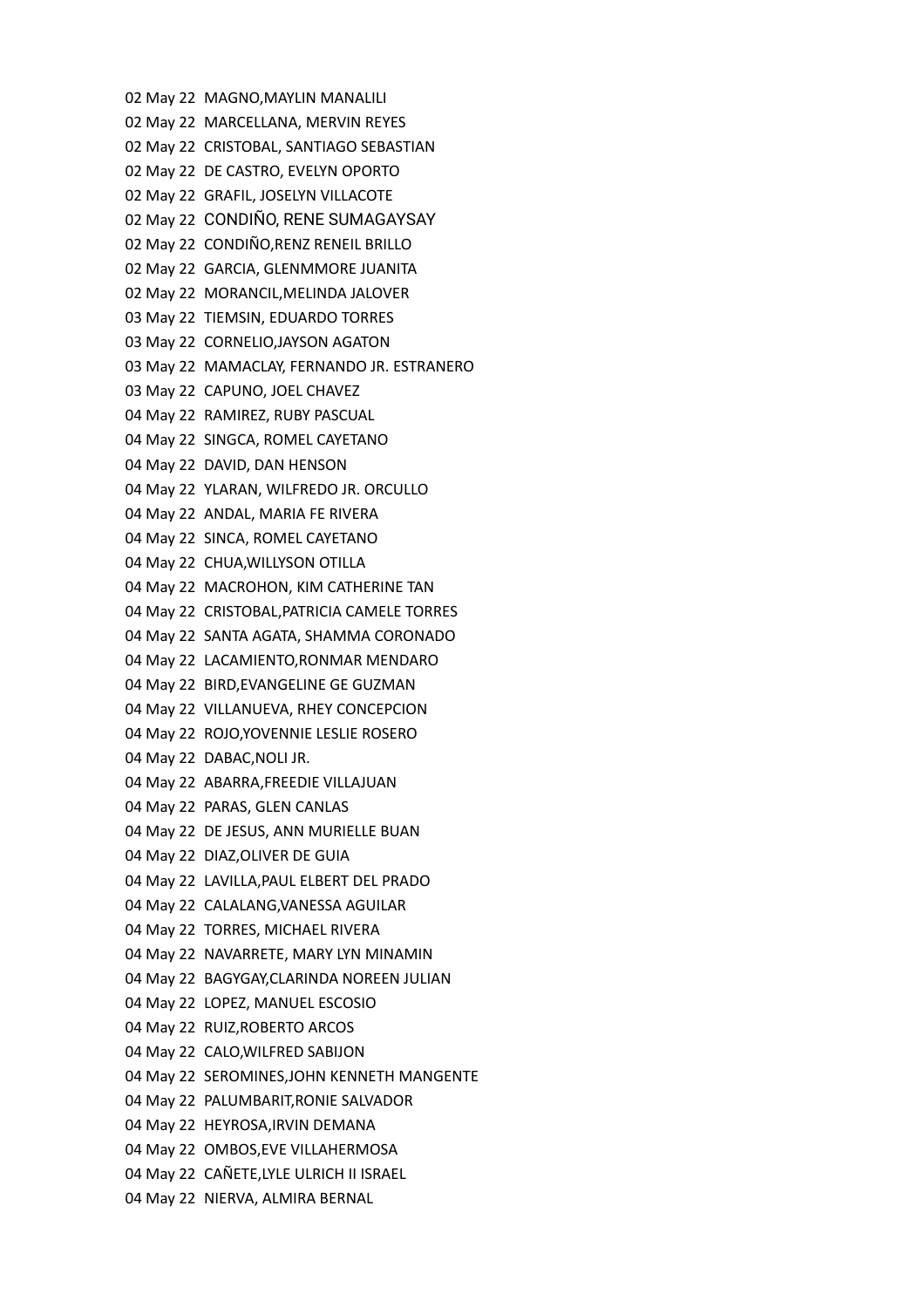04 May 22 CAMAQUIN, KELVIN JOHN PACIS 04 May 22 BABARAN,LINO JR.BOTICTIC 04 May 22 LICON, WENDLE PARAS 04 May 22 RUBIO, MARIVIC ACOSTA 04 May 22 CASIL, CHARMAIGNE CARREON 04 May 22 SOLINAP,JOYLYN PUDADERA 04 May 22 DIONISO, FERNANDO FEDERICO 04 May 22 APLATEN,JOVANNE MANAGDAG 04 May 22 APLATEN,JENNIFER DILLA 04 May 22 JOSON, MARIA ROBINA RODRIGUEZ 04 May 22 ANUSENCION, EDGARDO CANLAPAN 04 May 22 JAVA, LIAH NG 04 May 22 ACOSTA, CHRISITINE MERIONES 04 May 22 ROGELIO, EDUARDO FABUNAN 04 May 22 BELBIDER,ALON RELOJ 04 May 22 GO,SHAKEY FRANZE DUTERTE 04 May 22 CARINGAL,NIKKO PAGARAN 04 May 22 MASANGCAY,BENIX STEPHEN MALLARI 04 May 22 CURAMENG, REYNANTE SADIAMONA 04 May 22 PUPOS,ODESSA REQUINA 04 May 22 PUPOS, NICHO ROBINSON REYES 04 May 22 DULAY,SALVADOR CATACUTAN 04 May 22 HALOG,FITZ PATRICK MADRID 04 May 22 CANTELA,AARON JUDE UY 04 May 22 PELAYO, ADRIEL GUINA 04 May 22 JUGUILON,LORENCE OCOMEN 04 May 22 GAYRAMON,JOENAS CASTILLO 04 May 22 JAVISON,CAMILLE HERNANDEZ 04 May 22 LANTAJO,PERCIVAL CRISTOBAL 04 May 22 MANTUHAC,BRYAN TUYAC 04 May 22 MIRANDA,MICHELLE TONELETE 04 May 22 MADRIAGA,JUDY AL PICARDAL 04 May 22 PELLAZAR,PAUL BERNARD CASTRO 04 May 22 LAVANDERO,RONALD LUMANO 04 May 22 BARTE,FREDDIE RAPISTA 04 May 22 SIOCO,CHASTITY AMBER ESPINO 04 May 22 CRUZ,MONICA SARAH MARTIN 04 May 22 ENTENA,NHERIA KRIZELLE LASERNA 04 May 22 JOGNO,IVY GRACE QUISQUIS 04 May 22 AGAD,EDILBERTO MONIDA 04 May 22 TA-OCTA,BILLY ALIPO-ON 04 May 22 DUQUE,AIZEL MOLDEZ 04 May 22 YNTIG, JAP ALGEB DACORON 04 May 22 ORTINERO, ANGELA FRANCIA MILLARES 04 May 22 DAWANG,MA. IDA ROSARIO ADECER 04 May 22 VALENZUELA,KATRINA GOYENA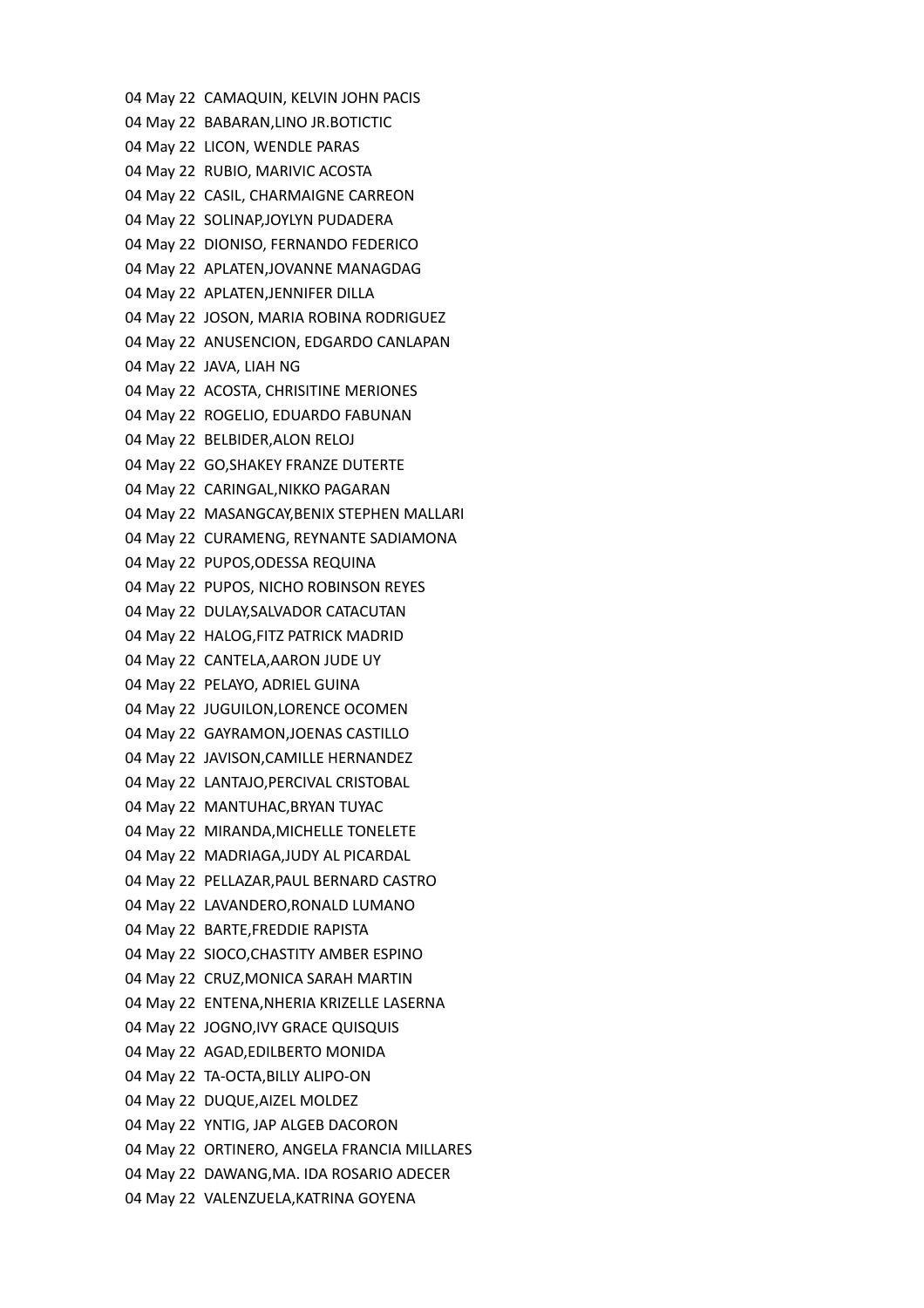04 May 22 VINOYA,FRIDA CRISANTA DE VILLA 04 May 22 BALISACAN, MARIETTA LIAD 04 May 22 BALISACAN, NEIL PABY RASOS 04 May 22 BANDA-AY, JESSIE SALAMO 04 May 22 CILLO,JEROME CARBONEL 04 May 22 CILLO,DIANA JEAN LUMANOG 04 May 22 HOLGADO,RONELDO MENDOZA 04 May 22 ZITA,DANIEL JR PELAYO 04 May 22 DE FIESTA,ROLDAN GARCIA 04 May 22 ALIBANIA,ANGELICA LANDINGIN 04 May 22 NAVALTA,JACKIE LOU NAVALES 04 May 22 NAVALTA,LORETO LLAMAS 04 May 22 MONIEDO,PEDRO RICO ESCUETA 04 May 22 OLIVARES,EMILIA CANTOR 04 May 22 SIGMATON,REALYN OBILLE 04 May 22 ACOSTA,CONNIE ABELLERA 04 May 22 POFERRADA,KASSANDRA NOEM MODESTO 04 May 22 MARCO,RONDIE ARCAYAN 04 May 22 LIBAO,JOSELITO PASCUA 04 May 22 DECANO, AGNES CAMARILLO 04 May 22 CAVINTA,AGAPITA TECSON 04 May 22 AQUINO,VIRGILIO DELA CRUZ 04 May 22 HOMBREBUENO,CLAIRE GABATINO 04 May 22 BALACDAO,ROEL SUGOT 04 May 22 HOMBREBUENO,BENJIE PALAY 04 May 22 CAINOY,DANILO MAN-ON 04 May 22 ROALES,KEVIN JOSHUA RIEGO DE DIOS 04 May 22 ALAGAR,RUSSELLE LACSON 04 May 22 LAXAMANA,JUAN CARLO EUGENIO 04 May 22 SANDOVAL,RICHARD RIVERA 04 May 22 SECUYA,RUBY BALISTA 04 May 22 TORRES,FLORA YBAÑEZ 04 May 22 BAÑEZ,WILMA AYABA 04 May 22 TRAVILLA,LENWELL NOBLE 04 May 22 SALERA,MARILOU AUSTRIA 04 May 22 SALERA,CARLITO ENANO 04 May 22 TEVES,JOSEPH TASARRA 04 May 22 OBIAS,CYLEENE PAULA SAGALA 04 May 22 DE LA CRUZ, ALEX ALAN REQUIERO 04 May 22 VARGAS,RANDOLF CARLO SERRANO 04 May 22 ANGELES,LORIE RELUCIO 04 May 22 FLOOD, MA. BELEN TOREDA 04 May 22 ALABASTRO,JOEMAICA JADE APUNTAR 04 May 22 DAHIROC,ERNESTO NUEZ 04 May 22 PERIA,AGUIDA HAGUISAN 04 May 22 MANGOMA,RAFAEL JR. GARCIA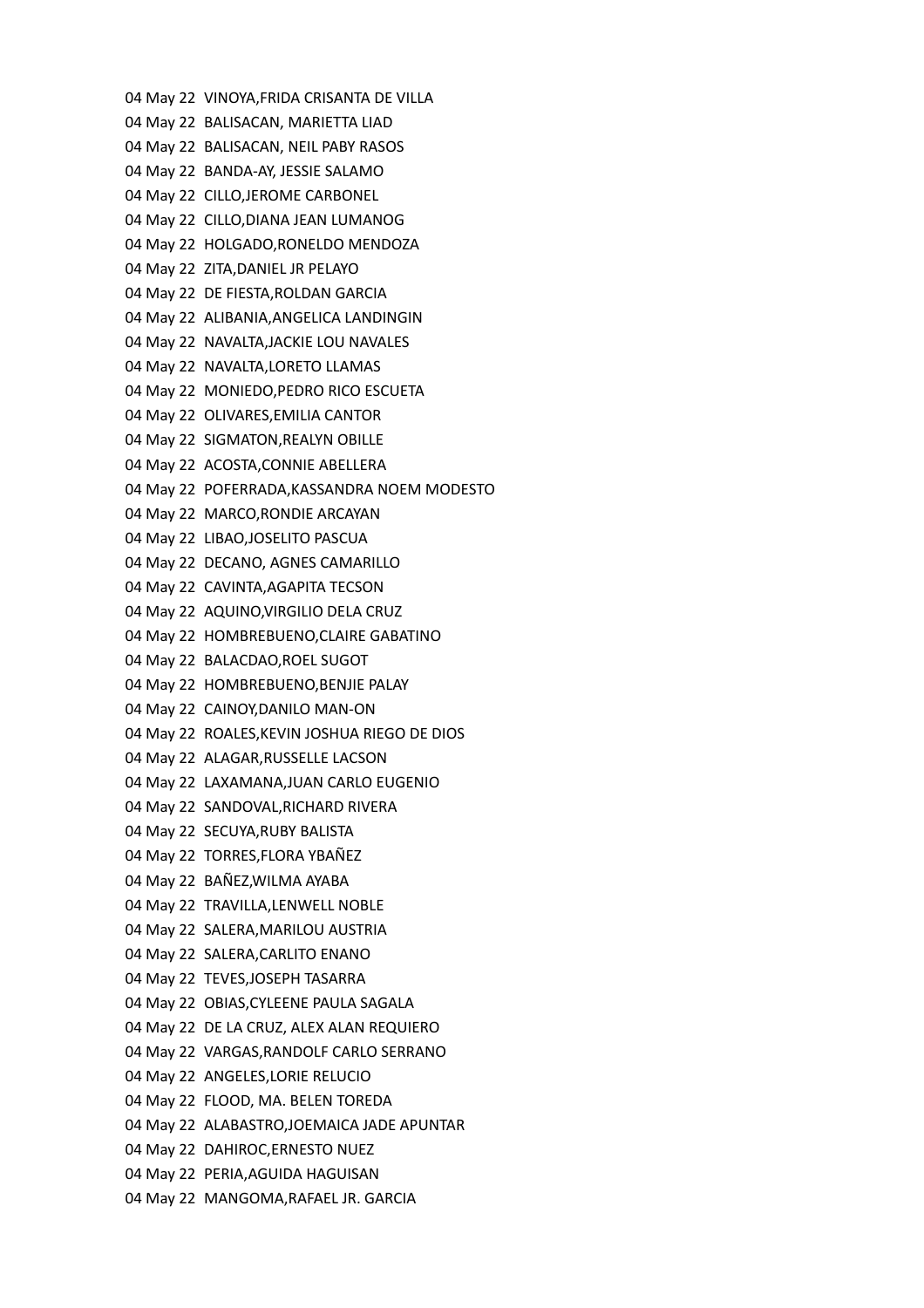04 May 22 LOMA,DORIS DY 04 May 22 MARCOSO,REGINALD ROY PEDRO 04 May 22 TIMPOG,JULIE ANN CABUG 04 May 22 MANITO,FRANCES CONTRERAS 04 May 22 LOMA, GILBERT LLAGUNO 04 May 22 JABAT,FERNANDO MENDOZA 04 May 22 ANDRADE,MARK DOLOREDO 04 May 22 MAGSAKAY, JULIO ESTRELLA 04 May 22 ESCALANTE,YOLANDA TERCENIO 04 May 22 IBE,BEVERLY SUNGA 04 May 22 SUPAN, ERVIN PARUNGAO 04 May 22 DE GUZMAN,EVANGELINE RAMIREZ 04 May 22 DE GUZMAN,EMMANUEL VILLERE 04 May 22 DE GUZMAN, BRENDA RAMIREZ 04 May 22 VELMONTE,JOSEPHUS JOSE 04 May 22 GONZALES,ELMO ROMAN 04 May 22 LETABAN,MARIA CRISTINA CAMACHO 04 May 22 ESPARAS,EDEL ANN PLOROGO 04 May 22 TEJADO,GIRLIE NAGPATON 04 May 22 ORCAJADA,JEANNY TORION 04 May 22 HIPOLITO, DIENNA ROSE GUARDIANO 04 May 22 CAPOTE,FRANKIE LAHOYLAHOY 04 May 22 ORCAJADA,CEZAR JR. DALISAY 04 May 22 GUARDIANO,EJIROSE ESPINO 04 May 22 HALOG,SHERYL MADRID 04 May 22 HALOG, JOEL SUPNET 04 May 22 CRUZ,SHEENA VELASCO 04 May 22 SANTILLAN, ROD CARLO CASTILLO 04 May 22 FORONDA,EDWIN JOHN URMATAM 04 May 22 PARDO,JENNIFER JUDALENA 04 May 22 PEREZ, EUNICE JAE LAGRIMAS 04 May 22 MENDOZA, LANCE GABRIELE JUDALENA 04 May 22 ESPADILLA, KOSE AVAPO 04 May 22 BARROGA,FLORENCIA BAYNGAN 04 May 22 ALVAREZ,SHIELLA MARIE TOLIBAS 04 May 22 LUNES, NORMAN FELIPE 04 May 22 VIOLA, ANGELIQUE MENESES 04 May 22 OLIQUIANO,ROMEO JOAQUIN 04 May 22 MANGAOANG,MARK ANTHONY DE VERA 04 May 22 MESINA, RAMIL JUANILLO 04 May 22 SANZ, ROEL GONZALES 04 May 22 JUSI, MICHAEL BRIONES 04 May 22 DELFINO, JAMES BANTAYAN 04 May 22 RYNDON,DEAN MARVIN DANIEL REYES 04 May 22 DE LOYALA, MICHAEL JERICHO GARCIA 04 May 22 FREMISTA,RODEL FURAQUE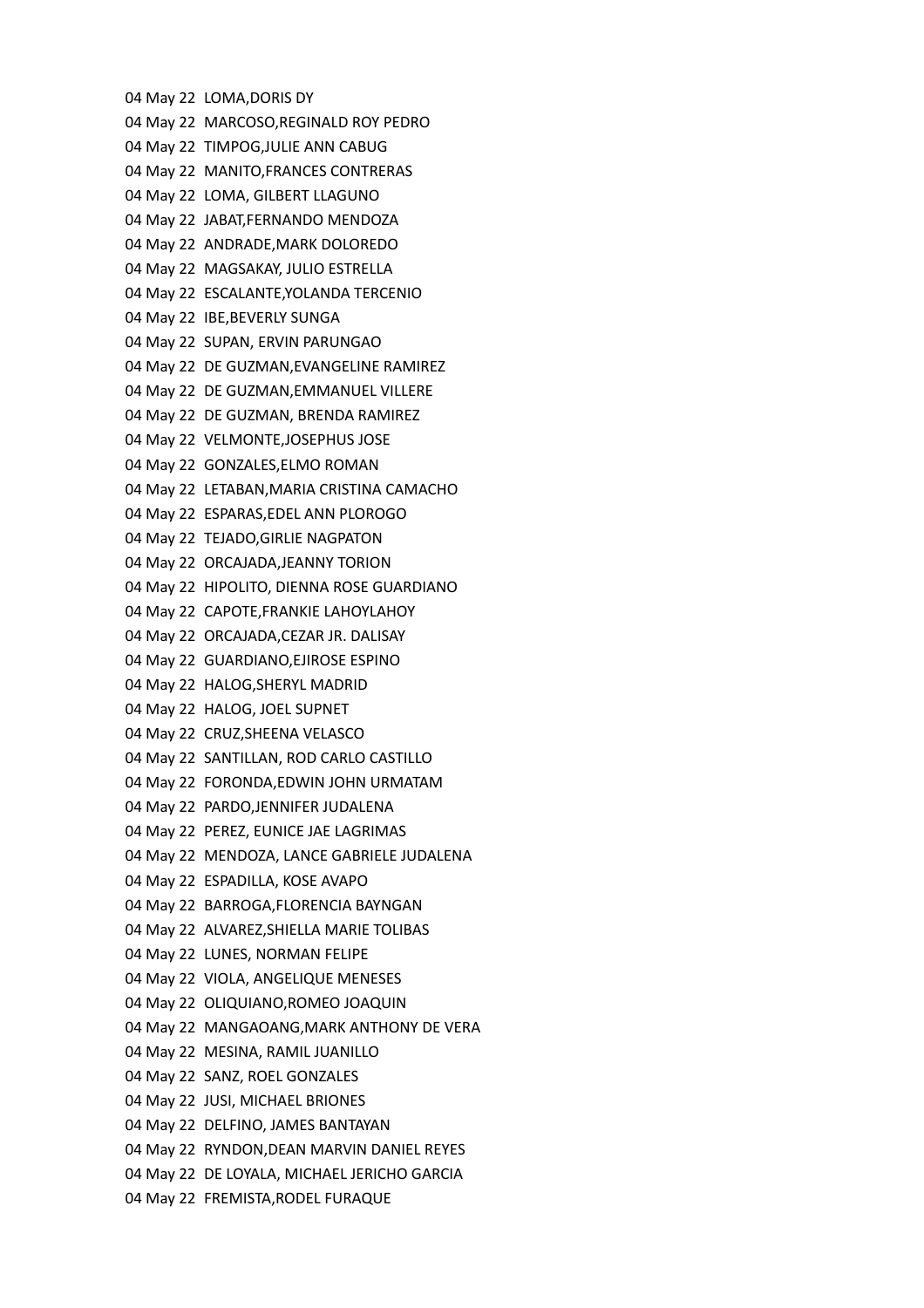04 May 22 ARMADO,ANGELITO CASTILLO 04 May 22 YANGCO,CHARLIE FRANCES JR 04 May 22 SMART,CAROL INOCENCIO 04 May 22 BENNETT,DANICA SARIO 04 May 22 RIBEIRO, MA. NINA KATRINA GUMABAY 04 May 22 NEDERA,EMILIANO JR. TIONGCO 04 May 22 JAVISON,LUVILYN HERNANDEZ 04 May 22 LAMBINO, MARIA CHARISSE REGALADO 04 May 22 TORREFRANCA, JACOB REMOTIN 04 May 22 PEARSON,CLIFFORD ESCARIO 04 May 22 BABARAN,KATHERINE DIEGO 04 May 22 RAVELO, CONSTANTINO ESTANDARTE 04 May 22 MAXION-LAPORE,DAZEL ANNE BAYANG 04 May 22 WONG,WINKLE KATRINA OGPIMININA 04 May 22 REGENDOR,AELRED ROCA EAMIGUEL 04 May 22 DUQUE,CHRISTIAN SALES 04 May 22 ESPINO,MARI MAY CALEON 04 May 22 ILUNIO,JEFFREY CRUZ 04 May 22 SEFUENTES,RYCHELLE LIYAG 04 May 22 CALIZAR,CHRIZELLE MAY CAPINPIN 04 May 22 CASTRO,MARY ANN OLACAO 04 May 22 LAGUNA,MARIA GEMMA FERMILAN 04 May 22 ACIERTO,MARIA VISITACION MANDING 04 May 22 BALANAY,FRANCIS ADAM JANSEN 04 May 22 OBLENDA,JAIME III COMONSAD 04 May 22 GO,IRVING TIMOTHY CUA 04 May 22 CONSIGNA,CARMELITA OCAMPO 04 May 22 GANASE,SHELLEY MAY BALIWAN 04 May 22 DELA PAZ, GIAN CARLO CABIGTING 04 May 22 SOBREDILLA,PEARL ANN AMACIO 04 May 22 DELA CRUZ,GRACE BARBER 04 May 22 GERVACIO,CHARLES DAN MACATIAG 04 May 22 MAILUM, JESUS PITOGO 04 May 22 VINCENT,CLINT ABELLERA 04 May 22 TIAMZON,WINDEE FELIPE 04 May 22 BELOTINDOS, CHERRY PEARL SUNGAHID 04 May 22 TIAMZON, ACE DE CASTRO 04 May 22 DAL,HEROHITO MAGLUNSOD 04 May 22 CELESTINO,DONDIE EUGENIO 04 May 22 MAGALLANES,SONNYRIC RAMIREZ 04 May 22 ALFANTE,RENNA BULAWAN 04 May 22 RELOVA, WARREN BALANE 04 May 22 NUYAD,MARVIN DESEDA 04 May 22 NUYAD,HELEN HOVILLA 04 May 22 CONCHA,ROCHELLE MARIE JAVELONA 04 May 22 JANGAD, MARIA RENITA GUZMAN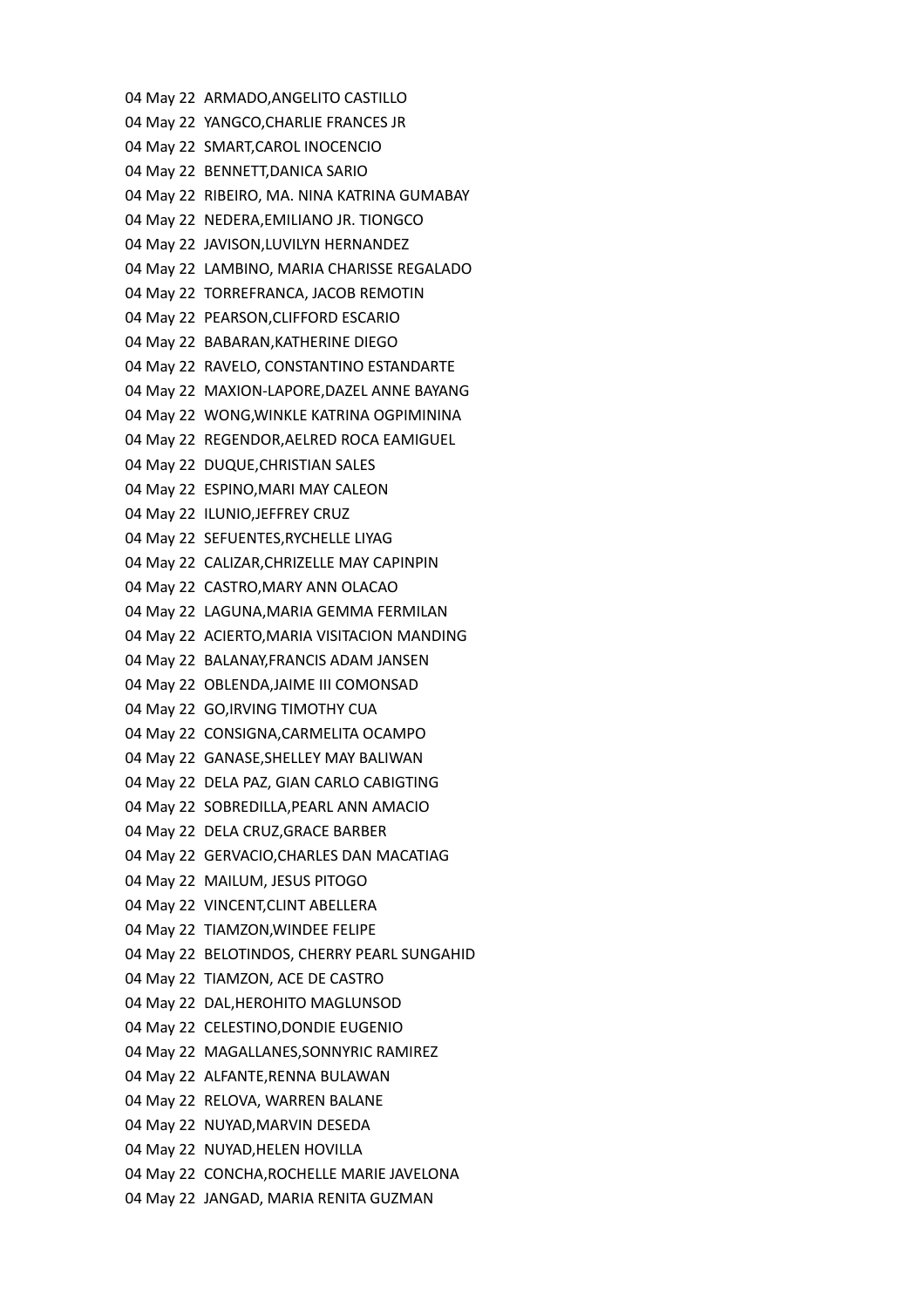04 May 22 ELVIRA, MICHAEL JAVIER 04 May 22 DECHAVEZ,JASON MANIMTIM 04 May 22 GOLECRUZ, REYOFEL JACINTO 04 May 22 EBORA,DANILO DOTE 04 May 22 RAMOS,RYAN CABALEZ 04 May 22 OSILLADA,ARNOLD JR. BOLO 04 May 22 PANOTES,ROSSANA SEVILLANO 04 May 22 CLEMEÑA,HERMINIGILDO ADAVAN 04 May 22 SARTE, VANESSA BELZA 04 May 22 PROVIDA, DREMMA DOMINGO 04 May 22 PADAYAO,FEDERICO CASILI 04 May 22 BUDIONGAN,ANECITO GUDMALIN 04 May 22 BUDLONGAN,ROSIE ROY 04 May 22 LACAY,HERBERT ABENIS 04 May 22 MAGDADARO,MARI LUCINNE PEREZ 04 May 22 LABINGHISA,MICHAEL REY SUAN 04 May 22 MONGCAL,JOE MARIE RODRIGUEZ 04 May 22 SALIVIO,JOSEPHINE NAVATO 04 May 22 MANALANG,NOWHE BANAG 04 May 22 RAMON,BUTCH RABINO 04 May 22 SINGIAN,NORBERTO DIWA 04 May 22 LUCERO,JOSEPH MENDOZA 04 May 22 GAMBOA,JESUS GUZMAN 04 May 22 SACO,OLIVER NALE 04 May 22 BINUYA,ROGELIO SAN PEDRO 04 May 22 ELON,MARK VIDOL 04 May 22 TALEON,MELODY GO 04 May 22 REBOSURA,MARILOU FUELLAS 04 May 22 NIÑOFRANCO,KARLO PALABRICA 04 May 22 EBACUADO,JONI MAE GAYOTIN 04 May 22 EBACUADO,JONIFRED GAYOTIN 04 May 22 BOQUIA,FORTUNATO XERXES ARELLANO 04 May 22 GABRIDO, MEL ROBLES 04 May 22 KABALICAN,RUBILYN RAVANES 04 May 22 DAYAO,LOIBERT AHIG 04 May 22 CONSIGNA,CLARENCE ORLANDO OANDASAN 04 May 22 RAMONES,ALAN JORGE BARCENA 04 May 22 GUINID,LAURENCE BAGUIWA 04 May 22 MORENO,ALVIN FERNANDEZ 04 May 22 EMPINADO,REX FAJARDO 04 May 22 BULIC,PHILBYRRA BALLESTA 04 May 22 GALLANO,ROLADELLE NIELES 04 May 22 KUB-AO, MANUEL DOMPAO 04 May 22 KUB-AO,HAZEL SIWAO 04 May 22 DESCALLAR,EDUARDO JR. SENTINO 04 May 22 BONITA,VENELYN DE LUNA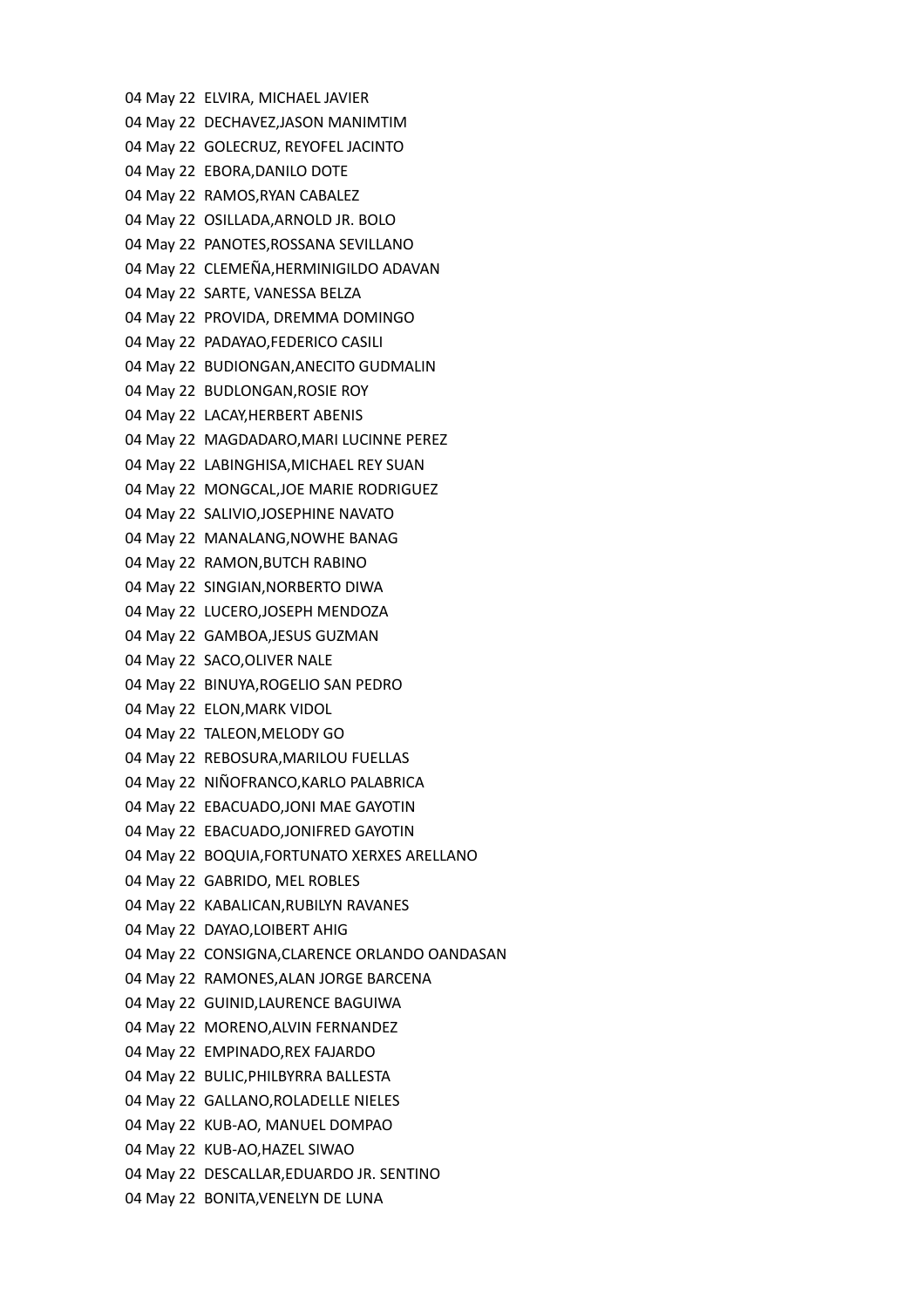04 May 22 ACASIO,MARIE JOY CUARTO 04 May 22 GULA,ROMMEL MELOCOTON 04 May 22 DE LA CRUZ,OSCAR JR. CENTENO 04 May 22 ABAYA,JOCELYN TAGUBA 04 May 22 GALIAS,EDWIN GUANO 04 May 22 REYES,REGINALDO GOMEZ 04 May 22 BOCORAN,RINO GUMAYAO 04 May 22 BUNDAN,MYRNA SANTOS 04 May 22 AGUSTIN,HARRY RAMBOYONG 04 May 22 SUSON,MANUEL JR. VILLAFUERTE 04 May 22 AMOSCO,ERNESTO BARSINILIA 04 May 22 DELA CRUZ, ANDIE DELA ROSA 04 May 22 SILVESTRE, RODELIO VALDEZ 04 May 22 SILVESTRE,MARIA ELENA TUICO 04 May 22 MONTEJO,JO-ANN DIAZ 04 May 22 HARDING,INGRID BICALDO 04 May 22 BASACOY,GARY MANALAY 04 May 22 MANLUNAS,ROBERT JOY EBAY 04 May 22 ASUNCION,LEAH TESIORNA 04 May 22 DURANGO,DAYLINDA NAVAL 04 May 22 LAMBAN,PAUL AMOLO 04 May 22 AZOTE,LEEMAR NONO 04 May 22 BONDAD,VENUSSA BALUCAS 04 May 22 DELA CRUZ, JANICE ROMAGUERA 04 May 22 TAMARAPA,JANICE PASCUAL 04 May 22 BANAAG,MICHAEL I HUELGAS 04 May 22 LOYAONA,LOLITA ANAPI 04 May 22 CHICO,ALLAINE JAMES SUPAN 04 May 22 SINGCO,RIMMAR JOHN DECHAVEZ 04 May 22 SINGCO,RIMMAR MAHIMAY 04 May 22 MAGISA,MELENCIO BINIAN 04 May 22 AGRAM,ORLANDO CLAUS 04 May 22 BLACER,ERWIN DOROSAN 04 May 22 POLIQUIT,FEDERICO VILLARIAZA 04 May 22 COMPLEZA, JAMES BABALLERO 04 May 22 CULANAG,EMALINDA CUERDA 04 May 22 FLORES,JUPITER CUISOM 04 May 22 ANDRES,ROSEMARIE ALBINO 04 May 22 MIRANDA,GIAN CARLO ESTABILLO 04 May 22 CARBONILLA,DENNIS PETER BARRIGA 04 May 22 CARBONILLA,ADRIAN PETER GALANG 04 May 22 CARBONILLA,BEATRIZ ANNE GALANG 04 May 22 BALIDO,JOYLENE FIDELI 04 May 22 MONTERO, ALEX SIXTO 04 May 22 GRAVINES,JOEL JAYME 04 May 22 VICENTE,GIMBERT DE LA CRUZ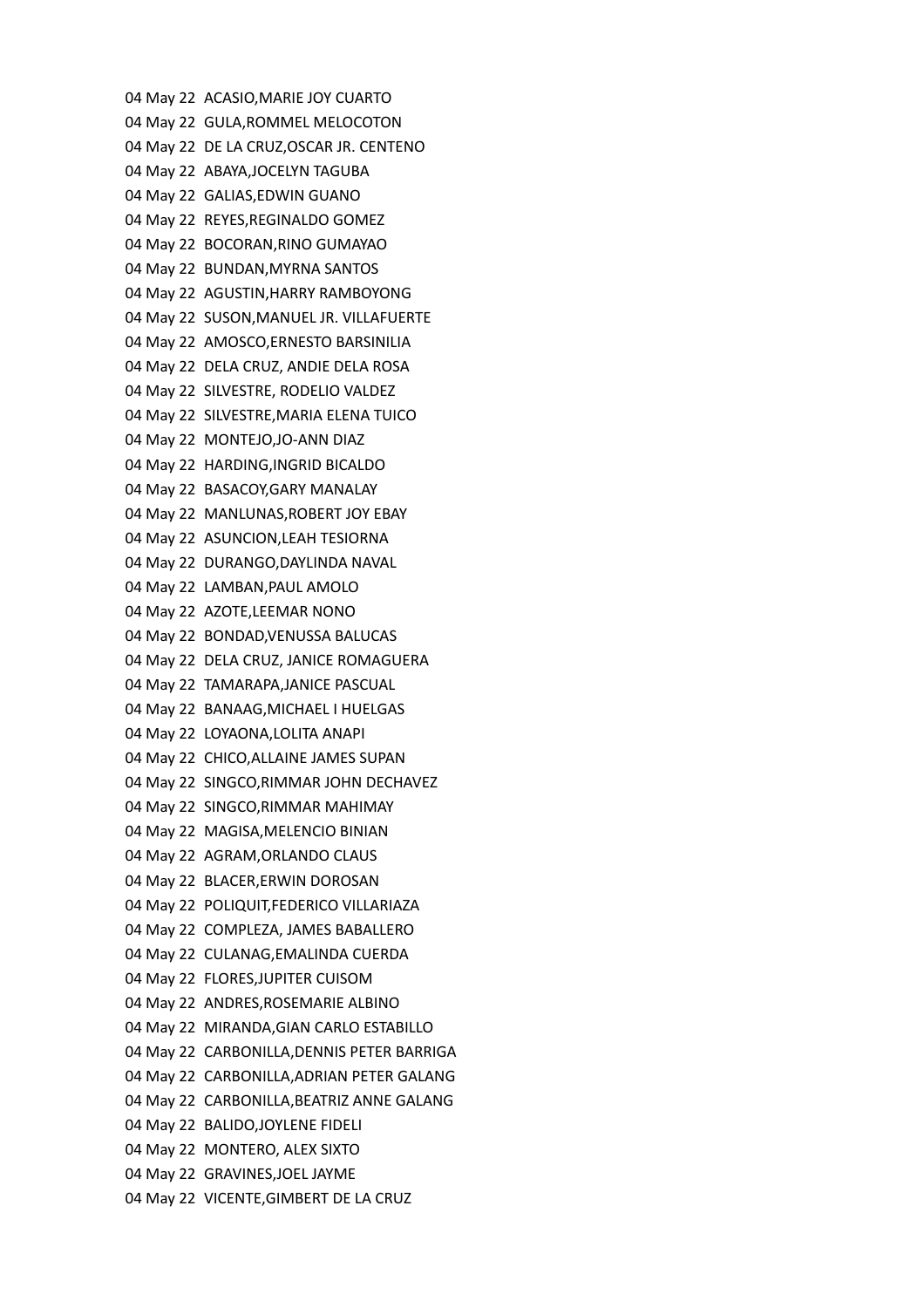04 May 22 VARGAS, KEN ASUNCION 04 May 22 LAOT,EMILIO MALABANAN 04 May 22 LALAGUNA,JAIME DINDIN 04 May 22 BALILI,REGGIE THEUS LAVILLA 04 May 22 MENDOZA, JERONE MENDOZA 04 May 22 JENNER,YOLANDA GALOSO 04 May 22 BATUGAL,CLARIZA PAGAPULANGAN 04 May 22 DIAZ,LEO BUNQUE 04 May 22 ALZAGA,VICTOR TOLENTINO 04 May 22 DEL ROSARIO, JAY RAMOS 04 May 22 VICENTE,DIOLANTO BORNEDOR 04 May 22 VICENTE,PARA ODCHIGUE 04 May 22 JARLEGA,EULA MAE LUMACTOD 04 May 22 RAMOS,RECHILDA OCFEMIA 04 May 22 GAPUZ,GENAHLU GIRON 04 May 22 ASIBAL,JOHN BENEDICT RICAFORT 04 May 22 ASIBAL,BERNABE GOOPIO 04 May 22 ASIBAL,MA. RICAFORT 04 May 22 BERNITES,AIMEE SARUIDA 04 May 22 VINTOLA,MARK AXEL DY 04 May 22 TOLENTINO,VICTOR MICHAEL SALVA 04 May 22 BOYD,EUSEBIA CASTILLO 04 May 22 CORPUS,MATTHEW TIMOTHY MONFORTE 04 May 22 MARIANO,TIMOTHY TAN 04 May 22 PACUZ,ANDRO MORALES 04 May 22 NICDAO,RIZZA MHAY DIMAPILIS 04 May 22 PEREZ,ARNOLD HERMO 04 May 22 ARIOLA,ROWENA CASTRENCE 04 May 22 LEWIS,ESTELITA MACASUSI 04 May 22 UY,ROGELIO PAPA 04 May 22 SUMAHIT, MICHELLE GAY LAVIÑA 04 May 22 MESA,CHRISTOPHER CUNANAN 04 May 22 BOBON,PAUL AGRAVANTE 04 May 22 NECESARIO,JASON SISLES 04 May 22 DEFERIA, FRANCIS JOHN BALDEVARONA 04 May 22 MARI, JEAN ALCANTARA 04 May 22 BONGLAY,PETER ASOC 04 May 22 LINA,SHIRLEY BARAQUIA 04 May 22 LINA,MARCO ANTONIO MURILLO 04 May 22 PUERTULLANO,JASON FAMADOR 04 May 22 JIMENEZ, JASON PANGAN 04 May 22 BARACAEL,CRISPIN TINAMISAN 04 May 22 LIM, ZHANGNIE MADAMBA 04 May 22 CULLAMAT, LERMA MASONG 04 May 22 EVANGELISTA,ESPLENDOR EMPIREO 04 May 22 POLIZON,MERVIN ORTEGA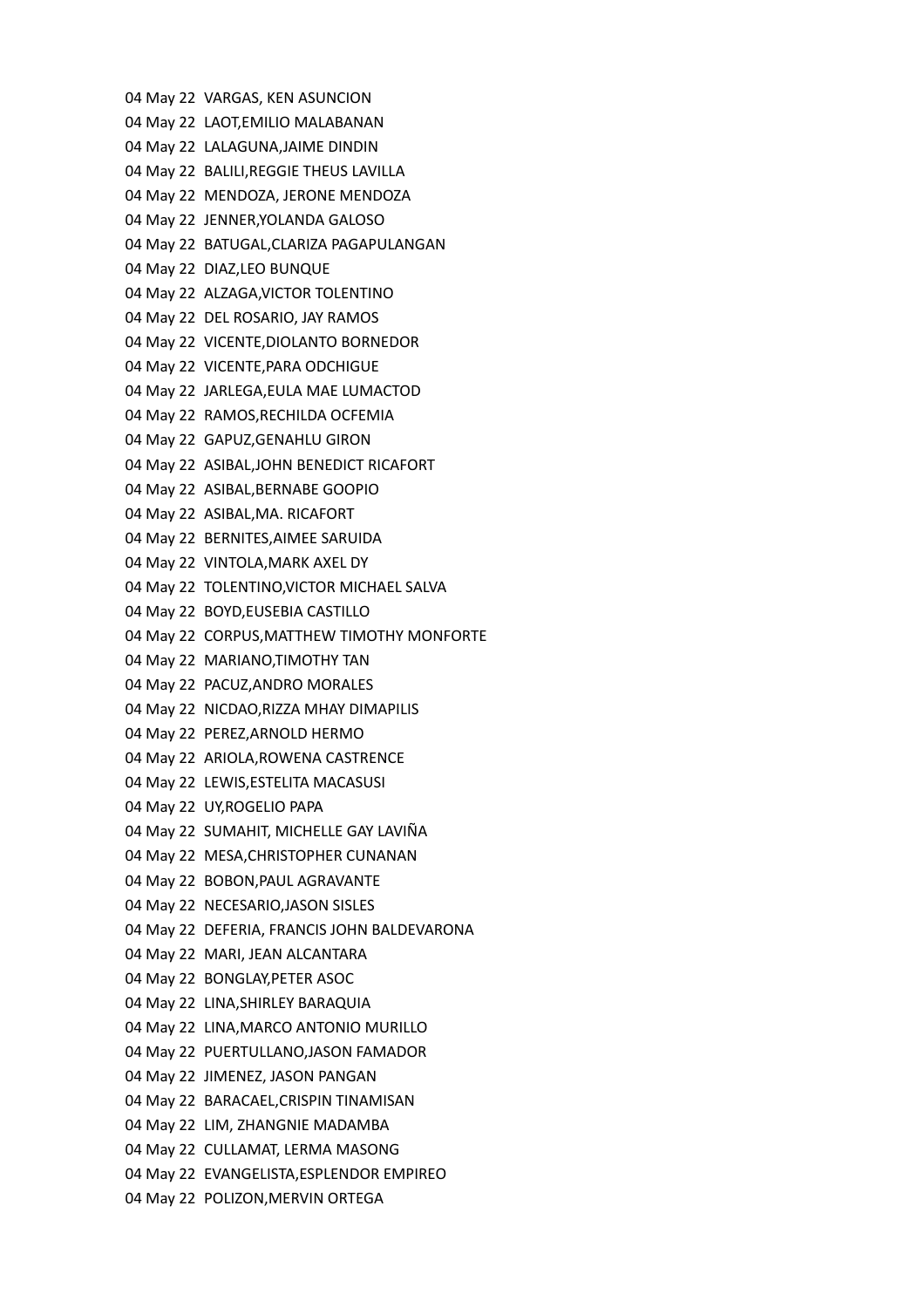04 May 22 EVANGELISTA,ESPLENDOR JR. BUNAG 04 May 22 CABERTO,NELSON RIVERA 04 May 22 BARRANTA,ALEXANDER RESUMA 04 May 22 FLORES, HEIDI SEBASTIAN 04 May 22 MANGALINDAN,DAZZEL ABASOLO 04 May 22 GO,CRISAMARK SALDIVAR 04 May 22 BADUA,RENIER LEONEN 04 May 22 SAYCO,MENANDRO JAGORIN 04 May 22 MANATAD,JOSEPH MANDEL DELA CRUZ 04 May 22 ORONG,STANLEY JR. QUIJANO 04 May 22 PALACIO, RUFFA ROSITES 04 May 22 BAKES,JOHN OLIVER FACUNLA 04 May 22 NICOLAS,KATRINA MARIE LACAP 04 May 22 SCHULZ,SHELLA CORTEZ 04 May 22 TABAYAG,JORDAN MEDIDA 04 May 22 FLORES,DINNA LYNN ALAMARES 04 May 22 MOLOCZIJ,MARIANE GARCES 04 May 22 PASCUAL,RIZZA ROSS DANDIN 04 May 22 LOTIVO,KLINTON REUEL NEGOSA 04 May 22 DE JESUS,RIZALINA FRANCISCO 04 May 22 ELOD,RICHIE ORBILLO 04 May 22 ARDIENTE,IVY EMADEN 04 May 22 MANACAY,STEPHEN GEM LOMONGO 04 May 22 ROSS, CHRISTEL MANAUIS 04 May 22 MARLIN,VICTORINO VIVO 04 May 22 PRIMICIAS,ALYSSA AGBANLOG 04 May 22 TANTAY,ALDORICO COMENDADOR 04 May 22 LUAYON,IRENE BATILAN 04 May 22 DIOCAMPO,RENANTE JOSOI 04 May 22 BOCA,EMMANUEL CARCASONA 04 May 22 MILLANO,DOMINGO GUERRERO 04 May 22 JUAN,ROSS JANSEN CARREON 04 May 22 DULAY,ANALIZA MANABAT 04 May 22 GARCIA, KIMBERLY SHINE MAGPANTAY 04 May 22 DALIDA,RONALD PARACALE 04 May 22 GARCIA,ARMANDO ACHICO 04 May 22 GARCIA,JULIETA MAGPANTAY 04 May 22 GARCIA,JOHN CHRISTOPHER MAGPANTAY 04 May 22 BELLEZA,DON OLAYVAR 04 May 22 BALILA,ENRIQUE GUERRERO 04 May 22 PATALBO,ROGER HIPONIA 04 May 22 AGUSTIN,ALTON SAB-IT 04 May 22 RANCHEZ,MARLON VISMONTE 04 May 22 TORDILLA,ARPHIL WEB GELLANGELA 04 May 22 DEL MUNDO, DAVE SELISPARA 04 May 22 YADAO,JOHNNY CUDIAMAT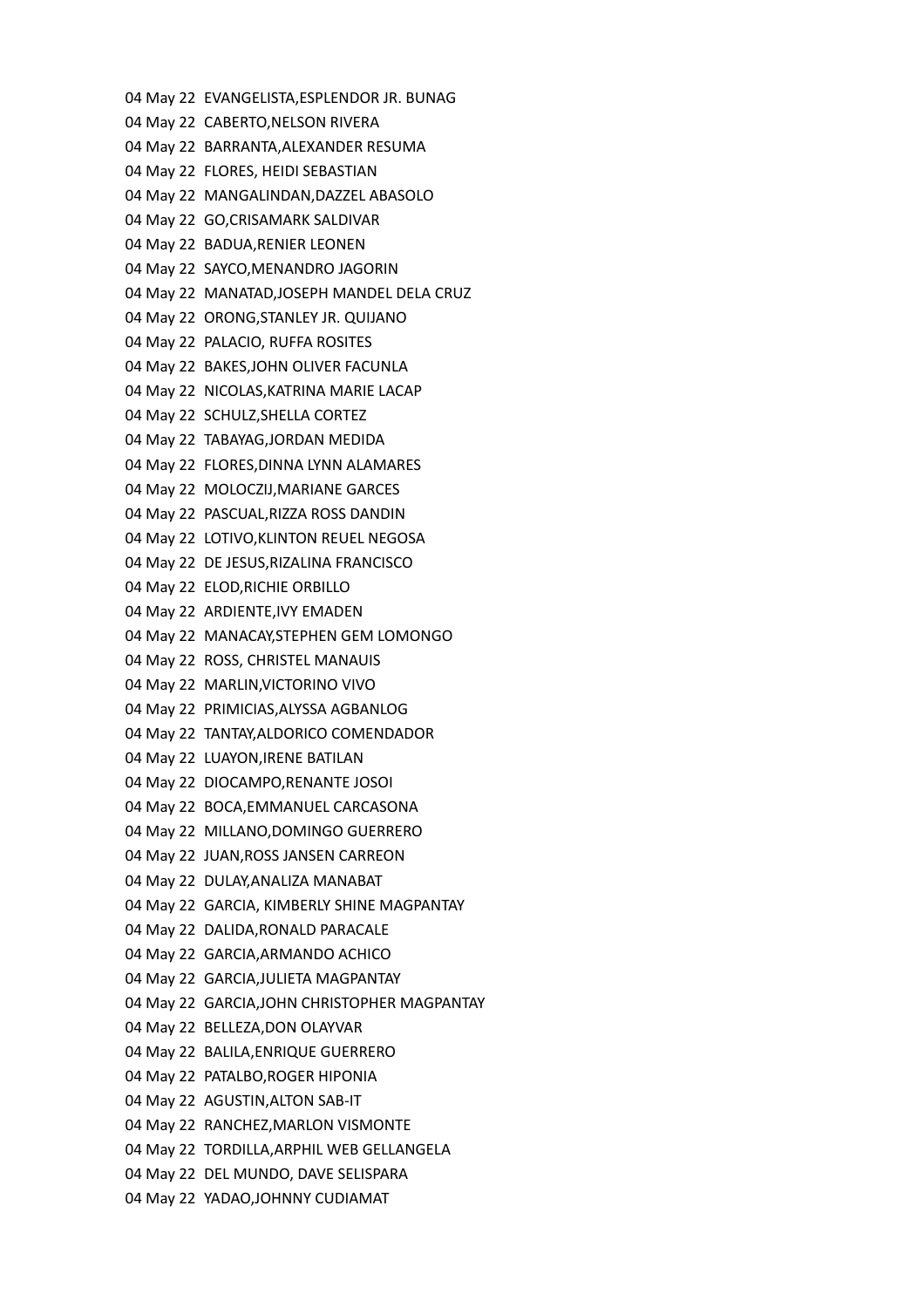04 May 22 CURAMENG,GENESA CAMACHO 04 May 22 LOPEZ,MIGUELA MEDIANO 04 May 22 AGAJONA,WARREN VALDEZ 04 May 22 LAMPINEZ,MYKIE JAN NOMBRADO 04 May 22 TANGO, LEILA PINEDA 04 May 22 GAPUZ,JAYSON FRILLES 04 May 22 DACONES,JOAN RANTE 04 May 22 DACONES,JULIUS GAPUZ 04 May 22 LEONO,DONNAVELLE TAGUPA 04 May 22 ABAD, KATHLEEN ELTANAL 04 May 22 CORODVA,EDWARD JOHN UTULO 04 May 22 TAN,MICHELLE MIRANDA 04 May 22 DICHOSA,SERGIO JR. CABALLERO 04 May 22 LOPEZ,REYNALDO MALLARI 04 May 22 CALATON,EMELIANO ZARA 04 May 22 NOCEDA,JOAN ELIZABETH FLORENDO 04 May 22 BOISER,REUBEN CARMELO SALERA 04 May 22 PANTANOSAS,GLENN DAVIS AMARILLO 04 May 22 SERTEZA,CHRISTINA YANGA 04 May 22 TORRES,ACE JALANDONI 04 May 22 YAP,MIEZLE GARCIA 04 May 22 CAMPOS,ELIZABETH ABALOS 04 May 22 CAMPOS,LEOPOLD CALADO 04 May 22 PAUSANOS,ANABELLE PASTRANO 04 May 22 PAUSANOS,ALEX SONOGAN 04 May 22 BERTE,KENNY DE LA CRUZ 04 May 22 MANUCDOC,ANGELO AYROSO 04 May 22 SOLITO,ERWILYN LEI AUSTRIACO 04 May 22 MAGBANWA, NIÑO DOCTORA 04 May 22 AGUILON,JAKE DAPULA 04 May 22 CABATUAN,BEN ALEGRE 04 May 22 LIM,ALAN NAVERA 04 May 22 PANGILINAN,ROLANDO TUAZON 04 May 22 VALDEZ,MARIA LIGAYA TERING 04 May 22 NOBLE,MARK SERRANO 04 May 22 LAMADRE,REY DOCTORA 04 May 22 HUBAHIB,KEN RAYMOND RAZO 04 May 22 CUDAL,ROSEMARIE CELESTE 04 May 22 CUDAL,SHAILO CELESTE 04 May 22 DELOS SANTOS, EMERALD LLAPITAN 04 May 22 CUDAL, KYLIE CELESTE 04 May 22 NAKILA,EDGAR BABAD 04 May 22 TINIO,ARIES DE PERIO 04 May 22 AGRAM,JOJEE JOIYCE VALDERAMA 04 May 22 DACALLO,GISELLE DAWN DOMINGO 04 May 22 TUAZON,JOEL ROQUE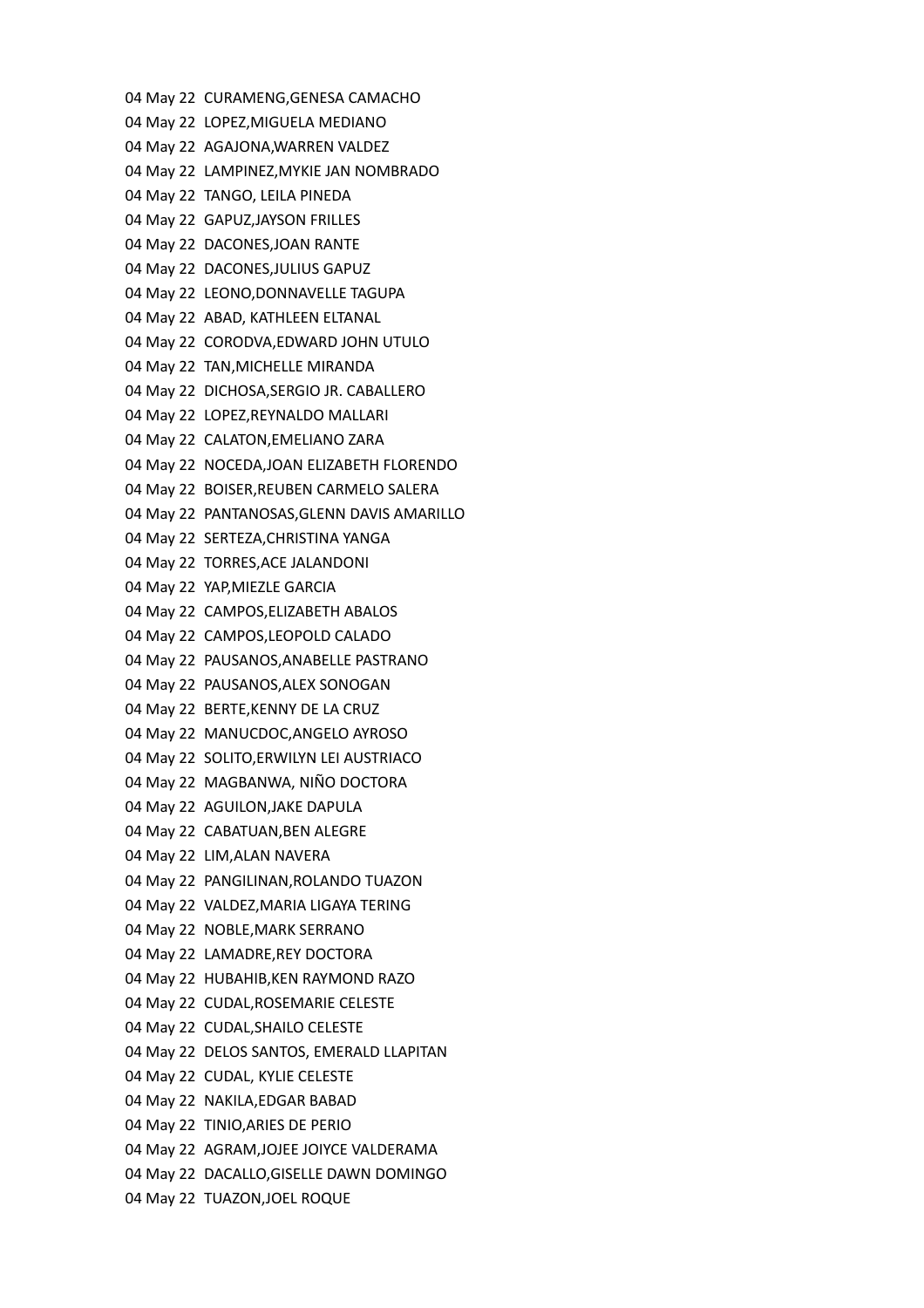04 May 22 DOMINGO,ABNER GUZMAN 04 May 22 MANUBAG,FRANKLIN ARCADIO 04 May 22 OLIVERIA,KYLA SHANE DE LEON 04 May 22 CANLUNAS,JAMAIMAH TAM 04 May 22 OLIVERIA,SHYREL DE LEON 04 May 22 AZCONA,JESSA MARIE AGUA 04 May 22 NAVARRO,CRESTA LEE AQUINO 04 May 22 CHUA,YORADYL BURLAS 04 May 22 SESANTE,ROSITA FLORES 04 May 22 CASAO,ROMIE MELO 04 May 22 AMARILLO,REDENTOR BORDA 04 May 22 SEO-AS,OLIVIA SIBIANO 04 May 22 MALGAPO,RANDY PADOLINA 04 May 22 MALGAPO,FELIZ JR. PADOLINA 04 May 22 MANUEL, CRISANTO INFANTE 04 May 22 MARIANO,ERIC MIRA 04 May 22 MARQUEZ,ALEJANDRO MENOR 04 May 22 ORTIZ,JOEBELLE VILLANUEVA 04 May 22 CUATERNO,JONEL SORILLA 04 May 22 PAREDES, REY USTARES 04 May 22 DAVID, JOEL CANLAS 04 May 22 DAVID, MARIA FE SARIBAY 04 May 22 STEEL,ROWENA CONCEPCION 04 May 22 BALILA,CHANLEY ARCENAS 04 May 22 ANOT,GEORGE RIVERA 04 May 22 MANALASTAS, FRANCISCO BAUTISTA 04 May 22 MALONZO,MARJORY CONCEPCION 04 May 22 GARCIA,MARYJANE FUERTE 04 May 22 YABUT,LORETA PASCUA 04 May 22 PARBA,IVANE FAYE OLIMPO 04 May 22 BORROMEO,MAUREEN CRISTY ALMODIEL 04 May 22 DEIPARINE,REGINALDO ADARO 04 May 22 GO,HAZEL DELUTE 04 May 22 LABAJOS,JOAN MAY CO 04 May 22 AMORES,MARVIN ANG 04 May 22 NAVAROSA,LOANNA BELMONTE 04 May 22 PIEDAD,HERMIE BADE 04 May 22 NAVAROSA,CARL LOUI TEMPLA 04 May 22 PALCO, ROSE BATALUNA 04 May 22 NAMOCA,ABELO ADAPON 04 May 22 BARQUIO,STELLA BORINAGA 04 May 22 SEGARRA,MAYHAN NICOLAS 04 May 22 IGOT, JEFRE LLOREN 04 May 22 TRINIDAD, DARYL ARNIBAL 04 May 22 DINIO,KATHERINE ARCILLA 04 May 22 OSORIO,LEMUELLA CARBONELL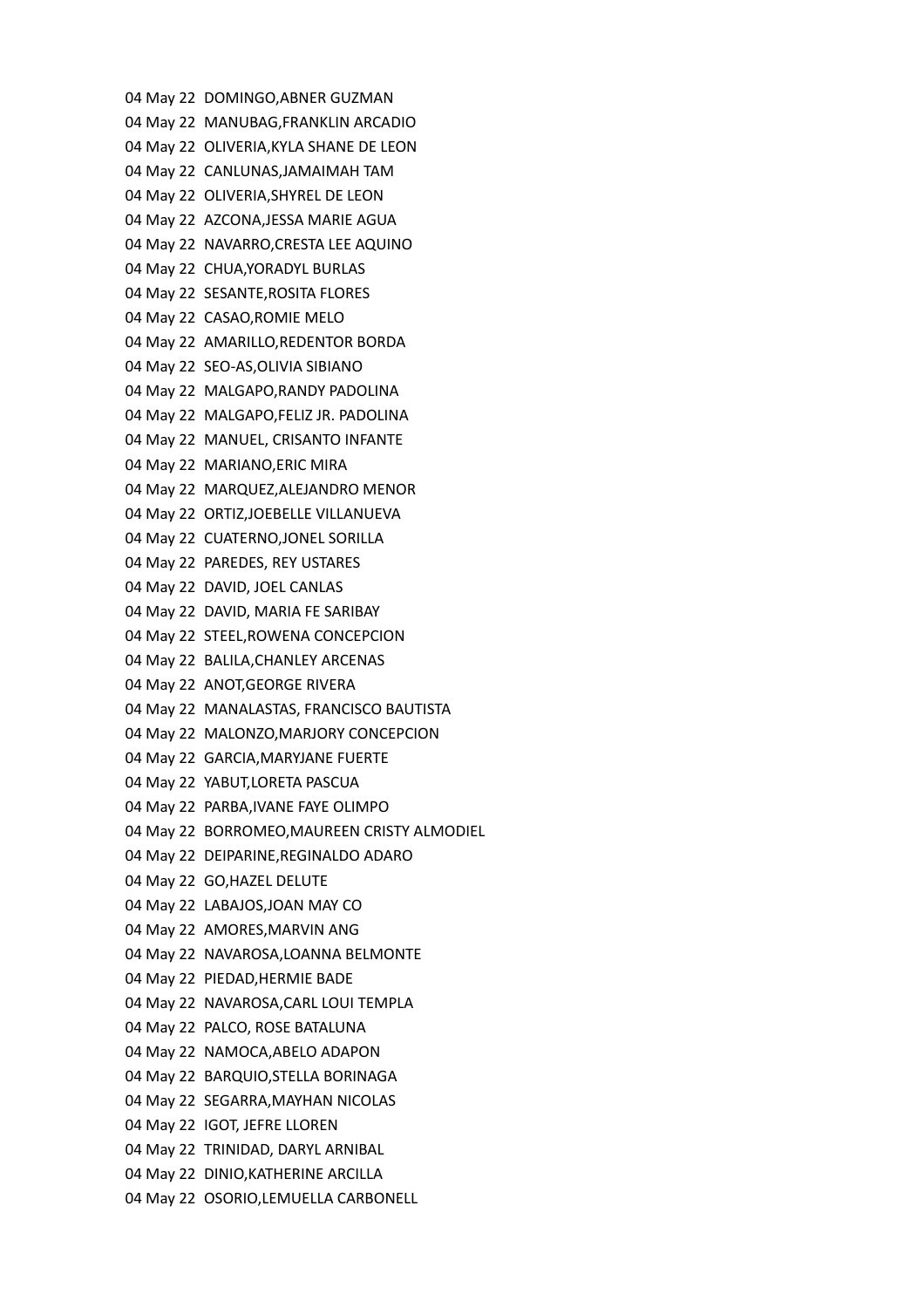04 May 22 GUMMONG,ADRIAN MATTHEW SANKLIN 04 May 22 GUMMONG,MOHAMMAD SALEEM CAMALAO 04 May 22 SANKLIN,KENNETH ALVIN BACULI 04 May 22 TAMPOS,MICHAEL JED LUNA 04 May 22 GARCIA,JAMES APSE 04 May 22 DE LEON,DENIS PURA 04 May 22 MATA,ERICKSON BALDONADO 04 May 22 RANAY,JENIE IBACARRA 04 May 22 RANAY, DANVIE SORIANO 04 May 22 BAHIAN,CHRIS MARION LANAS 04 May 22 BOTENGAN,CHESTER LEE EDWAS 04 May 22 PROTACIO, JOSE ENRIQUE MAYO 04 May 22 REYES, ANTONIO JR. AGUILA 04 May 22 SAGUN,KING JAMES SUMIGCAY 04 May 22 PEREZ,ANTONIO JR. CASTRO 04 May 22 PEREZ,ARMYLEEN BALDONADO 04 May 22 ENRIQUEZ,MICHELLE MANTO 04 May 22 MANUEL, RODEL CABANERO 04 May 22 DELORINO,SANDY JR. NACARIO 04 May 22 BAJOYO,JEFFERSON ARTIEDA 04 May 22 GUEVARRA, JULIUS MONTY SIMAN 04 May 22 PIEDAD,GENA QUIRINO 04 May 22 MUNGCAL,JOVEL MACASAQUIT 04 May 22 LABAGAN, FRANCIS GRAIL SANGAYAB 04 May 22 NOTARTE,EARL JR. ANDRADE 04 May 22 ALOJADO,FLORANTE VALERO 04 May 22 CACATIAN,MARITES DAPANG 04 May 22 AREOLA,KATE ELIZABETH PERICO 04 May 22 AREOLA,ANTHONY RODOLFO PAMOR 04 May 22 IGNACIO,EDAINE ESGUERRA 04 May 22 ATO, DARWIN MENONG 04 May 22 GAMATEO, VIRGILIO FELIX 04 May 22 PANGASINAN, EMELIE LAPINIG 04 May 22 PANGASINAN,BERNARDO JR. PAALAMAN 04 May 22 ATO,JOSEPHINE LUZANDE 04 May 22 GAVADAN,ALONA POCESSION 04 May 22 GAVADAN,ANGEL JR. GENANDOY 04 May 22 ABELLO,JUANITO SOLINAP 04 May 22 MANULAT, JOHN PAUL PONCE 04 May 22 SANTOS,RONELIO MATURAN 04 May 22 JANDAYAN,ALVEN ENTEÑA 04 May 22 MANALILI, JOB GERONMO 04 May 22 MANALILI,SONIA MENDOZA 04 May 22 PELEN,AURALYN CEQUEÑA 04 May 22 CLAVERIA, JULMAR SERAFICA 04 May 22 CATAÑO, RENEE ROSE GUETES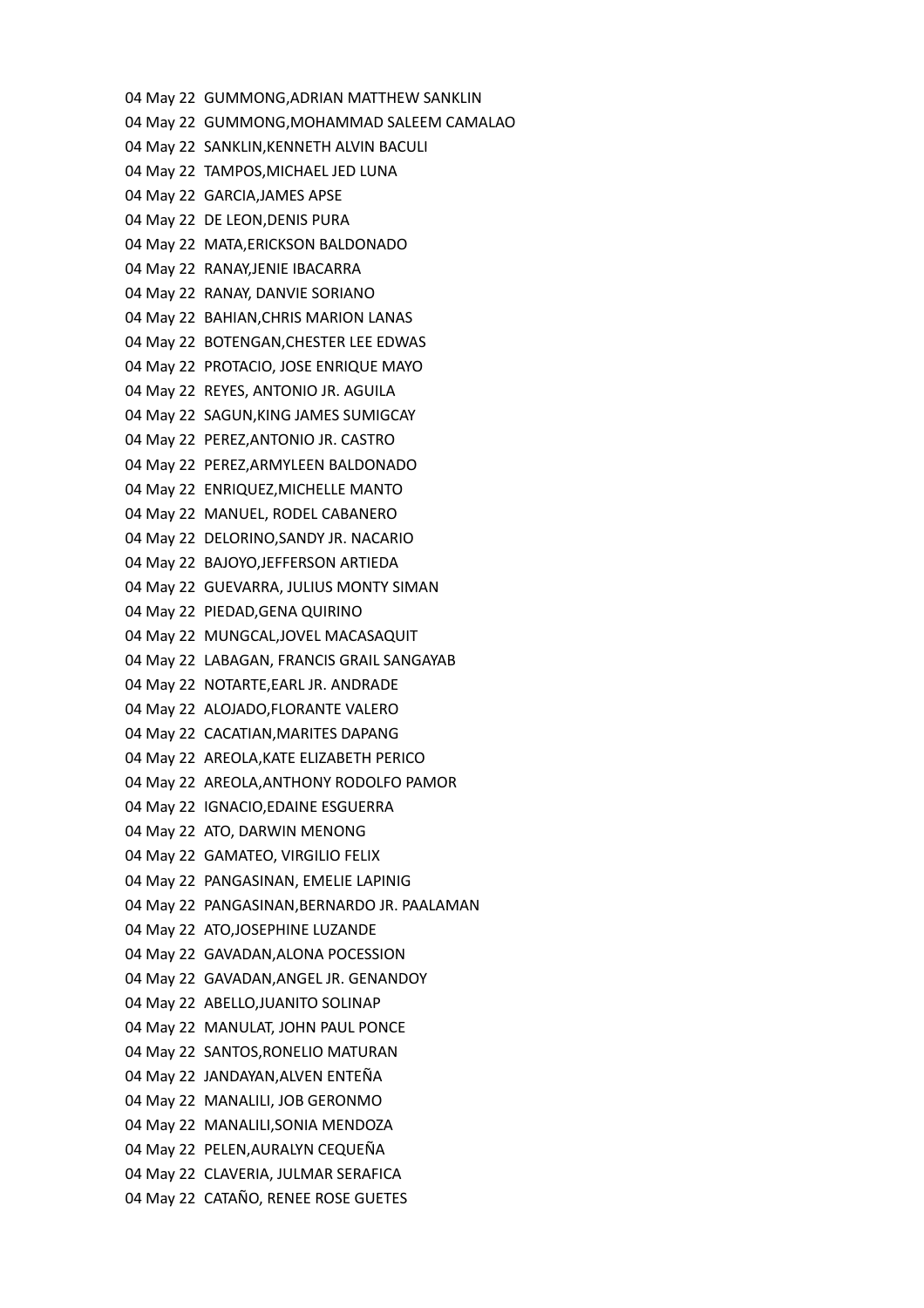04 May 22 UMPAO,MARJORES BESING 04 May 22 MANGAHAS,JENNILYN GATCHALIAN 04 May 22 FORMON,JOHN MERVIN GALINDO 04 May 22 PAPASIN,ANGELITA ALCAZAR 04 May 22 MIRATE,SHERWIN EVANGELISTA 04 May 22 STA. ANA,AMERA DOMINGO 04 May 22 SISON,BELCEZAR MALLARI 04 May 22 SISON, JANICE IRMA DELOS REYES 04 May 22 LAREDO,LILIBETH SANTONIA 04 May 22 LAREDO,INOCENTES JR. LOTOZA 04 May 22 LEGASPI,WILLIE DAMGASEN 04 May 22 REGALA,ARNEL AQUINO 04 May 22 OSORIO,ARTHUR QUIRON 04 May 22 ARANETA,JORAIN ZAPATOS 04 May 22 ARANETA,MARIE JOY ZAPATOS 04 May 22 MARAYLA,LYKA DIANE PORRAS 04 May 22 MARAYAG,DENNIS FERNANDEZ 04 May 22 MARAYAG,LARA DANICA PORRAS 04 May 22 CALISO,ARIEL ALINDAY 04 May 22 ABELLA,THOMAS ALBERT ORTUYO 04 May 22 HONORICA, REDEN JASMIN 04 May 22 SOSA,JEROLD TAHIMIC 04 May 22 BRITANICO,DAISY BRUSAS 04 May 22 BUSTAMANTE, JIMMY JR. DINAMOY 04 May 22 MARTIN,LOUELLA MAE BANIAGA 04 May 22 MAG-ISA MICHEL PEREZ 04 May 22 LUNAS,JOSE JR. REQUIERO 04 May 22 LUNAS,JACQUELINE RAMOS 04 May 22 ESMERIA,JOSEPHINE OLIANO 04 May 22 LOPEZ,JIMMY ANGELO ABERNILLA 04 May 22 CUEVAS,ELISA BERNABE 04 May 22 MEPIEZA,JOEFRANNIE BARINAN 04 May 22 ADOVE,ALEXANDER HERNANDEZ 04 May 22 TORRES, CHARLITO ABADENES 04 May 22 ORQUIJO,RONALD NOCEDO 04 May 22 ENCANTO,RODOLFO VELASCO 04 May 22 RANCE,JAIME RANIN 04 May 22 VERZO,JULIO VELASCO 04 May 22 MANARANG,JESSIE LACSON 04 May 22 OMUGTONG,MARIBEL HANAPOL 04 May 22 ARAÑEZ,ROMER GRADO 04 May 22 DELULA,ELMER MENDAVIA 04 May 22 RANGEL,JULITO ESCOTON 04 May 22 ABAPO,ROMELINE GALLANO 04 May 22 BANAAG,KATHERINE,SOCORRO 04 May 22 SALVADOR,ALMA YAP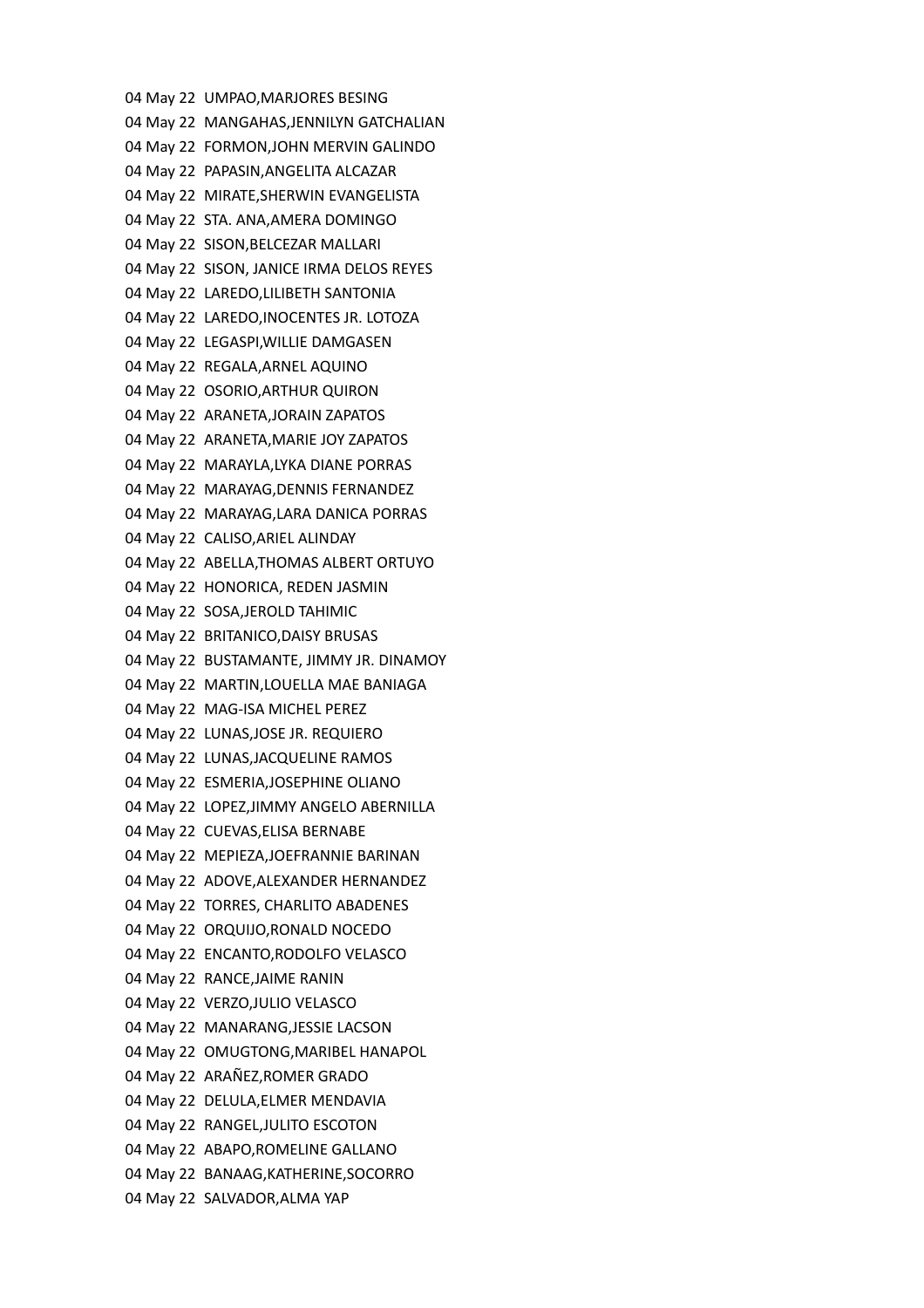04 May 22 RUBIO, BELINDA PALAWE 04 May 22 PASCUA,LESLIE FLORENCE ESPINOSA 04 May 22 FRANCISCO,GEORGE TAN 04 May 22 TAMAYO,MARIA CARMELA VALDEZ 04 May 22 TAMAYO,OMAR LEO AMON 04 May 22 ZOLETA,JEFF LORRAINE GARCIA 04 May 22 DOMONDON, RICHARD WILLIAM DULALAS 04 May 22 ALIBASA,PATRICIA TAN 04 May 22 SALEM,CHRISTIAN OWEN JOHN ALIPIO 04 May 22 SALEM,JOANNA MARIE SERRANO 04 May 22 MAREGMEN,ARJAY MACANAS 04 May 22 MAREGMEN,JAZZEL NAIGAN 04 May 22 PURAY,JENNY SAPRA 04 May 22 LEGASPI, KIM CHRISTOPHER DULATAS 04 May 22 DACONES, VINCE AERON CABANG 04 May 22 DACONES,KIRBY-ANN CABANG 04 May 22 ABAYA,IRENE GAJARDO 04 May 22 BACULINA,FELYN MARIEVIC GAYOMALI 04 May 22 CUBID,MARILOU ROJAS 04 May 22 EVANGELISTA,RICHARD GONZALES 04 May 22 ESCARES,SERDIA ANN SOLAS 04 May 22 ALEJANDRO,IZA REYES 04 May 22 PIANDO,PERPETUA MIRANDA 04 May 22 CILANA,GENWARD ASTRERA 04 May 22 ECLEO,RENATO FARRALES 04 May 22 GIMENO,GRACIANO GANIT 04 May 22 BOLOSAN,JEAN ANCHETA 04 May 22 TERING,NIKKI BARILLO 04 May 22 LOPENA,JASON LORENZ TUBAL 04 May 22 DOLAR,BEA JOY ARCENA 04 May 22 ESPARAGOZA,GLENN SUMALDE 04 May 22 MACARANIAG,RHODA ERGINA 04 May 22 SANCHEZ,RUEL RIZALDO 04 May 22 SANDOVAL, DENNIS ARANILLA 04 May 22 SANDOVAL, VIVIAN NGAN 04 May 22 AGUINO,ALLAN LUDANA 04 May 22 PORRAS, JIMMY ILUSTRE 04 May 22 VIERNES,SPENCER JIRO TRINIDAD 04 May 22 YU, CHRISTIAN MARC BALONDO 04 May 22 LAGAPA,HONEY LYN QUIETA 04 May 22 ANTALAN,CHARISMA UMBAO 04 May 22 AYACOCHO, YOLANDA 04 May 22 DE OCAMPO,ARNALDO RAMOS 04 May 22 APOLINARIO,DANIELLE NIKKA BUMALAY 04 May 22 RANCHO,ADONIS DEMORAL 04 May 22 REYES,MAGINE MARTINEZ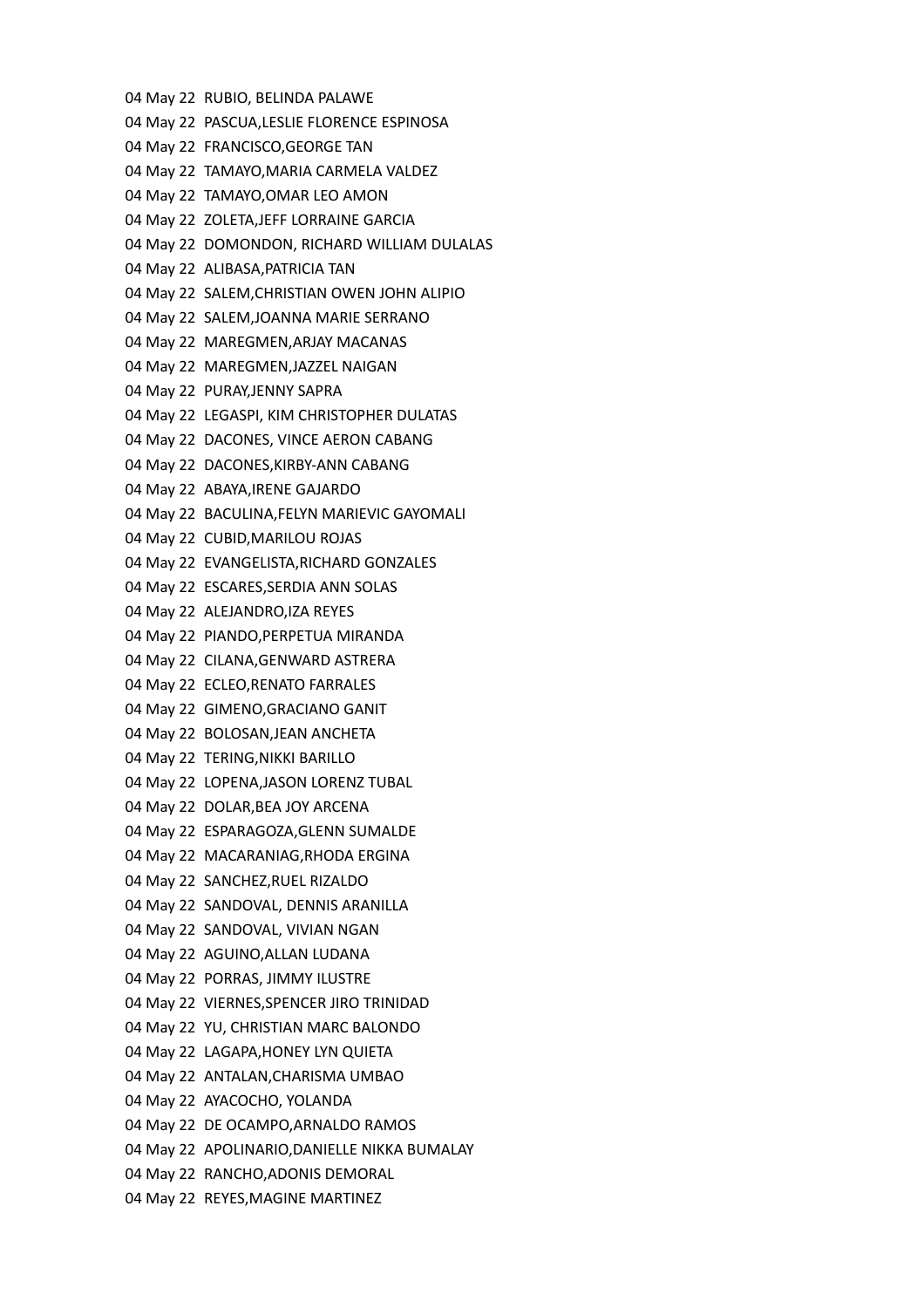04 May 22 ROYO,RYAN REY 04 May 22 BARROGO,JUDY BAUTISTA 05 May 22 SALAZAR,NICOMEDES DELA GENTE 05 May 22 FINO,GEORICH IRIARTE 05 May 22 GALAROSA, GREGORIO III LEVI 05 May 22 ESCOBIA, MARK AMOLAR 05 May 22 PORTILLO, ROBERTO BIBANCO 05 May 22 ABELLA, CRISANTO NAVA 05 May 22 ABELLA, LORETA BANIAGA 05 May 22 OMBI-ON, ADELYNE CORPUZ 05 May 22 OMIBI-ON, ROBERT MOREÑO 05 May 22 LAGAN,NENITO DELA CRUZ 05 May 22 OZOA, BRIAN BONGCASA 05 May 22 ANGELES, CHIRADEE VICENTE 05 May 22 PERNES, JON-JON LUNAS 05 May 22 AUREUS,HERBERT VILLALON 05 May 22 ANGELES, KENNETH REPASO 05 May 22 ANGELES, VIRGILIO JR. REPASO 05 May 22 BALMOCENA, JOJET ABINES 05 May 22 CAGADAS, JOSE CARLOS CABASA 05 May 22 CAPULONG, ANGELIQUE MIRANDA 05 May 22 UMPAD, ANTHONY JAWARAH CABALLES 05 May 22 MARMITA,KATRINA PADILLA 05 May 22 DELA FUENTE, ROY NUÑACA 05 May 22 CULATON,MARK CHRISTOPHER FLORES 05 May 22 PEREZ, NOEL GUTIERREZ 05 May 22 ALMONTE, TAJ KIRBY GONZALES 05 May 22 ALMONTE, ISADORA BUZON 05 May 22 MALABAY, RAYMARK SAMSON 05 May 22 PEREZ, RHONA FLORIDA 05 May 22 DAL,NEAL ALLAIN BENTULAN 05 May 22 BRIONES,NOEL FULDAN 05 May 22 ACACIO,PAMELA SAMSON 05 May 22 CAMBIL,MICHELLE CAMANGIAN 05 May 22 ACACIO,CHRISTOPHER ALLEN STEVEN 05 May 22 ENRIQUEZ, RICO PAJARON 05 May 22 CAPULONG, JUSTIN PINPIN 05 May 22 TERANA,NOEL LEGADA 05 May 22 PASCUAL,RINA MARTINEZ 05 May 22 PASCUAL, RHOMINA ARAIZA MARTINEZ 05 May 22 PASCUAL,ROMEL PALADIN 05 May 22 MABAO,DARLING RUTCHIE-MAE ABREGANA 05 May 22 TOBIAS, EDMUND JR. SAN PEDRO 05 May 22 MAG-ABO, DEXHTER SANGUAL 05 May 22 WAGAN,WILEDER TAME MENESES 05 May 22 LACERNA,DIODY SACRO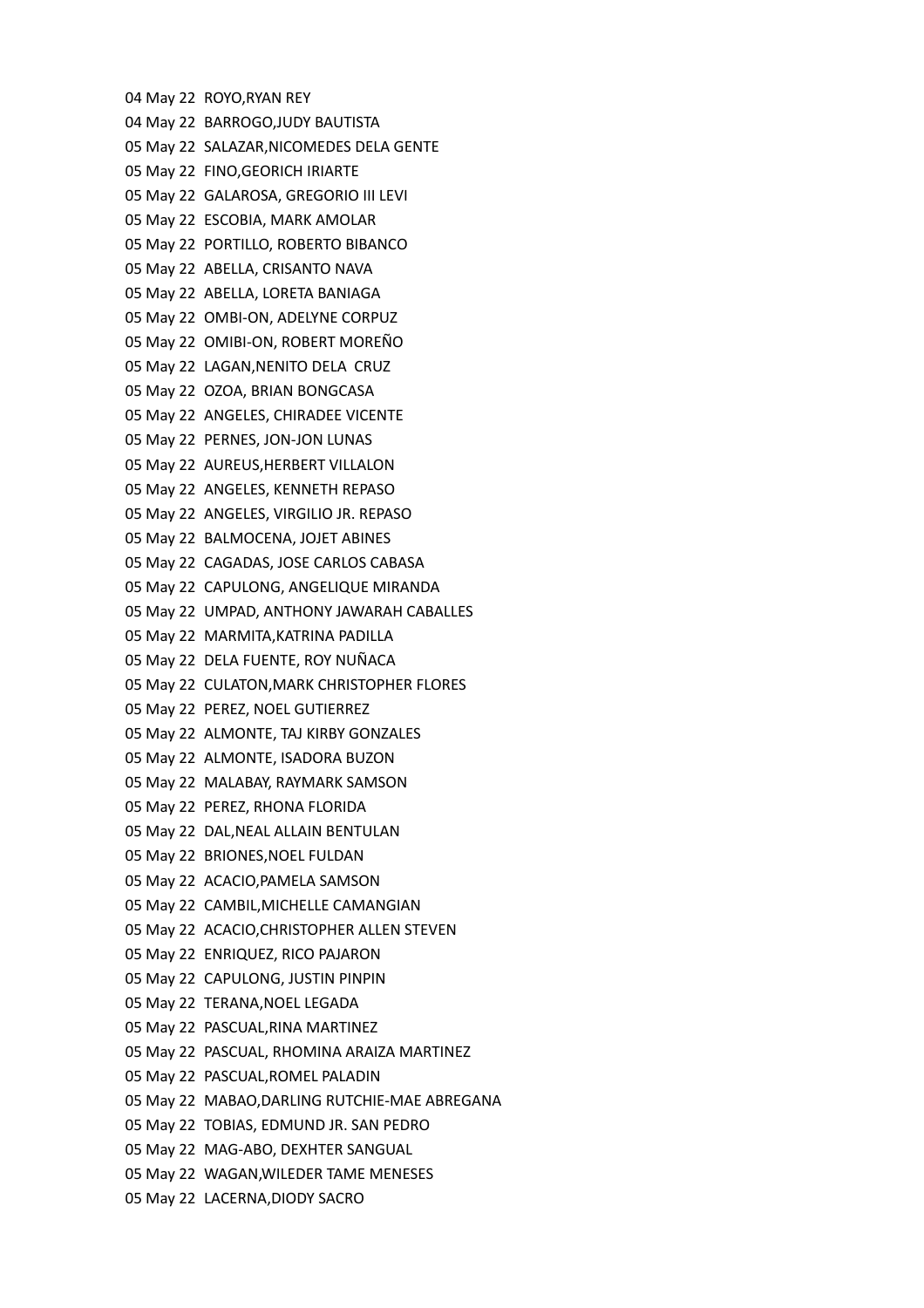05 May 22 UBATAY, LUIS PENIDO 05 May 22 UBATAN,MELITA REGENCIA 05 May 22 FARIOLA,LORA MAY YBAÑEZ 05 May 22 REYES, CARL JOSHUA ARADA 05 May 22 TULIAO, RONALD ALLAN SANGALANG 05 May 22 DAÑO,JOHN LOU MANOTA 05 May 22 DADIS,SHEENA RULL 05 May 22 PARIS,MARJORIE FORCADO 05 May 22 PRADO,RICHEL CAROMAY 05 May 22 DELA CRUZ, TRIZZA PAULA PAULINO 05 May 22 ELACION, JOEL EBAY 05 May 22 BAUTISTA, BERNARDO CENABRE 05 May 22 DUQUE, HONEYLYNE GUDILOSAO 05 May 22 ALCANTARA,FERDINAND LABARETE 05 May 22 ALMIRA, RODOLFO MAGO 05 May 22 ANINIPOT, FAYE JANELLE ANTONIO 05 May 22 EGE,MARIPOSA MARAYO 05 May 22 EGE,ROBERTO BELLO 05 May 22 BLASCO,LOU LUMINTAS 05 May 22 BALINAS,DOMINIQUE HONG 05 May 22 TOLENTINO,MARVIN SALVA 05 May 22 TOLENTINO, LORENA ALILLO 05 May 22 BLASCO, MILAGROS CASTRO 05 May 22 BLAIN,SHIELA MARIE PAGALAN 05 May 22 PACUL, NEOME VENDIOLA 05 May 22 NON, IRENE GLYN ALEMANIA 05 May 22 NON, ERIKA LEUVIAH ALEMANIA 05 May 22 NON, PILARDO JR. NOVAL 05 May 22 SALINAS, OZA MAE ACTOB 05 May 22 SORIANO, MARC RAPHAEL VEA 05 May 22 MALDO, MELVIN QIATCHON 05 May 22 DINIO, OLIVER MERCADO 05 May 22 SOLIMAN, DANIEL JOHN DAVID 05 May 22 ALVAREZ,CELSO SANTOS 05 May 22 EDOMBINGO,EDWIN SAMPIL 05 May 22 PERALTA, GLORIA ABAT 05 May 22 DUMAGUING,IVY MAY BITANGGA 05 May 22 AGUARILLES,SHERYL LOU PROSPERO 05 May 22 DOMINGO, JOHN RAYMOND DE LA CRUZ 05 May 22 APACHE,SANDRA GABUTERO 05 May 22 ROSAL,MARIA RITA GOTINGA 05 May 22 FEGURSSON, CHRISTINE MARIE ALONSO 05 May 22 INZON, ANNELYNN PINEDA 05 May 22 SOLON, ROWENA ANNE VILLAMOR 05 May 22 APACHE, ROMEO JR. PENA 05 May 22 MENDE, DIANNE THERESE AMISTOSO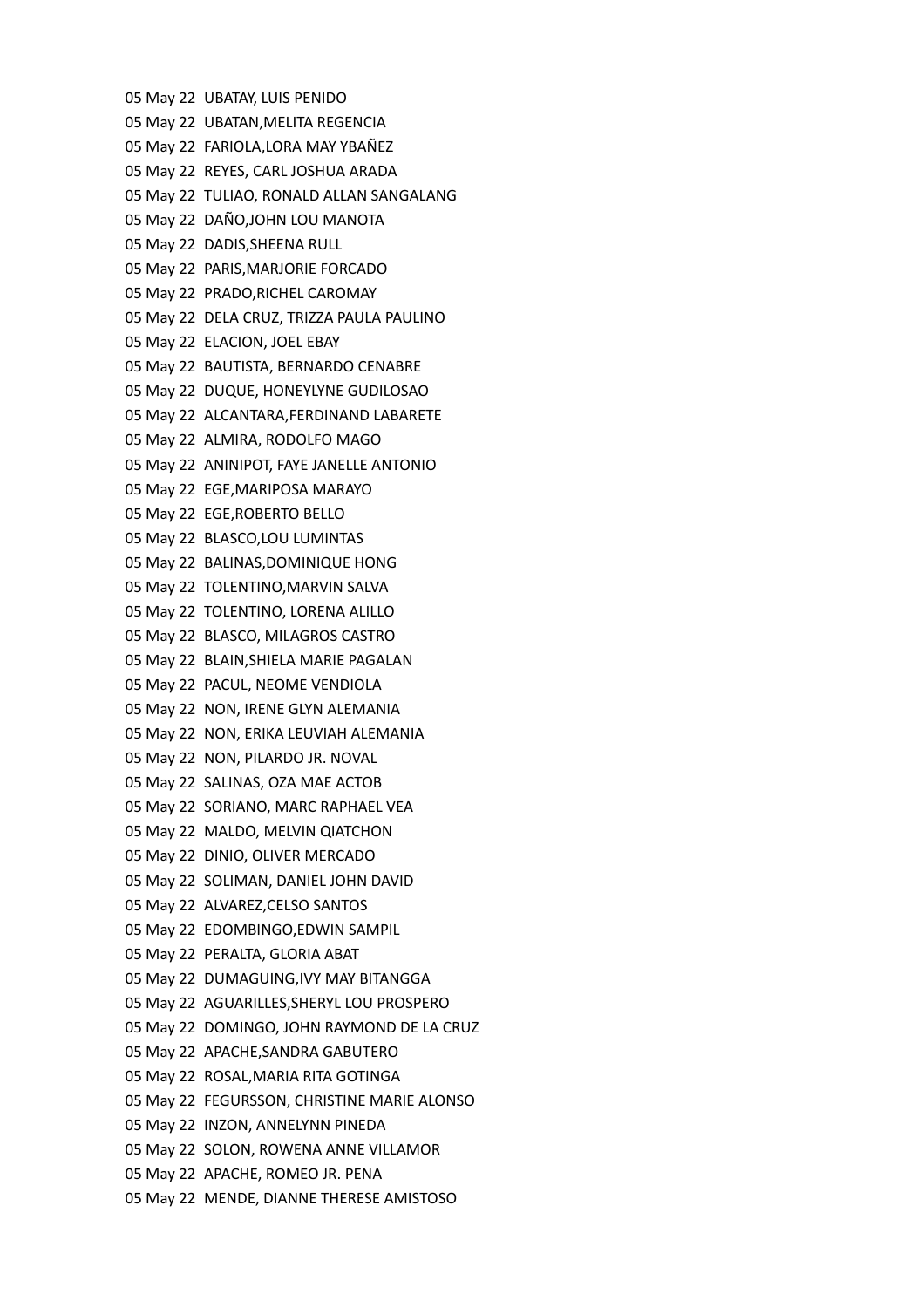05 May 22 DAÑO,ROBERT ERWIN GIMENEZ 05 May 22 OMO, FLORENCIO RUBILLA 05 May 22 JALANDONI,MA. ELLA MAE JIMENA 05 May 22 COLINA, REY TURNO 05 May 22 MARCOS, DANILO PERIA 05 May 22 LAXINTO,JUVY GANCIOSO 05 May 22 ABORDONADO, ROTILLA RENA PAULA 05 May 22 SIWA, MARIE GRACE DESPUIG 05 May 22 NIEBLA, ESMERALDO JR. HANDIG 05 May 22 NIEBLA, REBECCA NICOLAS 05 May 22 GARCIA, FATIMA GUARIN 05 May 22 MENDOZA,JOSE ARNEL PAMINTUAN 05 May 22 MENDOZA,CHERRY MERCADO 05 May 22 MANGUERRA,ROMAN MIJARES 05 May 22 GALVAN,ARNEL PINGOL 05 May 22 GALVAN, ELVIRA DACUYASAN 05 May 22 CANETE,GRACE AQUINO 05 May 22 CATRAL,NIÑA KRISTIE RIBO 05 May 22 ALONZO, NORMAN ARIATE 05 May 22 GALELA, JOCELYN SINGSON 05 May 22 BRILLO,MELANIE SEÑA 05 May 22 HURGO,JENNIC BETIWAN 05 May 22 MEDILLO, GIOVANNI GALZOTE 05 May 22 CANESOS, MICHAEL GO 05 May 22 PAGOTE,RICKY OBIOSCA 05 May 22 BUNAOS, EXEQUEIL GARCIA 05 May 22 TORRES, MARIA SOCORRO BAJENTING 05 May 22 AVILA, EUSEBIO SABALSA 05 May 22 PEARL, YVETTE JOCSON 05 May 22 PATALBO,ABIGAIL ORDIALES 05 May 22 BERINIO,ALEXANDER BUGAWAN 05 May 22 BALANTA,ROBERTO LAROZA 05 May 22 SALOMON, JOEY ARMARIO 05 May 22 PESTIO, AILEEN JILL ARENAS 05 May 22 INTREPIDO,ABEGAIL ARKA SALAMANCA 05 May 22 LUBAO, EDWIN RONDERO 05 May 22 MANIO,GILBERT REYES 05 May 22 DAÑO,JERALYN RADAZA 05 May 22 SARTO, CHERED GONZAGA 05 May 22 SARTO,GERALD BACARES 05 May 22 TULIAO,KATRINA DENISE GUINTO 05 May 22 ALIPIO,CHARMAINE PERUNA 05 May 22 YAMUTA,ROGELIO MARCELO 05 May 22 POSEDIO,BENJAMIN JR AMARANTE 05 May 22 PORTILLO, GLENDA TALAMOR 05 May 22 OBIAS, FIDEL III CAMU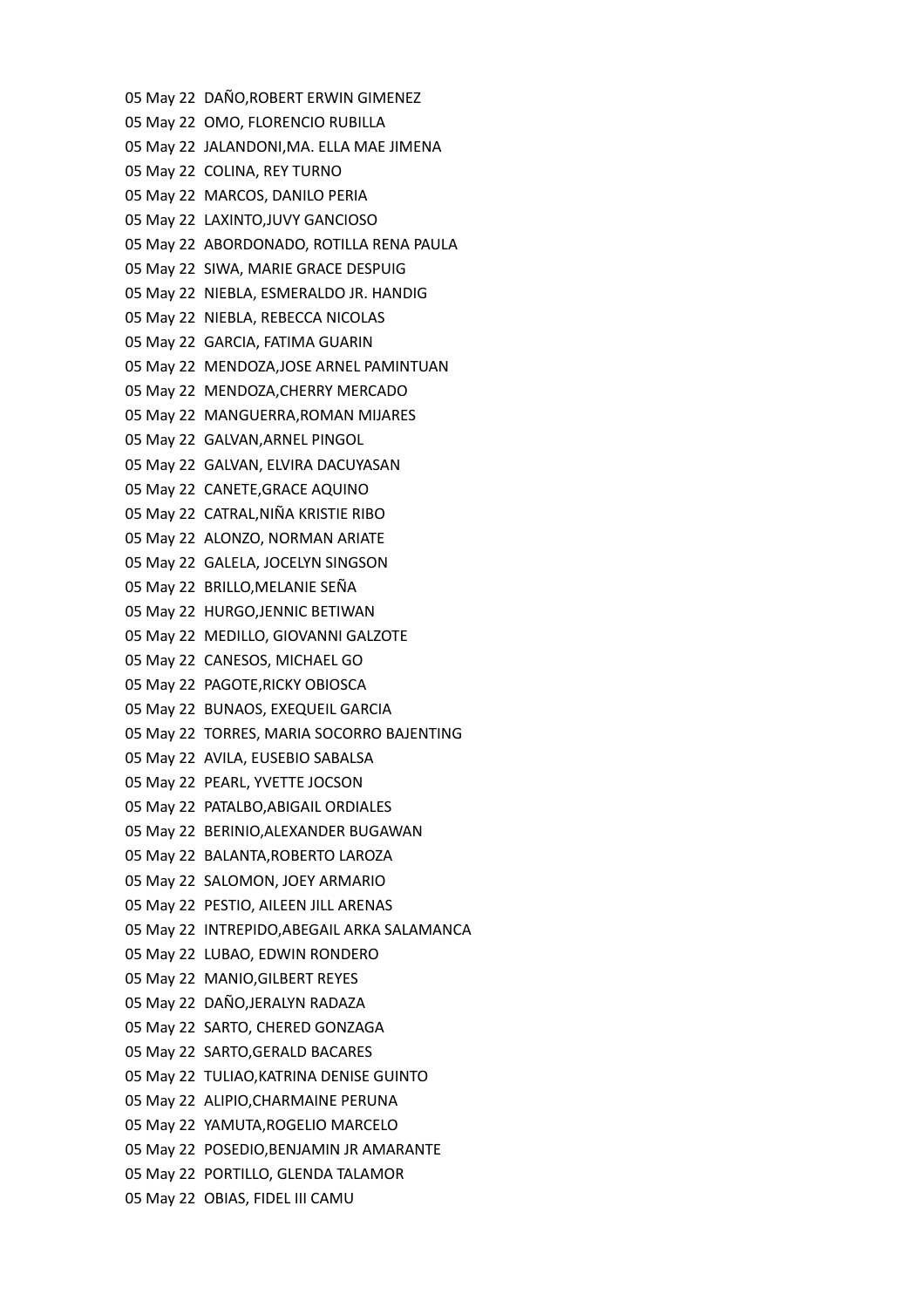05 May 22 RAMON, MARIA ANGELINA ALMA CUDIA 05 May 22 MACALINTAL,NOEL ALESSANDRO CLARIN 05 May 22 RIVERA, ABIGAILLE SANTOS 05 May 22 MURPHY, JILL VILLAHERMOSA 05 May 22 RAMON, DONALYN PANGILINAN 05 May 22 CUNADO, JOSEPHINE GODINEZ 05 May 22 OCAMPO, MICHELLE NICOLA VIRAY 05 May 22 GUINTAASON,NOVELYN DUHAYLUNGSOD 05 May 22 CATOLOS, NEIL MENDOZA 05 May 22 RIVERO, IRVIN CASTILLO 05 May 22 DIANAL,ANALYN EBRAHIM 05 May 22 SANKLIN,JANINE THERESE BACULI 05 May 22 GUEVARRA,ALLAN ORIBIANA 05 May 22 CARDINOZA,JOVENAL LIBANAN 05 May 22 ANGELES,JERRY IGMO 05 May 22 DE LUMBAN,JOBE DALUMPINES 05 May 22 ALTABANO,BENEDICTO USON 05 May 22 BANIEL,VIRGILIO NOGOT 05 May 22 CONVOCAR,JOHN PAUL FERRARIS 05 May 22 MATEO, RICO MANALOTO 05 May 22 LUCIDO,ROY ABROGUEÑA 05 May 22 LALAAN,PSALM RUSS BARRIOS 05 May 22 ARANCO, JUNICO SEVILLA 05 May 22 EVANGELISTA,MA. KATRINA DEVERA 05 May 22 LUMBO, ROGIN EDWARD GAPASIN 05 May 22 ARANCO,MARICEL REGENCIA 05 May 22 LAZO, MARY ROSE LUSTRE 05 May 22 LAZO,DARIL MANAYOBA 05 May 22 MIRABUENO, MARIA HANNAH TERBIO 05 May 22 ARINGO,MARICRIS BOCAGO 05 May 22 FRIAL,CRISTIAN MICHAEL DIRLON 05 May 22 SANTOS, ARIEL NAPIZA 05 May 22 BATNAG,AGUSTINA GIAGUE 05 May 22 IDAGO,APRIL JAN CABREZOS 05 May 22 ESTRADA,ALETHA JANE MARTIN 05 May 22 APELACIO,ANDREA YSABEL DE GUZMAN 05 May 22 BARSOMO,MELISSA ANIVES 05 May 22 BIBAL,RAQUEL BRIONES 05 May 22 MENDEZ,EMIL DIAZ 05 May 22 BIBAL,RONILLO BIACORA 05 May 22 MENESES, KRISTOPHER KC BRILLANTES 05 May 22 JUMADLA, GREG DOMINIC VIOS 05 May 22 DELA CRUZ, JOSEPH CARLO ANDRES 05 May 22 BINUYA, CELINE ANGELICA BARNACHEA 05 May 22 ALOSBAÑOS,MALAYA PACATANG 05 May 22 DELA CRUZ, ARTEMIO AMANDO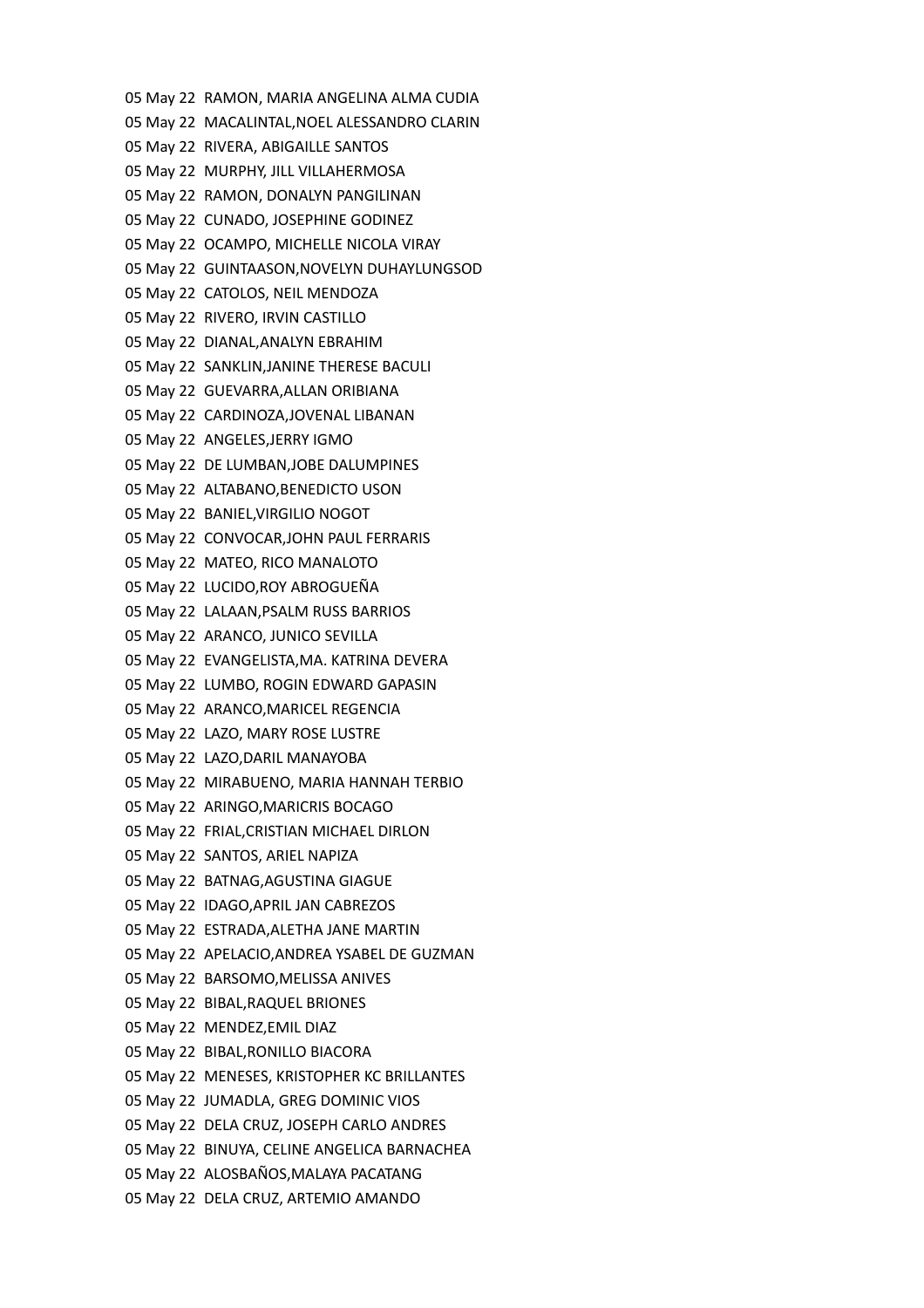05 May 22 DIZON, GARRY DUMULONG 05 May 22 BORBE,MARK DELGADO 05 May 22 YAP, JAYMAR ZOSA 05 May 22 CONCEPCION, MICHAEL MANZANO 05 May 22 LEPASANA,RICHARD CORDIN 05 May 22 DECENA,TRIMOR DUCO 05 May 22 LACSON,JEFFERSON ORTEGA 05 May 22 CATALAN, RENEEKO ANGELO ABLAN 05 May 22 SIOCO-CATALAN, ALEXA ANICETE 05 May 22 BOTANGEN, EDRALYN MORALES 05 May 22 NOVO, SHERWIN NALUAN 05 May 22 NOVO,ARLENE QUIDER 05 May 22 ONATE,JOVERT MARTINEZ 05 May 22 MAGNO,SOLEIL ANN MAGDALEN 05 May 22 MAGNO,STEPHANIE ANN MENDEZ 05 May 22 LEAL,RHEA TANGALIN 05 May 22 ISRAEL, JOSEPH EGAY 05 May 22 LEAL, RAMIL LABADOR 05 May 22 BOLAÑOS,JESUS TAGUD 05 May 22 LATORRE, IRENE CAPITO 05 May 22 UNABIA,JOHN RUEL LLAMIDO 05 May 22 GECOLEA,MARY JOY GULAY 05 May 22 ALANQUIHAN, HANILYN CAINOY 05 May 22 NUÑEZ, EDELIN LOKING 05 May 22 MASMELA, DESXTER BALONON 05 May 22 NUÑEZ,BERNARD MASILLONES 05 May 22 MASMELA,MARINETTE ILAS 05 May 22 CASTILLO,REYNOLD ESTEBAN 05 May 22 PABALOLOT, ARVEL BACULIO 05 May 22 MANGAMPAT, ELIZA INTERIOR 05 May 22 MANGAMPAT,JOEL PETRAS 05 May 22 RICARDO, JUMIL DATO 05 May 22 VILLANO, FLORENCE SALVAN 05 May 22 CLAPANO,ANNABELLE BANTILAN 05 May 22 TAGLE, ANGELO MIGUEL MEDINA 05 May 22 GUZMAN, CELERINA AVILA 05 May 22 CLAPANO,MARK LOU DUSONG 05 May 22 LOMBOY,RAYMOND VILLANEUVA 05 May 22 RYAN, TERESITA JIMENEZ 05 May 22 ALEJANDRINO, ULYSIS VILLAFLOR 05 May 22 VIDAL,RONALD MARABE 05 May 22 SAMERA, SIMEON JR. PAULO 05 May 22 CADALIN, PRINCESS NANAMAN 05 May 22 PEÑOL,BARBARRA CYRIL MARISTELA 05 May 22 ALLADO, REY SALAS 05 May 22 MORES,EDGAR GALICHA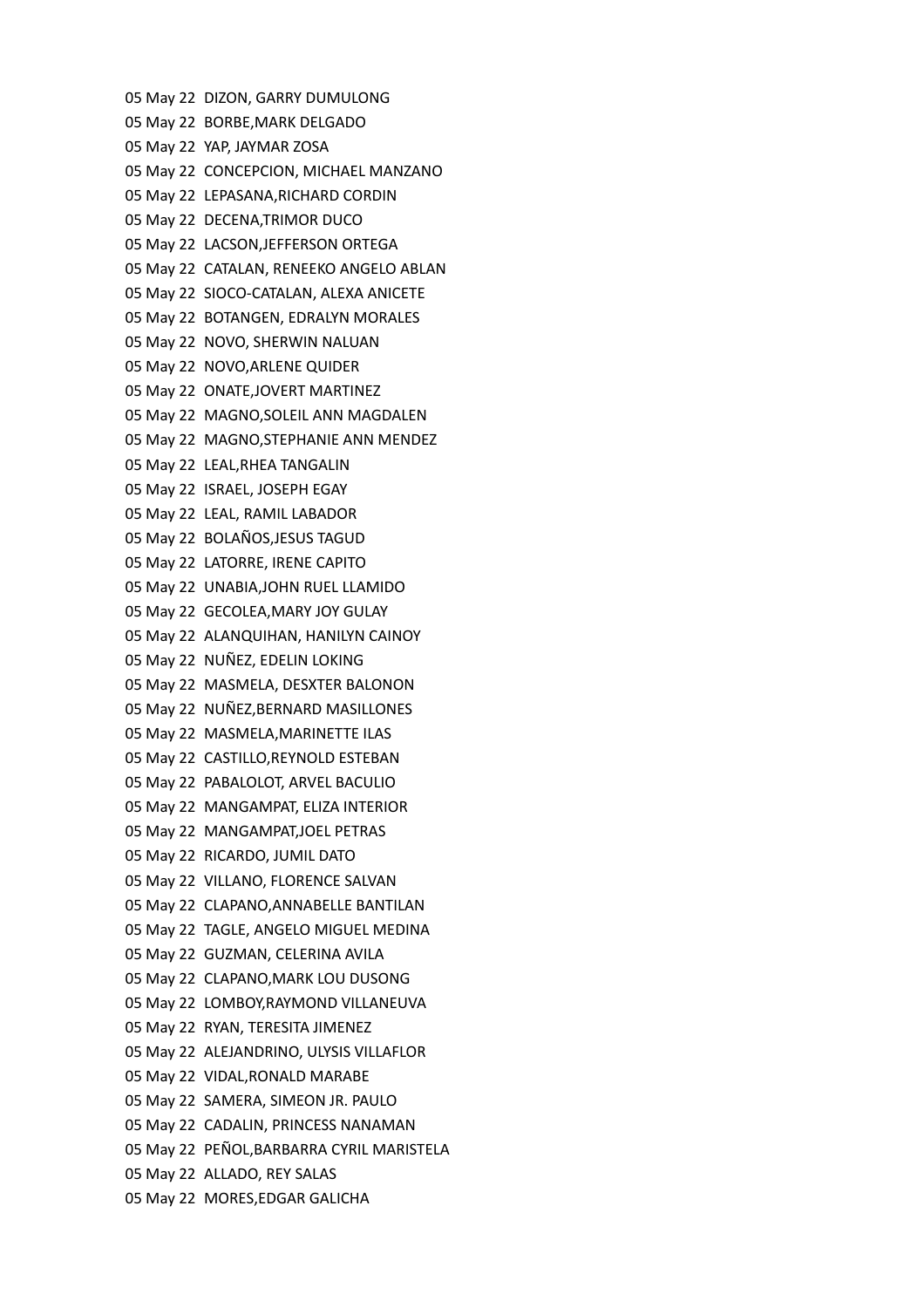05 May 22 DULAY,IGNACIO JR. GARCIA 05 May 22 BUAN,LYN-RUS FAITH OLA 05 May 22 LINIS, JANINE PAULINE SANTOS 05 May 22 GAZO,HENO WONDITO GRADO 05 May 22 LAURON,REYNALDO CAHANAP 05 May 22 GABUD, VANESSA DUQUE 05 May 22 GABUD, MARVIN IBUÑA 05 May 22 DE GUZMAN, KARLO MARI RAMOS 05 May 22 CAYATOC,JOHNNY GOYGOYAN 05 May 22 BLAS, CHARLON CATALOGO 05 May 22 EMNAS, MATTHEW LORETO 05 May 22 DE GUZMAN, ALFRED PECSON 05 May 22 UMALI, KRIS PHILIPPE MAGADIA 05 May 22 UMALI, RON MIGUEL MAGADIA 05 May 22 RAMOS,BENJIE VALENZUELA 05 May 22 BASULTIN, JAPHET LACABA 05 May 22 MATA,CLINT BRYLLE NANO 05 May 22 BIDANG,JOHN PAGADA 05 May 22 YAPAN,SHEILA SAN JUAN 05 May 22 REYES, CAROL PINEDA 05 May 22 VIERNES,OFELIA TRIGO 05 May 22 PUYAT,EDGARDO FERRER 05 May 22 BOBIER,ARCHIE ADANO 05 May 22 MORCILLO, KAYLEEN KARRA ONG 05 May 22 BRAVO, PAULO HARDIN 05 May 22 BATINGAL,FILOMENA CEPEDOZA 05 May 22 DEL ROSARIO, RECAR DANOFRA 05 May 22 DEL ROSARIO, GLAIZA MAE UNDAN 05 May 22 GIGO,IAN UYOLA 05 May 22 CRAVAJAL, CARL ERVIN TALEON 05 May 22 ALQUISOLA, AGOSTO EDER 05 May 22 PASIMANERO, ROWENA LEAL 05 May 22 MARQUEZ, MICHELLE ESPAÑOLA 05 May 22 LOZADA,RINA GESCILLE MARIE DULACA 05 May 22 FLORES, GLORIA BACALSO 05 May 22 QUIAPO,ROLDAN BATALUNA 05 May 22 BALID, JAYSON MENDOZA 05 May 22 UBAY-UBAY,EDGAR DAGUMAN 05 May 22 GUZMAN,PAMELO FERNANDEZ 05 May 22 ESPERIDA,ARMANDO JR. AGRANUM 05 May 22 APARTE,KATHLEEN JOY TAMBIS 05 May 22 CABICO,ALLA MORENA TALANAY 05 May 22 WEE, KRISHANA HANNA PEACHY GASPAR 05 May 22 CABALLERO,SHERWIN RAMOS 05 May 22 LABE,ROSEVIE ANN PAINITAN 05 May 22 EVANGELISTA,HEHERSON CRESCENCIO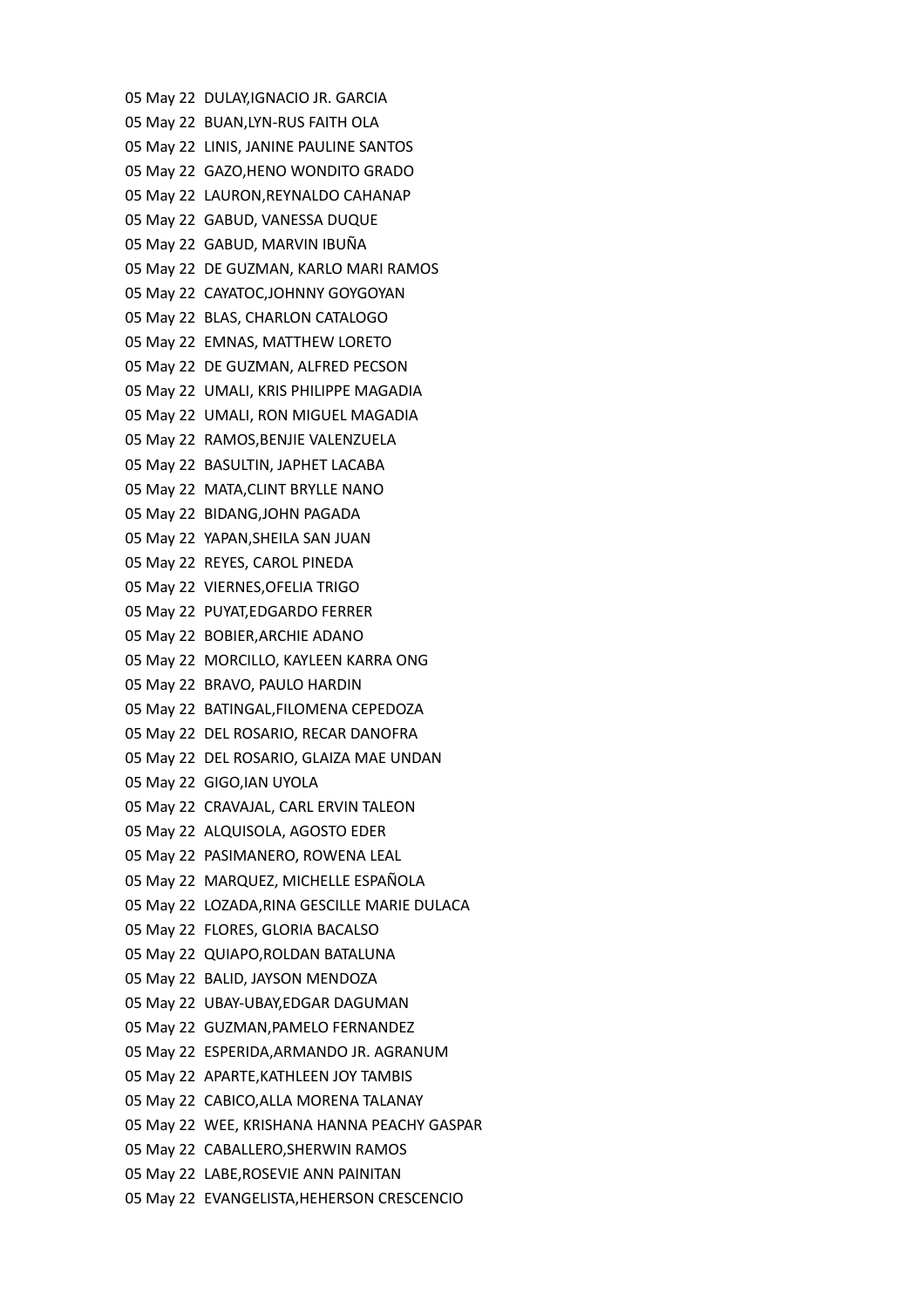05 May 22 JIMENEZ, JENE LETEJEO 05 May 22 MANGANTULAO,MICHAEL TAMANI 05 May 22 AGUILA, KRYSTAL SHAYNE ROQUE 05 May 22 DIGOL,MARK MANUEL AROMIN 05 May 22 TABERMIJO,RANDY CEÑIDOZA 05 May 22 HERNANDEZ, KAYSER ALMERO 05 May 22 DELFIN, REX CONCEPCION 05 May 22 RAMOS, QUEENIE BATES 05 May 22 EMPUESTO, RUBEN NGOHO 05 May 22 CAMPOS, MARK NOEL GUEVARRA 05 May 22 STURM-TEJANO,YVINNA HEDIA 05 May 22 MENDOZA, XYZA BALACUIT 05 May 22 MENDOZA,ARGEN CAPUNO 05 May 22 RAMOS,GRACE RATILLA 05 May 22 UBAY-UBAY, SHEHANNA NUÑEZ 05 May 22 CAGULADA,ARNEL JIMENA 05 May 22 UBAY-UBAY,MARIA CARMEN ODETTE NUÑEZ 05 May 22 JUMAO-AS,METCHELLE CASAS 05 May 22 CA-ANG,LILIBETH VERIL 05 May 22 CA-ANG,WENLEE MAR NILLAS 05 May 22 STANNERS,EVANGELINE ACERO 05 May 22 GABALLO,JESSIE GABALLO 05 May 22 DAOA,JOHNNY SARMIENTO 05 May 22 HOLGADO,LANIE CULILI 05 May 22 MONTOJO,MARY GRACE DUMANDAN 05 May 22 ENRIQUEZ,FREDERICK SUMATRA 05 May 22 ENRIQUEZ,TRACY PATINDOL 05 May 22 PLACA,EFRALDAN GABRINAO 05 May 22 GUZMAN,DENZELL SALANDANAN 05 May 22 DIMALAPANG,ELIAZAR REARIO 05 May 22 CRUZ, CARLOS LEYVA 05 May 22 COSIÑERO, LIAN ANJELYN GALENZOGA 05 May 22 BILLANES,DANIISE KATE PAGULAYAN 05 May 22 BENIGNO,REGGAE RAPADA 05 May 22 CRUZ,BELINDA CRISTINA RONQUILLO 05 May 22 GOLIMLIM,ALEXANDER ANOVA 05 May 22 ANOVA,MARIO FUNIESTAS 05 May 22 BIDANG,JENILYN JOY NEBRIJA 06 May 22 CAMIRING-MARCAYDA,MARITES TAGARO 06 May 22 VILLANUEVA,CARL JOHN CABALLERO 06May 22 SANCHEZ,RONELSON LORENZO 06 May 22 KELLY,JYLLANIE MACALOS 06 May 22 DE GUZMAN,ARNOLD FRANCISO 06 May 22 COSTALES,GILBERT VILLAPANIA 06 May 22 COSTALES, GAY VALDEZ 06 May 22 SEVILLA, GEMMA PALOSO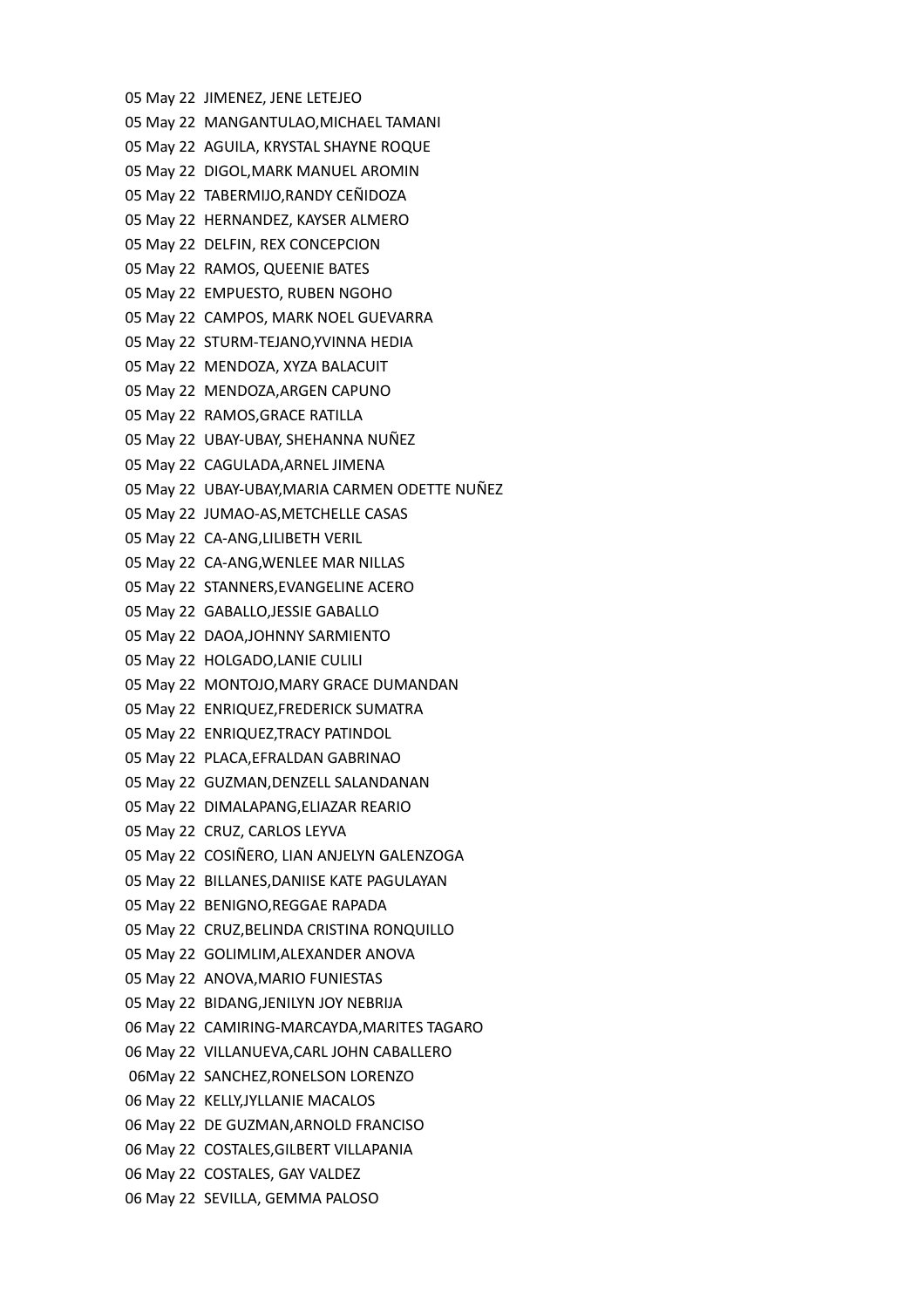06 May 22 ROSALES, JESSICA DELA CRUZ 06 May 22 ROSALES,VANESSA JOY DELA CRUZ 06 May 22 ROSALES,SAMUEL VINCENT SANTOS 06 May 22 INAS,DANILO MACEREN 06 May 22 MARCAYDA,MARITES CAMIRING 06 May 22 TEJERO,MAE BARTOLO 06 May 22 RAYMUNDO,NORBERT FABRO 06 May 22 MARCAYDA,GLEN RAFAEL 06 May 22 REFAMONTE,JESTONE BANIAN 06 May 22 LANGUITA,FEZTGERALD JAMEN 06 May 22 VALMEO,BRYANT DELA CRUZ 06 May 22 DUMADAG,ENA MAUREEN ROMANOS 06 May 22 SY,NANCY ACLAN 06 May 22 OLAVE,ELJANE SY 06 May 22 SY, EDWIN NG 06 May 22 SY,EMERSON ACLAN 06 May 22 PROTACIO,JOSE ARIEL MAYO 06 May 22 SALONGA,ROGELIO JR. VITUG 06 May 22 TAN,SATURNINO LOQUELLANO 06 May 22 BASIT,JASMIN ATIENZA 06 May 22 TABIL, HARRISH BESETI 06 May 22 DE LIMA, GIL SOLTES 06 May 22 SY, EDSON MARK ACLAN 06 May 22 FLORES,JOAN PAULO RIVERA 06 May 22 BAGO,JENNY CONDEZA 06 May 22 ROBLES,RAYNON SALDEJENO 06 May 22 BESA,DESMOND JAN HABLO 06 May 22 SOTTO,ARDEE GUTIERREZ 06 May 22 INES, CHRISTOPHER APOSTOL 06 May 22 INES,VERONA LICTAOA 06 May 22 SISON, MANUEL LUIS 06 May 22 BRIÑAS,JOHN WESLEY PABELONA 06 May 22 SAMARITA, RUEL DE CLARO 06 May 22 MORE,EDWIN MORALES 06 May 22 MORE,LYNDEE BARUMA 06 May 22 PEPITO,RUVELYN ATOP 06 May 22 VILLANUEVA,RAQUIL DIMALANTA 06 May 22 LINGAD,EDWIN LAZARO 06 May 22 VIÑAS, MA. MICHAELA PASALO 06 May 22 BALDEVISO,PIA MONICA MAQUISO 06 May 22 DIAMSE,SALLY VARGAS 06 May 22 ALIGO,MARK ALVIN DAWILAN 06 May 22 TELEN,APOLINAR CONTAWE 06 May 22 ONILONGO,CORNELIA NAVAL 06 May 22 GOMEZ,AILYN DELA CRUZ 06 May 22 GOMEZ,JOHN BASILIO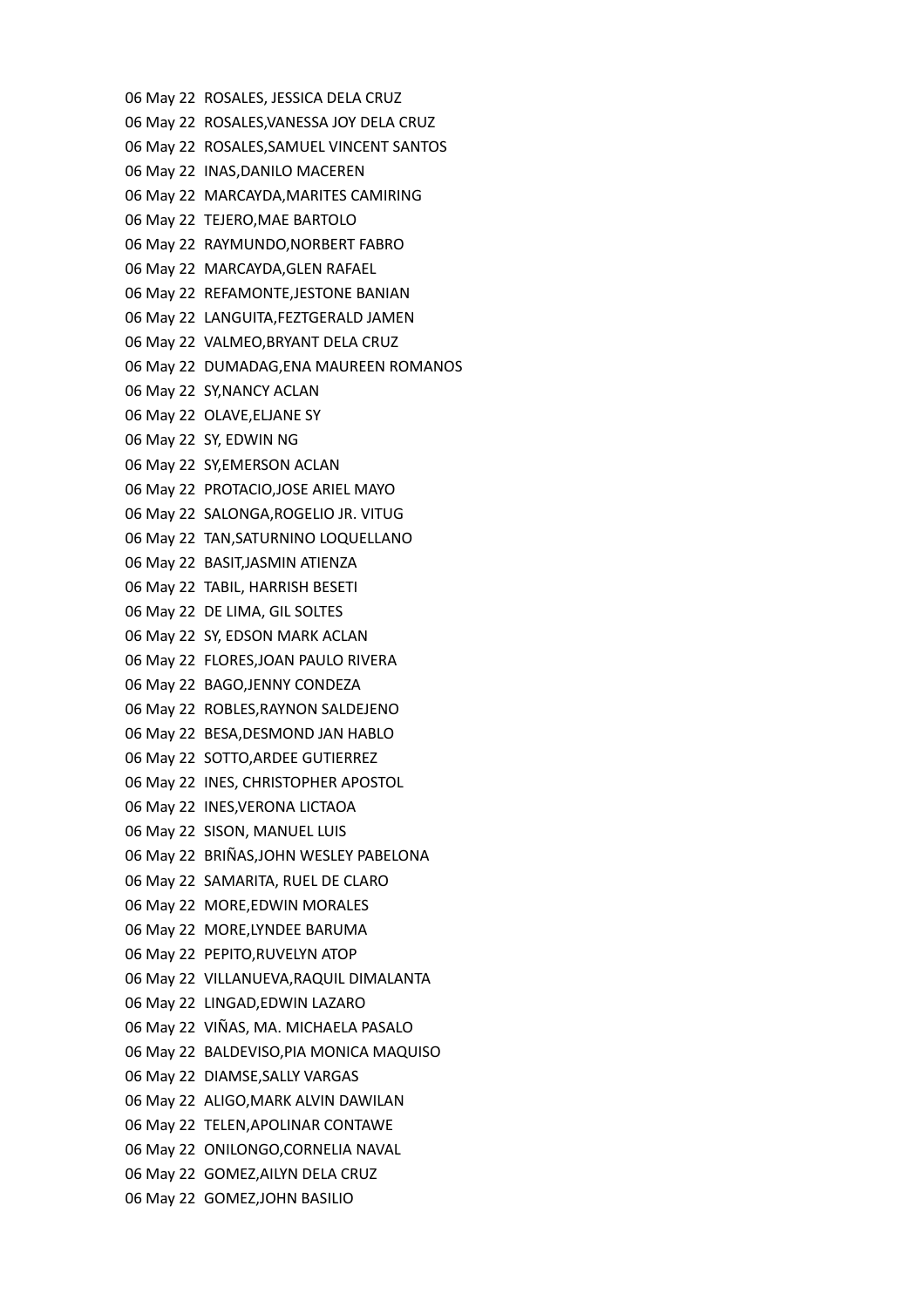06 May 22 ABELLAR,AHMER LABIS 06 May 22 SEVILLA,FRANCO PALMITOS 06 May 22 LIM,JESSICA MAGLUNSOD 06 May 22 LAO,BES DIANNE ANG 06 May 22 GODEN, GEORGE DURANO 06 May 22 DELA CRUZ,JUARIES FE LIBRANDO 06 May 22 FLORENOD,FERNANDO USTARES 06 May 22 RAFAEL, MARIA IMELDA CORAZON SEN 06 May 22 POSECION,MARY GRACE PALMA 06 May 22 CAPUYAN, MA DIONA LOPEZ 06 May 22 RITO,DANIEL JEREMIAH DIMAUNAHAN 06 May 22 QUIDING,MICHAEL AVILA 06 May 22 QUIDING, LOIDA CANOOG 06 May 22 FERNANDO,SIOJIE CHRISTOPHER MATEO 06 May 22 RAMAJO,JOSEPHINE BORJA 06 May 22 CHUA,JONAN MARIEANN MANZANO 06 May 22 DELA CRUZ,EDWIN MONTARAY 06 May 22 MAGISA,JOCELYN VELASCO 06 May 22 GARCIA, MA. LUISA PANGUIA 06 May 22 MAGISA,JHAN HENRICH VELASCO 06 May 22 MAGISA, MICHAEL DE GUZMAN 06 May 22 FERNANDEZ,MARIELLE CANONIGO 06 May 22 YANDUG,CATHLEEN GUZMAN 06 May 22 CANETE,RHEA JANE GARCIA 06 May 22 TABOADA,JOVINAR BARACLAN 06 May 22 MADRONA,CRISANTO 06 May 22 ARGUELLES,JEZZINE MARIE ARAÑADOR 06 May 22 BAUTISTA,RONEL DAULO 06 May 22 PALERMO,JHEMESTREL MAYNARD MACOY 06 May 22 AGCAMARAN,SHIELA MARIE BATICULON 06 May 22 MINANO,EMMANUEL LAGADAY 06 May 22 BUENAVENTURA,JESLITO DIZON 06 May 22 BARZANA,VERA MAE BABULA 06 May 22 ULEP, KAREN MAE PACOL 06 May 22 FERNANDEZ,APRIL ROSE BIABAN 06 May 22 ANDO,GIFE YLANAN 06 May 22 MURING,RYEAMIE SALDIVAR 06 May 22 TIBURCIO,DERICK QUINDAIGAN 06 May 22 BOTOR,LILYBETH ROMERO 06 May 22 BOTOR,LETICIA BASAYSAY 06 May 22 CABANILLA, JAY AR ALFEREZ 06 May 22 MAGPAYO, JOVAN 06 May 22 BANARES,MARY CONCEPCION BELBES 06 May 22 DICHOSO,VERNEZA LATAYAN 06 May 22 CERVANTES,FELIX III ESTRABON 06 May 22 PACSON,ARVIN CYRIL ADRIANO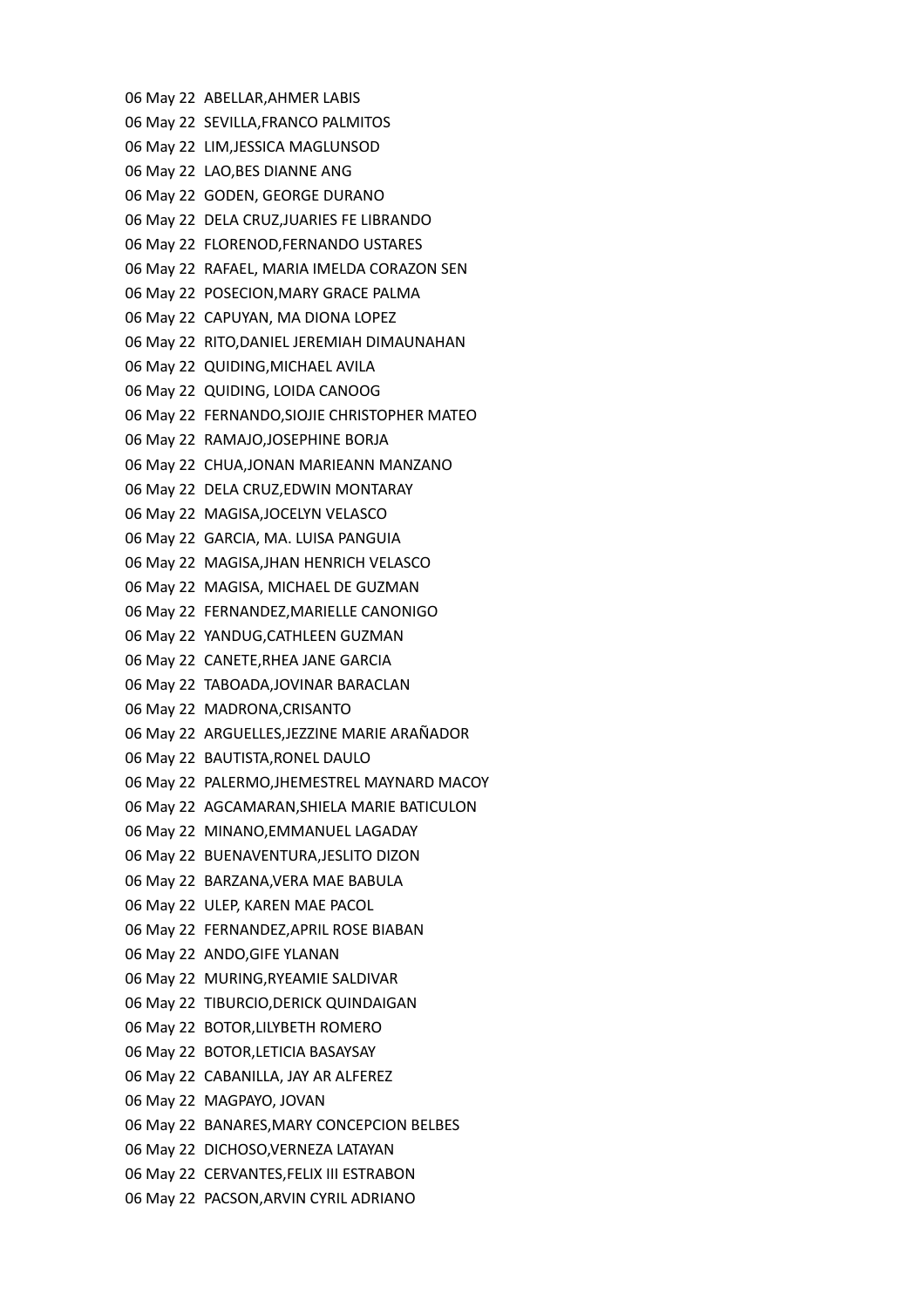06 May 22 TORRES,ANDREW ABASULA 06 May 22 PASCUAL, JOEL BOY DOMINGO 06 May 22 VINOYA,JOHN PAUL CRUZ 06 May 22 TENCHAVEZ,ORTENCIA LAURENTE 06 May 22 CODILLA,ESMAEL CAMPAÑA 06 May 22 TITULAR, ALEXANDER ONTAL 06 May 22 ENRIQUEZ,KRISTINE TRANSPORTE 06 May 22 JUNASA, ROMEO AMARILLE 06 May 22 VISTA,DENNIS REPEL 06 May 22 MARMITA,MICHAEL MATTEW BABULA 06 May 22 BACOD,SUSAN BAUTISTA 06 May 22 VILLAROSA,MARTIRES WABE 06 May 22 VISAYA,ZENAIDA LINGALING 06 May 22 QUIAMBAO,MARIA SIERRA TUASON 06 May 22 AGOSTO,CELSO DALIMOCON 06 May 22 CACERES,PRIM RUSHEL PILA 06 May 22 LABID,JACQUILINE LIM 06 May 22 JOSE,LESTER MORENO 06 May 22 VIDOLA,DENISE ANNE GAMALINDA 06 May 22 JUPLO,MATEO ROGELIO III ENGRACIA 06 May 22 ABARQUEZ,RIZALIE DINGAL 06 May 22 BORLAZA,RICO BUG-ATAN 06 May 22 DE GUZMAN,RODRIGO NARTATEZ 06 May 22 DE VEGA, MARIA LUISA TIONGSON 06 May 22 ESGUERRA,ISABELITA LOPEZ 06 May 22 VELASCO,GRACE JUAREZ 06 May 22 ALUYEN,JOSHUA MARS YDNAR MUNAR 06 May 22 CAMACHO, ALEJANDRO AGUILAN 06 May 22 COGALITO,ROGEL VALMORIA 06 May 22 MAILLA,GREG GICOLE 06 May 22 QUINTANA,DINO INAGAN 06 May 22 GURNEY,ELISA MACAPAGAL 06 May 22 SANGALANG,ELMER GUTIERREZ 06 May 22 CRAYTHORNE, CINDY HAYAG 06 May 22 REYES,JOEY JOY CABUHAT 06 May 22 ABANGAN,ROLLY REAL 06 May 22 ABANGAN,MARIA ESTELA VIVERO 06 May 22 AXALES,EDWARD RONEL OPANES 06 May 22 GANTUANGCO,CHARLES LLOYD GARCIA 06 May 22 LADRINGAN,PRODENCIO JR. DELA PEÑA 06 May 22 JUNIO,WILCHON VALEN ESPINOSA 06 May 22 CAYACAP,JIMALYNN NAYA 06 May 22 QUINA, MICHAEL JOHN ARQUITA 06 May 22 QUITA,ALKAIDE DE GUZMAN 06 May 22 LIM,JOSEPH PILLEJERA 06 May 22 FORONDA,MARK JULIUS CRUZ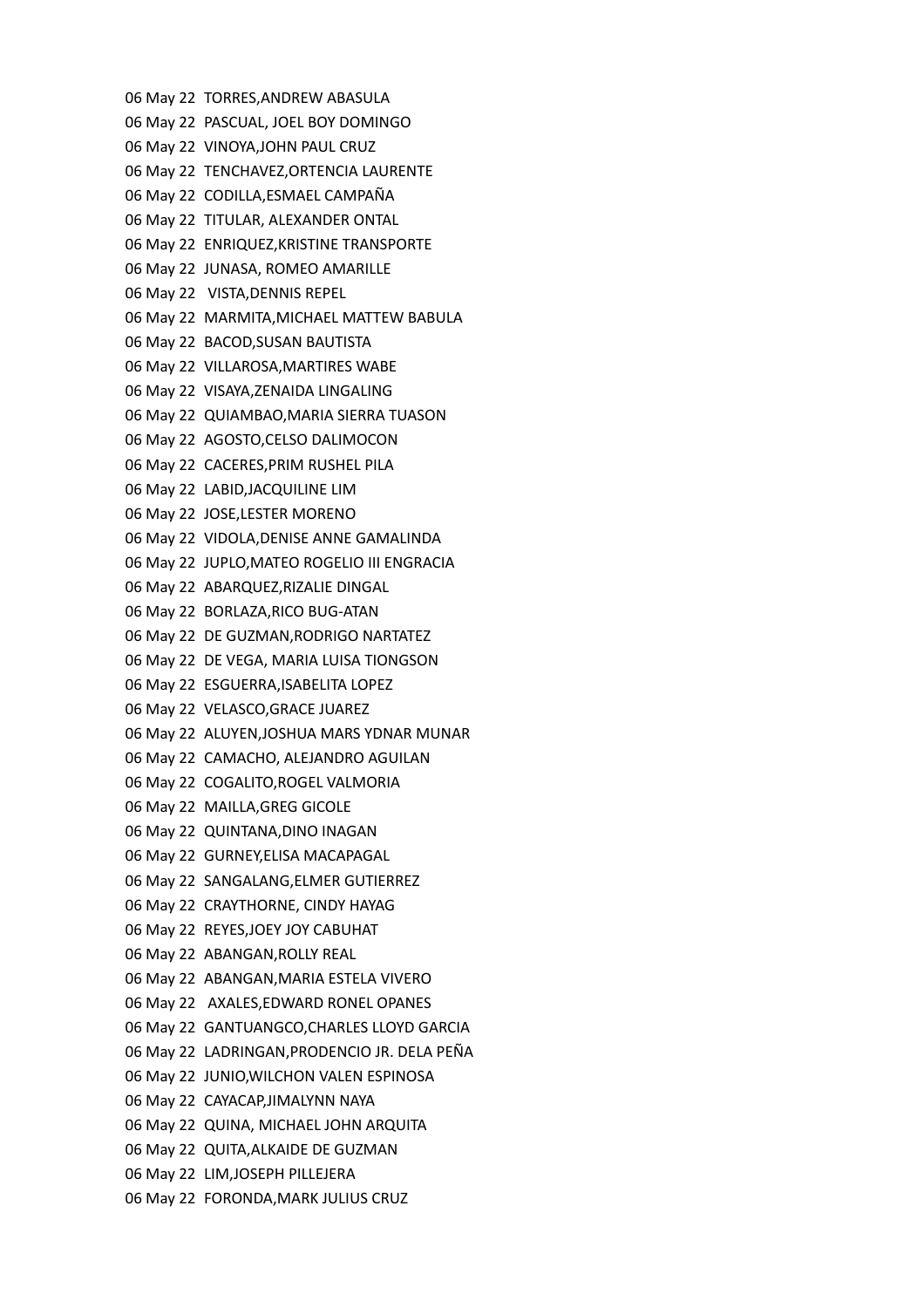06 May 22 PAJIMULA,JENNIFER JOY NENING 06 May 22 BOARMAN,MA. FAYE ELOISA SALUCOP 06 May 22 BATONGBAKAL,SANDRIA NAVARRO 06 May 22 ESTOQUE,RANDELL CORRE 06 May 22 BERAN,VICENTE TURARAY 06 May 22 MENDEZ,CHONA MALYN GOZON 06 May 22 DE GUZMAN,DEXTER MAMARIL 06 May 22 MISSION,JONATHAN CASTILLO 06 May 22 VELASCO,REXTER ANGELES 06 May 22 T AN,STEFFANY RAE LANABAN 06 May 22 BERTUMEN,ALEX SIEGA 06 May 22 CARIZON,GRINGO HAPLIT 06 May 22 NABONG,GERALDINE RAGAODAO 06 May 22 NABONG,GILBERT FLORES 06 May 22 ESCARLAN,ANALYN GIDUCOS 06 May22 VALDEZ,MARIA SOCORRO BERNABE 06 May 22 VALDEZ,MARIE JOSEPHINE BERNABE 06 May 22 LAGASCA,MANUEL BISCARO 06 May22 CUADRA,EFREN GORDUIZ 06 May 22 BALDO,MA. ANADEL ESPONILLA 06 May 22 PANGANIBAN,JOEL DECENA 06 May 22 PANGANIBAN,RAQUEL DE LOS REYES 06 May 22 QUIBEN,JONATHAN JORDUELA 06 May 22 CUETO,EDILSON BACAY 06 May 22 BALONDRO,ROLDAN ELONDO 06 May 22 WAYAN,CHRISTOPHER MASO 06 May 22 ILAGAN,SAMUEL CASTRONUEVO 06 May 22 AMACIO,SALVADOR TUMBOKON 06 May 22 CRUZ,CLARIEBELLE CEREZO 06 May 22 JUNIO,WILCHON VALEN ESPINOSA 06 May 22 DIAMSE,JULIANNE NICOLE VARGAS 06 May 22 SANICO,MARIA FRANCIA BONOT 06 May 22 LADON,RICARDO JR VALENCIA 06 May 22 ATIENZA,VERGEL BALATUCAN 06 May 22 TIMARIO,RECUERDO COCHOCO 06 May 22 BUENAFE,ERIKKA EVANGELISTA 06 May 22 CARANDANG,KRISTINE SEDILLA 06 May 22 CASTILLO-TOCOYO,MISTY MAE PINTO 06 May 22 MAPA,JESSEREY AM-IS 06 May 22 CANTOS,BONIFACIO TRAYA 06 May 22 CAMPO,ROCHELLE JOY AGRAVANTE 06 May 22 DARAL,REYMOND DELORIA 06 May 22 JUNIO,CHONA ESPINOSA 06 May 22 IGNACIO,JOHN ERIC ALEJANDRO 06 May 22 RESURRECCION,DAPHINE ADAME 06 May 22 ADOREMOS,DONNA RIVERA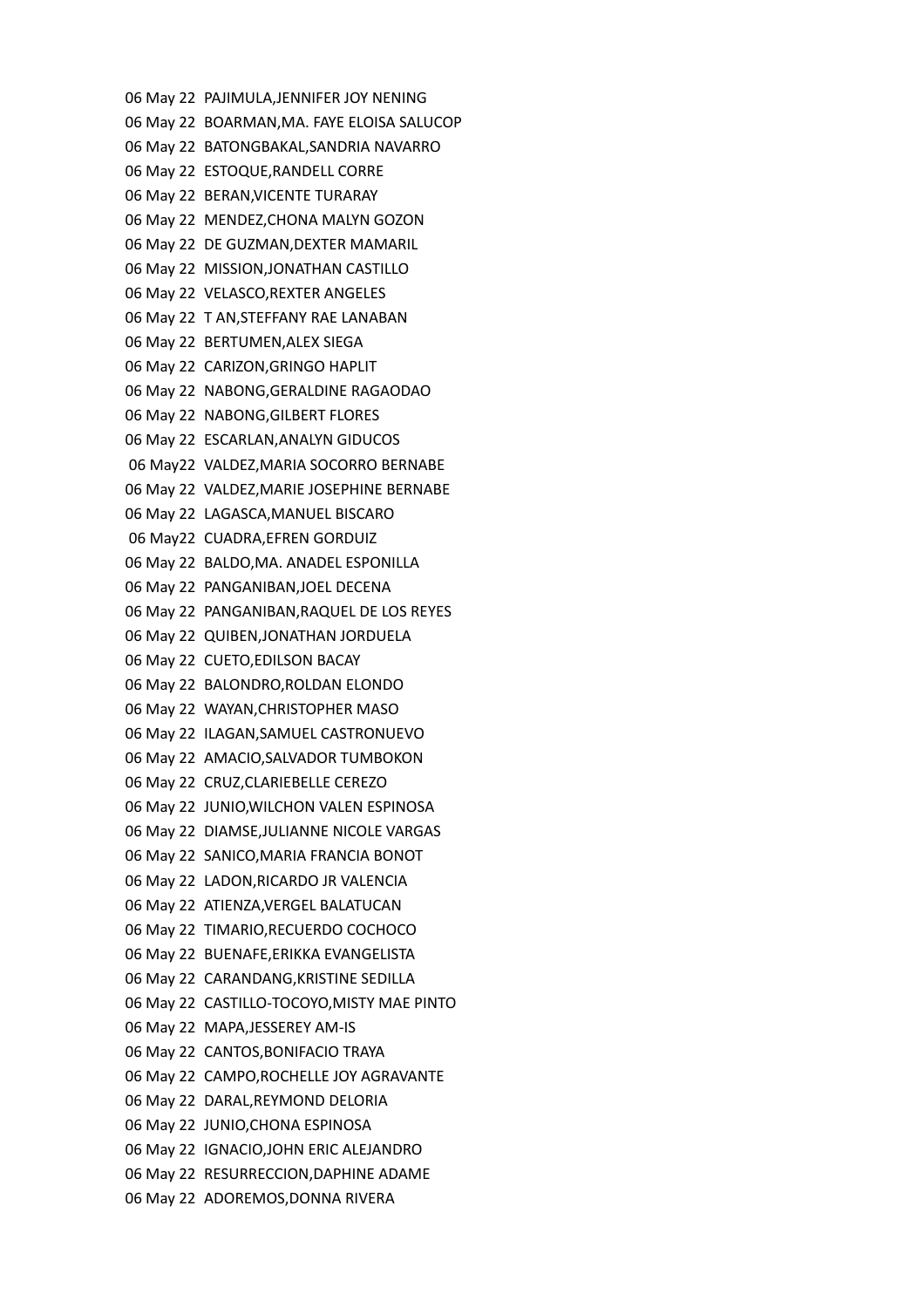06 May 22 GALZOTE,GENIFER ESPIRITU 06 May 22 GAYAGAY,STEVE MARRERO 06 May 22 ADOLFO,JINKY ARCILA 06 May 22 BUENVIAJE,MALEILA TRECEÑE 06 May 22 ADOLFO,JOSE ELVIN CANOOG 06 May 22 MANUEL,MA.ANGELICA TRNIDA 06 May 22 GIBSON,GENEVIEVE PAJO 06 May 22 DIOQUINO,JAY MACASIEB 06 May 22 PUNZALANHERMAN ARAÑEZ 06 May 22 MONTALLA,ERICK ASIDDAO 06 May 22 MAPA,LEAH NAVARRA 06 May 22 PERILLA,ARIEL PULIDO 06 May 22 NAVARRO,HANNA MAE GENSON 06 May 22 BELLEZA,RACHELLE DECENA 06 May 22 BELLEZA,BERNARD REYNALDO 06 May 22 CANDIDO,RICARDO JR. SALAZAR 06 May 22 LEONIDA,REYNALDO LEGARIO 06 May 22 ALVAREZ,MYLA MEDRANO 06 May 22 AGUILAR,LADY SHEENA VELASCO 06 May 22 AGUILAR,VICTOR ZAMORA 06 May 22 VENTIGAN,BENJOHN CABICO 06 May 22 VENTIGAN,LEUNICE VENERAYAN 06 May 22 VERONA,EILLEN ROSE CO 06 May 22 APAS,BERNARD SANCHEZ 06 May 22 CRISOSTOMO,ROLANDO SERRANILLO 06 May 22 ARBOLEDO,RYAN SALAZAR 06 May 22 ANGELES, JULY SALCEDO 06 May 22 CAMORO,ORIEL ARNAIZ 06 May 22 LECCIONESLE,DODGE ROCHELLE 06 May 22 ACOSTA,ROWENA EDNA BARRERAS 06 May 22 SIBUG,DALE MARTIN UBAÑA 06 May 22 ADIQUE,HANILYN PEÑA 06 May 22 DINGLASAN,GERALDINE SILANG 06 May 22 CLARETE,JANINE ARCOS 06 May 22 FORMON,LOUIE HOSME 06 May 22 GERONIMO,ROLLY BATALLIONES 06 May 22 EVANGELISTA,ROMAN ASI 06 May 22 RONDEZ,HANNAH CIANI VELASQUEZ 06 May 22 TARCELO,SUNSHINE ANGELA ALVAR 06 May 22 DE LA ROCA,JONATHAN ARELLANO 06 May 22 UY, KRISSA MARIA MIRANDA SY 06 May 22 MENDOZA,ALBERT JOMAR LICDA 06 May 22 KO-MELENDEZ,STEPHANIE YVONNE MANCERA 06 May 22 BINUEZA,PRINCESS DIANE KO 06 May 22 MELENDEZ,AENDOMIT VESTIL 06 May 22 BASALE,RAMIL QUINKITO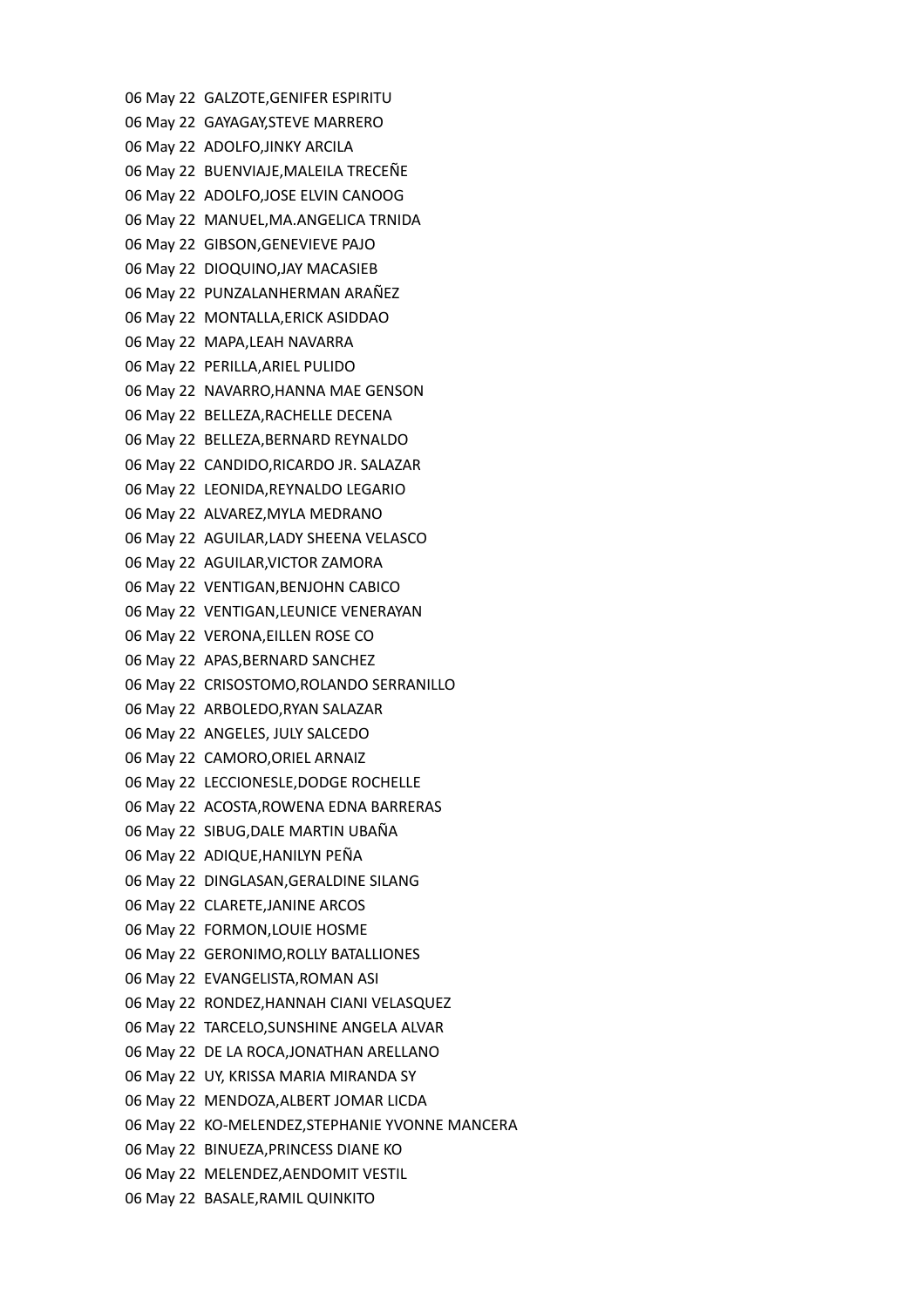06 May 22 PINEDA,CAMILLE JOY AFRICA 06 May 22 CAJOTE,ROBERT LACEA 06 May 22 PASCUAL,NERISSA PEREZ 06 May 22 OFFICIAL,MAE POCORIO 06 May 22 OFICIAL,RENATO CLAVERA 06 May 22 LIM,CATHERINE GAW 06 May 22 BIONGCOG,ARCHILOU PONIO 06 May 22 CHAN,JACKSON AGAPAY 06 May 22 BRAGADO,SHARA ARELLANO 06 May 22 ALHAMBRA,ROBIEL BEJAR 06 May 22 GALICIO,BRANDO ATIENZA 06 May 22 SANTIAGO, MA. DEANNA PEGASON 06 May 22 SANTIAGO,PAUL JEMENICO 06 May 22 IBAÑEZ,MELVEN JOY QUIMSING 06 May 22 BELDEROL,JESSE NEIL ORTIZ 06 May 22 BODIONGAN,NELIO MABRAS 06 May 22 GILLEGO,ALLAN QUIJANO 06 May 22 AGUNDAY,FRANCIS JOHN PANTINO 06 May 22 PEREZ,JOHN MARK MIRASOL 06 May 22 EXTERNON,MA. ERICA MARIANO 06 May 22 LOMBOY, MANUEL JR. FAJARDO 06 May 22 DELA CRUZ,ERIC MANGANTI 06 May 22 SANGLAP,BENITO JR. FARONILMO 06 May 22 GARCIA,LORNA PURINO 06 May 22 BASILIO,ANNABELLE SINGANGAN 06 May 22 WOO,ISAAC CABANATISAN 06 May 22 EVANGELISTA,ALVIN CORTEZ 06 May 22 GUTIERREZ,JEMAR LUBATON 06 May 22 BARINO,JOE MARIE SURIAN 06 May 22 GAWASAN,JESSIE PASNGADAN 06 May 22 FABELLAR,KRISTINE DEOCADES 06 May 22 QUINTO,SALVADOR REYES 06 May 22 ORTIZ,VICENTE ARIES AGUILAR 06 May 22 TALAROC, MARICOR VILLALONDO 06 May 22 BAHAN,EARL JOHN JOSOL 06 May 22 FELIPE,ALFREDO SANTIAGO 06 May 22 OSTIQUE,LORVEN ABERDE 06 May 22 MATURAN,MARIE CRISTINE FEGI 06 May 22 MATURAN,JOEL CAHULOGAN 06 May 22 BILAW,ARTEMIO RAYOS 06 May 22 BAYANGOS,ATHENA SOTELO 06 May 22 BAYANGOS,JOSEPHINE SOTELO 06 May 22 BAYANGOS,WINNIFEED SOTELO 06 May 22 BAYANGOS,KAREN SOTELO 06 May 22 BAYANGOS,JUSTIN SOTELO 06 May 22 BAYANGOS,ARTURO JR. SOTELO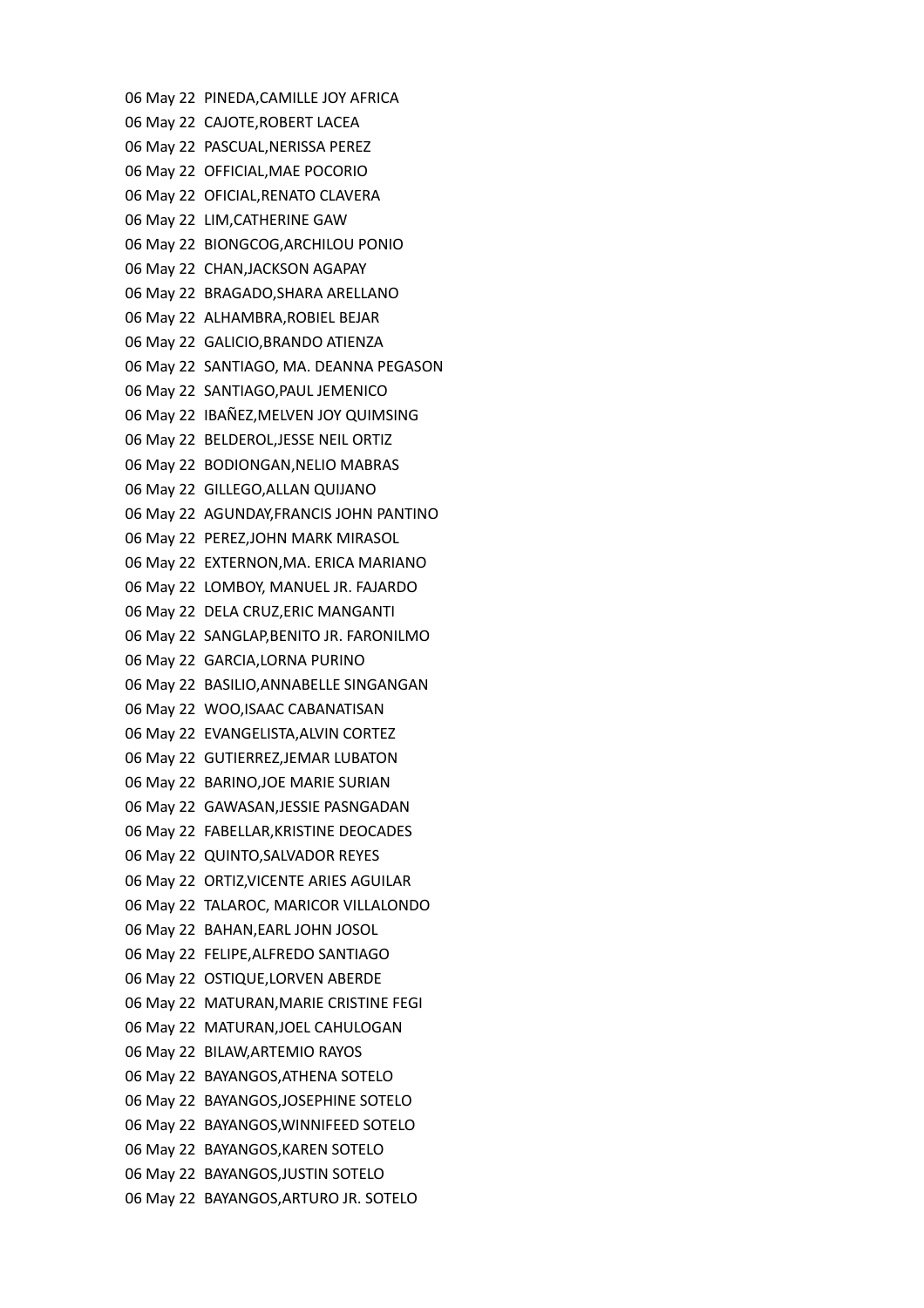06 May 22 ELAN,JOSEPH DRADEZA 06 May 22 ELAN,EVELINDA BAYONITA 06 May 22 RECIO-ABESAMIS, ROCHELLE ANNE 06 May 22 ABESAMIS,JHIGGY JAMES ABAYA 06 May 22 ALHAMBRA,ABIGAIL PALENCIA 06 May 22 APARECE,KHRISTINE MONTESA 06 May 22 ALHAMBRA,CHRISTABEL PALENCIA 06 May 22 YOSALINA,MELIZA BORER 06 May 22 TAGSIP,SOLITO JR. AÑES 06 May 22 VILLA,FRANKLIN SABADO 06 May 22 BARTOLOME,EDLYN DELA CARSADA 06 May 22 BERIÑO,ROVIEROSA VALDEZ 06 May 22 BALILA,VERRA ADRIANNE ZABLAN 06 May 22 POLICARPIO,DARWIN CATACUTAN 06 May 22 DATILES,JAY CABALLO 06 May 22 CASTRO,JACQUELINE TAGLE 06 May 22 CAMBA, LEXUS ANN ZAPANTA 06 May 22 BERIÑO,OLIVER NABALES 06 May 22 RUFINO,RACHEL GRACE ANICOCHE 06 May 22 MARIMON,ROGACIANO ORCULLA 06 May 22 MARIMON,EVELYN MONTERO 06 May 22 VELAYO,ENA ROYENA CALINAWAN 06 May 22 MANGUPIT,RYAN MATEO 06 May 22 AUSTRIA,KATE ACOSTA 06 May 22 DE VERA,JULIE-ANN CACAYORIN 06 May 22 DE VERA,MELMAR KING III TAMAYO 06 May 22 BUENAFLOR, JANICE REYES 06 May 22 CUBID,RENATO LLASUS 06 May 22 PANGILINAN,RANDY BAMBILLA 06 May 22 MORESCA,APOLONIO VENICIO 06 May 22 ESGUERRA,GABBY THERESE 06 May 22 TUPAZ,SITTIE ASYA MAMISON 06 May 22 PRATLEY,GLADYS ESCANO 06 May 22 BARTIN,SHEILA SIACOR 06 May 22 AMIL, ALLAN DE BORJA 06 May 22 COMAINGKING,MAERSK BASILGO 06 May 22 QUINDALA,ALVIS PEPITO 07 May 22 DE LUNA, CINDERRR BELLE PATLINGHUG 07 May 22 OEREDA, RANDY SANCHEZ 07 May 22 PEREZ, CONSTANCIO JR. BENTOSO 07 May 22 PATEÑO, ROBERTO ALONTE 07 May 22 IGNACIO, JANICE ROSARIO LEQUIGAN 07 May 22 MARIANO, RUFINO JR. SUPAN 07 May 22 CANDIDO, ALBERT JAN DEPAMAYLO 07 May 22 VILLANOSA, MAY ANN BUNAL 07 May 22 MANANSALA, ANTHONY BAUTISTA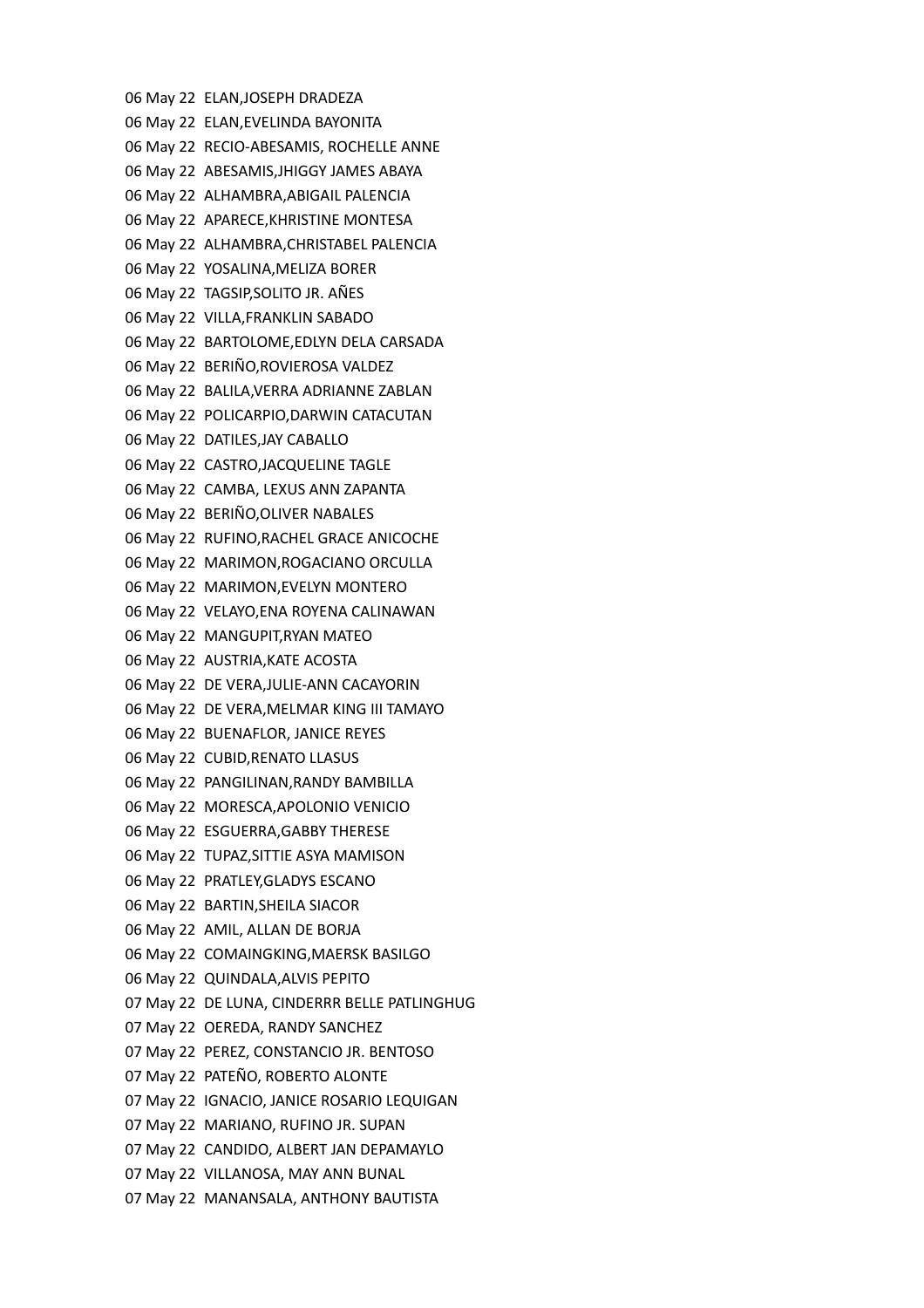07 May 22 GAMOTEA, GENEVIEVE GANIO 07 May 22 ORAPA, ALMA JEAN ALEGRES 07 May 22 TERESA. NOEL JR. ADAYA 07 May 22 CADAUAN, JAPETH LACHICA 07 May 22 ACOPIO, VINCENT BUHIA 07 May 22 GARCIA, RIC LEO REYES 07 May 22 LIBRANDA, MARIFE MANJARES 07 May 22 ANTONIO, RODIRIC VALBUENA 07 May 22 COJUANGCO, MARIANO LACABA 07 May 22 LIGSAY, JENNIFER ACUT 07 May 22 ESTOQUE, BRENDA VILLANUEVA 07 May 22 SOLIS, PATRICK RAGURO 07 May 22 SOLIS, ARLENE RAGURO 07 May 22 SOLIS PATRICIA ANN RAGURO 07 May 22 SOLIS, PATRICIA VINCENT 07 May 22 EDIZA, HAROLD SANCHEZ 07 May 22 DABLIO, DAVELYN PORTICOS 07 May 22 DABLIO, JONATHAN PARRENO 07 May 22 DABLIO, PHILIP SANDAE PORTICOS 07 May 22 RAFALLE, MARIA CHRISTINE BASAS 07 May 22 MACANACAY, WELKINS HENRY DUMLAO 07 May 22 OCHOA, CESAR GERARD KIRAM 07 May 22 KABATAY, JOSEPH CAMACHO 07 May 22 SATUITO, KRISTINE ANNE BONAVENTE 07 May 22 GABALES, ALLEN GRACE RUBINOS 07 May 22 MEDINA, ARNEL DELA CRUZ 07 May 22 DEL MUNDO, MAR PUNDANO 07 May 22 BOCALAN, GARY ARCON 07 May 22 QUINA, MAUREEL GRACE TABUDLONG 07 May 22 OMBI-ON, REGIE MOREÑO 07 May 22 PANIAGUA, DANNY AMOR 07 May 22 VOLDOIRE, MARY FRANCOISE 07 May 22 MADAMBA, MONIQUE BRONDIAL 07 May 22 CHUNGIHAN, LINNET MAY BUYAWAGAN 07 May 22 ADLAON, ARTHUR PRIETO 07 May 22 BUGABOGA, JOEL RODRIGUEZ 07 May 22 ABELES, CHRISTOPHER SABADO 07 May 22 TE, CHRISTINE JOIE REYES 07 May 22 MENDEZ, CHERIE MAE PEREZ 07 May 22 PACAÑA, JUAN JAN GAMBITO 07 May 22 ABRENICA, RENDY KYLE VILLAPAZ 07 May 22 CORPUZ, FELIX CZAR RAMOS 07 May 22 ANINO, ANREAN EMPING 07 May 22 DE VERA, JOEL VELORIA 07 May 22 DEE, RICHELLE BUNOR 07 May 22 MERCADO, REBECCA GALOS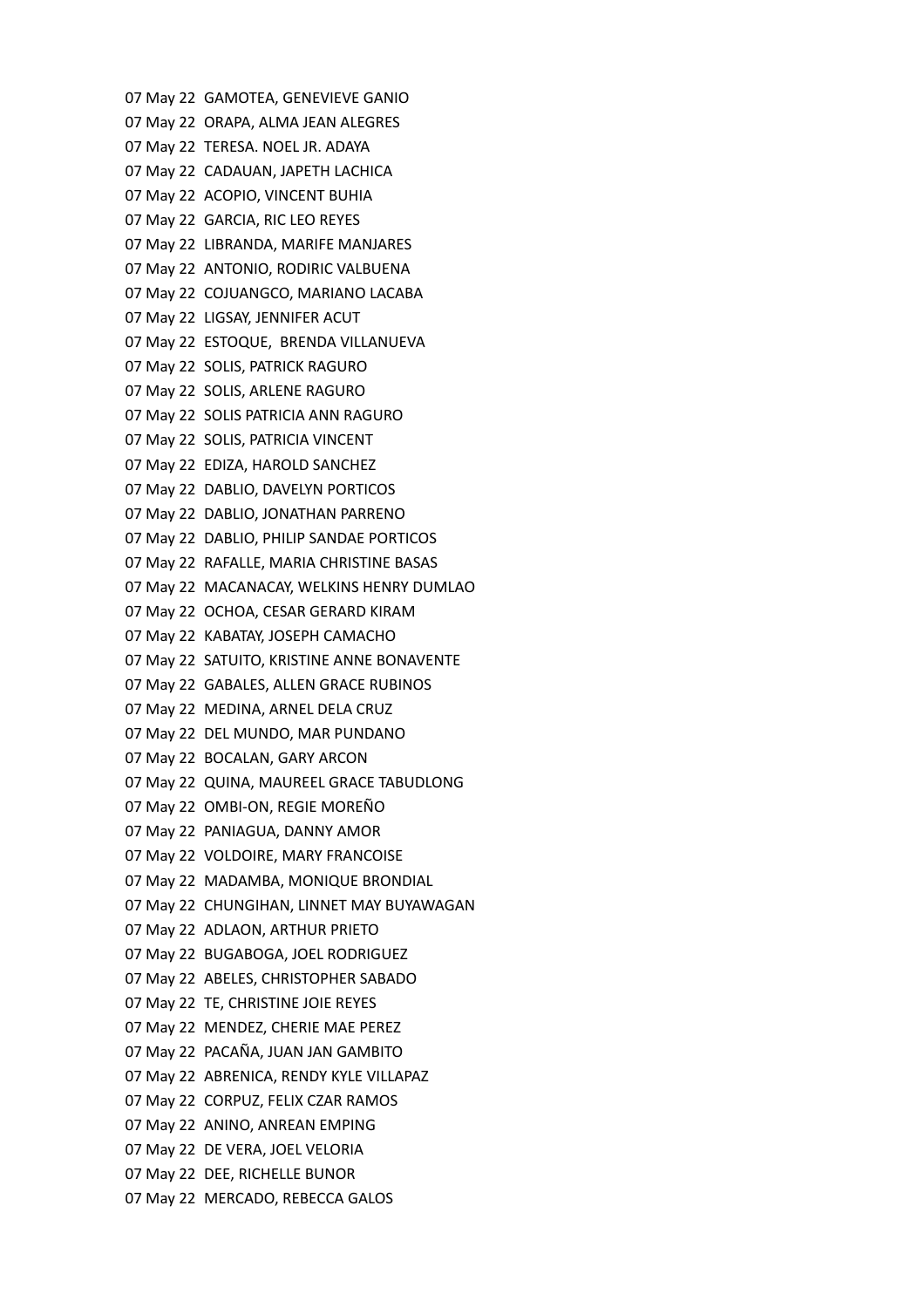07 May 22 MERCADO, CESAR JR. DAMIO 07 May 22 ARTIEDA, DONARD MULLER 07 May 22 MARCOS, MICHAEL SUNIO 07 May 22 BAYETA, ROMMEL FURTO 07 May 22 DIONISIO, WILHELMINA HILARIO 07 May 22 DURANTE, SHERYL ABRIGO 07 May 22 QUILINGAN, WILMA BODINO 07 May 22 ANDO, RYAN GRACIELLE SUAREZ 07 May 22 BALMEO, GREGORIO NIKOLAS PEREZ 07 May 22 FRANCISCO, JAISY DAGTA 07 May 22 PAGTANAC, PRINCE RIEJUN BACUGAN 07 May 22 PAGTANAC, HONEY GLEN MACUJA 07 May 22 ALCOSEBA, MARK PAKSON 07 May 22 CABAGNOT, APPLE JELKA THERES MOSQUEDA 07 May 22 FAJARDO, RIANE CHRISTIAN SANTOS 07 May 22 SANTOS, MARILYN DE LEON 07 May 22 CURAYAG, REGINALD FUSILERO 07 May 22 TEVES, HUGE JESWIL GALUSONG 07 May 22 SOLIS, JESSE ESPORA 07 May 22 SALDONA, IVY JANE GARCIANO 07 May 22 CORPUZ, VICTOR FRANCIS SARMIENTO 07 May 22 NORIEGA, ABIGAIL CUILAN 07 May 22 INGAL, MARIE JOY OLEGARIO 07 May 22 DELA ROSA, ALBERT MANUEL DELA CRUZ 07 May 22 ANCHETA, KRESSA MIÑANO 07 May 22 PALOMARES, MICHELLE CALZO 07 May 22 BUARON, ZARAH MAE TIAMZON 07 May 22 OTIAL, RIZALINO GONZALES 07 May 22 OTIAL, GENESIS GONZALES 07 May 22 SUYAN, JACKIE LOU WALANG 07 May 22 MENGUITO, JAMES NAVAREZ 07 May 22 MENGUITO, JOSE JAMES ESTILLORE 07 May 22 MENGUITO, FAITH MARIE NAVAREZ 07 May 22 MENGUITO, MARIFEL NAVAREZ 07 May 22 CAITOR, MATTHEW LAWRENCE SY 07 May 22 ABREGAS, BEVERLY ANN GUMPAL 07 May 22 MASING, LITO JANE JACOSALEM 07 May 22 RAMOS, CARLEEN FE GABULE 07 May 22 BAYRON, SHELLANE GABULE 07 May 22 CABASAN, FLOREBELLE ROMERO 07 May 22 PARTIBLE, JOEY SARMIENTO 07 May 22 BARONGO, AYLEEN DAGUMAN 07 May 22 TERING, ERIC GLENN ADLAON 07 May 22 TUMBOKON, REY SAPOLMO 07 May 22 MONTEMAYOR, EMY BANGSIL 07 May 22 MORALES, MARIE NICOLE MASBAD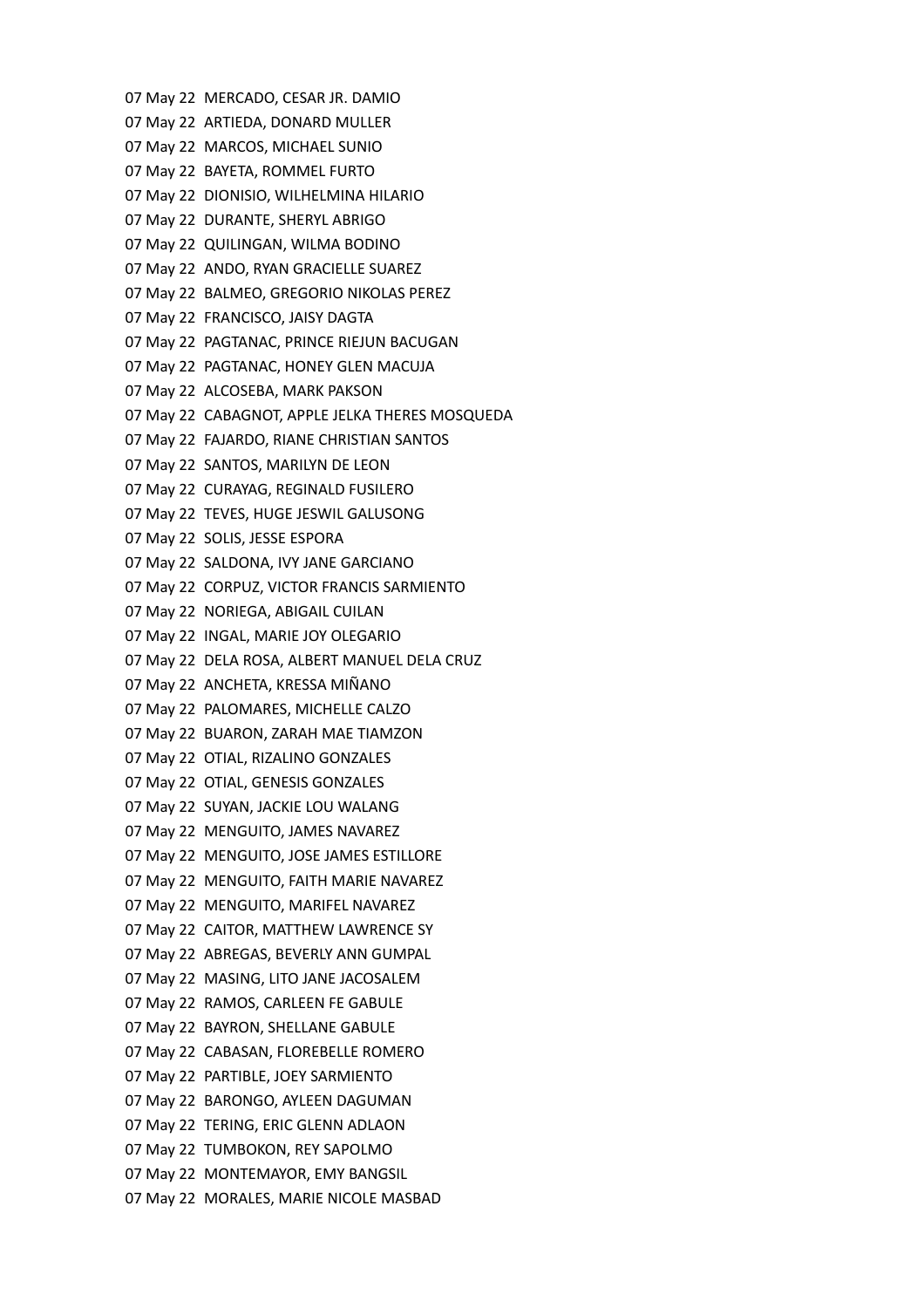07 May 22 LADERO, DELILAH SAGARIO 07 May 22 ASTRONOMO, ROJAN DE CHAVEZ 07 May 22 TUAZON, CHRISTIAN JUN PICATO 07 May 22 REYES, MARIA CECILIA CUEVAS 07 May 22 MAING, EXUDOR KEEG 07 May 22 GO, JAY RYAN ESTORNINOS 07 May 22 GO, KATRINA CABAHUG 07 May 22 LIWAN, CORI DANCEL 07 May 22 TEVES, MAE CLARIZZE VEROCIL 07 May 22 ROMAN, MA. GIANINA BEA MAALA 07 May 22 SAQUIBAN, EMMA FRANCISCO 07 May 22 SIBUG, CHRISTOPHER MALDOS 07 May 22 MERCADO, RICARDO ROSAL 07 May 22 BRAGANZA, BENEDICT JESUS CAMBA 07 May 22 GONZALES, JULIUS CEZAR VILLACARILLO 07 May 22 AGUIRRE, KRISTOPHER IAN ABAY 07 May 22 SANAYA, SHERYL SALAZAR 07 May 22 MATA, HOMER CARDENIO 07 May 22 VICTORIO, KRISTINE JOY CAPARAS 07 May 22 NGOSIOR, LESLIE ANTONETTE CUENCO 07 May 22 LEAL, DIONISIO AGUSTIN 07 May 22 FIGUEROA, JEWEL AIZA RESURING 07 May 22 JOAQUIN, JAIRUS JUINIO 07 May 22 NEBRES, ARIANE MORATO 07 May 22 SABLAS, JANE GENON 07 May 22 NOYNAY, GERRY LEMOSNERO 07 May 22 LOZADA, JOERY CRUDO 07 May 22 DELFIN, KEEN RECIO 07 May 22 MONFORTE, CARMI PAULINE VALDE 07 May 22 POSECION, JAY DAZA 07 May 22 SONIDO, JULIENSON GUTIERREZ 07 May 22 SAY, JOVANNI SENO 07 May 22 CANTILLAS, ROSE ANN TORRES 07 May 22 DOLLIGAS, NIDALIVA WAKANGAN 07 May 22 MANALO, JONATHAN ABEL 07 May 22 TANUGA, JIMMY BANTOLO 07 May 22 LAWAN, HARCELE EREDIA 07 May 22 REQUE, EDMON ALABADO 07 May 22 LAWAN, ALJAMES GABUYA 07 May 22 CENTENO, ARIEL CABALONA 07 May 22 PANGANIBAN, QUING FRANCISCO GERON 07 May 22 MERCADO, JOHN ABAN 07 May 22 PANGAN, LEONORA CARMONA 07 May 22 FREDELUCES, SARAH LEAH LAVAREZ 07 May 22 NAVARETTE, RONNIE GARDIOLA 07 May 22 GAMUYAO, ERWIN RIVERA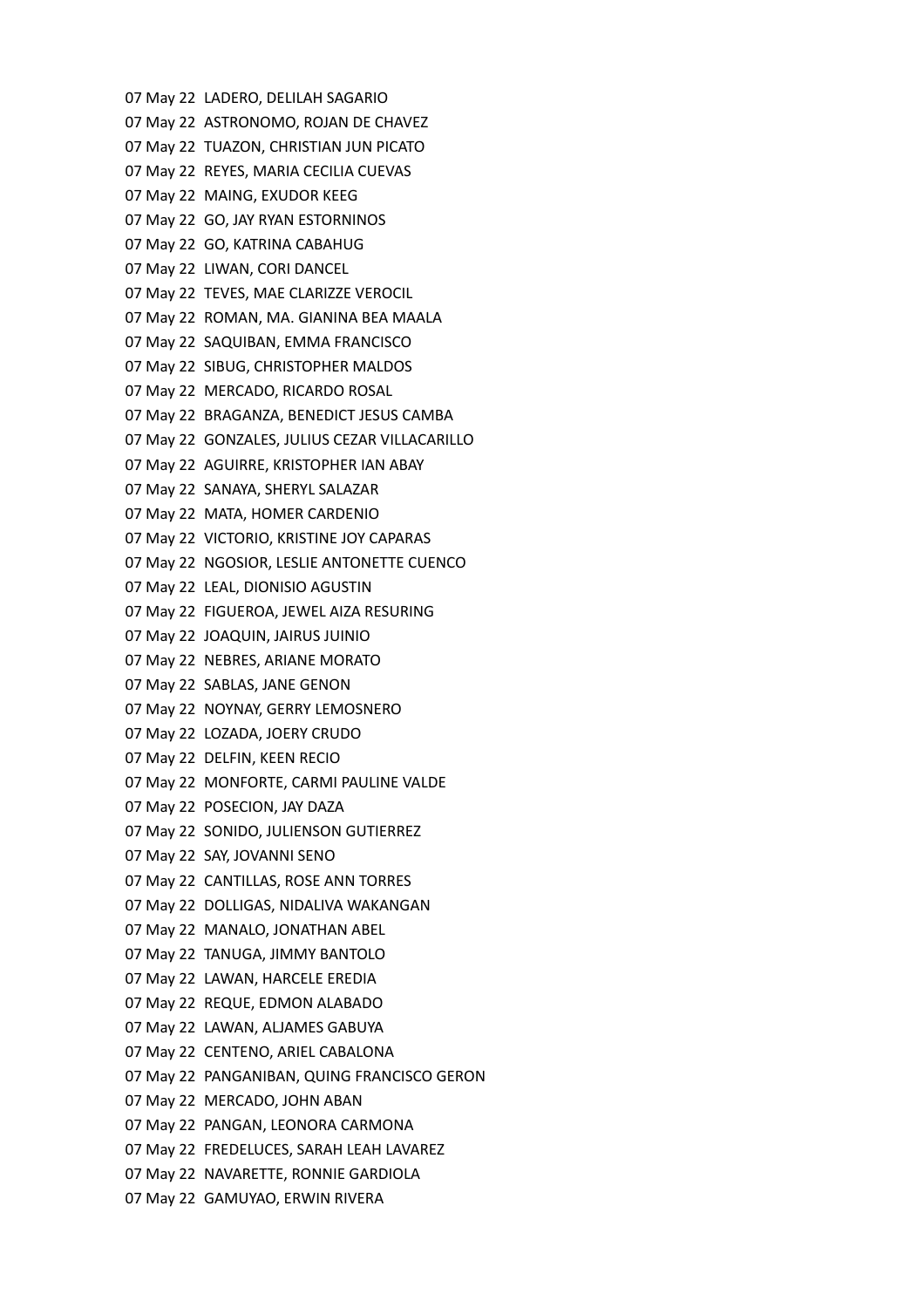07 May 22 FILOSOPO, FRANCIS ISAAC ESCARRO 07 May 22 BENGAR, LLOYD BITONG 07 May 22 IGNACIO, CANDY JAY JARIEL 07 May 22 PADILLA, ROSE ANN ABIOG 07 May 22 DURANO, JOSE PAOLO ZERRUDO 07 May 22 LESTERIO, MAROU TORRE 07 May 22 MENDOZA, ERLINDA IGNO 07 May 22 CUSTODIO, MARK SARMIENTO 07 May 22 DIAL, ARIEL MENESES 07 May 22 BAYRON, JEAN MICHELLE CALUMPANG 07 May 22 SMITH, ILONAH JANE MUÑOZ 07 May 22 ROCA, MARIA LIGAYA DE LEON 07 May 22 ESTEVEZ, MARIA ARMIE JERUSALEM 07 May 22 MARCELO, AMIHAN DULDULAO 07 May 22 QUIAMBAO, RAYMOND TERTE 07 May 22 EVANGELISTA, ARJOY TABLANTE 07 May 22 POLIQUIT, VICKY RICABO 07 May 22 ORAPA, FERMIN JR. GAMAS 07 May 22 YU, LOLITA YEUNG 07 May 22 TALAMPAS, RUEL DELA CRUZ 07 May 22 UMANDAP, RAIMUNDO MAULLON 07 May 22 ALONZO, CHELSEA BENNET FAJARDO 07 May 22 AVISADO, EDSON ARANAS 07 May 22 ALITAO, JOSELITO SIVA 07 May 22 ANDRES, YVES LEVI VALDEZ 07 May 22 ALDAVI, JIMMY NAVARRO 07 May 22 ARAÑA, MERYLL LOUISE 07 May 22 ALONZO, SARAH KAREN ESCOBIN 07 May 22 BERONDO, CJ SCOTT UY 07 May 22 BONDOC, JASON FRANCISCO 07 May 22 BELINO, DANILO PALITOG 07 May 22 BANTUGAN, AURA PAÑA 07 May 22 BANTUGAN, SHERWIN MANONGSONG 07 May 22 BALLOTA, HAL THEODORE MRANIAN 07 May 22 BELARMINO, ARTURO CUETO 07 May 22 BATERNA, ROBILETTE BALASAN 07 May 22 BAGORIO, JELBERT BITANCOR 07 May 22 BOLANOS, KRISTINE GABRES 07 May 22 BALDEVISO, ERLA PREVENDIDO 07 May 22 BACORAN, JUVELYN POLANCOS 07 May 22 BALDEVISO, FELIXBERTO LIBIANO 07 May 22 CUENCO, ORIEL IBAÑEZ 07 May 22 CABALIT, CHARISSA DEL CASTILLO 07 May 22 CUYA, FRANCIS VOLTAIRE CHAVEZ 07 May 22 CALISAGAN, JUDY GAPOL 07 May 22 CANEZAL, ZYRENE GILE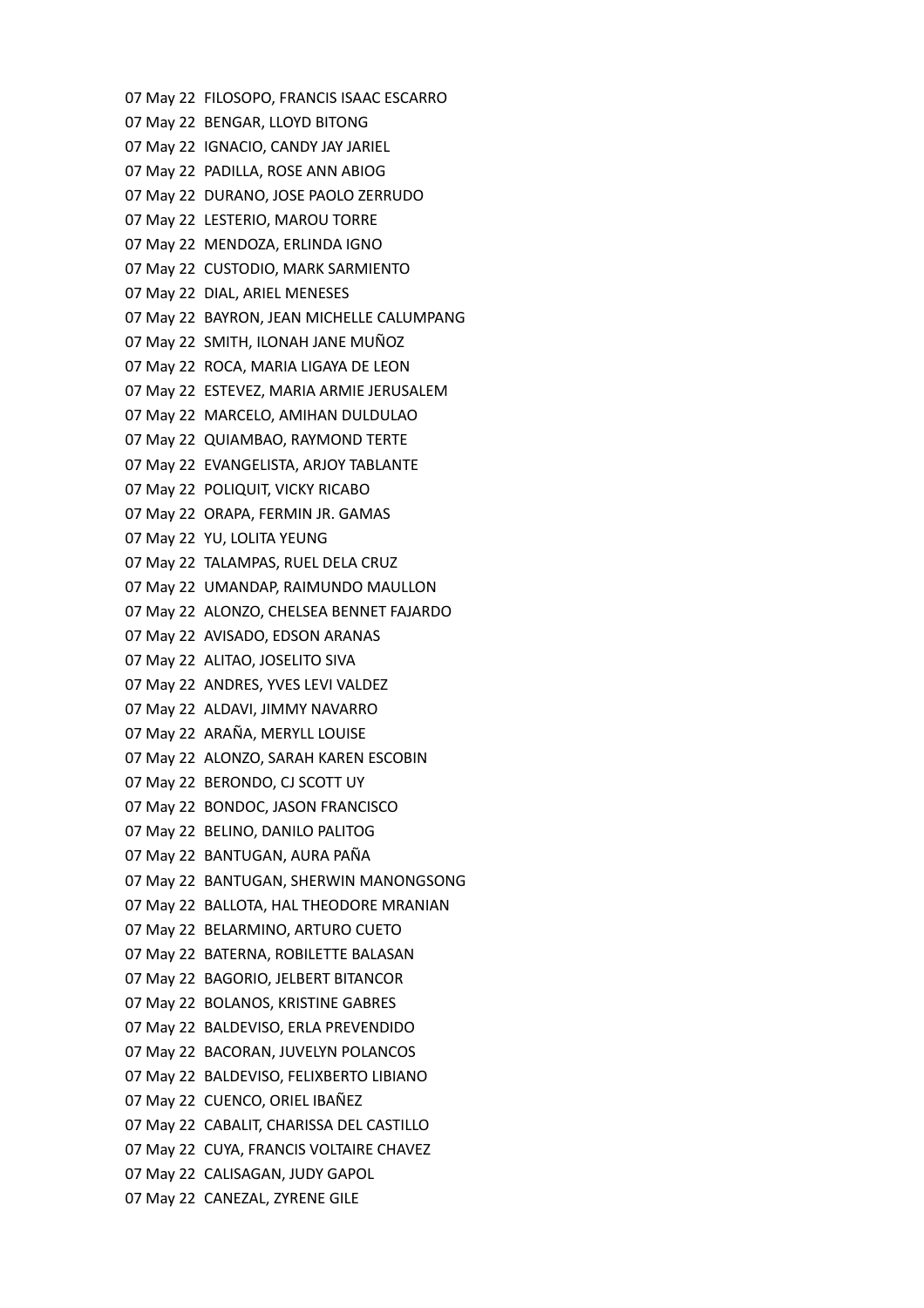07 May 22 CANEZAL, CELESTE GILE 07 May 22 DE DIOS, ANTHONY ROBERT VARGAS 07 May 22 DEMO, JOHNNY DATILES 07 May 22 DOMINGO, VIRGILIO JR. LIMPANGOG 07 May 22 DIMABAYAO, JULIUS JOHN TOGORES 07 May 22 DAVAC, JAZMYN CAY BARRIOS 07 May 22 DE JESUS, JAIME CORPUZ 07 May 22 DIAZ, ROSAURO RONIO 07 May 22 GONZALES, LEONIL JOM SALUBO 07 May 22 GUINITA, IVY ROSE GARCESA 07 May 22 GLORIOSO, RICHARD ENRIQUE 07 May 22 GUIRIGAY-SALVADORA, MUTYA ARBUYES 07 May 22 GUINTO, JAYSON MON 07 May 22 GASPALINAO, HERA HELENA MOSCARDON 07 May 22 GODEN, ORCHILLE DURANO 07 May 22 GIMENEZ, JEAN PEGALAN 07 May 22 GITO, DONN ADAM DAVID 07 May 22 GIMUTAO, MARY ANNE BARRIENTOS 07 May 22 GARNACE, MARIE KRIS DONIEGO 07 May 22 GOMEZ, GLADYS NADELA 07 May 22 GOMEZ, RAIZEL NADELA 07 May 22 GOMEZ, GAYLORD NADELA 07 May 22 GOMEZ, TARA MAY NADELA 07 May 22 GOMEZ, MERCEDITA NADELA 07 May 22 GOMEZ, PIERCY ASCENSION ALCORIZA 07 May 22 GONZALES, AIZA CERRINA BARRIL 07 May 22 GONZALES, ABEL ECLARIN 07 May 22 LABIS, KEVIN LISTER KHO 07 May 22 LABIS, LADY GRACE SABUERO 07 May 22 LUIS, JOSEPH DARIUS PAGARUGAN 07 May 22 MENDOZA, OZANDER ARBOLEDA 07 May 22 MUGAS, JU-WAYNE ADAM FORTINEZ 07 May 22 MORGADO, AILENE DELA PEÑA 07 May 22 MAURICIO, ELOISA DEL MUNDO 07 May 22 MALLARI, MARIA REBECCA DUEÑAS 07 May 22 MALIG, KAYLE TEMPOROZA 07 May 22 MALIG, EDGAR REGALA 07 May 22 MAWARANG, MARY GRACE CARPIO 07 May 22 MAYUGA, JERRY LINANG 07 May 22 MELICOR, ABIGAIL JAMILA 07 May 22 MERCADO, ARNOLD GUIAO 07 May 22 MORGADO, ELMER ULEP 07 May 22 MOLINA, JENNIFER 07 May 22 MAGLONZO, ROMUELLE JOAN 07 May 22 MAAYA, RAMER MENDOZA 07 May 22 PATAPAT, FRANCISCO DOMINGO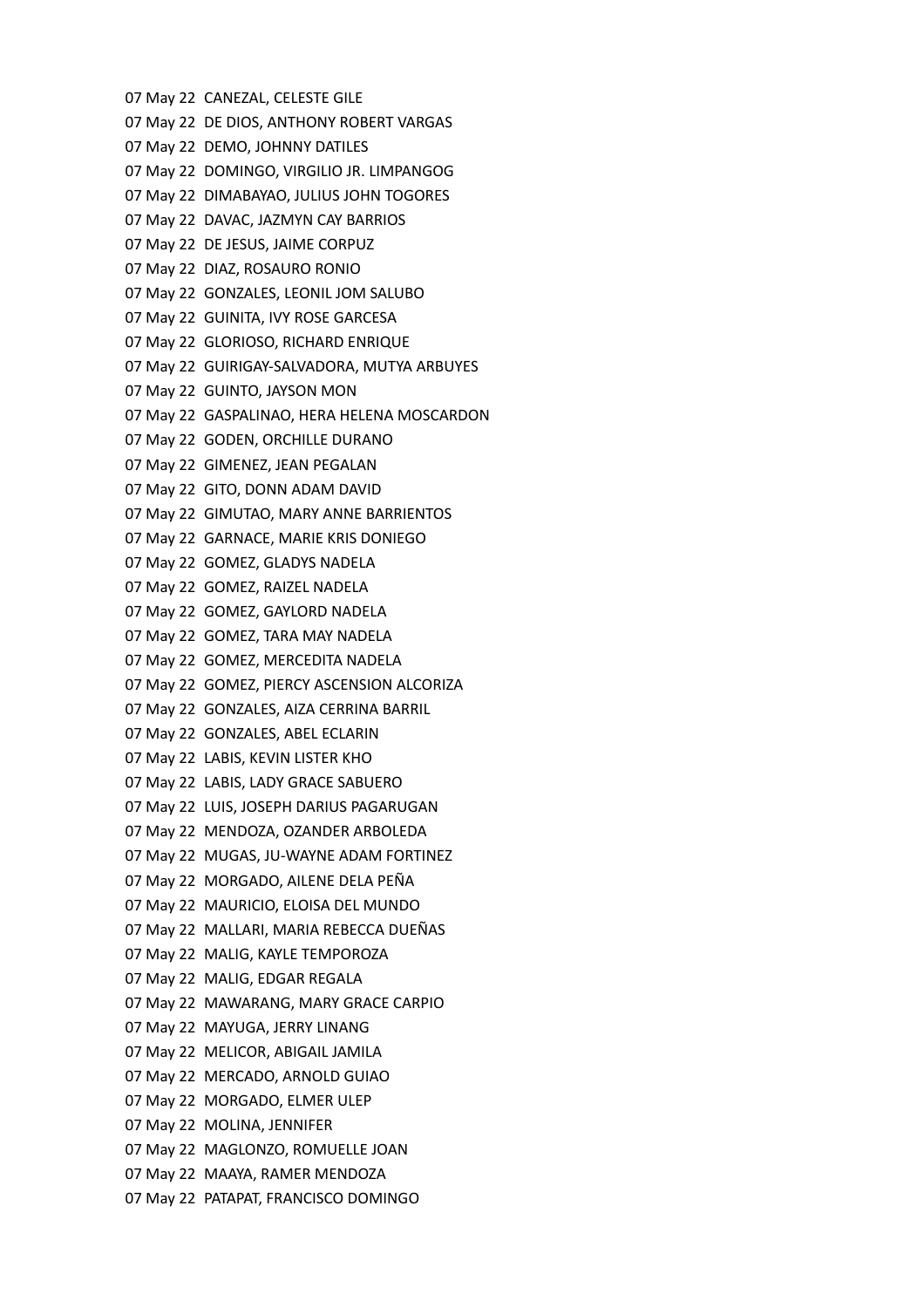07 May 22 PRIAS, EDUARD TIBIG 07 May 22 PANOSA, JAIE LOURCAN AGUSTIN 07 May 22 PASIONA, OSCAR BELLECA 07 May 22 PASIONA, FERMINA GONZALES 07 May 22 PELARION, CASIMERO ALSA 07 May 22 PADILLA, GLENN PONGASE 07 May 22 PAÑA, MANUEL JR. ESGUERRA 07 May 22 PABILONA, MARIA CECILIA BACAYCAY 07 May 22 PABILONA, MANDY MELGAR 07 May 22 PALAGANAS, BENILDA PELOBELLO 07 May 22 PALAGANAS, CHRISTIAN NEIL PELOBELLO 07 May 22 PALAGANAS, NELSON JAY PELOBELLO 07 May 22 RUIZ, MIGUEL ARSENIO VILLANUEVA 07 May 22 RARO, WILFREDO LACSON 07 May 22 REYES, CARYL SEPSIA 07 May 22 REALUBIT, JERIC SARZA 07 May 22 REALUBIT, CLAIRE BANWAG 07 May 22 RAMOS, JANET DUE 07 May 22 REBOSIT, ANTONIO JR. INANIOG 07 May 22 REVECHE, RABYN MICHELLE UMALI 07 May 22 RYNDON, REBECCA ILETO 07 May 22 REVECHE, BRAD RONNIE ARAMBURO 07 May 22 TUMAMAK, RODERICK MONTEMOR 07 May 22 TALAMPAS, KHAREN JANE GARCIA 07 May 22 TEJANO, JONAH PATI-AN 07 May 22 TOLERAN, CYRIL JUMANG-IT 07 May 22 TOLERAN, JENNIFER MAGPANTAY 07 May 22 TABADA, RYAN NEIL ROJO 07 May 22 TABADA, ESTRELLITA ATILLO 07 May 22 TIMUTIMU, REZEL DAHUYAG 07 May 22 TRAYVILLA RAYGEL ANTHONY MERCADAL 07 May 22 TEJANO, NESTOR NEPTUNO 07 May 22 FORNESTE, ALLAN MEJONO 07 May 22 JAMILLA, MARIO FABRIQUE 07 May 22 ROMITI, MARICRIS OCOT 07 May 22 MORGAN, IRENE AÑONUEVO 07 May 22 BACQUIAN, HANAH JOANNE GARCIA 07 May 22 BONIFACIO, JENNIE FERRER 07 May 22 MANALAYSAY, MARJOLYN ASISTIO 07 May 22 PAREDES, JOHARIEL MEDIANA 07 May 22 ANGCLA, CHRISTINE GLACE AUXTERO 07 May 22 UMBAO, WELHTA BATAO 07 May 22 FOSTER, ROSEMARIE PIAMONTE 07 May 22 LALATA, AQUEDO MAGPILI 07 May 22 BACOD, GARY OZARRAGA 07 May 22 CATEDRAL, JOSEPH AZAMAR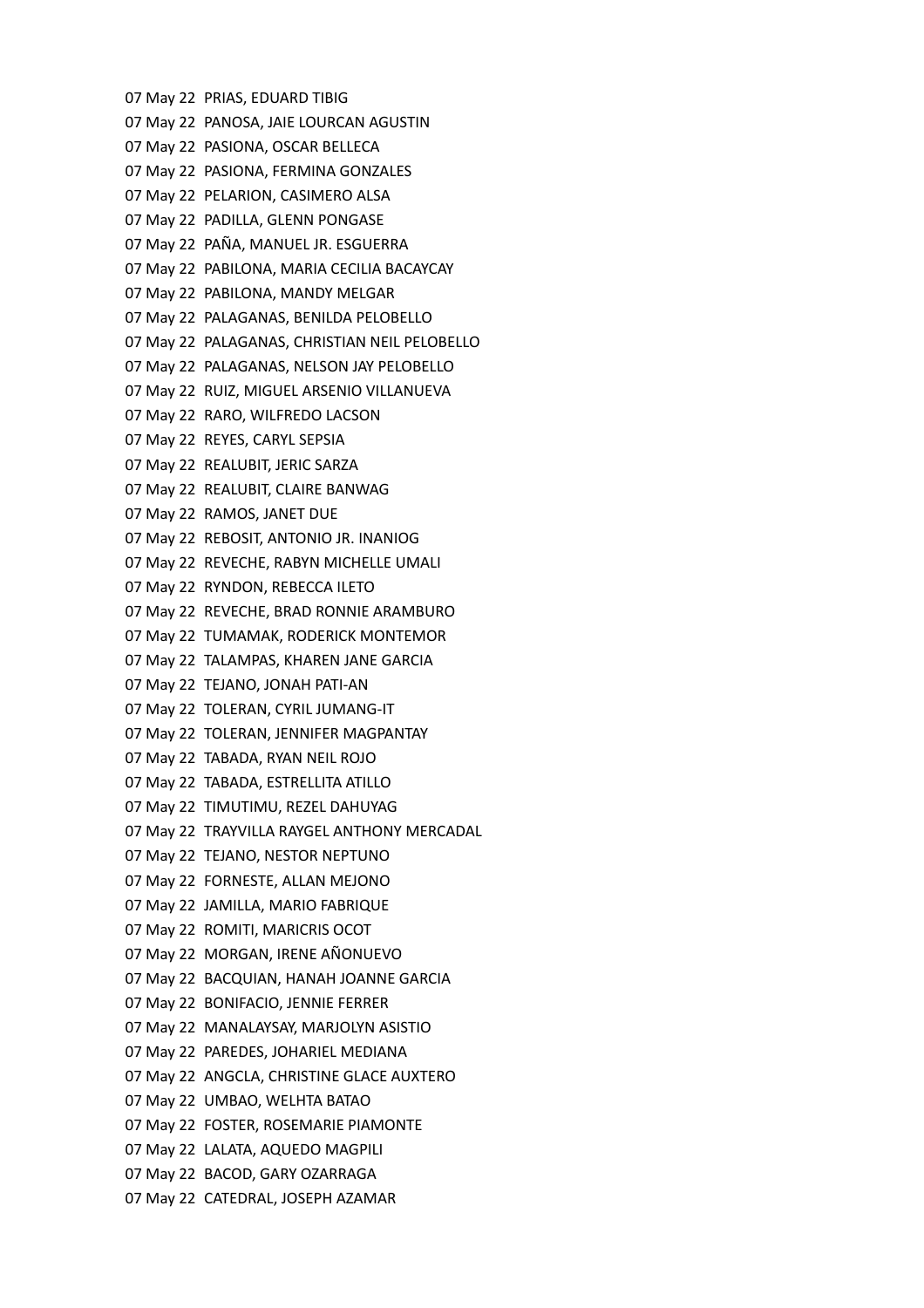07 May 22 PALMA, RODOLFO JR. ANONCIADO 07 May 22 ARMIENDO, SHARON FRITZIE LADAO 07 May 22 ARMIENDO, RONAN CHOZAS 07 May 22 TORRES, RELITA DUNGCA 07 May 22 DE LUNA, JEFFREY MENDOZA 07 May 22 CAY-AS, MYLLA GRACE MARANES 07 May 22 MACASABUANG, AGNES DADILLA 07 May 22 MORESCA, APOLONIO VENICIO 07 May 22 LUNGCAY, RACHEL SANNE PANINSORO 07 May 22 REBUCAS, JURIJ KYLE CARMONA 07 May 22 SAN JOSE, RICARDO JR. VILLANUEVA 07 May 22 FERRER, HERWAY JR. ABRICO 07 May 22 JUCO, CHASTINE ANNE FRANCISCO 07 May 22 ESGUERRA, HARRY DIZON 07 May 22 HOMBRE, JESSIE PEÑALES 07 May 22 ENERIO, HANEKA SABACAJAN 07 May 22 ZARA, ERIKA MAE SUMILANG 07 May 22 VICENTE, RUBEN SANTOS 07 May 22 QUISUMBING, CHARLES ERWIN TAN 07 May 22 QUISUMBING, ANGELA MAE ARNADO 07 May 22 NAVALTA, NELSON SANTOS 07 May 22 URDANETA, CARLA KAY SUELA 07 May 22 VILLARBA, FAYE EUNICE PANCHO 07 May 22 SANGALANG, MIGUELITO OCAMPO 07 May 22 JOLIN, NELSON JR. MIGUEL 07 May 22 VILLA, EVELYN ERLANO 07 May 22 EBRADO, FRANCISCO JR. BALLAYON 07 May 22 VELEZ, AVRILETTE ACOSTA 07 May 22 FONTANILLA, ISRAEL SANTOS 07 May 22 JAVISON, BONIFACIO YGAY 07 May 22 JAVISON, ALEKSEI HERNANDEZ 07 May 22 PAGUIO, JOYCE 07 May 22 STROUD, CYRIN SENO 07 May 22 VELASCO, ROBERT CASTILLO 07 May 22 ESQUILLON, MELCHOR SERGIO 07 May 22 ESQUILLON, CARMIE ASUNCION 07 May 22 SINGH, CATHERINE FAJARDO 07 May 22 DE LUNA, MARIA KUH BELARMINO 07 May 22 SILAGPO, MARY ANNE ROSE HERRERA 07 May 22 JAVIER, FE LUCILLE ABELLANA 07 May 22 SHERRARD, RELCHIE LINGATONG 07 May 22 QUEZON, LORENE JOY BAYONETA 07 May 22 SALTA BITUIN, MARIA LUSIA YAP 07 May 22 VASZQUEZ, ANN BERNADETTE MAMANGUN 07 May 22 VASQUEZ, EDWARD CYRUS MAMANGUN 07 May 22 SANCHEZ, OLIVIA POLICARPIO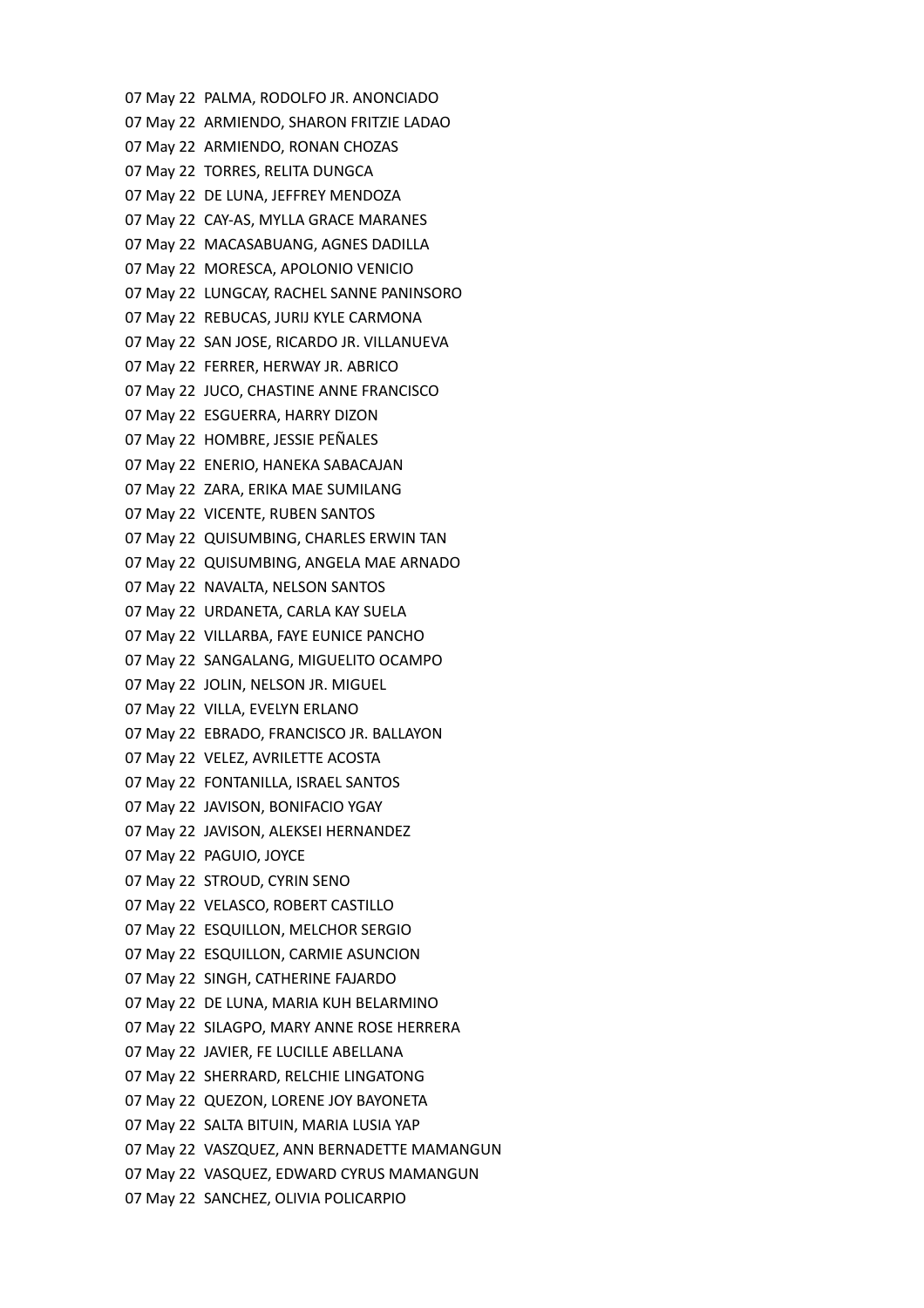09 May 22 LARGO,JEROME DOLOCANOG 09 May 22 ALCIDO,MARILOU ENOBAY 09 May 22 MANUTANG,RANDALL JASPER 09 May 22 COMENDADOR,NORBERTO JR. PADUA 09 May 22 JUNTILLA,ALVIN AGUILAR 09 May 22 ROÑO,MINRADO JR. AZARCON 09 May 22 JUANITA,ARCHIE SANTIAGO 09 May 22 ELACION,MARIJIE UAYAN 09 May 22 MAGBANUA,JOY SEBETERO 09 May 22 MARQUEZ,EDGARDO ATIENZA 09 May 22 CANALITA,KRISTEL MARIE DIANNE DE RAMOS 09 May 22 CAMACHO,CLARITA DE GUZMAN 09 May 22 MARASIGAN,MICHAEL MALIBIRAN 09 May 22 VARGAS,JOHNEL CUARTOCRUZ 09 May 22 BANAAG,GERALDINE VIRAY 09 May 22 SERNA,JONATHAN CORDEVERO 09 May 22 PESCADERO,GIAN REDONDO 09 May 22 PATANG,HERMAN ABINES 09 May 22 JEROTA,ARNOLD BILBAO 09 May 22 GAYONDATO,MARIA LEAH CAMUS 09 May 22 NEPOMUCENO,NOEL RAMOS 09 May 22 BOTIO,JONARD AGUSTIN 09 May 22 LOTERTE,ALLAN AGAD 09 May 22 PATHUTHAYIL,LANIE BAUTISTA 09 May 22 IZON,RICHARD JAVIER 09 May 22 TAROMA,FRANCISCO DEL ROSARIO 09 May 22 MAÑALAC,JAYPEE REGALA 09 May 22 ESTABILLO,MYLENE CAYABYAB 09 May 22 CILOCELO,LOUIE JAY MICULOB 09 May 22 CILOCELO,JAY MICULOB 09 May 22 MICULOB,JUANITA JR.COYLAN 09 May 22 SAMSON,JEORGE REYES 09 May 22 CASTILAN,NIKKOLI DEL REOSARIO 09 May 22 PAONER,JIMMY ASARCE 09 May 22 BOLLA,RASLINE PAL TOQUE 09 May 22 CAHULOGAN,JOJO RAYON 09 May 22 VALDEZ CHIONG,ANNABEL JOAQUIN 09 May 22 CHIONG,VICTOR RAMAYRAT 09 May 22 SALADAGA,ISAAC WILSON MORSEN 09 May 22 FACUNDO,MARICHU IGCASAMA 09 May 22 PEREZ,WALTER MAGLASANG 09 May 22 WONG,DARWIN MOLON 09 May 22 OCHIA,REMY JR. ARDENIO 09 May 22 TUMAMBING,MARILOU MACATANGAY 09 May 22 DAGOLDOL,DARIO NOLAN RAYO 09 May 22 SHION,MA. TERESA PEDROLA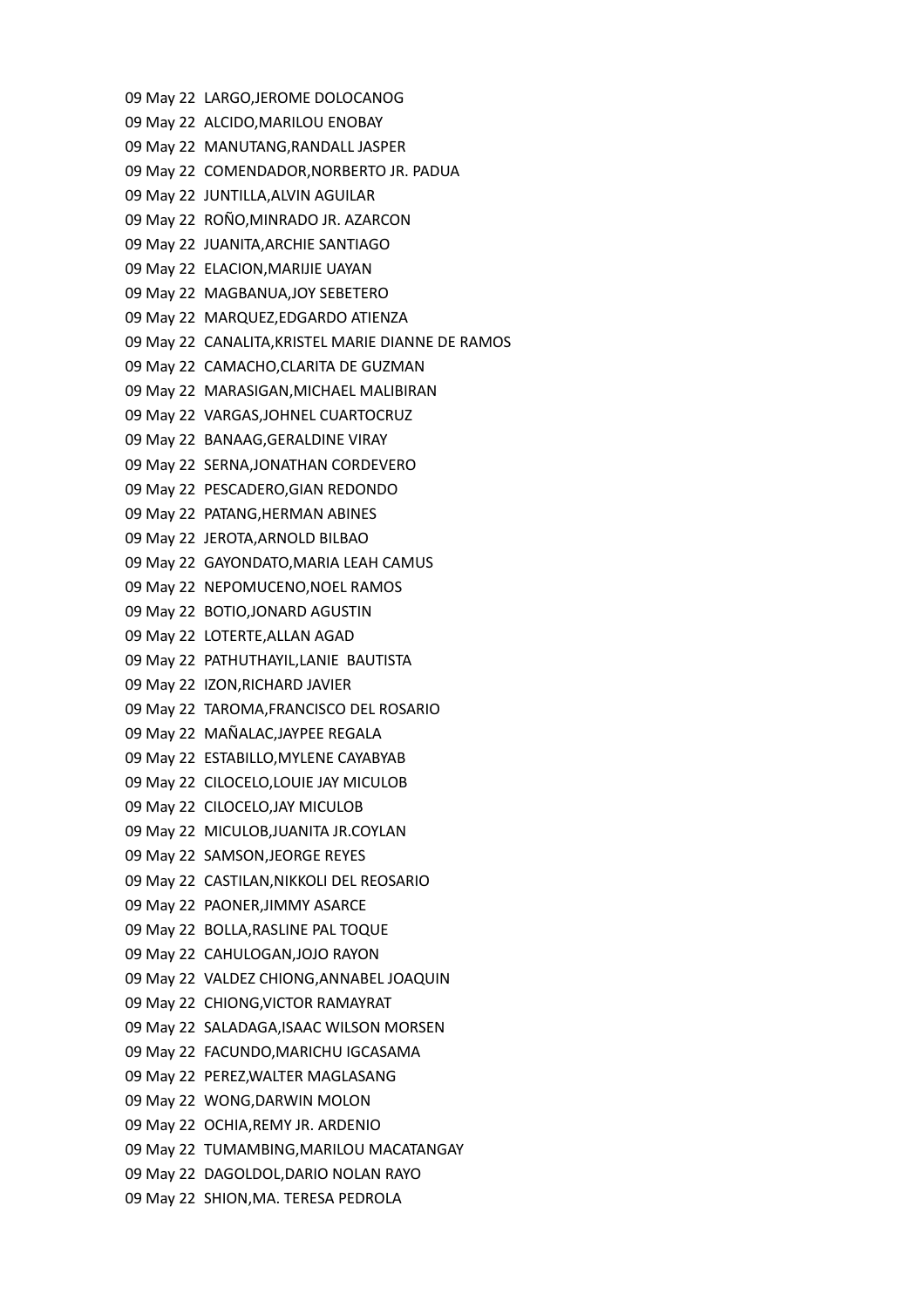09 May 22 CASTA,MANNY CISTER 09 May 22 ARENILLO,VIRGILIO ERABON 09 May 22 PAHM,SIDHARTHA TAMERLANE 09 May 22 CAMPOS,CHARLES BRYAN ABALOS 09 May 22 BETARMOS,AIMEE ANTHENA GIMENEZ 09 May 22 SANITES,MARICEL ORADIA 09 May 22 DANGANE,SHERRY DELA CRUZ 09 May 22 SALVADOR,WARLY LIM 09 May 22 MANUBAY,MYLENE CASTELO 09 May 22 VISTA,BRANDON MANALO 09 May 22 TIGHE,NENITA DANDUAN 09 May 22 BIHAG,JASON ACENAS 09 May 22 LUAGUE,KERSHAWN LAR ADARNA 09 May 22 PEREZ,GODOFREDO ALBIOLA 09 May 22 AVILA,ALLAN HERNANDEZ 09 May 22 BATAN,LEONARDO AGRES 09 May 22 ALEGADO,WARREN LIMPANGOG 09 May 22 DURBAN,DAMIAN LASCUNA 09 May 22 DALODADO,REYGAN CANTOS 09 May 22 UGALDE,GINA RODRIGUEZ 09 May 22 UGALDE,DENNIS ERAZO 09 May 22 SORIBA,KAREN BELTRAN 09 May 22 QUINTOS,JULIE ANNE BALDOZ 09 May 22 HIGGINS,RANULFA TAYOM 09 May 22 GORDUIZ,MARGARITA SALARES 09 May 22 MAUNAHAN,EDGAR GARCIA 09 May 22 SABANDAL,ANDY CORTEZ 09 May 22 LEE,JEAN ROSOS 09 May 22 BOTOR,RONNEL BASAYSAY 09 May 22 SELENCIO,REY BUTOL 09 May 22 LUMABAN,JING ROSSETTE MAGHARI 09 May 22 RODRIGUEZ,AZA MARIE LEAL RODRIGUEZ 09 May 22 TAMAN,MARY ANNE BACENA 09 May 22 TAMANI,MARC EVANS ESTABILLO 09 May 22 JARANILLA,KATE ROSADIÑO 09 May 22 SANTINITIGAN,GLEAN ROS FAMOSO 09 May 22 CRISTOBAL,SHIELA CRABAJAL 09 May 22 CRUZ,EVALYN AMADO 09 May 22 GUEVARRA,MICHELLE JUNE ALCANCIA 09 May 22 CRUZ,EVANSTON WAVELL 09 May 22 MOJO,JESSIE JR. BURGOS 09 May 22 GAYANILO,KRISTOFFER LELIS 09 May 22 NICOLAS,JOSE ROBERTO REYES 09 May 22 CORONEL,RAMIL MIRANDA 09 May 22 ZUÑIGA,ERUEL FEDERIS 09 May 22 SORIANO,RAYMOND BALLESTEROS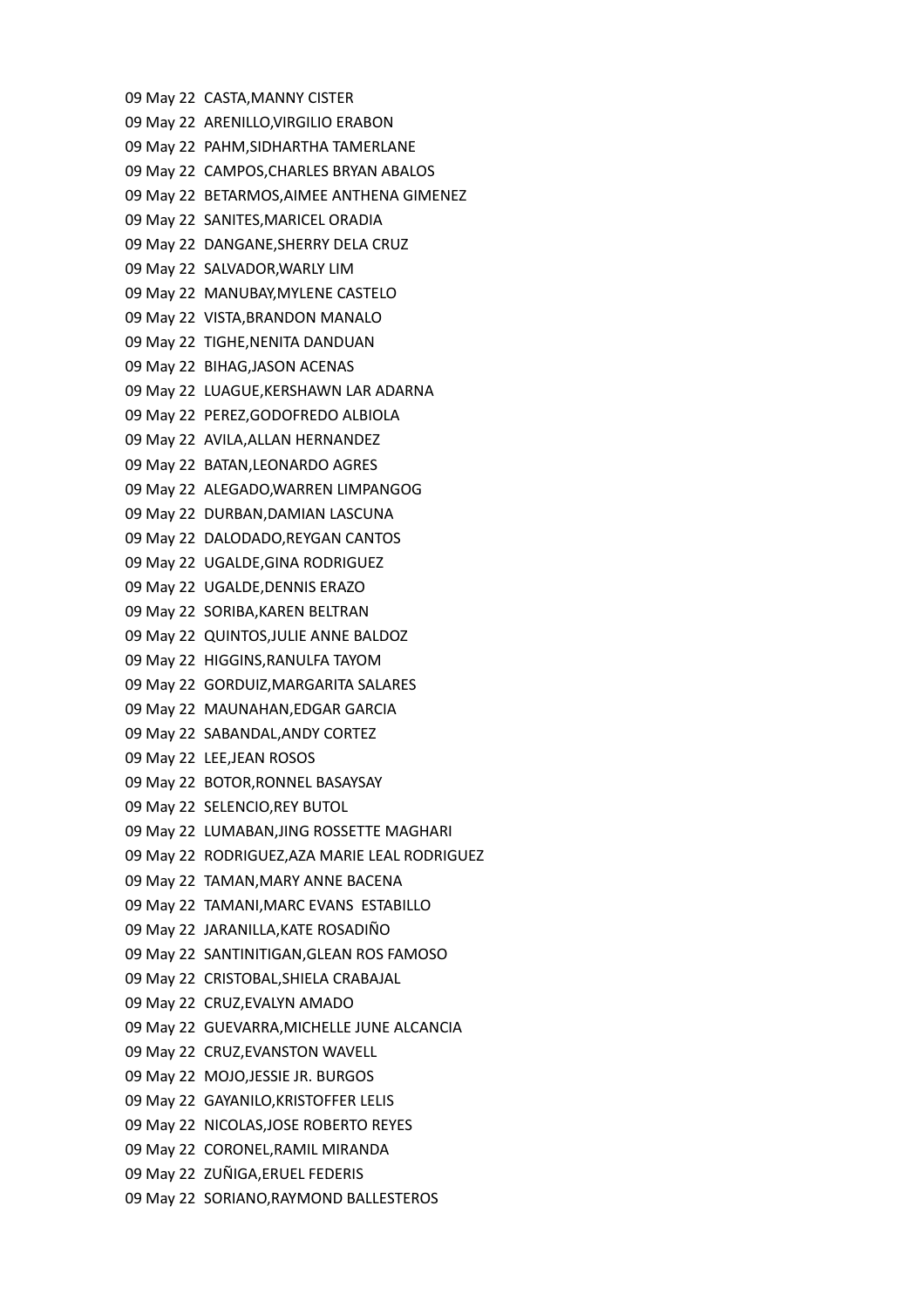09 May 22 PEREZ,MARILYN VI 09 May 22 PEREZ,MARILYN VILORIA 09 May 22 PEREZ,GIA MARIAN VILORIA 09 May 22 STA. MARIA,JAMIL LAZARO 09 May 22 NUYA,RYAN BAUTISTA 09 May 22 MARTINEZ,PAUL HONRADO 09 May 22 SABIO,JULIUS GERONIMO 09 May 22 AGPASA,ZEMON GABRILLO 09 May 22 AGPASA,ROSIE TABARES 09 May 22 LACONA,RACHELLE ANN SANTILLAN 09 May 22 LACONA,NAZRUDDIN ANGELO JR. NOLON 09 May 22 BASA,JOHN LARTEC 09 May 22 ASUNCION,KAREN MORELOS 09 May 22 ASUNCION,GLEZANDRO DALANGIN 09 May 22 DIGAL,CHRISTOPHER CONSIGNA 09 May 22 BASILES, FELISCISMO JR. TOMARONG 09 May 22 BARLOW,ETHEL PASIA 09 May 22 DE GUZMAN,RITCHIE SAULOG 09 May 22 BARROGA,MARIA LOURDES ODUCAYEN 09 May 22 SAMPANG,ENRIQUE LAUS 09 May 22 UGALDE,GIANNE DENISE RODRIGUEZ 09 May 22 RONDINA,GLENN URBODA 09 May 22 ESTEBAN,ERICKA LAURA ESGUERRA 09 May 22 MARZON,HERSON MOSES MACAPAGAL 09 May 22 LAO,MA. LOURDES BERNADETTE 09 May 22 MARIANO,LOUIE STEPHEN GAMBOA 09 May 22 TANACIO,EVELYN BASILIO 09 May 22 FERRER,ROMULO JR. POLEDO 09 May 22 MAPADA,JEROME PANLO 09 May 22 SUGDON,RAFAEL REBATADO 09 May 22 MARQUEZ,OLIVER DIMALANTA 09 May 22 LEE,BENJAMIN MONTES 09 May 22 MULLES,MARIE VELOSO 09 May 22 PALACPAC,DEMETRIO III MONFORTE 09 May 22 ELNAR,ORVEIL EVASCO 09 May 22 BANDONG,RONNIE PALOMA 09 May 22 VISCO,IGMEDIO JR. SOPREPEÑA 09 May 22 CABATO,ROBITO LORETO 09 May 22 PITAS,MAY MOLYN LUTO 09 May 22 DOLOT,MARIA KRISELDA MILITAR 09 May 22 ABUAN,ELIZABETH CEREZO 09 May 22 RODRIGO,RICHARD LEONARD CARIÑO 09 May 22 CUDILLO,EDGAR DARYL MUSNI 09 May 22 REYES,CATHERINE 09 May 22 MENDIORO,NEIL REPUBLICA 09 May 22 ANG,RICHARD RHEIN GUINTO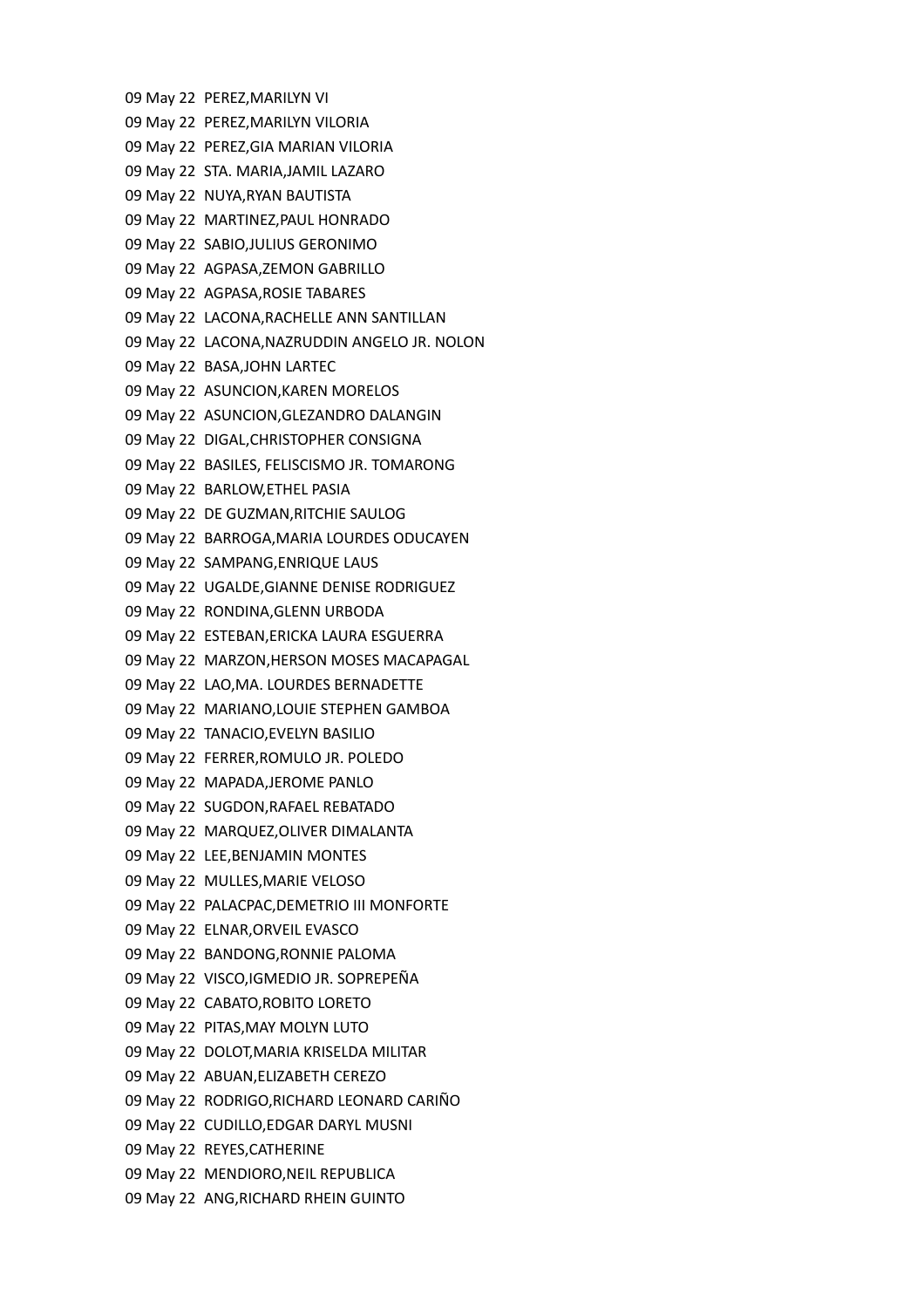09 May 22 DAÑO,OLIVER BENTULAN 09 May 22 VILLAMAR,REXSON TOMAS 09 May 22 DE LA VIGA,ROWELL SAMPER 09 May 22 EJANDA,ALLAN ACILO 09 May 22 ARMADA,DANICA JOYCE RELOCA 09 May 22 ASTURIANO,GIAN PAOLO SANTOS 09 May 22 SINDIONG,NIZA DEMANALATA 09 May 22 FIRMANES,ERNESTO FRONTUNA 09 May 22 SOLOMON,IMELDA ZARATE 09 May 22 DACLES,SPENCER LAÑADA 09 May 22 BRAHIM,SAHARA PIANG 09 May 22 CABANERO,MARIA VICTORIA BAUTISTA 09 May 22 FARIOLA,MOHAIRA SHANICE 09 May 22 SALAAN,CHRIS OLIVER GONZALES 09 May 22 YOSORES,ESTERLITA TAEZA 09 May 22 GAPUEN,NEREN NAPALANG 09 May 22 APOSTOL,EDLYN JOY BARRIOS 09 May 22 REAS,ANDREW ECLE 09 May 22 ALOMBRO,AIRA KRYSCHA VALIAO 09 May 22 TAMBONGCO,MARIA CRISTINA DIONALDO 09 May 22 ALCASABAS,VICENTE GELVES 09 May 22 ALCASABAS,LORNA YUMOL 09 May 22 PUDA,ANTHONY NENERIA 09 May 22 BASCO,JOSHUA DIZON 09 May 22 MONGCAL,MARIE ANN ROXANNE RODRIGUEZ 09 May 22 DEANG,ANA DOMINIQUE MERCADO 09 May 22 LOPEZ,MICHAEL JULIUS MAYNUCAS 09 May 22 MIGUEL,JENILYN CAÑAL 09 May 22 SALAS,MARYLINE AGUILAR 09 May 22 GUITILEN,JANITH ORO 09 May 22 GUITELEN,MAR KIM ABEJARON 09 May 22 DAPROZA,JHERSON CORPUZ 09 May 22 VEA,LOUIE JOY RAVAL 09 May 22 VEA,VANEZA JEAN GALPITO 09 May 22 ARCELO,ENRIQUE GLARE TEJADA 09 May 22 KATIGBAK,GENER DE MESA 09 May 22 LARDIZABAL,MARIE SOPHIA LOUISE MANGUERA 09 May 22 LARDIZABEL,EVA MARIE MANGUERA 09 May 22 LARDIZABAL,TOMAS BUENO 09 May 22 DUGGAN,LUZVIMYR GONZALEZ 09 May 22 GANABOL,GIDEON ESCOBIA 09 May 22 GALANG, VI QUINTOS 09 May 22 ALEA,JOEMAR ROJAS 09 May 22 POLIGRATES,JANINE JERAMIE LEGASPI 09 May 22 SEGOVIA, LOREMAE LAGTAPON 09 May 22 BORJE,KHATTY APILADO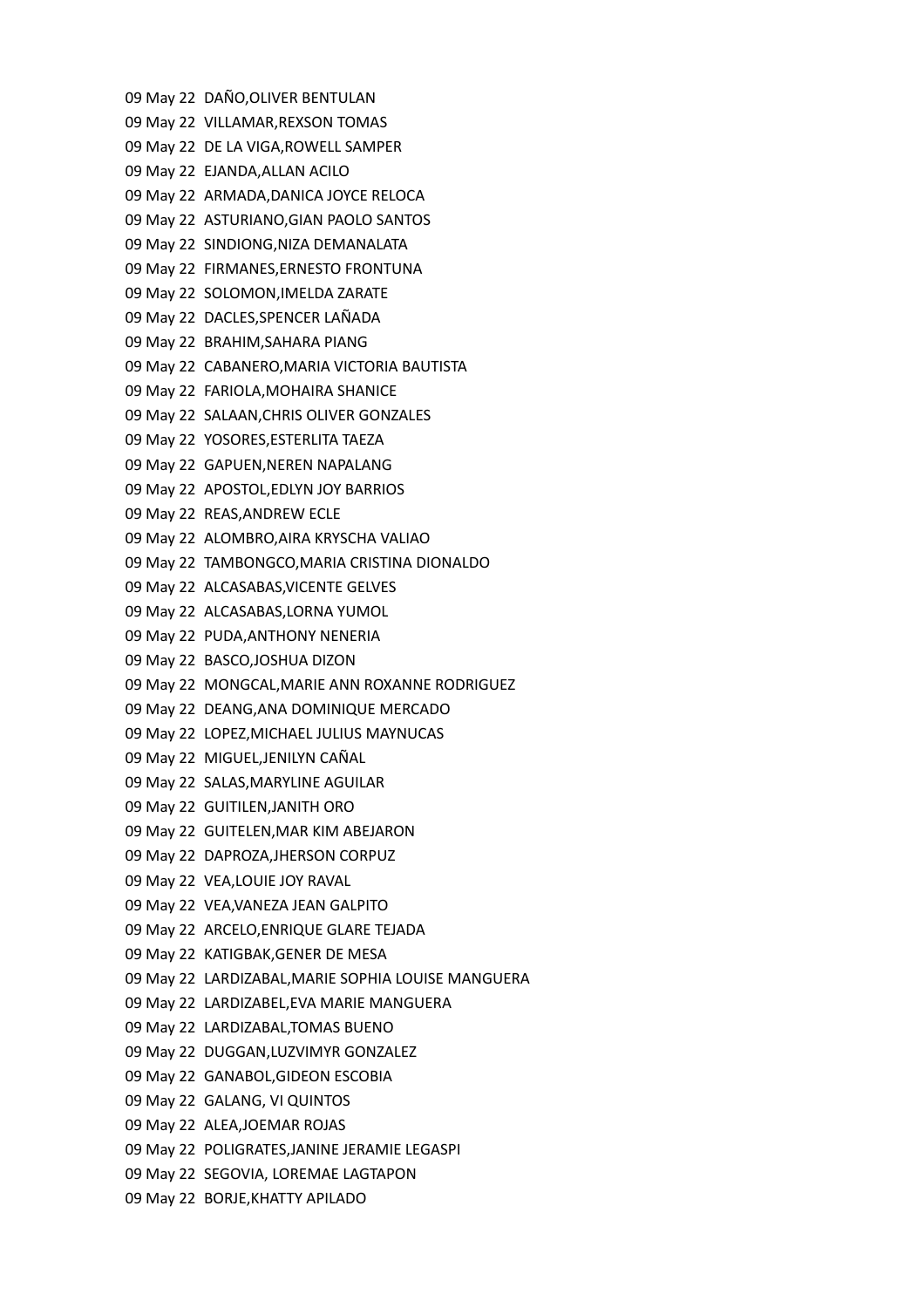09 May 22 MARTEL,RICMAR BRIAN DURANO 09 May 22 CHUA,KAITHLEN MARIZ ORTIZ 09 May 22 SEDILLA,ROSEMARIE GONOWON 09 May 22 RANIS,PETT MARK MAINIT 09 May 22 ADRE,NIÑO ANGELICO NUÑEZ 09 May 22 PABELLO,PAULINE ARABELLE ROBIÑO 09 May 22 REAMBONANZA,STEPHEN DUMAS 09 May 22 INCLINO,RAUL GENESTON 09 May 22 LALANTACON,CHERRY ANN 09 May 22 MAPADA,SOCORRO SUMALDE 09 May 22 MADRID,RICKY PANGAN 09 May 22 DOMILIES,LOURDES PANTINGLAG-VALENTIN 09 May 22 TAYOM,DOLORES GORDUIZ 09 May 22 TOLENTINO,CHRISTINE ABELA 09 May 22 AQUINO,MICHELLE LOZANO 09 May 22 CAITUM,DINDO BARREDO 09 May 22 FALLARIA,MARK PEREZ 09 May 22 DELA CRUZ,DANDING MANALASTAS 09 May 22 YAMOYAM,LIZA LOPEZ 09 May 22 PEREZ,REYMOND DELMAS 09 May 22 ZAMORA,AULBRAE ALEXANDER TERO 09 May 22 ZAMORA,KRISTY MARIE ROJAS 09 May 22 GUANGCO,KATRINA MAE YUAG 09 May 22 LEONIDAS,RHOVEL GUERUELA 09 May 22 MERCADO,REYMAR LABRADOR 09 May 22 CAITUM,ANDREA RHODORA HERMOSILLA 09 May 22 SALVADOR,MYRA SARMIENTO 09 May 22 DITAN,RANDY IBALE 09 May 22 CORONEL,,,NAPOLEON BAUTO 09 May 22 LORENZON,JOCKY VILLANUEVA 09 May 22 VILLAPEÑA,CHIQUI SANTIAGO 09 May 22 PARDO,FRANCIS EVAN SHAWKET 09 May 22 SABAYLE,WARLITO DE VERA 09 May 22 SABAYLE,MICAH GABUTIN 09 May 22 SABAYLE,GERALDINE GABUTIN 09 May 22 GALIZA,JEFFERSON DANAO 09 May 22 EUGENIO,PRECIOUS JOY VILLAVICENCIO 09 May 22 DE LEON,HAROLD MARAYO 09 May 22 ALCON,JOANN PAPA 09 May 22 REDITO,ROBERTO JR. AUSA 09 May 22 ALCON,RAMONCHITO TUMBAGA 09 May 22 ZABALA,LARA SALADA 09 May 22 APONTE,JOHNNY II BRAÑA 09 May 22 FESWAY,SEMENIA MANGALI 09 May 22 AMBI,RONA ADRIAS 09 May 22 FESWAY,CZAREENAH MAE MANGALI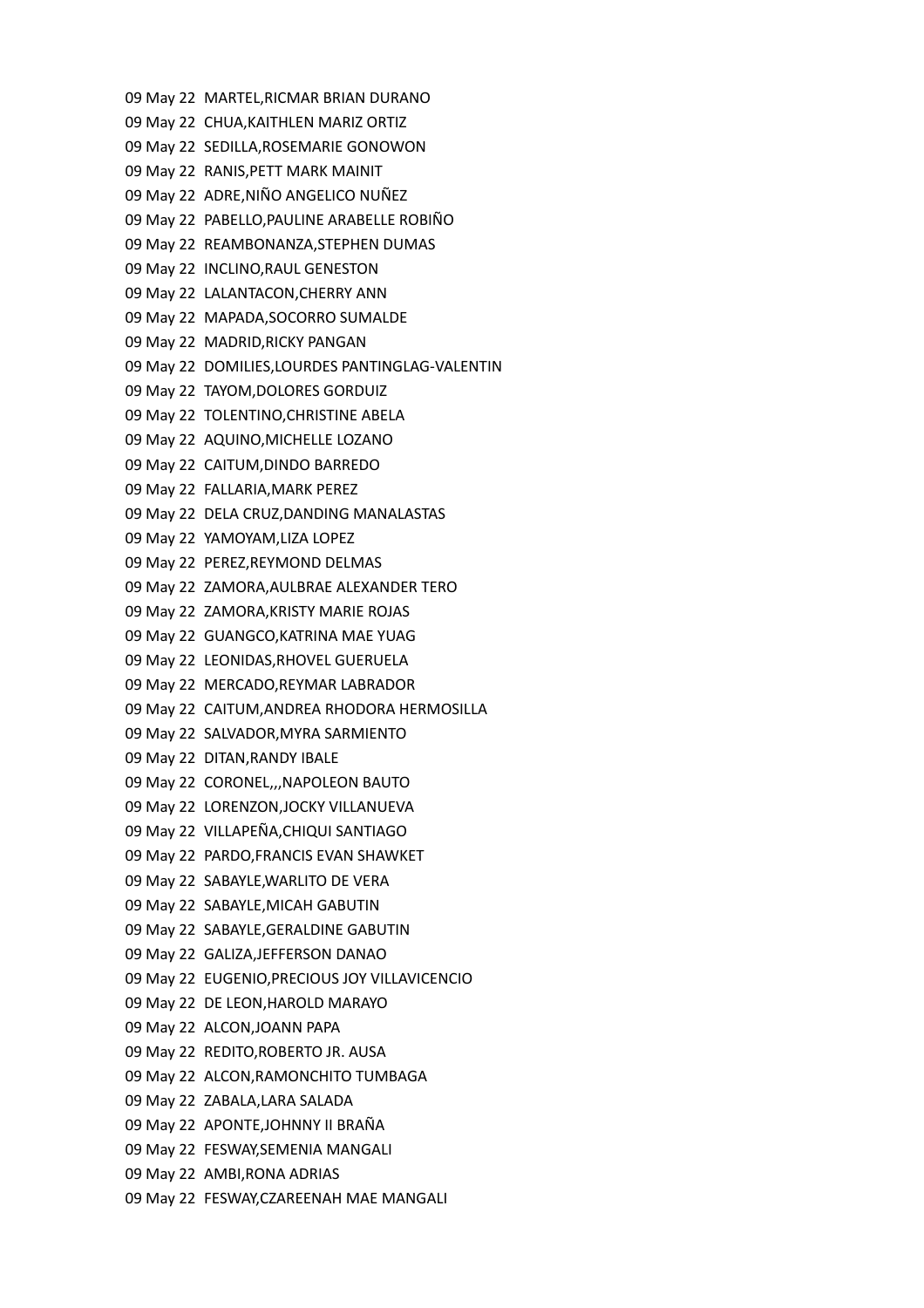09 May 22 FUENTES,ANNABELLE HERMOSA 09 May 22 MANLAPAS,RABBI DAVID 09 May 22 DELORIA,KEVIN JUDE ADA 09 May 22 CHIO,JESSELLE MAE ROSARIO 09 May 22 VILLANUEVA,DAVE DIZON 09 May 22 HARDWICK,JEANE DALABAJAN 09 May 22 PEREZ,JULIE SERDINIA 09 May 22 DEL CORRO,ALICE PADASAS 09 May 22 MACABUHAY,JONAH MICAH GEBAÑA 09 May 22 ONATE,RUEL TAYACTAC 09 May 22 BUENVIAJE,GLORIA GUINTO 09 May 22 GANZAN,RUFINO RAGAMOT 09 May 22 BANDIE,AINA LYN SAMPANG 09 May 22 DELGADO,LADY LOVE BINOYA 09 May 22 BOHOL,THAMAR DE GUZMAN 09 May 22 IÑIGO,REGIE DEMATERA 09 May 22 ALEJO,JOAN NUEVA 09 May 22 GANZAN,BERNALYN NGALIS 09 May 22 SUSADA,HARIETE CHRISTEL LOCSO 09 May 22 ROQUE,RMAONCITO LASTICA 09 May 22 ROQUE,MARITES ALDIE 09 May 22 MATHEWS,SHERYLANE ROSE 09 May 22 ASUNCION,FRIDA LUCERO 09 May 22 CABALIT,TYRON PAUL SAMPITAN 09 May 22 MENDOZA,MARIA VICTORIA AGUSTIN 09 May 22 YASAÑA,MARK ROSETE 09 May 22 PADOLINA,REDGIE ALLEN QUIZON 09 May 22 LIM,FILBERT GEOLIN 09 May 22 DE GRACIA,KATHLEEN GRACE TAC-AN 09 May 22 MONTEGREJO,JESSICA HOTAJERO 09 May 22 GALO,ERWIN REMELLETE 09 May 22 SANTIANO,RAFAEL II ELIMEN 09 May 22 ERFE,GRACE MARIE MINERVA 09 May 22 MENDOZA,JOSS VINCENT AGUSTIN 09 May 22 MENDOZA,JOSHUA MIGUEL AGUSTIN 09 May 22 VEDAR,MARK ANTHONY CABRERA 09 May 22 MILAN,JUSTINE LOUISE TAN 09 May 22 MERCED,LEAH TORENTE 09 May 22 CAHAYON,ANTONIO LEJANO 09 May 22 ENRIQUEZ,PAULINE MARQUEZ 09 May 22 ENRIQUEZ,VOLTAIRE FAJARDO 09 May 22 GUEVARRA,JOSE ERWIN MANALAD 09 May 22 LIM,MICHAEL CHIONG 09 May 22 BAHIAN,SHANDY AMBE 09 May 22 NAGUIAT,JOSEF CHRISTIAN TRINIDAD 09 May 22 DEKKER,MARIA VERA CELESTE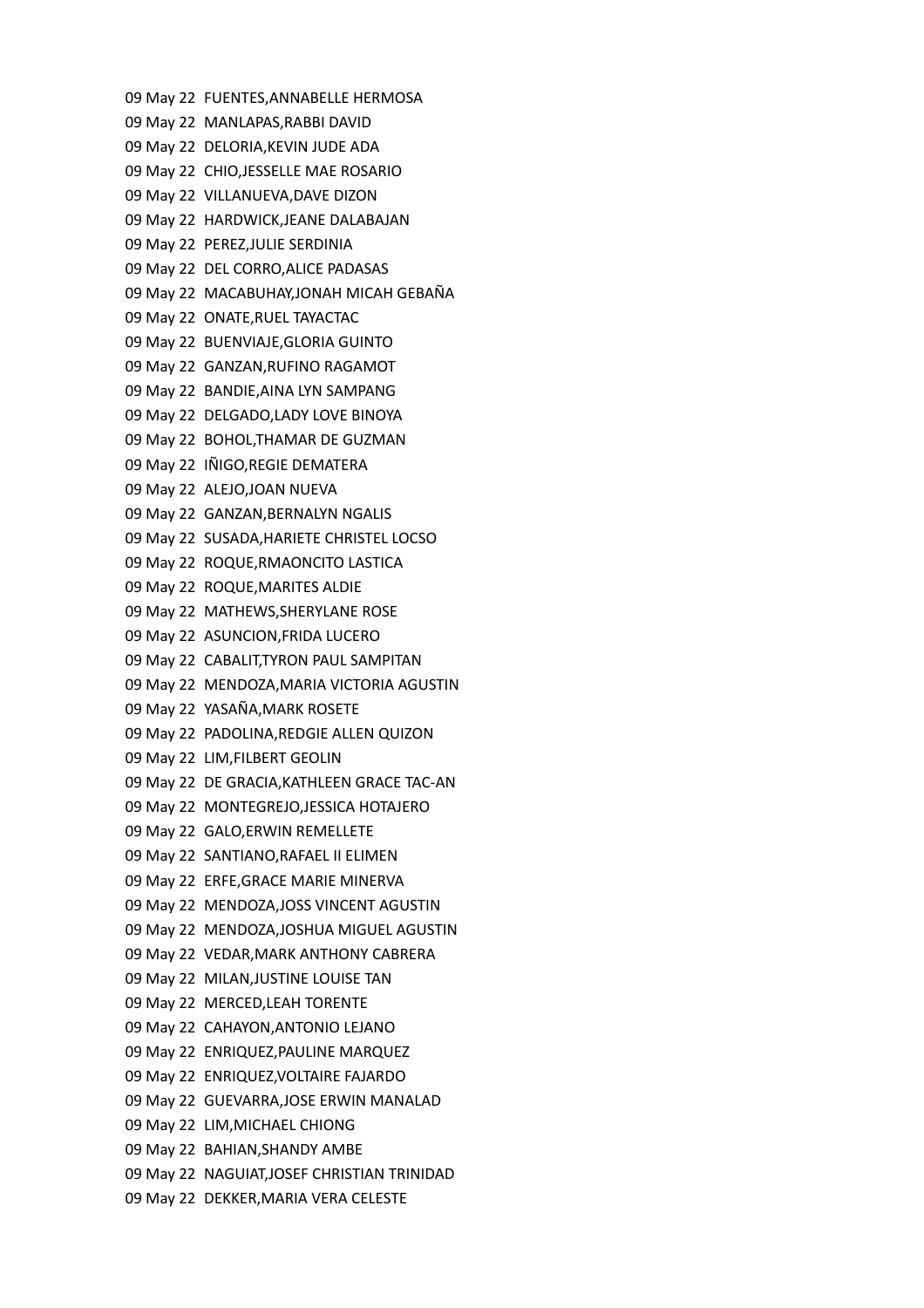09 May 22 HUMILDE,GEMAREY VALDEZ 09 May 22 GURNE,RUFINO JR. BIJASA 09 May 22 MONTESCLAROS,MARY ANGELA TADURAN 09 May 22 DE RAMOS,FATIMA MANZANO 09 May 22 AGUILAR,MARY FRANCE PAYTE 09 May 22 SORONO,MEL LUMONGSUD 09 May 22 GRANADA,FREDDIE FABURADA 09 May 22 GENEZE,LORENZO ALEGRE 09 May 22 DACULAT,ADONIES ESPINOSA 09 May 22 MONTERO,SHALOM YABUT 09 May 22 CRUZ,JESLEY MASILUNGAN 09 May 22 KANG,ANGELINE MUYCO 09 May 22 CRUZ,ZOSIMO JR CULLAMCO 09 May 22 ORTEGA,SEBERIANO JR. FABILLAR 09 May 22 BANE,ROY ESPANTE 09 May 22 ONDOY,MARA ESCAÑO 09 May 22 GARITA,ISIDRO GEROY 09 May 22 VILLAR,CHRISTIANNE ROSE CUACHON 09 May 22 SERGIO,MEREGOLD ROSADO 09 May 22 FELICIANO,MARK GARCIA 09 May 22 GRAN,KNITCHEL MARIE EBARLE 09 May 22 FELICIANO,ANNA LIZA BASAL 09 May 22 TILLANO,RIXIE JAN MONTANO 09 May 22 CLARETE,CONRADO JR HERRERA 09 May 22 VILELA,MARIE CRIS RUIZ 09 May 22 TELO,JUN JUN SADANG 09 May 22 ANINO,DAVE CULAJARA 09 May 22 NISPEROS,FLORENTINO JR. ESTIGOY 09 May 22 MOLINA,IRENEO III AVANZADO 09 May 22 MOLINA,JEANNETTE AGUILA 09 May 22 MAGNO,NOEL BALAWANG 09 May 22 MAGNO,MARIBET RANARIO 09 May 22 NINAL,CHELCEI FAYE VALLERAMOS 09 May 22 TAMSE,ARVELYN CLAIRE 09 May 22 PANGAN,ELYSSA GAYLE CABE 09 May 22 GERONA,ZENAIDA DELIMA 09 May 22 GERONA,GODOFREDO PESA 09 May 22 CAGAMPANG,FIDEL 09 May 22 PELAYO,DARREL TRESVALLES 09 May 22 LAGONDE,BENJAMIN DURO 09 May 22 GARLAN,RUPERTO JR MONGE 09 May 22 CHUA,CHARISSE DELA CRUZ 09 May 22 CHUA,BERNARD GOLING 09 May 22 CANAPI,MARWIN JEFFERSON RABENA 09 May 22 CANAPI,CARRIBE LOREN ROSEL 09 May 22 GERON,RODOLFO OCTAVIO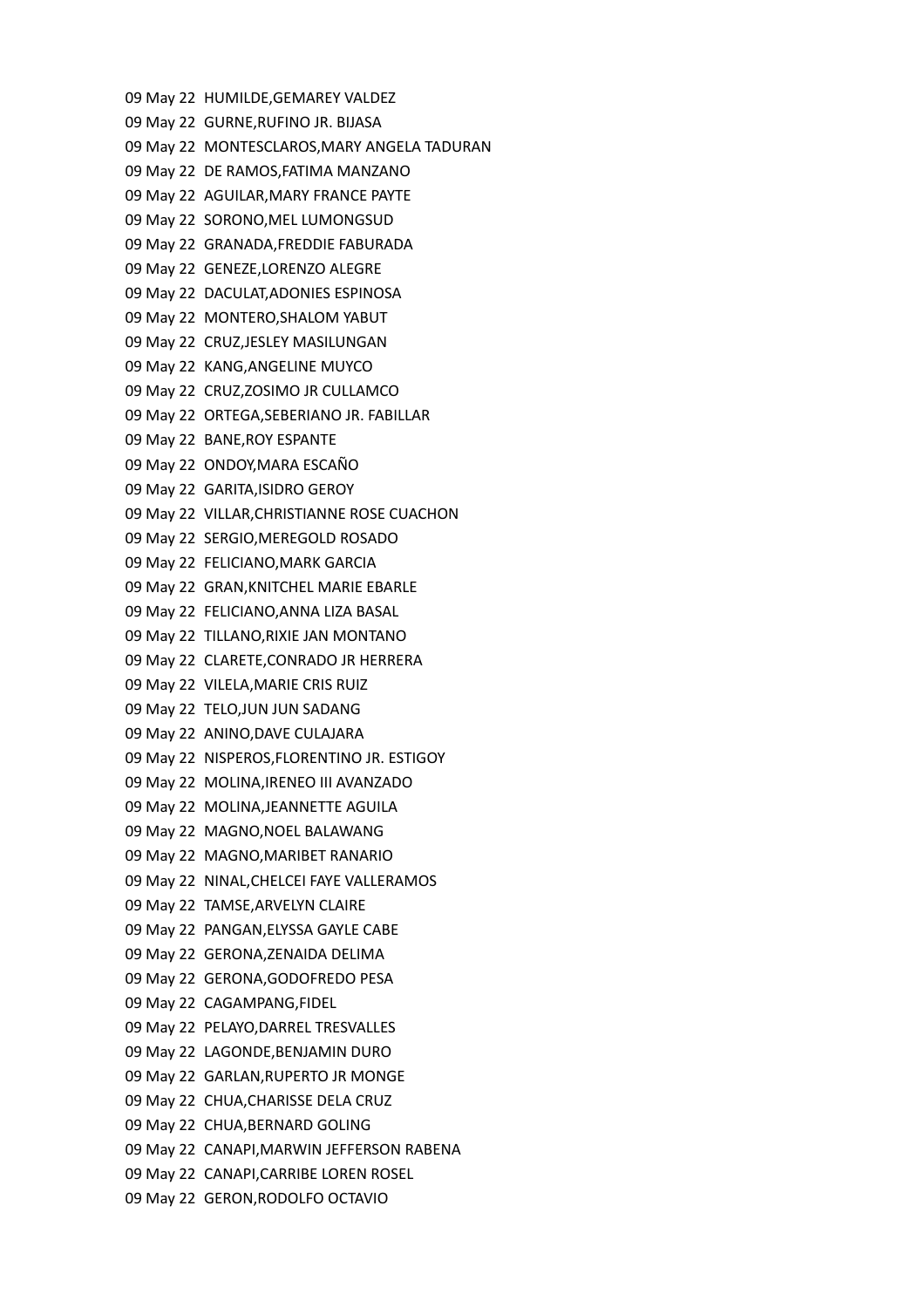09 May 22 BUNDOC,RONNEL SANTOS 09 May 22 ALVARAN,JAYMAR GAMBOA 09 May 22 LUSTE,ANGELITO ALIVIADO 09 May 22 PEREZ-CEREZO,ANGELINE FAJARDO 09 May 22 RAMOS,LUIGI JAN CARLO ESTABILLO 09 May 22 FAINSAN,CHRIS FODRA 09 May 22 SANTOS,ARMANDO JR CONDES 09 May 22 REYES,REY JR OBIAS 09 May 22 LIM,THERESE ANNE MANGENTE 09 May 22 LIM,ALQUIN ENRICK MANGASER 09 May 22 CEA,ROGER BOLO 09 May 22 HERRERA,ARIEL BARQUIN 09 May 22 POTENCIA,ARIAN DEBLOIS 09 May 22 ZABALA,OLIVER CACHERO 09 May 22 BAUTISTA,JOSEPH NUÑEZ 09 May 22 BAUTISTA,IVY CALABIA 09 May 22 PEÑAREDONDO,RICKY MARCELINO 09 May 22 PACKHAM,MARIE KRIS REMORERAS 09 May 22 OLIVEROS,OLIVER ORLAND TAMBANILLO 09 May 22 PEÑAREDONDO,MARIA THERESA HERMINA 09 May 22 BURGOS,RONALD JAMANDRE 09 May 22 PEPITO,EDUARDO FRANZ LECCIONES 09 May 22 DELA CRUZ,JOEY PAULE 09 May 22 FERMIN,RODNEY RAMOS 09 May 22 DALISAY,JODESZA SACAPAÑO 09 May 22 MARIANO,MARK ANTHONY BOOK 09 May 22 SALVADOR,ALYSSA GARCIA 09 May 22 ADOLFO,NEIOFEL ROSAS 09 May 22 HIPOLITO,LAZARO SAN PEDRO 09 May 22 CUARTEROS,VIRGILIO JR DAQUIOAG 09 May 22 ESGUERRA,LOUIE SALVACION 09 May 22 RAVANES,RONNIE JAMES GENGO-YON 09 May 22 RAVANES,MOSES GENGO-YON 09 May 22 JUAKAY,JOHN JERVI LERMA 09 May 22 JUAKAY,JEERS SOLANO 09 May 22 WINCHCOMBE,JEANETTE JILL 09 May 22 TAN,LE SEAL AVES 09 May 22 TAN,MYRNA DEL MAR 09 May 22 CAPATI,ALLAN DEL ROSARIO 09 May 22 NAINEZ,RONALDO BROMON 09 May 22 GARCIA,NORISSA TANONGON 09 May 22 ABSIN,NISBA SANTO 09 May 22 ESEO,GLICERIO MORONDOZ 09 May 22 QUIÑONES,JOSELITO MAGO 09 May 22 CONSTANTINO,CASHMERE CAGADAS 09 May 22 `SAMSON,GODFREY NICK FRANCIS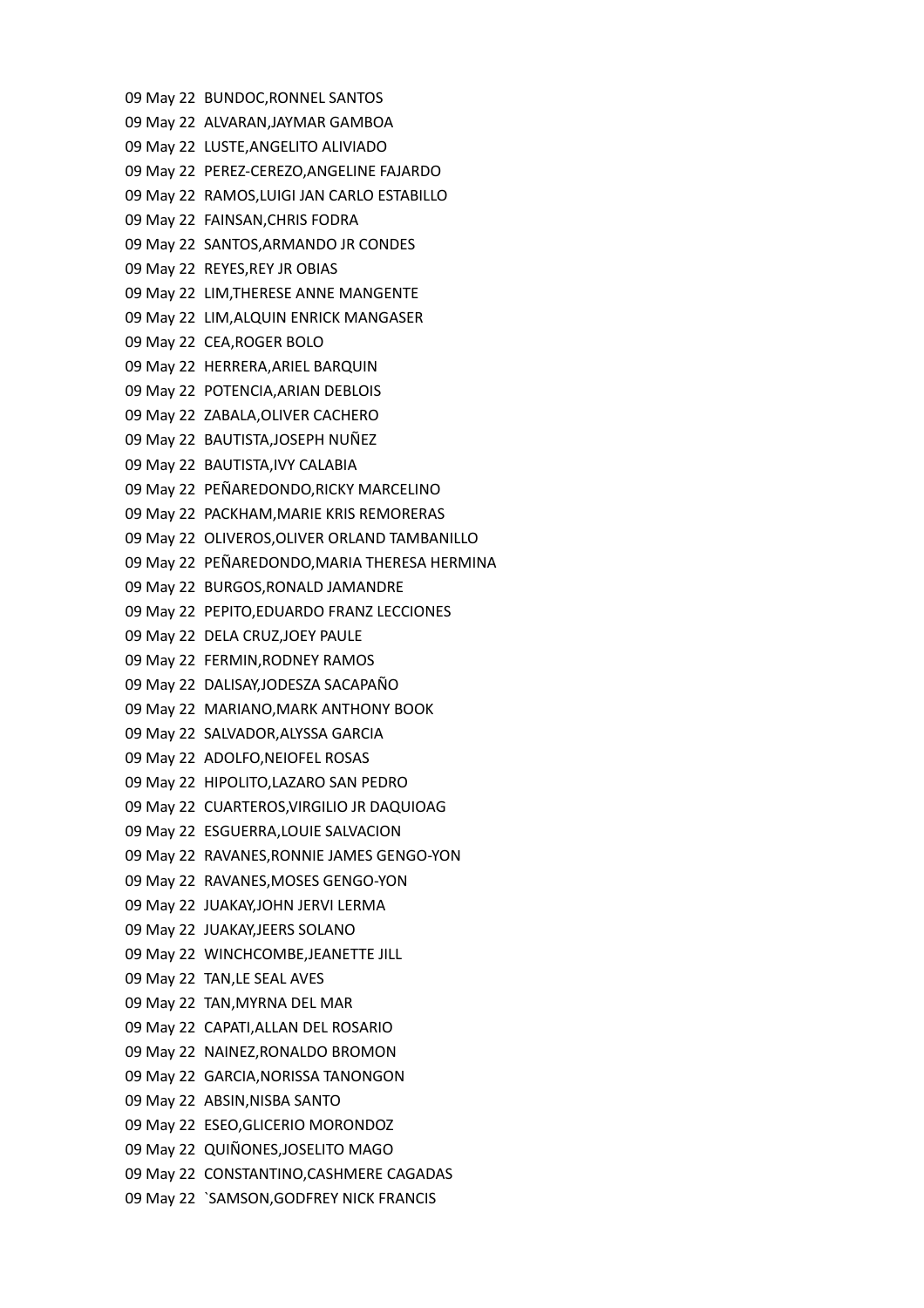09 May 22 PEPITO,MARC KHYMS RAYMOND RODRIGO 09 May 22 CAGALAWAN,ROSEANNE GUALBERTO 09 May 22 SERAPIO,SHELAH ADANA 09 May 22 CASTRO,JOSEPH LOPEZ 09 May 22 ROA,GLENTER ROXAS 09 May 22 DELA PENA,DEANNE PARDUCHO 09 May 22 RODRIGUEZ,CRESCENTE III ALVEA 09 May 22 JAUDINES,TEODORO JR AGUIRRE 09 May 22 MAGNO,ALTER JUL ESPAÑOLA 09 May 22 ESPIRUTU,EDWIN DAPOL 09 May 22 CRUZ,MARIO CAPUA 09 May 22 SANCHEZ,NAREN MICHAEL TORILLO 09 May 22 SAMSON,NINO REY RANILE 09 May 22 BASUILAT,JOSEPH JR PACULAN 09 May 22 MERIA,GRETL ANNE ABUG 09 May 22 ORTEGA,-REYES,HANNIYA LIANNE BELLEZA 09 May 22 CABUG,HARVEY LERIT 09 May 22 TALAVERA,RICO GAMEZ 09 May 22 BARCOMA,WEÑA ASEJO 09 May 22 EROLES,ERWIN ONABIA 09 May 22 BUENAVENTURA,EDWARD FERNANDEZ 09 May 22 MALINGIN, MARC AGUJAR 09 May 22 HIPOLITO,ROMEL ALARCA 09 May 22 LEMIT,DANTE BUCIO 09 May 22 BAUTISTA,ERNESTO JR TEOFILO 09 May 22 ORQUILLO,JOSE PAULO MANIAGO 09 May 22 ORQUILLO,LAETICIA PAULINE PARAS 09 May 22 ORQUILLO,KRISTINE PARAS 09 May 22 VICENTE,MARK ANTHONY SEBASTIAN 09 May 22 MEDINA,RHEA SUNGA 09 May 22 FORMOSO,MARLA TEHZA FUÑE 09 May 22 MANILAO,LUIGI EMMANUEL PUNLA 09 May 22 MAÑEGO,ERWIN OSTE 09 May 22 RAMOS,EUGENE DACANAY 09 May 22 RAMOS,FAYE VILLANO 09 May 22 RAMOS,JOANA MARIE REYES 09 May 22 REUYAN,JANICE DAYDAY 09 May 22 SABERON,ELFRIEDA DE GUZMAN 09 May 22 LUCES,JEARIEL TRISTAN OCAMPO 09 May 22 LUCES,JAN-BIN ARIEL OCAMPO 09 May 22 CASADO,JOSEFIN CAMILLE PADUA 09 May 22 BERMAS,NIKKI MAE CARREON 09 May 22 RIGUCIRA,JLIUS GLENN ROLLE 09 May 22 CABALLERO,VICENTE JR. CAÑETE 09 May 22 MIONICAYA,EFREN RODICA 09 May 22 REBOLLEDO,JOAN SORIANO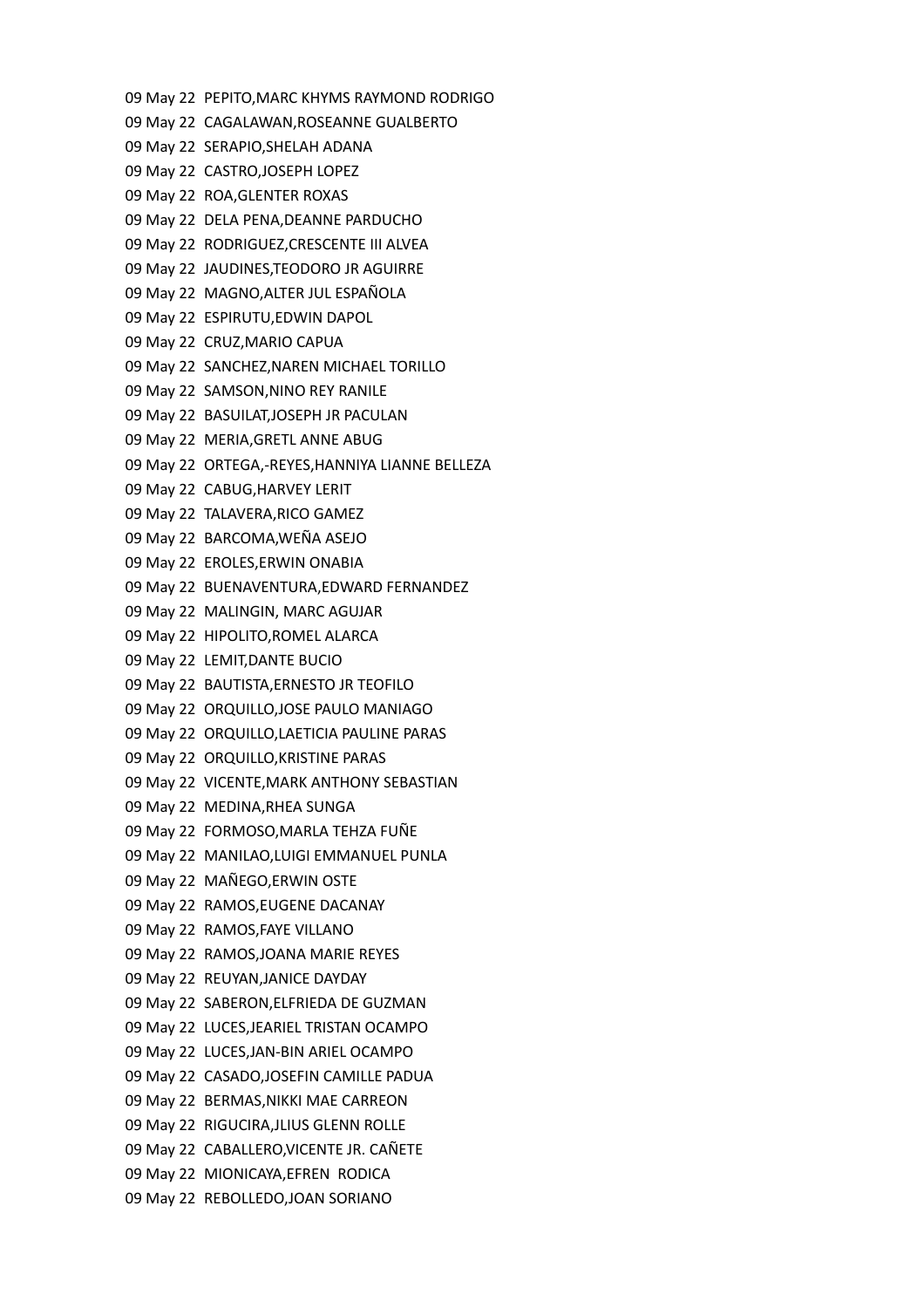09 May 22 ECHAGUE,NONDER ABINDA 09 May 22 ECHAGUE,GENEVIEVE GRACE MENDENILLA 09 May 22 ESPAÑOLA,REX UY 09 May 22 ESPAÑOLA,LANCE ADRIEL MAANDAL 09 May 22 PULONGBARIT,NICANOR CABILDO 09 May 22 DAMASIN,ROGELYN LEE 09 May 22 DELA CRUZ,ARNEL FUGOSO 09 May 22 GALIMBA,ALFIE RUBIATO 10 May 22 PANGILINAN,ROWEL POBLETE 10 May 22 GONZALES,ALEXANDER CALVES 10 May 22 ACUIN,MARLON LEBICO 10 May 22 TEJADO,BRYAN SOTTO 10 May 22 MATEO,JANET MAGNO 10 May 22 CABAGNOT,GLENNA MOSQUEDA 10 May 22 VASQUEZ,FLOR CHARINA AGENTO 10 May 22 VELANDRIA,KYLE ANGELO AYO 10 May 22 CATU,ABIGAIL GERONIMO 10 May 22 ENRIQUEZ,RAPHAEL ESMILLA 10 May 22 REGIDOR,JUDENNIS RELUCANO 10 May 22 BALMACEDA,WALTER BATALIO 10 May 22 BALMACEDA,MA. HILMYN YAP 10 May 22 ALMAJO,RYAN ESTOYA 10 May 22 APILADO,EDGARDO SERAIN 10 May 22 DE GUZMAN,MAGNO ESPIRITU 10 May 22 BROWLY,ANTONIO MALIT 10 May 22 BROWLY,DARLENE JOY RAMOS 10 May 22 DEIPARNIE,MEL LYNDON CURARATON 10 May 22 ACOSTA,RELINDA AGUSTIN 10 May 22 CORTEZ,GLECY JAMES VIERNES 10 May 22 AGUILAR,KARLA JANE EVANGELISTA 10 May 22 BERMUDO,IRLIX MAGTO 10 May 22 HEBRON,CELINA TUICO 10 May 22 MATA,NOEL FLORENCIO 10 May 22 CERCENIA,MELODY CORNILLEZ 10 May 22 GOYAGOY,OSCAR JR. GACIAS 10 May 22 TAÑEGA,IDERLINA TROTA 10 May 22 MANICAD,DANIEL CASIA 10 May 22 DE VERA,EDGAR GERARD LEUS 10 May 22 KUA,EDMON DISMAYA 10 May 22 TUAÑO,MELISSA JANE RACHO 10 May 22 IGLESIAS,MARK ALBERT BAYONETO 10 May 22 BERMUDO,DYNE DAYO 10 May 22 BACALLA,NEIL VINCENT PAÑARES 10 May 22 BORJA,MERLE RODRIGUEZ 10 May 22 CERCENIA,JEREMY PEDROSO 10 May 22 BELGA,JOHN PAUL CIERVA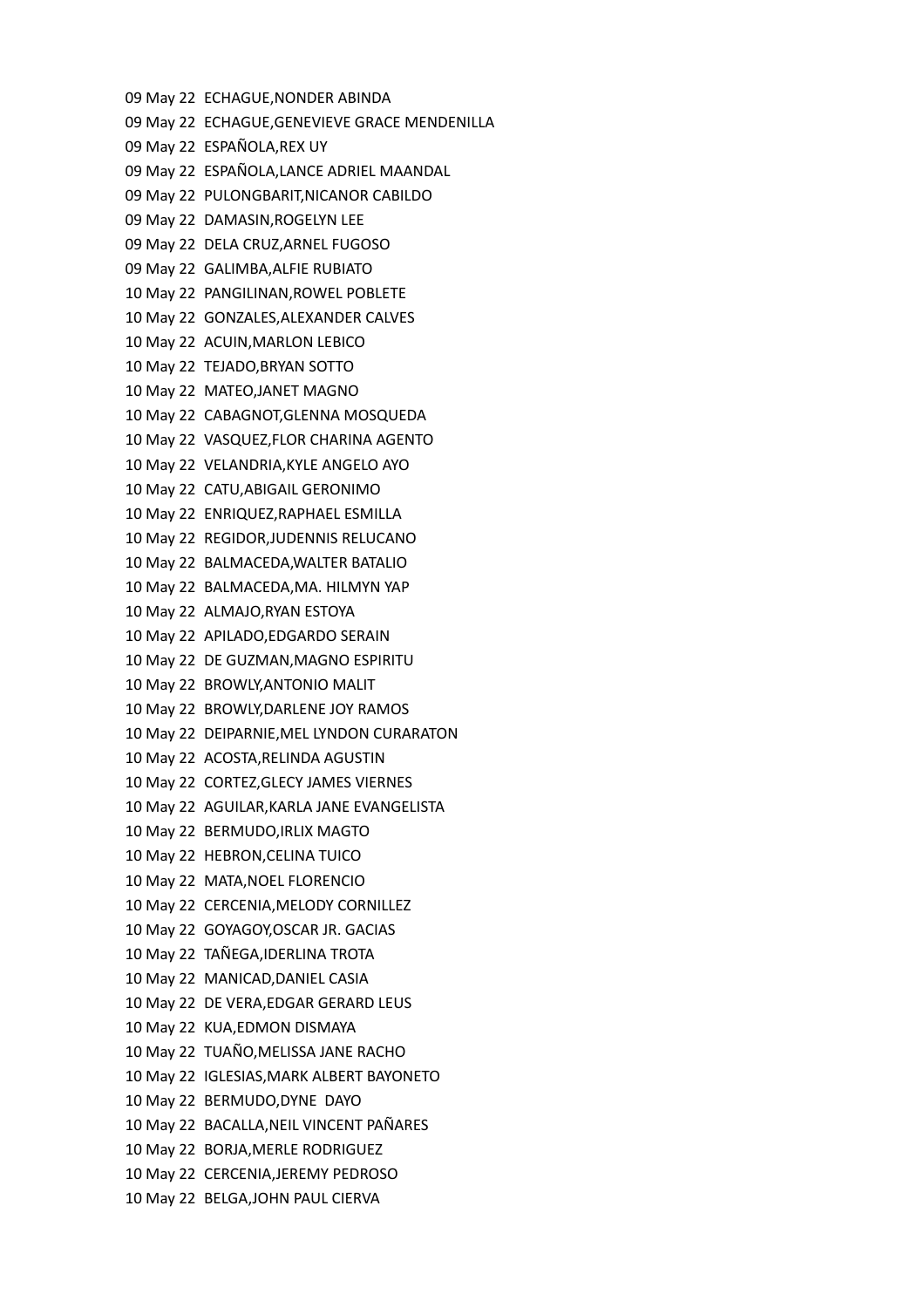10 May 22 MARANAN.MICHAEL CARL GARCIA 10 May 22 DADOR,TARA ABIGAIL 10 May 22 GUINTO,ROBERT CORTEZ 10 May 22 TOLEDO,MARVIN BAGTAS 10 May 22 DINGLASAN,HECTOR CLERIGO 10 May 22 BRIONES,ORCINO JR RAMA 10 May 22 ANGELES,ROMMEL JOSAFAT 10 May 22 AQUINO,BELINDA SAN ANDRES 10 May 22 CINCO,NIÑO JOSE ZARAGOZA 10 May 22 ANDRES,AIZA MARIE UY 10 May 22 MABIAS,GIOVANNI RALF BAGTANG 10 May 22 MABIAS,GIOHANZON SEAN BAGTANG 10 May 22 BASTIAN,RODNEY BERMTRES 10 May 22 MABIAS,ARRAH AMPARO BAGTANG 10 May 22 CASTILLIANO,ELMER CASILLA 10 May 22 DUMALAO,MAURICE TOLENTINO 10 May 22 BALUYOS,FRANCO PAOLO GIUSSIPE CAPISTRANO 10 May 22 BASA,KEENAH ALYSA MERCADO 10 May 22 TAN,MARLON ESTANISLAO 10 May 22 GRAJO,EDISON NAVARRO 10 May 22 LANCIN,PAUL MARTIN ARANAS 10 May 22 LANCIN,KISHIA CORTES 10 May 22 BATO,AUGUST BANIQUED 10 May 22 SALDAEN,JANET PACITENG 10 May 22 PEREZ,ARA SHAYNE PINEDA 10 May 22 TOLENTINO,JOSE MANGSAT 10 May 22 LANTO,LYNDSAY DAWN METRILLO 10 May 22 METRILLO,DIONISIO MALABANAN 10 May 22 LANTO,RONALD MAGSINO 10 May 22 PEREZ,MARIANO JR MEDINA 10 May 22 WAGA,RYAN MANZANO 10 May 22 TABOBO,ETHEL REVIL 10 May 22 MEMBRERE,JEMIAH MAY GARCIA 10 May 22 TABOBO,MARVIN VELUYA 10 May 22 LIBOON,EDUARDO SANTOS 10 May 22 MEMBRERE,BRIENE MERRILL DACAPIAS 10 May 22 LAYAWEN,RITA MARCIAL 10 May 22 LAYAWEN,JAYSON PACREM 10 May 22 CABARDO,NILBERT DILAO 10 May 22 DE GUZMAN,FIDEL JR CASTRO 10 May 22 ENCARNACION,CHRISTOPHER JOHN HILAGA 10 May 22 PANGAN,WILANDO FERNANDEZ 10 May 22 DIZON,KIMBERLY ANNE DAYAO 10 May 22 TOMAS,SARAH JOY DOMINGUEZ 10 May 22 AÑORA,BADDY JAY MESIONA 10 May 22 PEREZ,ARIEL NAVARRO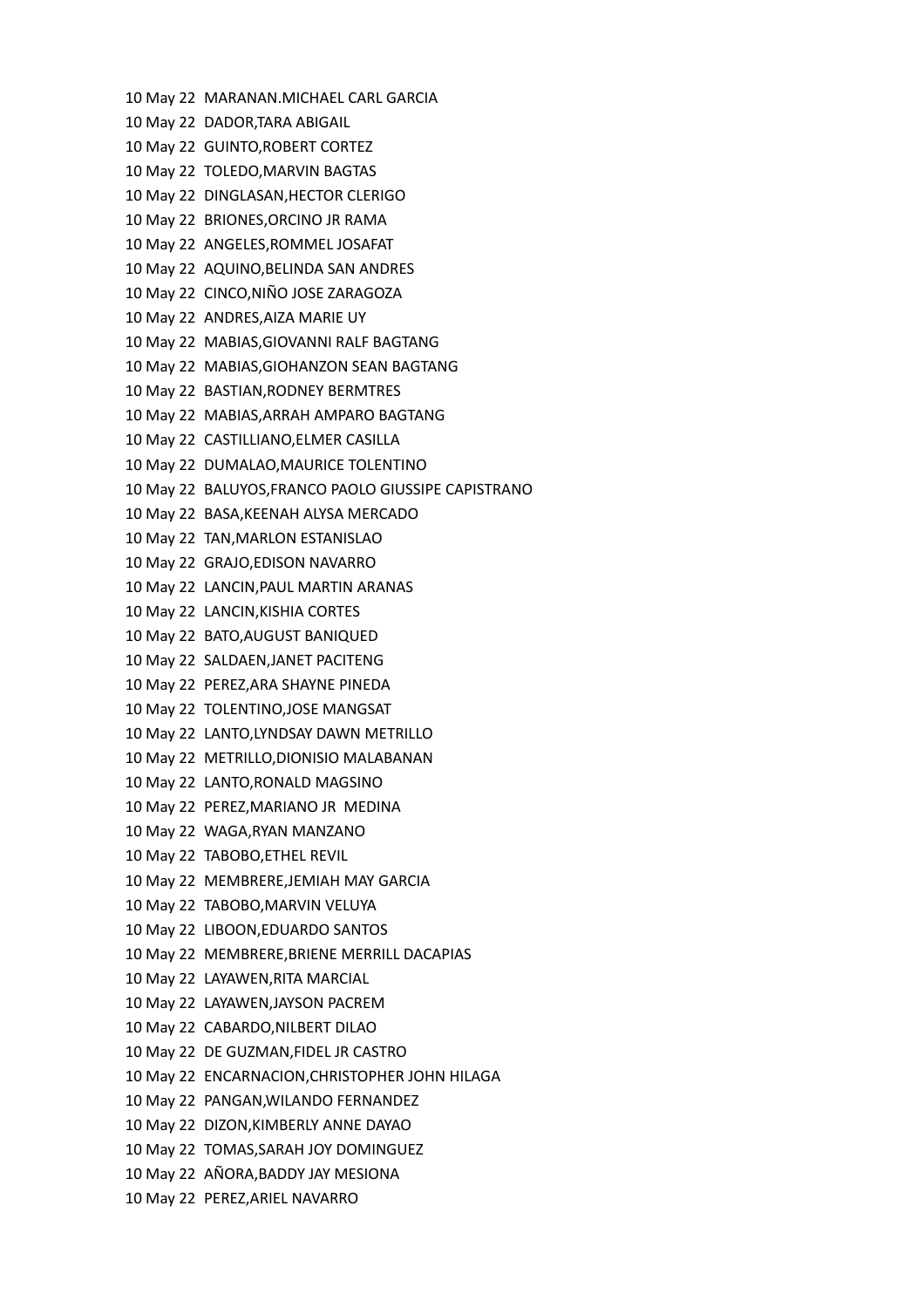10 May 22 BACARES,CRYSTAL JADE ROBLES 10 May 22 DE BARBO,SHAMSARA LHOU 10 May 22 PANGAN,ILDEFONSO JR. GARCIA 10 May 22 QUIATCHON,KENNETH AARON OLAES 10 May 22 CATAMPO,CARLIE PAULINE 10 May 22 DUSIL,MARIA LUZ ARCONILA 10 May 22 ENTESE,ELMA MACASERO 10 May 22 ENTESE,REYNANTE CENAS 10 May 22 ENRTESE,ADRIANNE PAUL MACASERO 10 May 22 HERNANDEZ,WELSON MANLANGIT 10 May 22 CENA,MELNADRO MALALUAN 10 May 22 PEREZ,ALDEN JUSTIN PINEDA 10 May 22 PEREZ,ARLAN MERCADO 10 May 22 CORREA,RUZZEL BUGARIN 10 May 22 ROMASANTA,LIONELL MALLARI 10 May 22 LUMBANG,ROMA YABUT 10 May 22 CORREA,MARIA CATALINA SALCEDO 10 May 22 BALBUENA,PRECIOUS COREN CARREON 10 May 22 MALLARI,EDGARDO CAPUNO 10 May 22 TOLENTINO-MABUTI,CHARO AUREA ALMAZAN 10 May 22 ACOSTA-ATIENZA,MAY FLOR PONCE 10 May 22 BATA,RALSTON JASPER CHAN 10 May 22 LUPIG,MELANIE LANDOY 10 May 22 BALLESFIN,AL JULIUS DE GUZMAN 10 May 22 LUCANDO,JOMAR SIBAL 10 May 22 LUCANDO,NANCY SAGYAMAN 10 May 22 SAMACO,ALEX SUMAYA 10 May 22 CORNES,MARIA THERESA OCANGAS 10 May 22 TANCHOCO,SHEILA MAY PURIFICACION 10 May 22 PONSARAN,VILMA BALLO 10 May 22 ARCEGA,ROSANNA ALVAREZ 10 May 22 VINLUAN,RHEZ BELARMINO 10 May 22 GABITANO,BABY NORNELLIE 10 May 22 SEGUA,EARL GUMAHAD 10 May 22 SORIANO,RAUL MACALANDA 10 May 22 NAMBIO,SHEKYNAH MAE APORTO 10 May 22 NAMBIO,JASOER BRIANE APORTO 10 May 22 NAMBIO,CHARMAINE APORTO 10 May 22 SANTIAGO,HANNAH RACHEL FAELNAR 10 May 22 CELETARIA,RAMON LLAGAS 10 May 22 LACKAR,ERWIN MARTINEZ 10 May 22 LACKAR,MARILYN OLLIE REAL 10 May 22 ESPIRITU,ANNA KRISTINE DE JESUS 10 May 22 ESPIRITU,RAINIER BARCELON 10 May 22 MAGBANUA,MARK CHRISTIAN MAN 10 May 22 MAGBANUA,ROSE BANCOD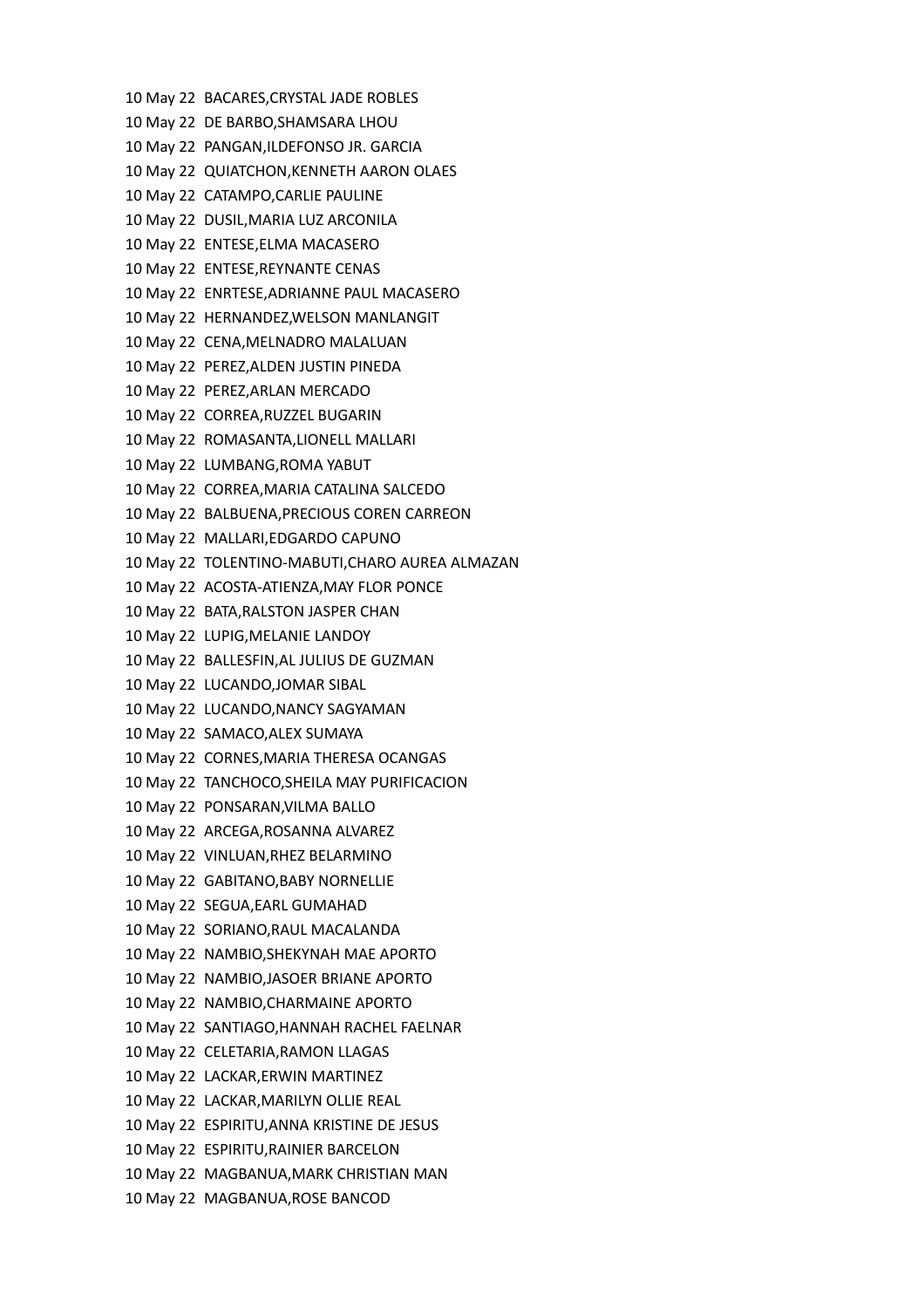10 May 22 MADRID,MARIA DANE COLUMANO 10 May 22 MACAY,FELY HIBAYA 10 May 22 DAGOS,JERWIN DAPOL 10 May 22 CAÑAS,DENETSON BALMES 10 May 22 DURAN,MICHAEL LAGUITAN 10 May 22 OLARTE-MURPHY,NIUMFA NARVAEZ 10 May 22 GORREZ,MARIA CATERINA BEATRIZ CORBODA 10 May 22 GONZALES,KEIHL ZAIHLA SOLLER 10 May 22 SOLLER,GLYCHELLE MAIA MALAPITAN 10 May 22 GONZALES,JEFFRY PAYAWAL 10 May 22 STEELE,MARIA CHRISTINA GALLETES 10 May 22 LABAY,ALFREDO JR. BRETA 10 May 22 VICTORIO,JOHN REY GATMAITAN 10 May 22 MAITLAND,ERNA AGABAN 10 May 22 GUINTARAN,ARPHY MUÑOZ 10 May 22 JABON,FERNANDO SALVADOR 10 May 22 DURAN,DANIEL CABALLERO 10 May 22 TE,JOSEPH HILUANO 10 May 22 VALLADOLID,NOVEL MAYORDOMO 10 May 22 CONCEPCION,DEOMER CABASE 10 May 22 MALICDEM,LEONCIO JR TRENTIQUIO 10 May 22 SUMINGUIT,JAN MYCHAL SANTUA 10 May 22 MAYOL,NOEL CAPA 10 May 22 QUIJANO,CHITO GUNABE 10 May 22 PARADO,GEMMA ALEJANDRO 10 May 22 CINAS,SUZETTE ANDRADE 10 May 22 CINAS,JOY BALLAR 10 May 22 GALVEZ,MARIFE JUDILLA 10 May 22 GALVEZ,ROMMEL DELA CRUZ 10 May 22 QUINAJON,JAIME HERRERA 10 May 22 VERCHES,ELVIRA BARING 10 May 22 BATOTO,JULIEFER CASTILLO 10 May 22 SAN JOSE,ALEXANDER CUEVAS 10 May 22 CAPINPUYAN,RICHARD TRINIDAD 10 May 22 CAPIO,CATHERINE BEJAR 10 May 22 DELOY,ALPHA FE OMEGA 10 May 22 DELOY,RICHARD MAINIT 10 May 22 CAPIO,MICHAEL MAMAED 10 May 22 GO,FELESAVETTE CHENG 10 May 22 GO,SELDON UANG 13 May 22 OSONGCO,OLIVIA GALLETA 13 May 22 ARPA,MARIA CARMENCITA IGNACIA BALBAS 13 May 22 SIOCO,AUDREY ZOE ESPINO 13 May 22 YANDUG,MERLIN GALEON 13 May 22 FLORES,RICHARD CASTRO 13 May 22 MARAVILLA,RITZ JEVEN TUMBLOD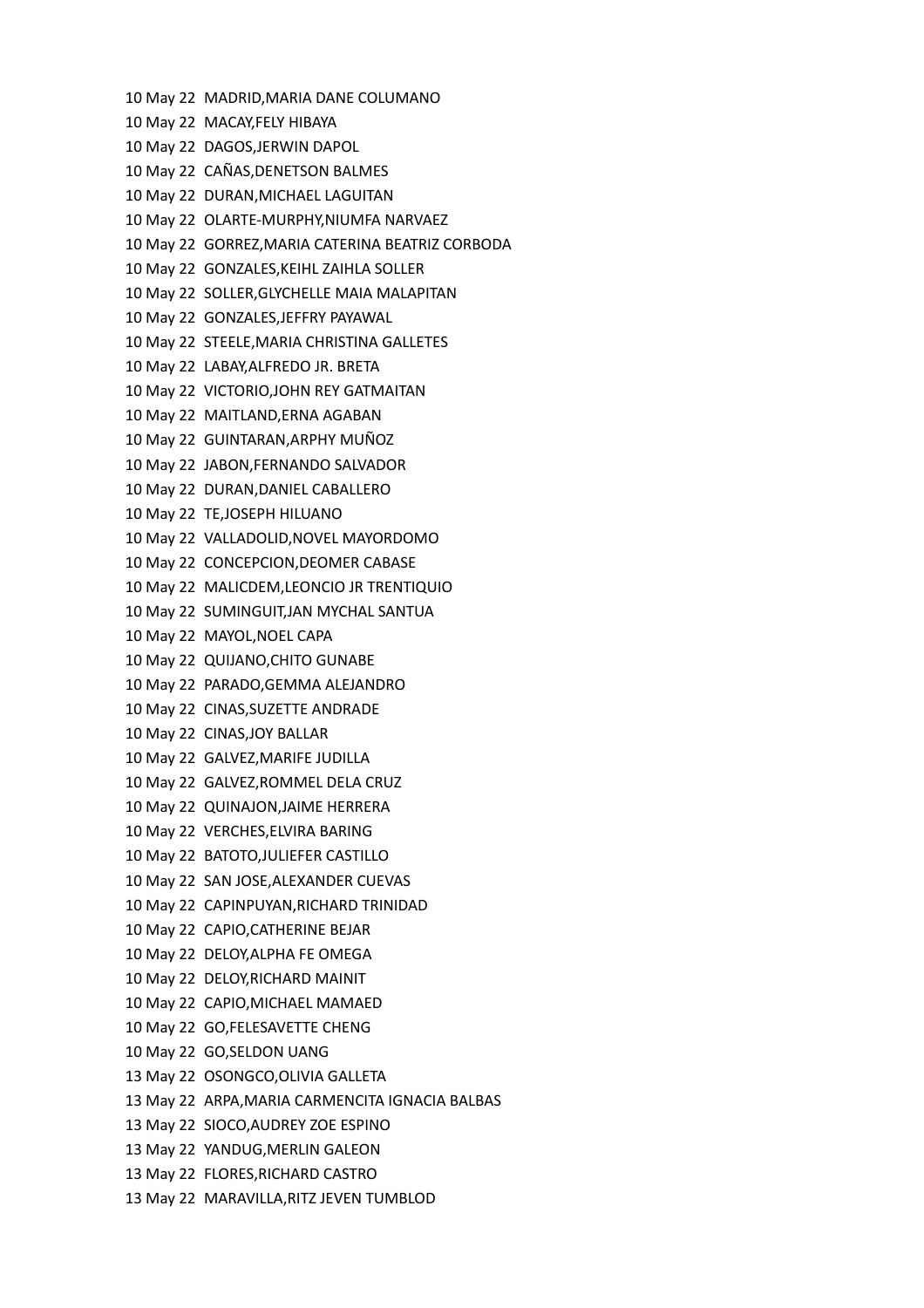13 May 22 MARAVILLA,RICHARD PENALBA 13 May 22 DINGLASAN,MA. CECILIA SUPELENA 13 May 22 ESPIRITU,ALEXIS MAE UYTIEPO 13 May 22 ESGUERRA,DOMINIQUE GOMEZ 13 May 22 CHUA,GEELIN JOYCE TAN 13 May 22 CORDERO,DANILO MERCADO 13 May 22 CU,BERNICE JOY CO 13 May 22 AMPONG,EDITHA SALVO 13 May 22 BUENAFLOR,MELVIN ABELONG 13 May 22 PAGALUNAN,MARIZA CARUMBA 13 May 22 DE GUZMAN,EIRAL JAN NORIEGA 13 May 22 EUGENIO,FELECIANO JR SALES 13 May 22 ESGUERRA,VICENTE BATAN 13 May 22 URSUA,AMERA DOMINGO 13 May 22 CALUBAYAN,MARLON MAGANA 13 May 22 SEO-AS,EVERLY JOY NARVAEZ 13 May 22 PERDIDO,BERVERLY JOY PASCUA 13 May 22 PARANTAR,RISA ARIAS 13 May 22 SIA,RUTHCELYN VILLASES 13 May 22 DECALAY,LEO DWIGHT TABAMO 13 May 22 GINTURO,STEVEN GADONG 13 May 22 PERDIDO,SHERLOO SKYE CALIBOSO 13 May 22 PASCUA,ANITA VIVIT 13 May 22 PASCUA,RANDY RAMOS 13 May 22 ESTABILLO,RUBY BAIZA 13 May 22 ESTABILLO,GODOFREDO JR SAGUN 13 May 22 REGALARIO,JOSEPH EMMANUEL GARCIA 13 May 22 SALDAEN,MARCOS JULIAN 13 May 22 TOLIN,KAREN CLAIRE ALBSEN 13 May 22 MENDOZA,JERICHO DELA CRUZ 13 May 22 PAGATPAT,PINKY CALUBAG 13 May 22 PAGATPAT,MILGAR BINIGAY 13 May 22 PONSARAN,VLEX ANDROV BALLO 13 May 22 YUNSAY,RALPH JOHN LINTIJA 13 May 22 PONTEVEDRA,JESSA ARGOTA 13 May 22 MURILLO,MELODY SILVESTRE 13 May 22 PAGULAYAN,EMILY AMBAS 13 May 22 ANTINEO,LEAH ANNE MARY SARVIDA 13 May 22 ILAGAN,JOVIN JAY QUINTO 13 May 22 CAMPO,ROMEO PADAZAS 13 May 22 SILUA,LOVELY CHARISMA FLORENDO 13 May 22 REYES,SHEEN FRANCIS DIANNE 13 May 22 FLORES,PHILIP JESALVA 13 May 22 FLORES,JULIE ANN SARMIENTO 13 May 22 PALAD,EUGENE PEÑA 13 May 22 SARENAS,MARIA YESHUA AGUILA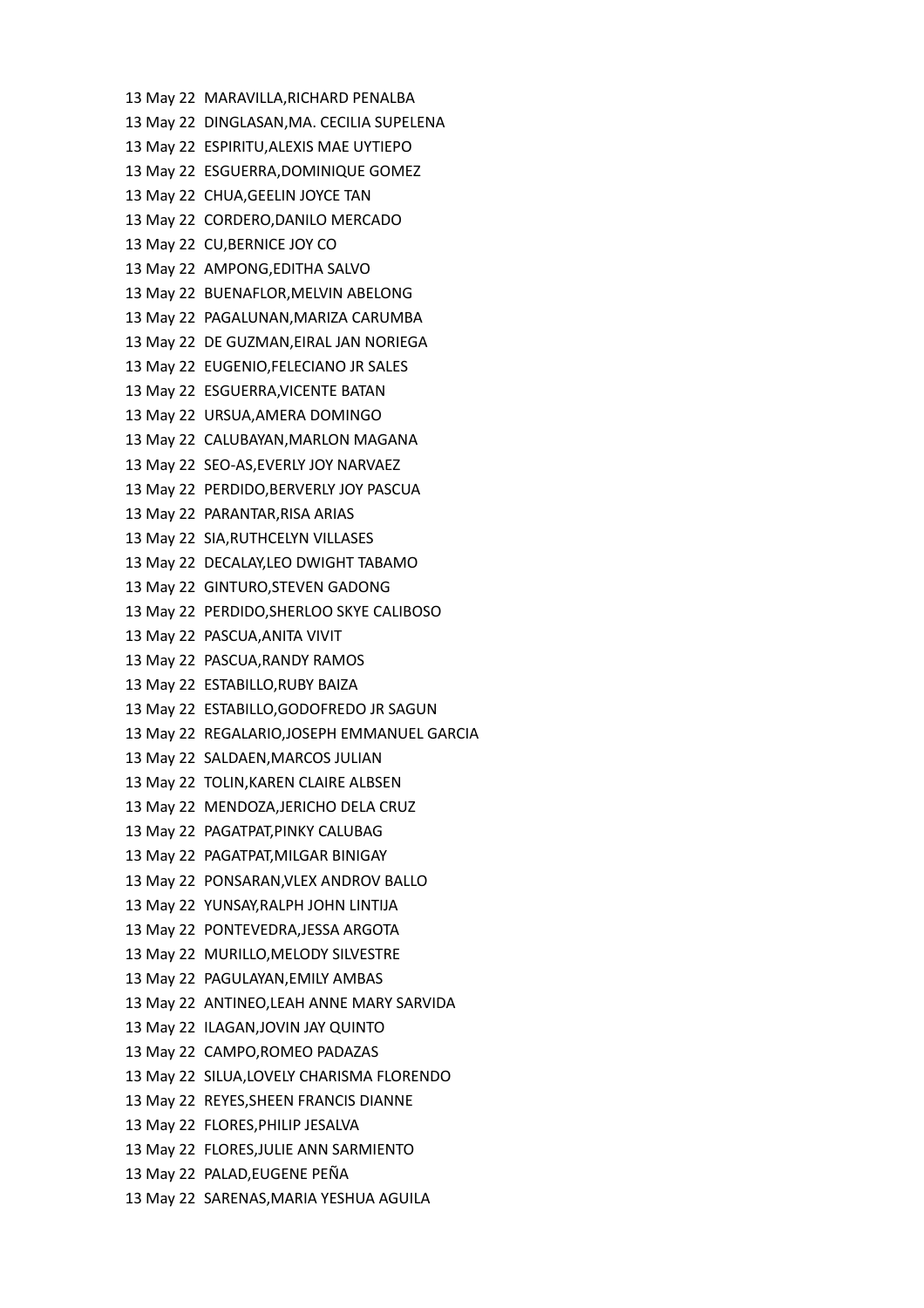13 May 22 LOPEZ,MARLON TAGALOG 13 May 22 BAGUIA,JOAN LOBRINO 13 May 22 ESTACION,HANNAH PELVERA 13 May 22 ESTACION,ANNA LIZA PELVERA 13 May 22 BOQUE,CARLO CRISANTO ZACARIAS 13 May 22 LORILLA,DENNISE ISABEL UMALI 13 May 22 LORILLA,JOSEPHINE UMALI 13 May 22 LORILLA,ROLANDO GUILLERMO 13 May 22 SINAG,SARAH KAY NADRES 13 May 22 ACOSTA,GHLENN RELOSO 13 May 22 MIRANDA,NIÑO AGENTO 13 May 22 SULIT,MARIA LEONORA MEDINA 13 May 22 CASONA,MARICAR SABAYTON 13 May 22 ROJO,LUZ MARIE GARIANDO 13 May 22 DELA CUESTA,JOSEFINA BIRAQUIT 13 May 22 ROJO,KEVIN JOHN HARDER 13 May 22 ORTEGA,CHRISTIANNE RIO FRANCISCO 13 May 22 MAGALONG,JAY MALAPITAN 13 May 22 MAGALONG,JACKILYN PATALINGHUG 13 May 22 MATELA,JEREMY LLYOD AVENTULA 13 May 22 PANGANIBAN,JOCO BORJA 13 May 22 ALMONTE,ANDREW MANUEL 13 May 22 PAUSANOS,ALYSSA ANN PASTRANO 13 May 22 ABELLANA,MARY ROSE ARIAP 13 May 22 GONZALES,CAREN UBAS 13 May 22 MATE,ARTHUR ISIDORE BALBIN 13 May 22 ENRIQUEZ,DENNIS ARTESANO 13 May 22 NOBLE,ARLENE TENORIO 13 May 22 ALEJANDRO,RICHARD PEPITO 20 May 22 ROJAS,HAZEL NEGRILLO 20 May 22 SILVOZA,RANA MEGAN LUNA 20 May 22 BATAG,APRILEE ANN CALLEDA 20 May 22 SION,ERNESTO LOGON 20 May 22 GALLURAH,GOODRICH RIVERA 20 May 22 DELA CUEVA,LUISITO MARANAN 20 May 22 ABINGUNA,ALEJANDRO JR CABANATAN 20 May 22 GABON,GILBERTO ADARNE 20 May 22 DURANTE,BLEN JR MARTES 20 May 22 AMOR,JUNEL CAYETANO 20 May 22 DEL CORRO,BABY CLEMEN PADASAS 20 May 22 PACHECO,REMNERTO JR DEVERA 20 May 22 BAUTISTA,JINICE DAGASDAS 20 May 22 BRIONES,MARCELO JR. PASCUAL 20 May 22 LOPEZ,MONICA CONCEPCION REYES 20 May 22 LOPEZ,STANLEY HIGA 20 May 22 ABOY,MARICEL BERMILLO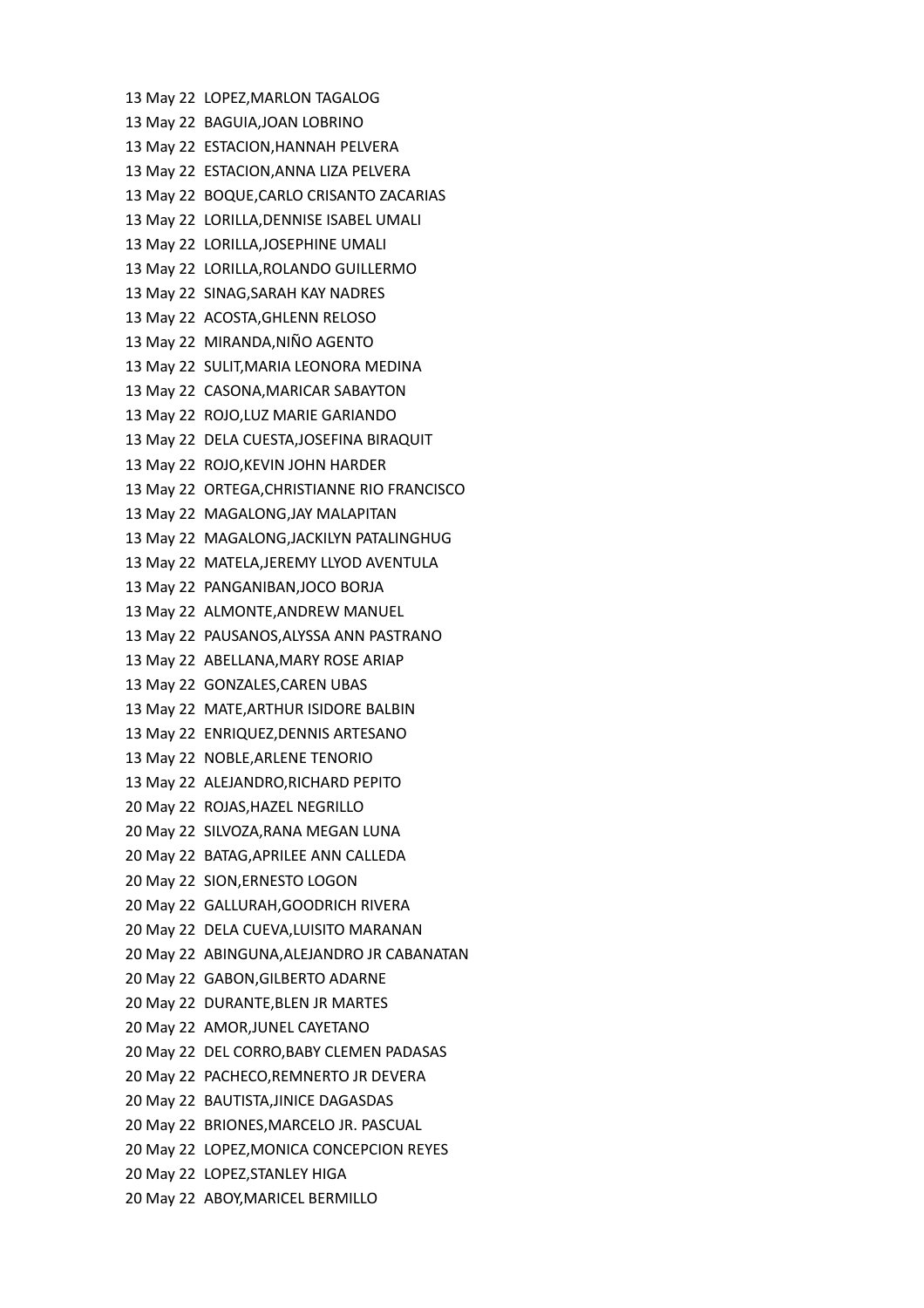20 May 22 ABOY,JEFFREY SANDOVAL 20 May 22 AMOR,JOMMEL KURTISS DE JESUS 20 May 22 AMOR,EMELITA DE JESUS 20 May 22 ACOSTA,FERDINAND VALLEJOS 20 May 22 UY,DIANA MARIE MARTINEZ 20 May 22 BADOY,KATE ALINABO 20 May 22 MANGUNE,MICHAELA MAE DE LEON 20 May 22 LARA,DRAZIN LOBINDINO 20 May 22 DABON,MEI LORAINE FANLO 20 May 22 LINO,ROLANDO JACINTO 20 May 22 YPARRAGUIRRE,ADELAINE BATIQUIN 20 May 22 DURANO,JOHN LORENZO RALOTA 20 May 22 SAN DIEGO,MICHELLE ROSE ANTONIO 20 May 22 SAN DIEGO,MELANDRO ATIENZA 20 May 22 LINO-AY,MICHELLE MARIE MALGOS 20 May 22 QUILANG,LOUWELL ALAJID 20 May 22 REMORERAS,MELODY ALEGRES 20 May 22 SALAYON,ALBERT BORJA 20 May 22 CALINAO,JOAN 20 May 22 SARMIENTO,ERNILO KABIGTING 20 May 22 GODINES,JOMAR TEGIO 20 May 22 TANCHOCO,JAN VINCENT UMALI 20 May 22 VICHER,TRECIA MAE ALOJADO 20 May 22 MAGTIBAY,BERNANDITA DE CHAVEZ 20 May 22 MAGTIBAY,VERONICA DE CHAVEZ 20 May 22 ARAULLO,RONILLO TIMCANG 20 May 22 ANADASE,JERALD SANTIAGO 20 May 22 JAVIER,MA SOPHIA PASTRANA 20 May 22 CELEDONIO,ALLAN PANGINBAYAN 20 May 22 ALMACEN,GIL GREGANA 20 May 22 TORREFRANCIA,MARJORIE DIONERO 20 May 22 CAPISTRANO,KATRINA ANGELES 20 May 22 MASANGKAY,FELIX PEJI 20 May 22 OBERIO,CHEAYENNE LOVE LARAN 20 May 22 OBERIO,JOB JAVIER 20 May 22 OBERIO,RUSSELL JAVIER 20 May 22 LIBIRAN,LIBERATO SOMERA 20 May 22 DUQUE,RAYMOND VISTAL 20 May 22 DUQUE,CINDY NARCISO 20 May 22 TALLADA,EDILITHA ESPINO 20 May 22 MOCAY,ALJIM ARTAJO 20 May 22 DOLAR,MARCY GUILLERMO 20 May 22 CHANG,WENDY UY 20 May 22 MENDIOLA,RYAN AQUINO 20 May 22 MUNAR,THERESE ANNE MAGTIBAY 20 May 22 MACAPAGAL,MICHELLE CARLOS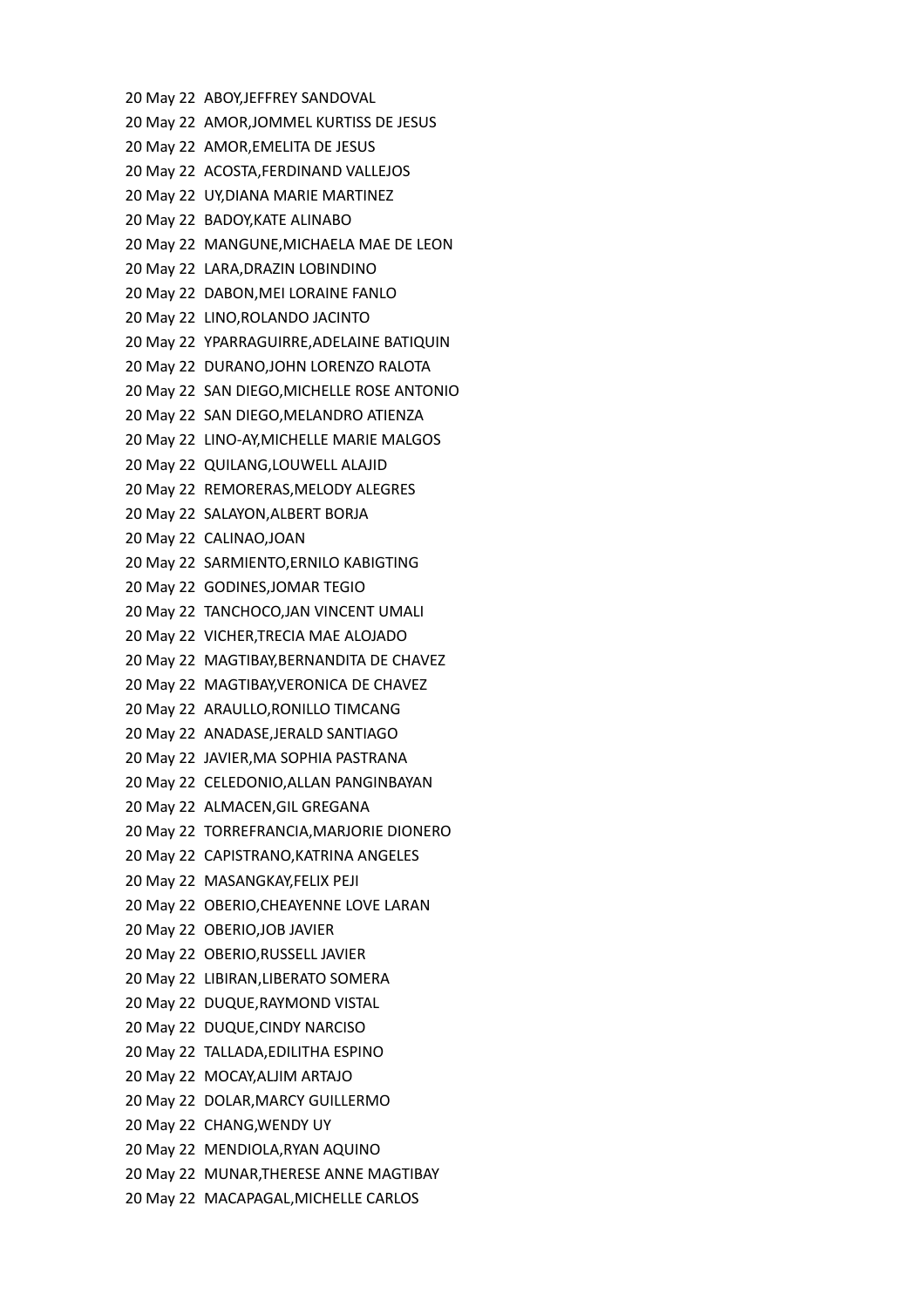20 May 22 CASTOR,FRANCISCO KATIPUNAN 20 May 22 SOLIVA,JOE ANJERO BUGO 20 May 22 CASIDA,LEANDRO ENRIQUE BELENO 20 May 22 CATAPANG,JACQUELYN MAE TALANA 20 May 22 SIMON,GINALYN QUINIT 20 May 22 SIMON,CHRISTOPHER RAGSAC 20 May 22 FERNANDEZ,LEONARDO JR ESPERACION 20 May 22 LAPING GIMMA REYES 20 May 22 ANDRADA,BIANCA CASTELLANES 20 May 22 CAPITULO,EDWIN GOMBIO 20 May 22 MANALANG,MARICEL MIRANDA 20 May 22 HEASLEY,ANALYN CARI-IT 20 May 22 TIDON,GIL JR PRADO 20 May 22 ORAYAN,JEFFREY SABAN 20 May 22 TEJANO,MICHAEL ARCE 20 May 22 GACAYAN,ROBERT LEE TADEO 20 May 22 VENEGAS,CHERRY HEART DURIAS 20 May 22 SERRANO,BERNARD EUGENIO 20 May 22 CABOLIS,FERNANDO APAN 20 May 22 OBIERA,RICHARD PATENTA 20 May 22 CABANSAG,JEANEVI LAPUT 20 May 22 SALE,CHRISTIAN JAY BAGUIO 20 May 22 PAQUIT,LIONELL CARLO RONDINA 20 May 22 ALOJADO,KEANN HERMOSA 20 May 22 RICHAY,CHLOE JANE ABUAN 20 May 22 URBANO,JUDAH MATEO 20 May 22 SALINAS,PAUL SALAS 20 May 22 VILLAPANA,EUGENE CABUG 20 May 22 LAMIGO,GEORGE MADELO 20 May 22 BELEN,MARIANNE EBONA 20 May 22 ANIT,JUDELL CRESENCIO 20 May 22 BAYLOSIS,TEODORICO CARCABOSO 20 May 22 MEJORADA,PHILIP SOYOSA 20 May 22 CABACUNGAN,IRA LEE SUYAT 20 May 22 GLINOGO,MAGNO VILLAFLORES 20 May 22 MANAHAN,ERICSON JR TOLENTINO 20 May 22 LIMOS,MARK LESTER ORCALES 20 May 22 TENNANT,MITCHELL PAPAYA 20 May 22 MURING,HENRICO BERNASER 20 May 22 BAYLOSIS,MARILYN DAQUIOAG 20 May 22 DULAY,DONALD MANABAT 20 May 22 PRESENTE,MARLYN VILLEGAS 20 May 22 PRESENTE,RESTICO VENZON 20 May 22 BULADO-HARRIS,EMERITA HURTADO 20 May 22 RUBIA,HERZEL FEROLIN 20 May 22 MENDOZA,ALYSSA GHIE CUNANAN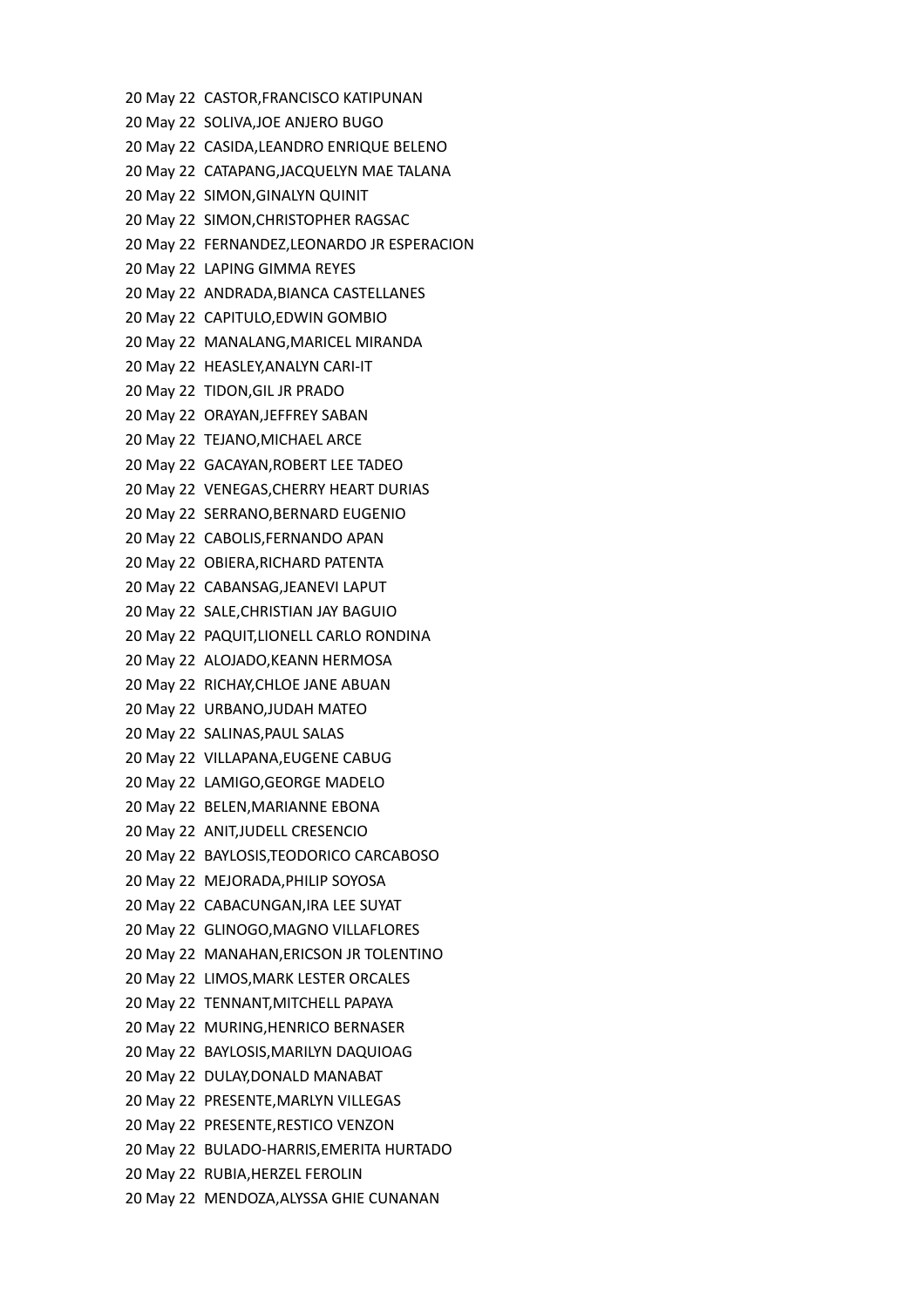20 May 22 SANTIAGO,HAZEL JOYCE FAELNAR 20 May 22 SAMORTIN,RODA ARAULLO 20 May 22 MARTINEZ,TEOFILO FRANCES 20 May 22 MARTINEZ,MIMI DONNA BAJO 20 May 22 PILUDEN-MENCERO,DONNA CLAIR AQUISO 20 May 22 CALTINO,JESSICA DIAWAN 20 May 22 CASAS,CHRISTINE CAPALARAN 20 May 22 SUHANOB,VIRGINIA ENERO 20 May 22 ANDAL,VIC LODIA 20 May 22 JOHNSTON,NORA CHUAJAP 20 May 22 HEBI,ROME KIAN OGABANG 20 May 22 RIVERA,EILDELBERT FLORES 20 May 22 BALDADO,EDDIE BAYNOSA 20 May 22 ALDAVE,FILIPINAS VILLARTA 20 May 22 ALDAVE,JEANYVEVE VILLARTA 20 May 22 PADILLA,JEROMIAH FRUGAL 20 May 22 LLAMAS,JONAH DEL PRADO 20 May 22 PUNO,MERY CRIS SAN PEDRO 20 May 22 ALCOSEBA,CHRISTINE INOCANDO 20 May 22 IBANEZ,GRACE DELAVIN 20 May 22 LAXAMANA,ANGELICA TANHUECO 20 May 22 BUENVIAJE,VERNANDO DALANGIN 20 May 22 BARUT,MELITA ALQUIZALAS 20 May 22 CRUZ,ALMA FERNANDEZ 20 May 22 BOTANGEN,KHAVEE AGUSTUS WAHIT 20 May 22 RELUCIO,ANTHON JEFF PANGILINAN 20 May 22 RELUCIO,ART JERICO PANGILINAN 20 May 22 RELUCIO,JENNIFER PANGILINAN 20 May 22 DUQUE,AMELITO BANGIT 20 May 22 FLAMINIANO,NICOLAI REANE LAQUIN 20 May 22 MARAVILLA,ROSEMARIE TUMBLOD 20 May 22 ESTRELLA,JOSEPH MAGBANUA 20 May 22 ABRAZADO,AUGOSTO FLORES 20 May 22 MANIANGLUNG,REX DAVID 20 May 22 AGPOON,GIAN CARLO LOYOLA 20 May 22 JARINA,MELVYN DALOCANOG 20 May 22 SALAWAD,ROXANNE PACIO 20 May 22 GONZALES,JOANA GANABAN 20 May 22 MACADAYA,AIKO FLORES 20 May 22 FONTELERA,ALLAN RIC SEBASTIAN 20 May 22 RAMOS,NOEL SAPIPI 20 May 22 RAMOS,APRIL KRISTINE THIAM 20 May 22 MORALES,RENANTE ASPILI 20 May 22 CAJOTE,GERLIE LACEA 20 May 22 CALUAG,JOANN FAITH CACHOLA 20 May 22 IBAY,RODOLFO JR SENIA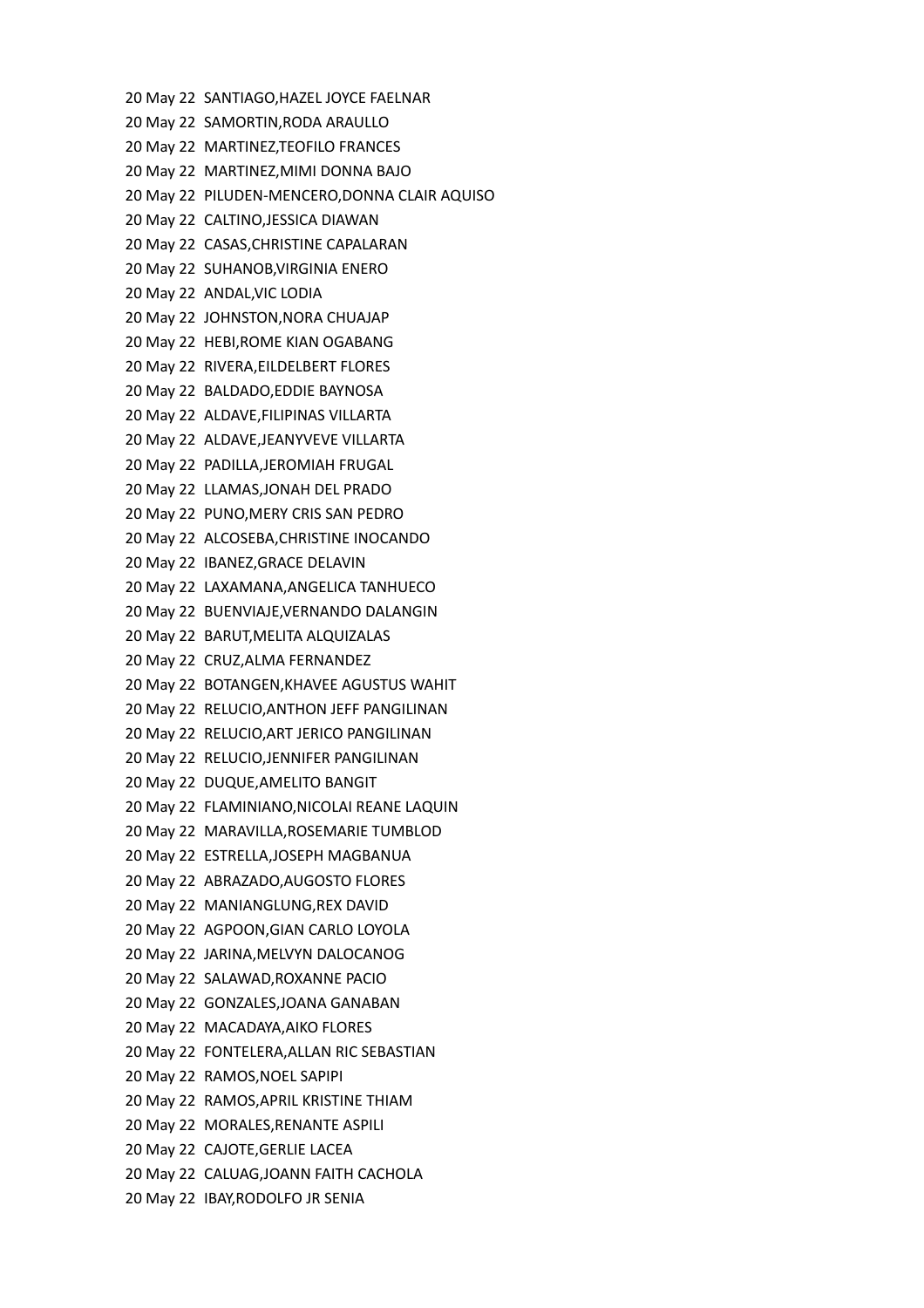20 May 22 GARCIA,JULIET SONZA 20 May 22 ROBLES,WILFREDO PAGDANGANAN 20 May 22 HAPALLA,MARCELINO III HUMINIS 20 May 22 HAPALLA,CRISPINA ATILANO 20 May 22 CRUZ,AMELITA DE LEON 20 May 22 CUISON,DIANA JANE ROLLON 20 May 22 BARUT,NOEL DACPANO 20 May 22 HAPALLA,MARCELINO IV ATILANO 20 May 22 CRUZ,WARREN MULI 20 May 22 ROBLES,CYNTHIA ADONIS 20 May 22 ESTACION,STEPHEN PELVERA 20 May 22 PONIO,ALLAN MANANQUEL 20 May 22 MERILLO,FERDINAND DELOR 20 May 22 DATAHAN,NEIL VALLES 20 May 22 GEROLAGA,LYNNAR ESPINOSA 20 May 22 IBANEZ,ART BADILLO 20 May 22 GARCIA,OSCAR JR LIM 20 May 22 ORBON,EUGENE CHARLES COSME 20 May 22 GARCIA,ERIC REYES 20 May 22 ESTACION,JULIUS PATRIANA 20 May 22 LASTRA,JOEL AARON SAGALES 20 May 22 DELLA,DAN KEVIN BALDEMOR 20 May 22 MUNAR,NORBERT CLOYD PERPETUA 20 May 22 ALBURO,ROSALINA 20 May 22 ANDRES,BAGNOS VALENTIN 20 May 22 COSTUNA,ARITA REYES 20 May 22 COSTUNA,CHRISTIAN ROYCE PANGAN 20 May 22 TALAMPAS,ELVIRA BUENVENTURA 20 May 22 MIRANDA,FRAYNE ANDREW LAPATHA 20 May 22 GUEVARRA,KRISTEL LYRIS AVANZADO 20 May 22 FABRO,ERANIO PARTIBLE 20 May 22 DARIANO,MARIA CRISANTA TURQUEZA 20 May 22 AWAB,MONERA BOLONG 20 May 22 REDOBLADO,REYNALDO DELOS REYES 20 May 22 MABILIN,ARIEL LANIT 20 May 22 LIM,CRISTALYN ANNE JIMENO 20 May 22 DIOSO,EVANGELINE TAMBIAC 20 May 22 UMAYAT,JUNE HIGH BAYOGAN 20 May 22 ESTEBAN,ROBERT MINDAC 20 May 22 URCIA,HOEL OLIPANO 20 May 22 CELESTIAL,LIEZEL PADILLA 20 May 22 ICARO,RONALD PEREZ 20 May 22 ICARO,ROSALINDA GOMEZ 20 May 22 ICARO,JOHN RONALD GREGORIO 20 May 22 GUZMAN,PHILIP VILLARMINO 20 May 22 BUAGAS,CLELANIE BAYRON